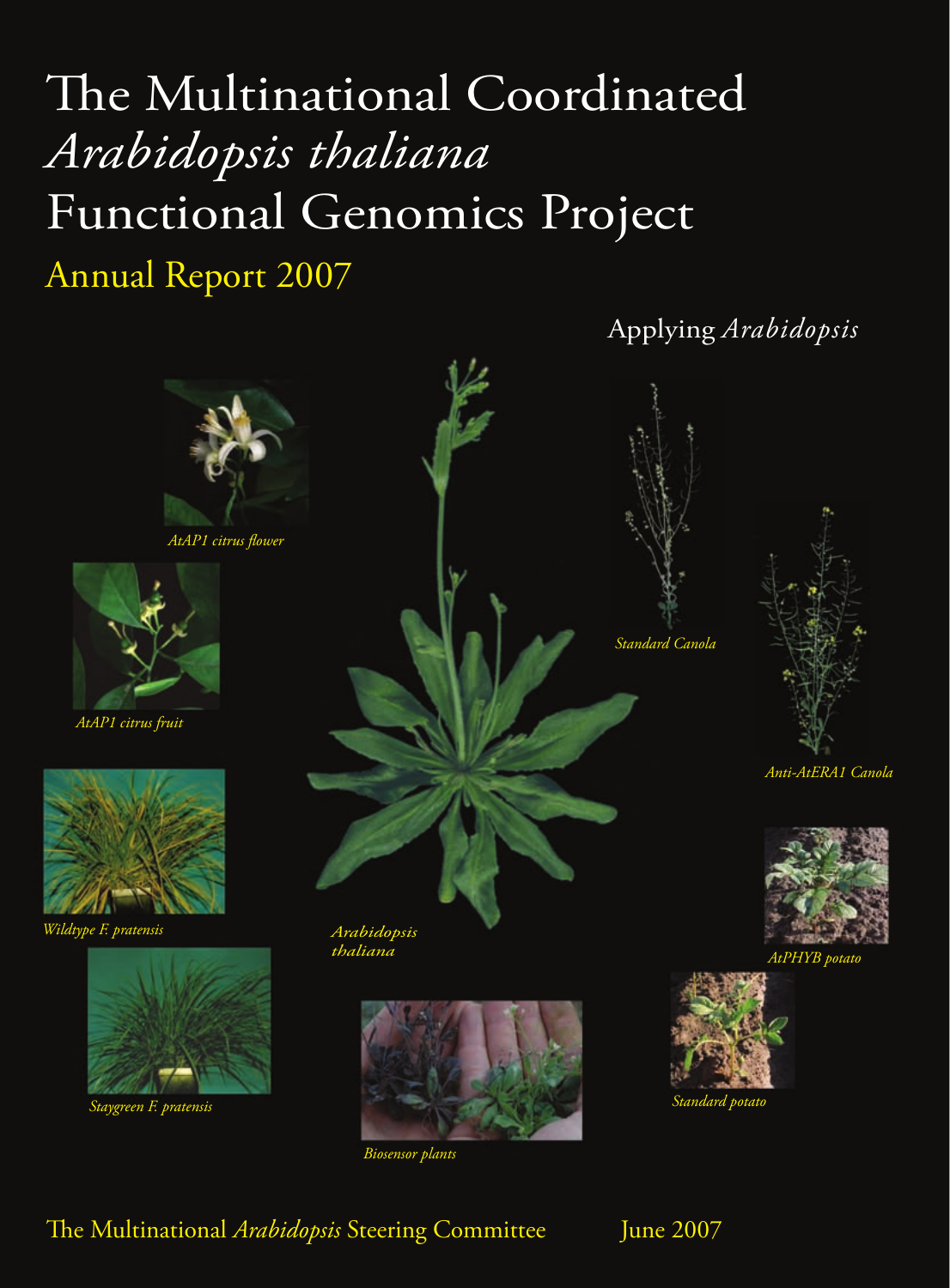# The Multinational Coordinated *Arabidopsis thaliana* Functional Genomics Project Annual Report 2007

**Ian Small** iansmall@cyllene.uwa.edu.au Chair

Xing Wang Deng xingwang.deng@yale.edu Co-chair

Thomas Altmann altmann@mpimp-golm.mpg.de Sacha Baginsky Sacha.baginsky@ipw.biol.ethz.ch Ruth Bastow ruth@arabidopsis.info Philip Benfey philip.benfey@duke.edu David Bouchez bouchez@versailles.inra.fr Jorge Casal casal@ifeva.edu.ar Danny Chamovitz dannyc@ex.tau.ac.il **Bill Crosby** bcrosby@uwindsor.ca Ian Graham iag1@york.ac.uk Klaus Harter klaus.harter@zmbp.uni-tuebingen.de Marie-Theres Hauser marie-theres.hauser@boku.ac.at Pierre Hilson pierre.hilson@psb.ugent.be Eva Huala huala@acoma.stanford.edu Jaakko Kangasjärvi jaakko.kangasjarvi@helsinki.fi Sean May sean@arabidopsis.info Peter McCourt mccourt@botany.utoronto.ca Harvey Millar hmillar@cyllene.uwa.edu.au Tom Mitchell-Olds tmo1@duke.edu Ortrun Mittelsten- Scheid ortrun.mittelsten\_scheid@gmi.oeaw.ac.at Basil Nikolau dimmas@iastate.edu Javier Paz-Ares jpazares@cnb.uam.es Barry Pogson barry.pogson@anu.edu.au Ben Scheres b.scheres@uu.nl Randy Scholl Scholl.1@osu.edu Heiko Schoof schoof@mpiz-koeln.mpg.de Kazuo Shinozaki sinozaki@rtc.riken.go.jp Willem Stiekema willem.stiekema@cbsg.nl Chris Town cdtown@tigr.org Klaas van Wijk kv35@cornell.edu Paola Vittorioso paola.vittorioso@uniroma1.it Wolfram Weckwerth weckwerth@mpimp-golm.mpg.de Weicai Yang wcyang@genetics.ac.cn

Joanna Friesner jdfriesner@ucdavis.edu Coordinator and Executive Secretary

The Multinational *Arabidopsis* Steering Committee—June 2007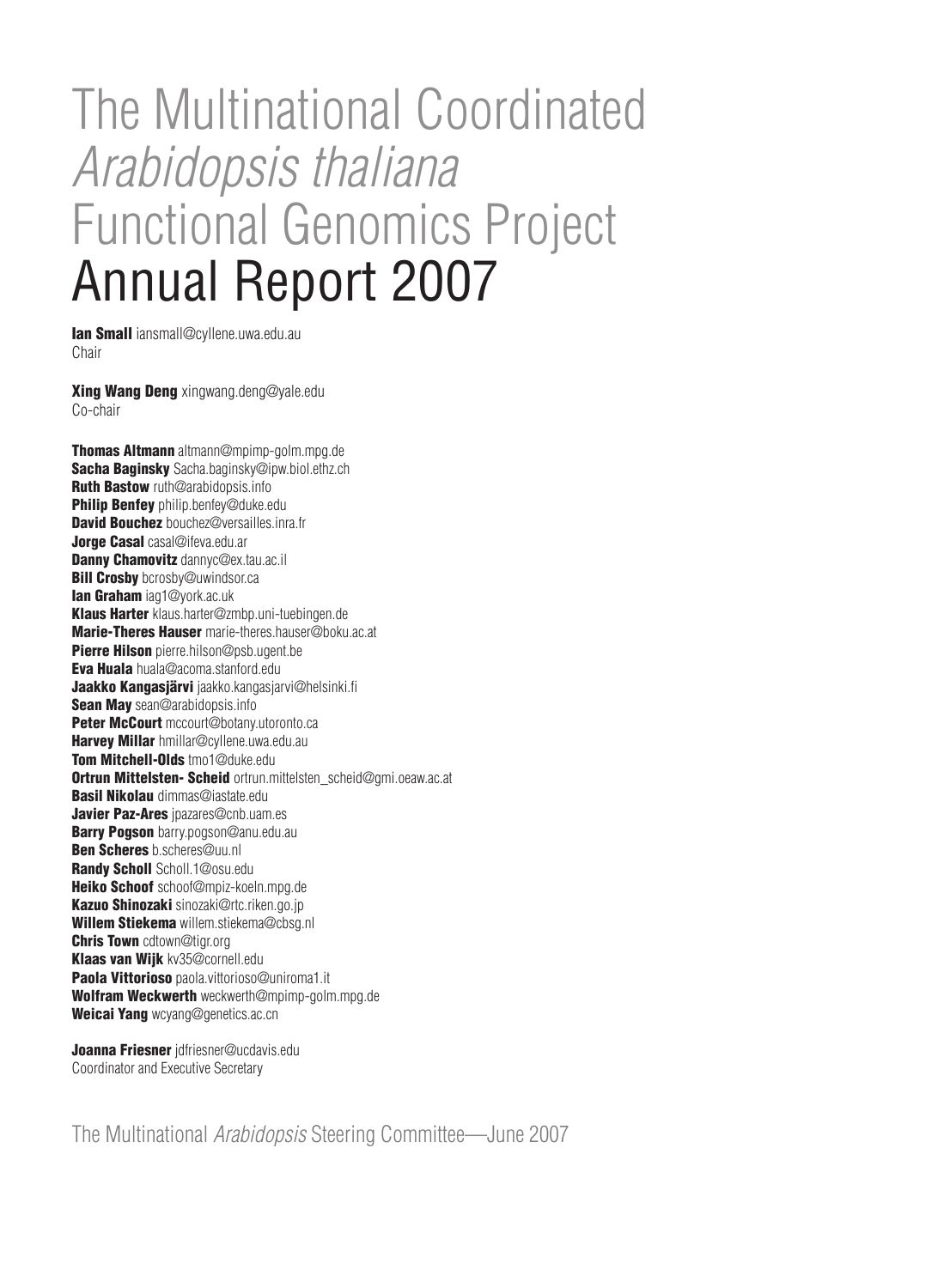**Cover Photos:** A showcase of images exemplifying research that translates knowledge derived from basic *Arabidopsis* studies into real-world applications.

**Cover Design:** Joanna Friesner, MASC Coordinator, University of California, Davis, USA

**Center image:** *Arabidopsis thaliana* wild-type plant, *Cvi-0* (Cape Verde Islands) accession. Photo courtesy of the *Arabidopsis* Biological Resource Center (ABRC), Ohio State University, USA.

**Upper right images:** Drought-resistant Canola (*Brassica napus*)—the plant in the right image carries a construct (functional in Canola) that downregulates the *Arabidopsis ERA1* gene resulting in reduced water loss under drought conditions. The plant in the left image lacks the *Arabidopsis* construct and is more sensitive to drought stress. (See page 20). Photos courtesy of Yafan Huang, Performance Plants Inc., Queen's University, ON, Canada.

**Lower right images:** *AtPHYB* and standard potato plants—ectopic expression of the *Arabidopsis PHYB* gene in transgenic potato plants alleviates some of the negative growth responses caused by crowded field conditions. Transgenic *AtPHYB* potatoes had increased branching, higher rates of photosynthesis and higher overall yields when compared to non-transgenic plants. Left image: non-transgenic potato; Right image: *AtPHYB* expressing potato. (See page 23). Photos courtesy of Hernán Boccalandro, IFEVA, University of Buenos Aires, Argentina.

**Lower center:** Biosensor Plants—Nitrogenous compounds released from buried landmines are detected by transgenic *Arabidopsis* plants carrying a nitrogen-inducible construct which drives pigment production. This results in anthocyanin accumulation in leaf tissues producing dark purple-red plants when grown near buried landmines. The plants shown were grown in a landmine test-site; the plant on the right was grown at a distance from a buried landmine while the plant on the left was grown in close proximity to the landmine. (See page 21). Photo courtesy of Carsten Meier, Aresa Biodetection, Denmark.

**Lower left images:** Staygreen and wild-type grass—studies in *Arabidopsis* helped to pinpoint the gene underlying a naturally occurring grass mutation called *staygreen* (*sgr*). This knowledge will allow rapid breeding of new varieties of grass that are characterized by extended greenness. The left plant is wild-type at the *staygreen* locus and undergoes more rapid leaf senescence then the right plant which carries the *sgr* mutation. (See page 21). Photos courtesy of Howard Thomas and Paul Hilditch, IGER (Institute of Grassland and Environmental Research, United Kingdom)

**Upper left images:** Expression of *AtAP1* in citrus—the *APETALA1 (AP1)* gene from *Arabidopsis* is known to promote flowering initiation when expressed from a constitutive promoter. Ectopic expression of *AtAP1* in sweet orange accelerated the juvenile-to-adult transition allowing flower and fruit production to occur as early as one to three years rather than the typical 10-15 year timeframe for non-transgenic citrus plants. Left image: *AtAP1* citrus fruit; Right image: *AtAP1* citrus flower. (See page 22). Photos courtesy of Magdalena Cervera and Leandro Peña, Dpto. Protección Vegetal y Biotecnología, Instituto Valenciano de Investigaciones Agrarias (IVIA), Spain.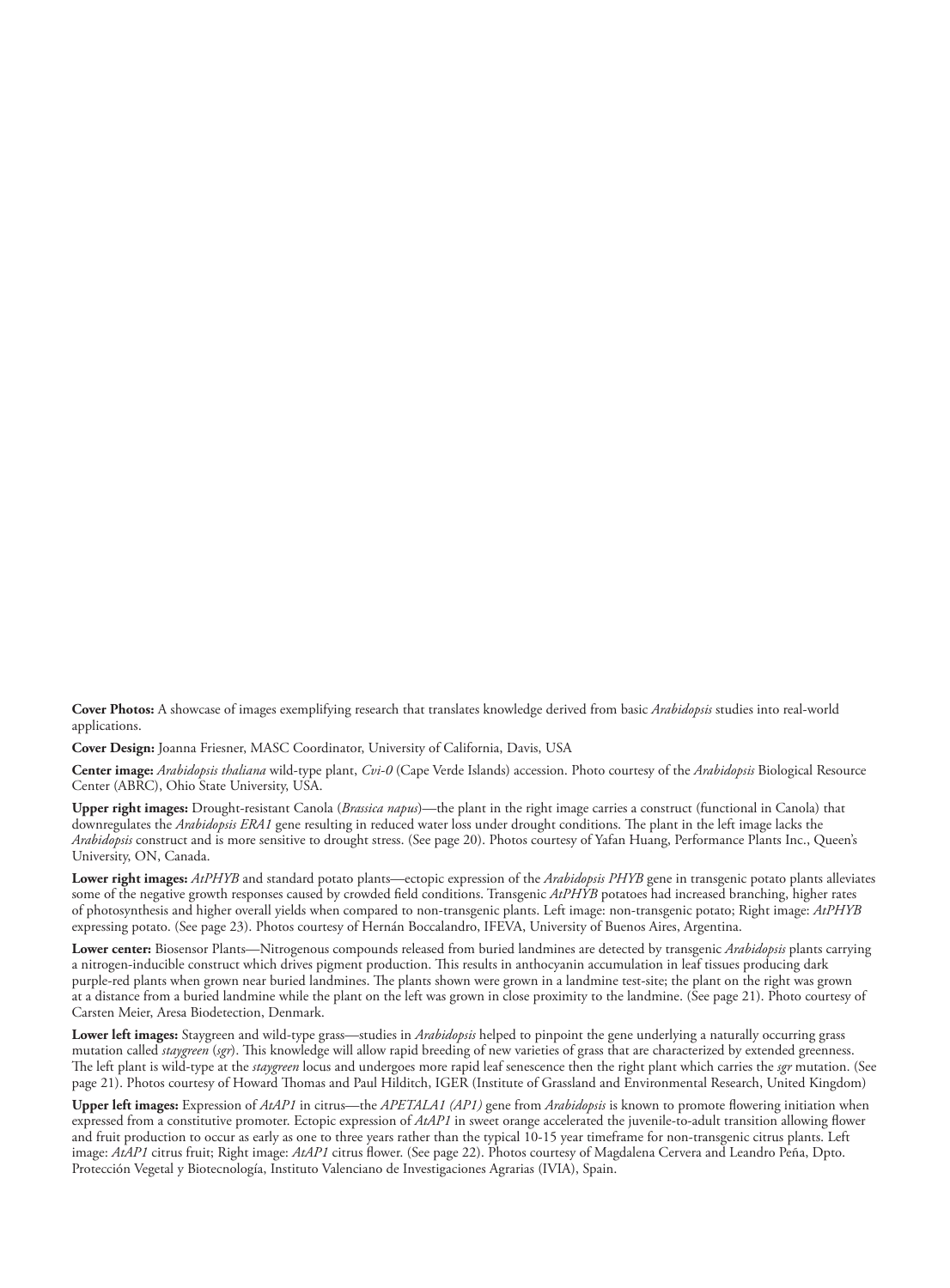# Table of Contents

| Progress and Activities of the MASC<br>Scientific Highlights of the Past Year<br>Community Arabidopsis Projects and Resources<br>Measuring Gene Function Knowledge: Resource and Knowledge Thermometers                                                  |    |
|----------------------------------------------------------------------------------------------------------------------------------------------------------------------------------------------------------------------------------------------------------|----|
| Impacts on Industry<br>Translational Research Examples Using Arabidopsis                                                                                                                                                                                 |    |
| <b>Bioinformatics</b><br>cDNA and Clone-based Functional Proteomics (ORFeomics)<br>Metabolomics<br>Natural Variation and Comparative Genomics<br>Phenomics<br>Proteomics<br>Systems Biology                                                              |    |
|                                                                                                                                                                                                                                                          |    |
| Country Highlights<br>Argentina<br>Australia and New Zealand<br>Austria<br>Belgium<br>Canada<br>China<br>France<br>Germany<br>Israel<br>Italy<br>Japan<br>The Netherlands<br>Nordic Arabidopsis Network<br><b>United Kingdom</b><br><b>United States</b> |    |
|                                                                                                                                                                                                                                                          | 62 |
|                                                                                                                                                                                                                                                          |    |
|                                                                                                                                                                                                                                                          |    |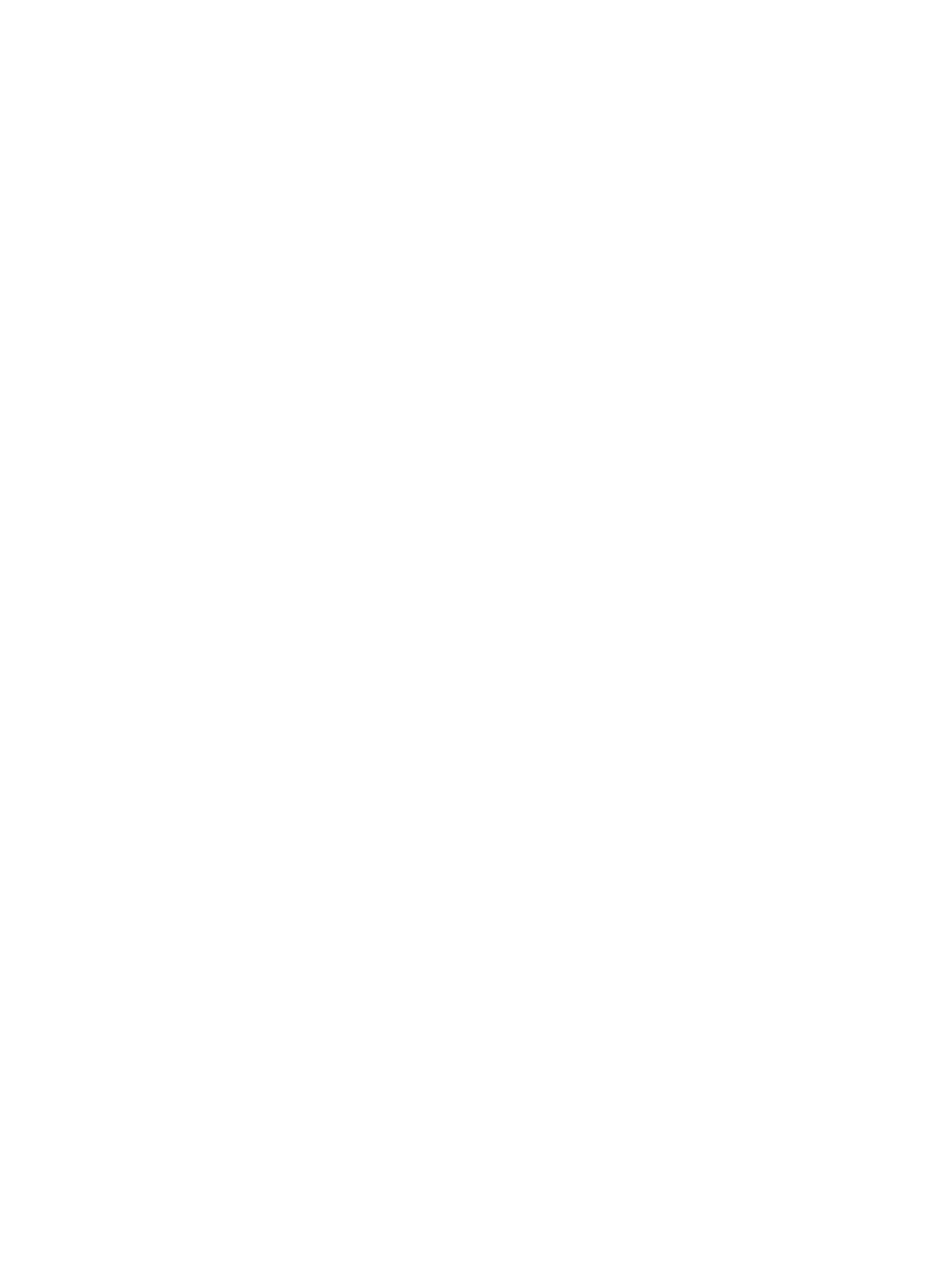# Foreword to the Report

This is the 2006/2007 annual report of the Multinational *Arabidopsis* Steering Committee (MASC) on the status of the Multinational Coordinated *Arabidopsis thaliana* Functional Genomics Project. The primary goal of this 10-year program (initiated in 2001) is to determine a function for every *Arabidopsis*  gene and thus begin to obtain a detailed and comprehensive understanding of a flowering plant. *Arabidopsis* is widely recognized as the most suitable plant for experimentation in genetics and genomics and has gained almost universal support as the central reference and conceptual framework for much of plant biology, particularly for molecular studies. The value of *Arabidopsis* as a central reference is immediately apparent to most plant scientists and is easily justified by the huge strides forward in our understanding of basic plant science made since 2000. The intent has always been that the knowledge gained on this model organism would serve to advance understanding about other plant species, particularly crop species, and thus translate into new or improved plant products and increased agricultural productivity. As highlighted in this year's report, such 'knowledge transfer' is occurring at many levels by many different routes.

Research on *Arabidopsis* (and most other closely studied organisms) can loosely be categorized into a series of phases, starting with genetic and physical mapping and progressing through genome sequencing, genome annotation, determination of gene function and, more recently, the study of networks formed by physical, genetic, metabolic or regulatory interactions between genes and proteins. These phases correlate very closely with steeply increasing amounts of data that need to be acquired and analyzed in order to reach meaningful conclusions. It is this predictable increase in the size and complexity of the 'big picture' that drove the creation of the Multinational Coordinated *Arabidopsis thaliana* Functional Genomics Project in 2001. Using the recently obtained genome sequence, researchers around the world were now equipped to investigate numerous facets of *Arabidopsis* biology at the molecular level. However, the scale and ambition of the project required a new focus on high-throughput technologies, novel experimental tools and comprehensive collections of plant resources. In addition, it was realized that the complexity of the task required much greater emphasis on data storage, analysis and visualization. To promote this revolution in research practices, the Multinational *Arabidopsis* Steering Committee, supported by a full-time staff member, was created and continuously evaluates the goals and needs of the research community. Via regular subcommittee meetings, national representatives and plenary meetings at annual International Conferences, it collects and weighs the opinions of the plant research community before making recommendations both to the scientists and the agencies that fund their research. It will have an important role to play over the next couple of years as the research community commences the essential 'phase-transition' beyond studies of the function of

individual genes towards systems biology approaches applied to gene networks.

Establishing and maintaining world-wide collaboration is critical to the success of the project. Global resources need to be coordinated to maximize synergy and only sustained collaborations will enable the *Arabidopsis* community to achieve its ambitious goals. Since the start of the project, increasing numbers of countries have committed significant resources into coordinated efforts on *Arabidopsis* research. Following the US lead, first Germany then the UK (and later, other European countries) funded considerable efforts on *Arabidopsis*. More recently, Japan, China, Korea and now Australia have funded international-class collaborative efforts or research centers focusing on *Arabidopsis*. The Multinational *Arabidopsis* Steering Committee plays a key role in supporting this international coordination by collecting and disseminating information from the various initiatives and by promoting data exchange (via the development of standardized data formats and data exchange protocols). The high degree of friendly and effective international cooperation in the *Arabidopsis* research community is a major reason for its success and is extremely attractive to young scientists looking to develop new, exciting projects at the frontiers of current knowledge.

This report details progress made over the last year by the international *Arabidopsis* functional genomics community. It demonstrates the continued high level of cooperation that exists throughout the global community and the impressive returns that funding agencies gain from supporting *Arabidopsis* research.

**Research on** *Arabidopsis* **has provided most of the breakthroughs made in plant science over the last ten years and given the continuing rapid progress, will drive the major discoveries in plant science for the next ten. The resources and expertise are available to meet the goal of discovering a function for all the** *Arabidopsis* **genes of major significance within a reasonable timeframe. Given a high level of continuing support over several decades, the ultimate goal of obtaining a working understanding of how a flowering plant functions down to the molecular level is within sight. Such a working model would be of incalculable benefit to future generations of scientists, farmers, environmentalists and society at large.**

The Multinational *Arabidopsis* Steering Committee June 2007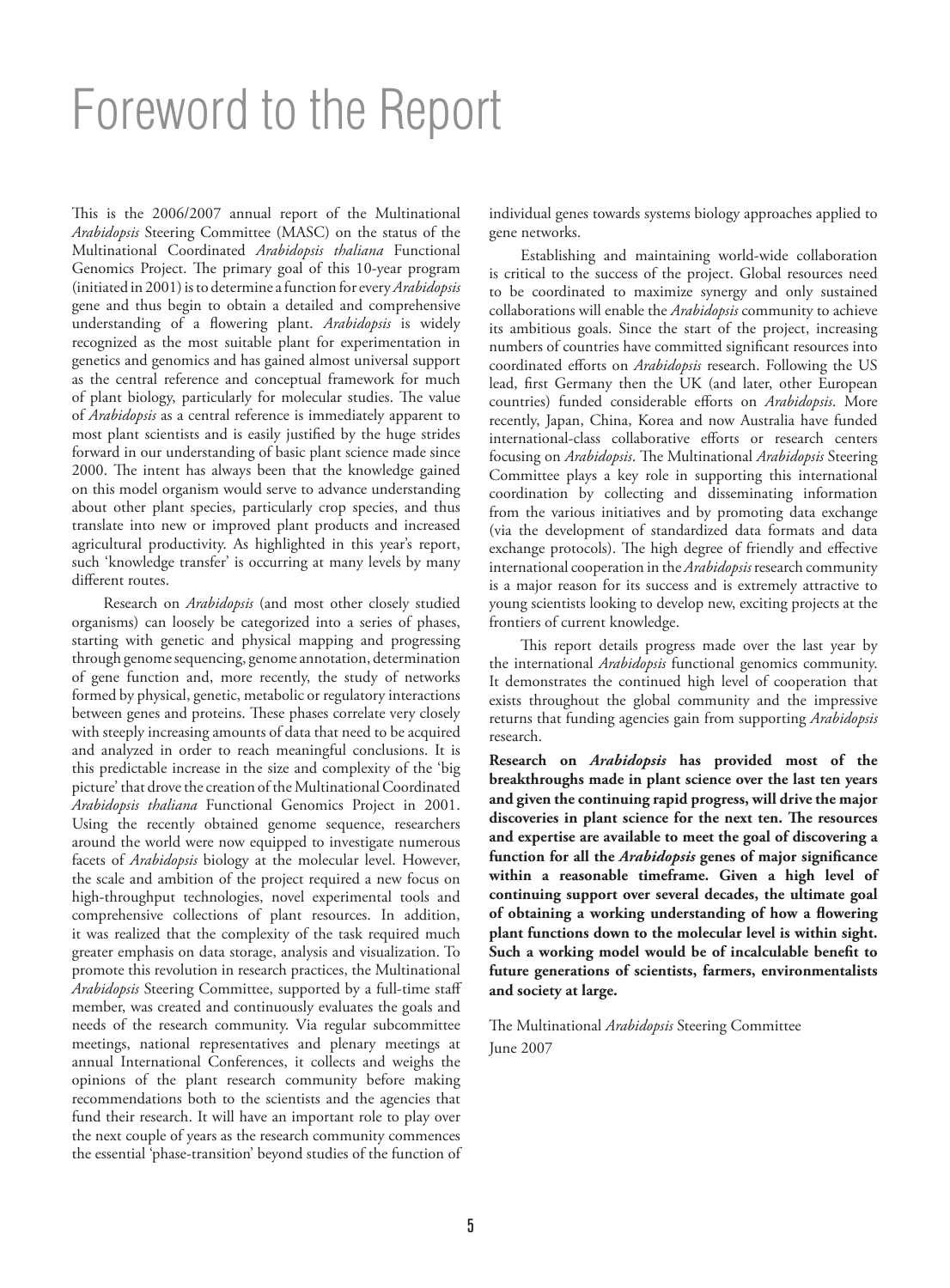# Executive Summary

As the first plant to have its entire nuclear genome sequenced, *Arabidopsis thaliana* has become the most important model system for plant biology as well as an invaluable resource for the study of other multicellular organisms. Discoveries made using *Arabidopsis* are now driving many of the studies carried out in other plants including those of economic importance. The success of the multinational genome project and subsequent functional genomics projects are shaping similar efforts underway in other model plants such as rice, poplar, *Medicago truncatula* and the moss *Physcomitrella patens*. An increasingly comprehensive understanding of *Arabidopsis* biology encourages researchers from inside and outside the plant community to leverage *Arabidopsis* resources and data for comparative genomics and complex systems modeling.

The highly active and enthusiastic *Arabidopsis* community around the world continues to attract keen researchers; according to The *Arabidopsis* Information Resource (TAIR) there are currently about 16,000 *Arabidopsis* researchers in approximately 6,200 laboratories worldwide. The current high standards of collaboration and coordination across countries (particularly through timely sharing of data, stocks and other resources) must be maintained and further improved to meet the challenges ahead as the goals of *Arabidopsis* research become steadily more ambitious. At the same time, to justify future funding, care must be taken to maintain strong links to research on other organisms to clearly demonstrate the utility of *Arabidopsis thaliana* as the reference plant. The *Arabidopsis* community, despite its obvious success in advancing basic plant research, needs to remain aware that many funding agencies require proof of relevance to the everyday concerns of society.

## Highlights in *Arabidopsis* research

The past year has been a strong one for *Arabidopsis* research with a continuing increase in *Arabidopsis* publications including some notable breakthroughs. The hot areas in plant research at the moment are epigenetics and signaling, with *Arabidopsis* once again showing the way. Some highlights include:

- A global view of methylation patterns in *Arabidopsis* using high resolution whole genome tiling microarrays
- Transgenerational memory of stress in plants
- The crystal structure of the TIR1 auxin receptor
- Gene imprinting mechanisms in the plant embryo
- Cellulose synthesis guided by microtubules
- A high-throughput screen to improve fatty acid content

## Examples of applications arising from *Arabidopsis* research

Many patents worldwide acknowledge research on *Arabidopsis* but a widely-held myth is that few of these discoveries are ever turned into useful products. In reality, the time from discovery to application takes years and the pipeline is full of *Arabidopsis*-fueled discoveries heading for the marketplace. In this report we have chosen just a few examples of discoveries that have made it, to give a flavor of the different ways in which basic research in *Arabidopsis* can be translated into realworld applications.

## Major new initiatives announced this year

- AGRON-OMICS: European consortium of fourteen partners to develop a system-level approach to study leaf growth and development in *Arabidopsis*.
- UK: Three new centers specializing in systems biology have started up with a strong focus on *Arabidopsis*: The Centre for Plant Integrative Biology (Nottingham), the Centre for Systems Biology at Edinburgh and the Warwick Systems Biology Centre.
- US: NSF will fund the creation of a Plant Science Cyberinfrastructure Collaborative this year.
- Funding in Australia for a National Plant Phenomics Facility with areas specially designed for non-invasive measurements of *Arabidopsis* growth and function
- RIKEN Plant Science Center: A new Platform for the Analysis of the Metabolome and Hormonome

# Progress towards the goals of the Multinational Coordinated Functional Genomics Project

Since 2004, 'thermometer' illustrations have provided a visual way of tracking progress in gene function knowledge. Recent progress by the international community has allowed a more detailed picture of *Arabidopsis* resources and knowledge to emerge culminating in the expansion of the thermometers this year into two categories: Resources and Knowledge (see pages 16-19). These improvements reflect the increased specific knowledge generated by the community and are of vital importance to the continuing effort to track and fully describe a function for every *Arabidopsis* gene. The availability of high-quality genetic resources will facilitate future studies and contribute to our expanding pool of knowledge.

Biological Resources

• Availability of confirmed homozygous mutant plant lines for 6,388 genes, nearly triple the number from last year. As of May, seeds from 9,198 lines have been sent to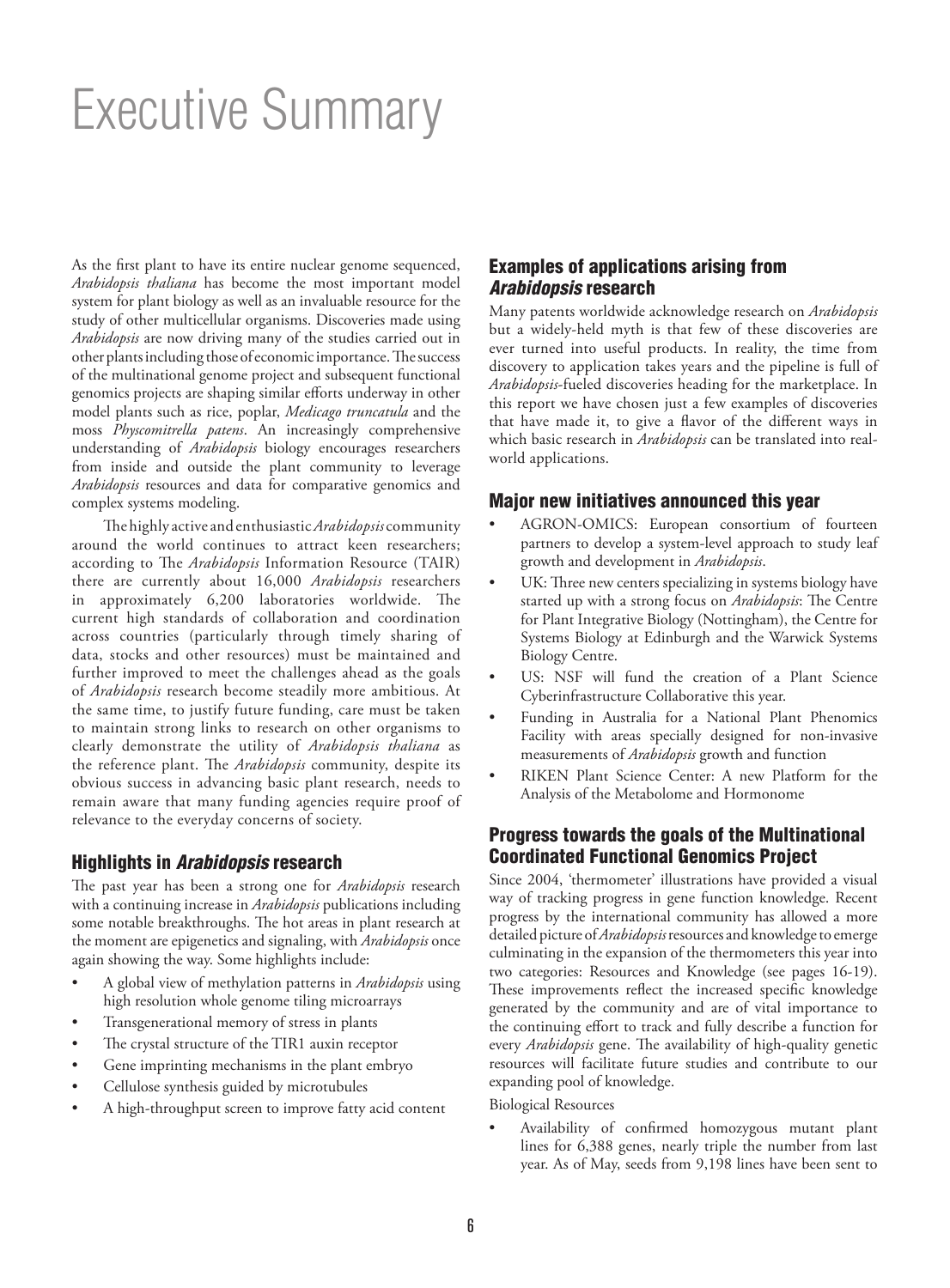the *Arabidopsis* Biological Resource Center (ABRC) for preparation and distribution.

- Just over 93% of *Arabidopsis* genes (excluding pseudogenes) contain a sequenced insertion element.
- Availability of over 26,000 RNAi clones targeting at least 22,069 genes (including pseudogenes), or 21,671 genes (excluding pseudogenes); RNAi clones for 3,482 genes have been transformed into *Arabidopsis*.
- Isolation of full-length cDNAs for 20,338 of 27,589 genes; clones of 19,312 are currently being distributed.
- Availability of fully-sequenced ORF clones for 15,396 genes and partially-sequenced clones for 1,418 more.

Acquired knowledge of gene function

- 26,141 (nearly 95%) genes whose expression has been detected by cDNA, EST, MPSS, sage or microarray data.
- 2,637 genes experimentally determined to function in a known biological process.
- 3,944 genes for which the subcellular localization of the protein has been experimentally determined.
- 1,639 genes for which a molecular function of the protein has been experimentally determined.

## MASC subcommittees

The MASC subcommittees continue to actively promote international cooperation in a number of areas of functional genomics research. This year a new Systems Biology Subcommittee was formed which aims to facilitate the integration of *Arabidopsis* research at multiple levels as well as collaboration with other model systems.

- Bioinformatics—actively promoting and pursuing database integration via webservices workshops
- Clone-based functional genomics resources—many resources are now available, but the committee makes the point that funding has not been forthcoming so far to use these resources for genome-wide projects, limiting their impact
- Metabolomics—activity has focused on developing a set of minimum agreed standards for *Arabidopsis* research in line with the Metabolomics Standards Initiative recommendations.
- Natural Variation and Comparative Genomics-more effort is required to collect, store, distribute and analyze natural *Arabidopsis* genotypes. Forthcoming sequence data from the *A. thaliana* relatives *A. lyrata, Capsella rubella* and *Thellungiella halophila*, as well as data from Brassicas will be a big boost to comparative genomics studies.
- Phenomics—a number of new projects to isolate homozygous mutant plant lines will provide 'phenomeready' resources, and artificial microRNAs complement this approach. It is expected that TAIR will transition to using the PO and PATO controlled vocabularies to describe phenotypes this year.
- Proteomics—databases (e.g. SUBA, ProMex) and tools for handling proteomics data have been developed and made accessible online. Work is ongoing to develop data format standards and a Proteomics subcommittee website aimed

at integrating proteomics research worldwide is under development.

• Systems Biology—this new subcommittee is working to bring together *Arabidopsis* researchers interested in this new approach including the general *Arabidopsis* community and researchers of other model systems.

# Goals for the next year

- We need to start preparing now for the next 'phase' of *Arabidopsis* research after 2010. Internationally-organized workshops by MASC members in 2007-2008 will be devising the next 10 years of efforts and goals. To initiate this process a meeting will be held at the International *Arabidopsis* Conference in Beijing in June, 2007 to develop initial plans and coordinate future discussions. Input from the *Arabidopsis* community will be sought.
- Facilitate the work of the 'omics' subcommittees (Metabolomics, Proteomics, Phenomics) to develop and promote new data standards facilitating data sharing and analysis. It is imperative for future progress that researchers become as familiar and confident handling these types of data as they have become with transcript data.
- Expansion of our newest subcommittee, Systems Biology. The rapid uptake of systems approaches and the startling number of new research centers specializing in this new approach make it necessary for MASC to redouble its efforts to promote cooperation between these fledgling groups.
- Most *Arabidopsis* research is not carried out via highthroughput 'omics' approaches but by precise, methodical analysis of single genes or proteins. The literature is a huge repository of such high-quality data, often familiar to researchers within a chosen field but difficult to access by other researchers and even less accessible to machines. Current efforts to covert such data to a standard, machinereadable format need to be improved and expanded.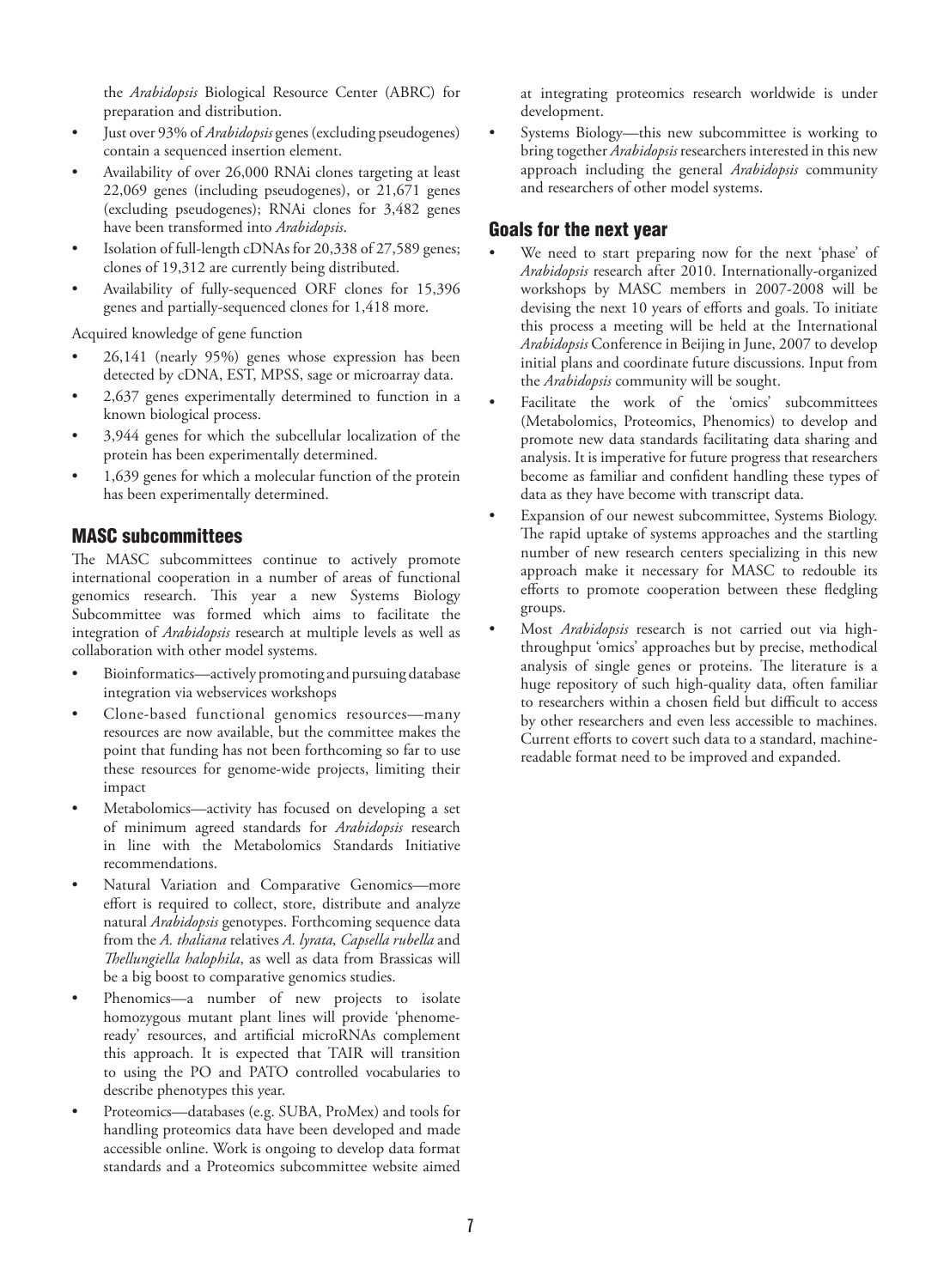# Progress and Updates of Multinational *Arabidopsis* Functional Genomics Projects

### Progress and activities of the MASC in 2006/2007

In 2006/2007, Ian Small (University of Western Australia) succeeded Philip Benfey (Duke University) to become the MASC chair and Xing Wang Deng (Yale University) became co-chair. Dr. Deng will become the new MASC chair when Dr. Small steps down following the annual International Conference on *Arabidopsis* Research (ICAR) in June, 2007. At the annual MASC meeting during the ICAR in 2006, MASC members recommended that TAIR take over abstract submission for future ICARs. The MASC Coordinator worked with TAIR staff over the past year to design an abstract submission process that includes a request for submitters to voluntarily list the AGI codes for genes under study in their research. It is hoped that this will facilitate data gathering regarding the *Arabidopsis* genes under study in the global community. The database was developed in advance of the 2007 ICAR and was used for abstract submission beginning in February, 2007. This year Israel, represented by Danny Chamovitz of Tel Aviv University, became the newest member of the MASC bringing the number of countries represented on the MASC to twenty. The initial summary of *Arabidopsis* functional genomics efforts in Israel can be found in the reports from the International *Arabidopsis* Community.

MASC subcommittees, proposed at the 13<sup>th</sup> ICAR held in Seville, Spain in 2002, were established to help track progress towards the goals outlined in the 2002 Multinational Coordinated *Arabidopsis thaliana* Functional Genomics Project. At the annual MASC meeting in 2005, several subcommittees were initiated and several were discontinued. Following the annual MASC meeting in 2006, in response to the increasing need for integrative approaches in research, a Systems Biology subcommittee was proposed by Philip Benfey. This year's report includes the initial Systems Biology report, along with reports of the current MASC subcommittees: Bioinformatics, cDNAs and Clone-based Functional Proteomics (ORFeomics), Metabolomics, Natural Variation and Comparative Genomics, Phenomics, and Proteomics.

Chris Town and Heiko Schoof, co-chairs of the Bioinformatics subcommittee, continued their Web Services projects that aim to improve data integration in the *Arabidopsis*  community. They held a demonstration workshop at the  $17<sup>th</sup>$ ICAR in June, 2006, and will hold a second workshop at the  $18<sup>th</sup>$  ICAR in June, 2007. Following the 2006 meeting, work continued to advance the concept of a "one stop shop" by developing aggregator pages that will simultaneously query multiple locations for certain types of data. More project information and descriptions can be found in the Bioinformatics subcommittee report. Wolfram Weckwerth and other members of the Proteomics subcommittee worked to develop a new website that will include links to existing databases of *Arabidopsis*

proteomics. The goals of the webpage are to disseminate standards for sample handling and data interpretation, provide a platform for the *Arabidopsis* community to exchange ideas and protocols, and allow discussions among interested researchers. The website will be accessible at TAIR (The *Arabidopsis*  Information Resource, www.arabidopsis.org.) Subcommittee members have also been involved in several initiatives to develop databases and software tools for the exploitation of *Arabidopsis* proteomics data. Further information on these projects can be found in the Proteomics subcommittee report. In addition, a Proteomics Workshop will be held at the 18<sup>th</sup> ICAR.

A full-time MASC coordinator position was established in 2002 and funded for two years by the NSF (US), one year by the DFG (Germany), followed by another two-year grant from the NSF, which ended in February of 2007. At the 2006 Annual meeting, MASC members reaffirmed their support for the Coordinator position and recommended that funding for a Coordinator be continued. The current MASC coordinator, Dr. Joanna Friesner, submitted a new NSF grant with Dr. Charles Gasser at the University of California, Davis, and will continue for two more years after being awarded funding. It is expected that a new MASC member country will assume funding for a MASC Coordinator in spring 2009. The MASC coordinator functions to provide help and coordination to the MASC, the North American *Arabidopsis* Steering Committee (NAASC), and the larger *Arabidopsis* functional genomics research community. Specific duties include (1) serving as the executive secretary of the MASC, (2) organizing and raising funds for the annual International Conference on *Arabidopsis* Research, (3) producing and editing the annual MASC progress report and other MASC documents, (4) serving as a liaison between members of the MASC, the international research community, funding agencies, and databases and stock centers, and (5) maintaining and updating the functional genomics MASC website together with TAIR to inform the global research community about various opportunities, collaborations, large-scale activities and research progress. In the last year the MASC webpages at TAIR have been significantly updated and reorganized to increase usability and provide more current information. Additional updates are ongoing.

## Scientific Highlights of the Past Year

The number of peer-reviewed publications involving *Arabidopsis*  continues to increase, undoubtedly a trend that can be attributed in large part to international funding efforts to support *Arabidopsis* research. In particular, initiatives that support resource development have provided useful tools that allowed many researchers to begin, or extend, *Arabidopsis* research programs. Only 20 years ago, when research in *Arabidopsis* was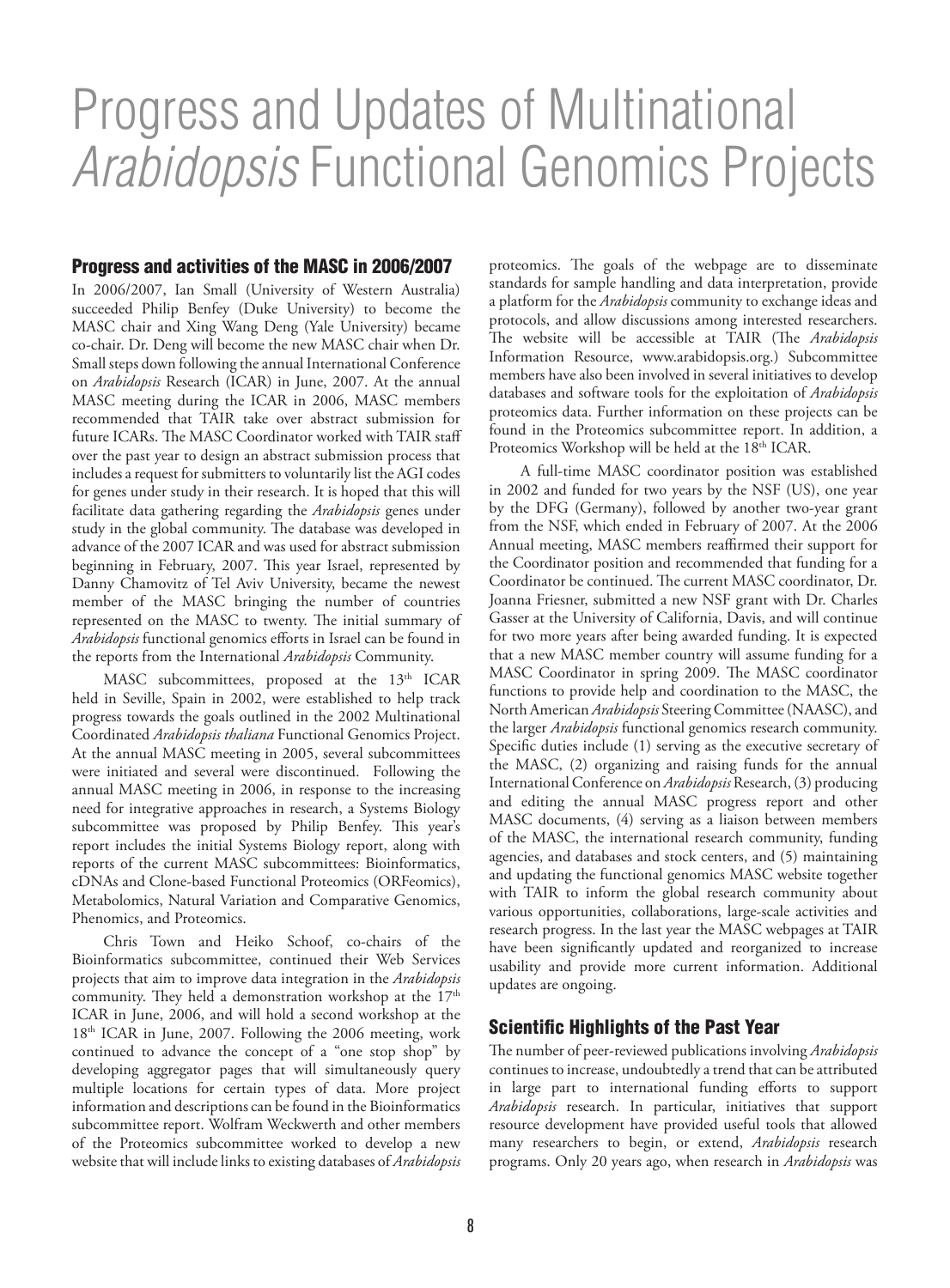limited to a few labs, just a few dozen *Arabidopsis* publications were produced per year. The release of the *Arabidopsis* genome sequence in 2000 was a landmark event whose success was largely due to the ten year genome sequencing collaboration by an international community of scientists. The availability of this first plant genome has facilitated rapid progress: in the five years preceding the genome release (1995-1999), peer-reviewed publications involving *Arabidopsis* were produced at an average rate of 847 per year; in the five years following (2001-2006), that number doubled to an average of 1,694 per year. In 2006 alone, more than 2,200 such publications were produced (figure 1). The increasing pool of knowledge and availability of resources for this reference plant has allowed truly top-quality studies to be proposed, producing exciting and new results at a quickening pace. The following section provides summaries of just a sample of the scientific breakthroughs produced by the *Arabidopsis* research community in the last year. Many of these are the result of collaborative international efforts exemplifying the efficacy and importance of coordinated research.





#### The First Genome-wide Methylation Map

DNA methylation is involved in a number of important processes including regulation of gene expression, maintaining silenced transposons, and plant (and animal) development. A recent publication from Zhang *et al* describes the first genomewide high-density methylation map of an entire genome using the reference plant *Arabidopsis thaliana.* The authors combined biochemical methods with a newly developed single chip, wholegenome tiling microarray to obtain a global view of methylation patterns in *Arabidopsis*. Using wild-type and methylationdeficient mutants they examined RNA expression profiles to determine the relationship between DNA methylation status and gene expression. Some of their findings confirmed, on a large scale, what was previously suggested in smaller studies. For example, they found that almost 19% of the *Arabidopsis*  nuclear genome is methylated, with extensive methylation in heterochromatic regions including the centromeres, sites known to be rich in transposons and other repetitive sequences. However, they also found a significant level of methylation in euchromatic regions, with the highest levels seen in pseudogenes and non-

expressed genes. Surprisingly they found that about 33% of all expressed genes are methylated within the transcribed region, excluding promoter sequences (the 'body-methylated' genes), and that about 5% of expressed genes are methylated within the promoter region. Analysis of the relationship between DNA methylation and gene expression patterns using microarrays revealed that the body-methylated genes had significantly higher expression levels than unmethylated genes, while expression levels of promoter-methylated genes were generally lower. Their findings also suggested that expression patterns of promotermethylated genes tend to be highly tissue-specific while in general, body-methylated genes are expressed constitutively at a higher level. The data are available online along with a genome browser tool that allows researchers to seek methylated cytosines and compare methylation patterns in wild-type and methylation-deficient mutants.

*Reference: Zhang X, Yazaki, J, Sundaresan A, Cokus S, Chan SW, Chen H, Henderson JR, Shinn P, Pellegrini M, Jacobsen SE, Ecker JR, Genome-wide High-Resolution Mapping and Functional Analysis of DNA Methylation in Arabidopsis. Cell, Sept. 22 2006; 126 (6):1189-1201*

#### Parental Stress Can Create Lasting Memories

Plants are continuously exposed to biotic and abiotic environmental stress and react to these conditions with a variety of physiological changes and modulations of gene activities. As a result plants may become tolerant to conditions such as excessive light, extreme temperatures, inadequate water supply and, most importantly, to pathogens. Genome changes, including the mobilization of transposable elements and homologous recombination, have also been reported in plants exposed to stress. A recent publication by Molinier *et al* reported another level of genomic change in populations of plants exposed to short-wave ultraviolet light (UV-C) or flagellin, an elicitor of plant defense. The authors found that not only did the plant population exposed to the stress conditions respond with elevated levels of somatic homologous recombination, but strikingly, the untreated descendants retained these increased levels for at least four generations. This finding was clearly due to an epigenetic change at (an) unknown locus/loci since the whole population was affected. If the phenomenon had been due to a mutation, only a tiny fraction of the plants would have shown a change in the tested trait. This dominant epigenetic change could be transmitted through both the maternal and paternal crossing partner. Increased recombination in the untreated generations proved to be independent of the presence of the transgene which was used to monitor recombination; the stimulus for increased recombination could be imposed *in trans* by a treated parent that lacked the transgene. At this point only speculations on the possible importance of the observed transgenerational phenomenon can be raised. It has been proposed that the environmental influences leading to increased genomic dynamics even in successive generations lacking exposure to biotic or abiotic factors may increase the potential for adaptive evolution.

*Reference: Molinier J, Ries G, Zipfel C, Hohn B, Transgeneration memory of stress in plants. Nature, Aug. 31 2006; 442(7106):1046-1049*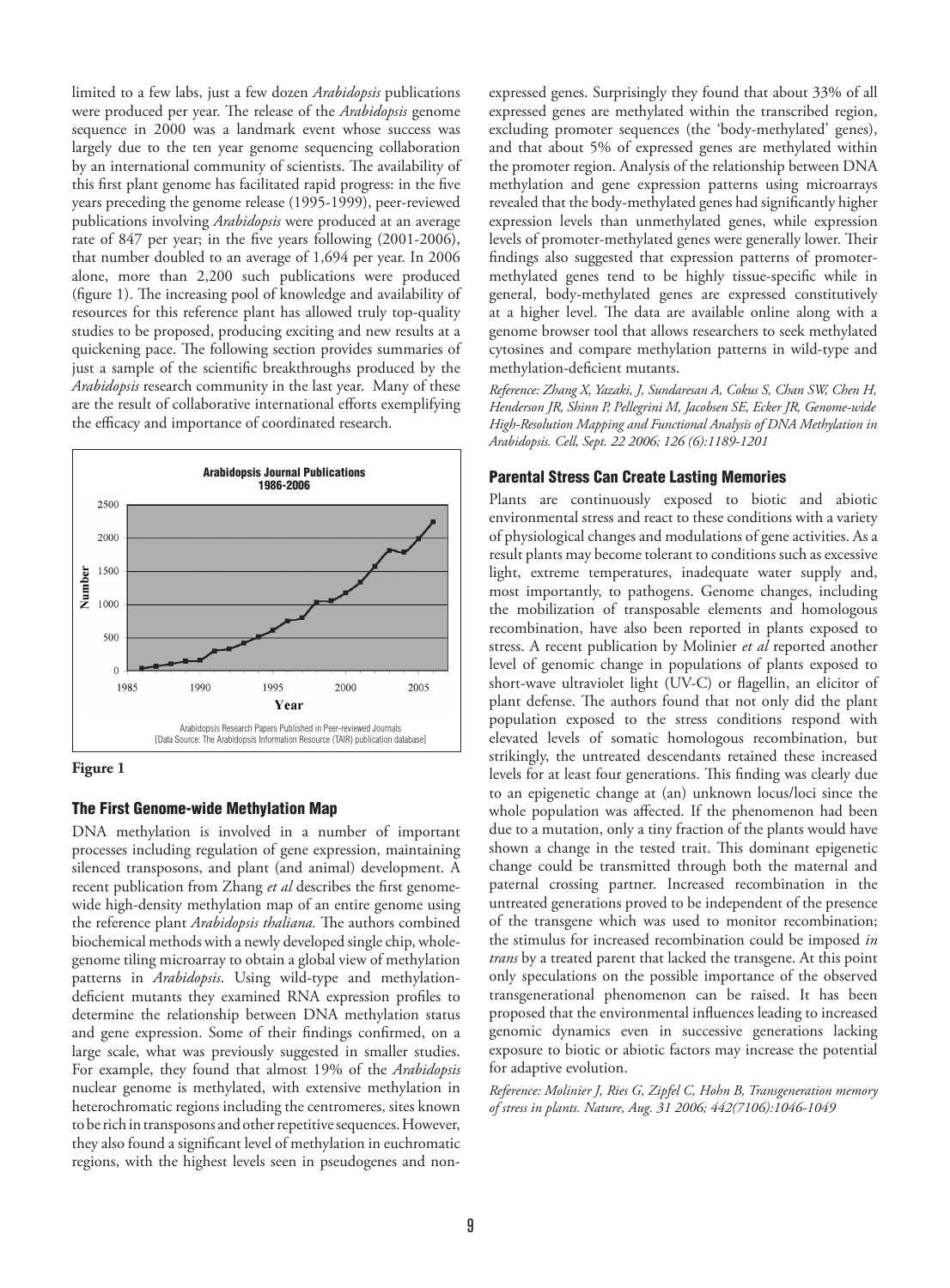#### The First Plant Hormone Receptor Structure Reveals That Auxin is the Glue

Auxin, a well-studied phytohormone, is known to be important for various aspects of plant growth and development by regulating gene expression. Previous studies demonstrated that auxin interacts directly with the TIR1 receptor, a ubiquitin ligase, in a signal transduction pathway that results in gene expression following proteolytic degradation of transcriptional repressors. Until the recent publication by Tan *et al*, the mechanism by which TIR1 perceives, and subsequently is activated by, auxin, was unknown. The authors purified full-length *Arabidopsis*  TIR1 protein complexed with the ASK1 adaptor protein and determined a series of high resolution crystal structures of this complex alone, and in the presence of several auxin compounds, with or without a substrate peptide. The various crystallographic 'snapshots' of the complexes revealed that TIR1 isn't activated through conformational changes induced by auxin interaction distant from the TIR1 active site, but instead results from the increased substrate-binding affinity facilitated by auxin bound to the TIR1 active site. Auxin bridges the space between TIR1 and its substrate by promoting a continuous hydrophobic interaction, effectively 'gluing' TIR1 to its substrate. In the absence of auxin, TIR1-substrate complexes are not as stable. Unexpectedly the crystal structures also revealed the presence of an inositol hexakisphosphate cofactor which may be essential for TIR1-auxin-substrate interactions. The crystal structures also revealed that the TIR1 active site allows some flexibility in hormone binding suggesting that a variety of auxin compounds may form similar complexes with varying levels of stability. These findings may extend to regulation in other eukaryotic systems, potentially opening the door to the development of small compounds that could be used pharmaceutically to address disorders characterized by defects in ubiquitin ligasesubstrate interactions.

*Reference: Tan X, Calderon-Villalobos L, Sharon M, Zheng C, Robinson, CV, Estelle M, Zheng N, Mechanisms of auxin perception by the TIR1 ubiquitin ligase. Nature, Apr. 5 2007; 446:640-5*

#### Cutting Your Roots: Rethinking Regeneration

While the ability to regenerate organs is rare in animals it is quite common in plants. However, the molecular mechanisms underlying organ regeneration in plants are not clear. A recent publication by Xu *et al* looks at root development and regeneration in *Arabidopsis* and presents new and unexpected results. The authors used lasers to wound an important region of the root called the Quiescent Center (QC), which functions to maintain stem cell identify of surrounding cells and employed cell-specific markers to determine whether changes in cell fate surrounding the QC occurred. Wounding of the QC disrupted the flow of auxin, a plant hormone that regulates growth and development, and caused a rapid upregulation of the auxin response. Through the use of cell-specific patterning and polarity markers they determined that changes in identity in cells adjacent to the wounded QC had occurred indicating that disruption in auxin flow induced regeneration. They also examined whether the putative auxin efflux-facilitating membrane PIN proteins were affected by auxin disruption and found that new cell specification must first be established

for new PIN expression and localization. Their findings also suggest essential roles for several important transcription factors, SHORTROOT (SHR), SCARECROW (SCR), and PLETHRORA (PLT), in re-establishing cell polarity. The authors propose a new model for root regeneration in which cell-fate changes leading to a new QC are initiated by auxin redistribution and changes in expression and activity of SHR, SCR, and PLT. Only after a new QC is established are changes in auxin flow polarity induced through new correctly polarized PIN expression. These findings challenge a traditional model that proposes that the first step in regeneration involves a flow of auxin that induces changes in the polarity of auxin transporters to set up a positive feedback signal to channel more auxin.

*Reference: Xu J, Hofhuis H, Heidstra R, Sauer M, Friml J, Scheres B, A molecular framework for plant regeneration. Science, Jan. 20, 2006; 311: 385–388*

### Transcription Factor Expression Regulation: What's Upstream is Key

The first-generation *Arabidopsis* root expression map generated with a technology that combines cell sorting with microarrays provided genome-wide information about cell-type specific expression in the root. A recent publication by Lee *et al* made advances in understanding how the expression of transcription factors is modulated, providing insight into global gene regulatory networks. The authors selected 61 transcription factors expressed in a tissue-enriched manner in *Arabidopsis* roots and created reporter constructs driven by each transcription factor's upstream non-coding sequence fused to a Green Fluorescent Protein (GFP) reporter gene alone, or together with the transcription factor's coding sequence. They compared the GFP patterns with mRNA expression patterns, and in parallel, developed an automated image analysis method for quantifying GFP signals in different tissues to validate the visual comparison method. From these combined analyses, it was found that (i) the upstream non-coding sequence was sufficient to recapitulate the mRNA expression pattern for 80% of the transcription factors, and (ii) 25% of the transcription factors undergo posttranscriptional regulation via microRNA-mediated mRNA degradation or via intercellular protein movement. These results suggest that, for *Arabidopsis* transcription factors, upstream noncoding sequences are major contributors to mRNA expression pattern establishment, but modulation of transcription factor protein expression pattern after transcription is relatively frequent. This study provided the first systematic overview of regulation of transcription factor expression at a cellular level in a multicellular organism. The updated root expression map is publicly available at http://www.arexdb.org/.

*Reference: Lee JY, Colinas J, Wang JY, Mace D, Ohler U, Benfey, PN, Transcriptional and posttranscriptional regulation of transcription factor expression in Arabidopsis roots. PNAS U S A, Apr 11 2006; 103(15):6055-60*

#### Imprinting: a MEAns to an End

Gene imprinting is a phenomenon by which the activity of a gene depends on whether the particular allele is inherited from the male or female parent. Imprinting occurs during gametogenesis, often through the action of proteins that add methyl groups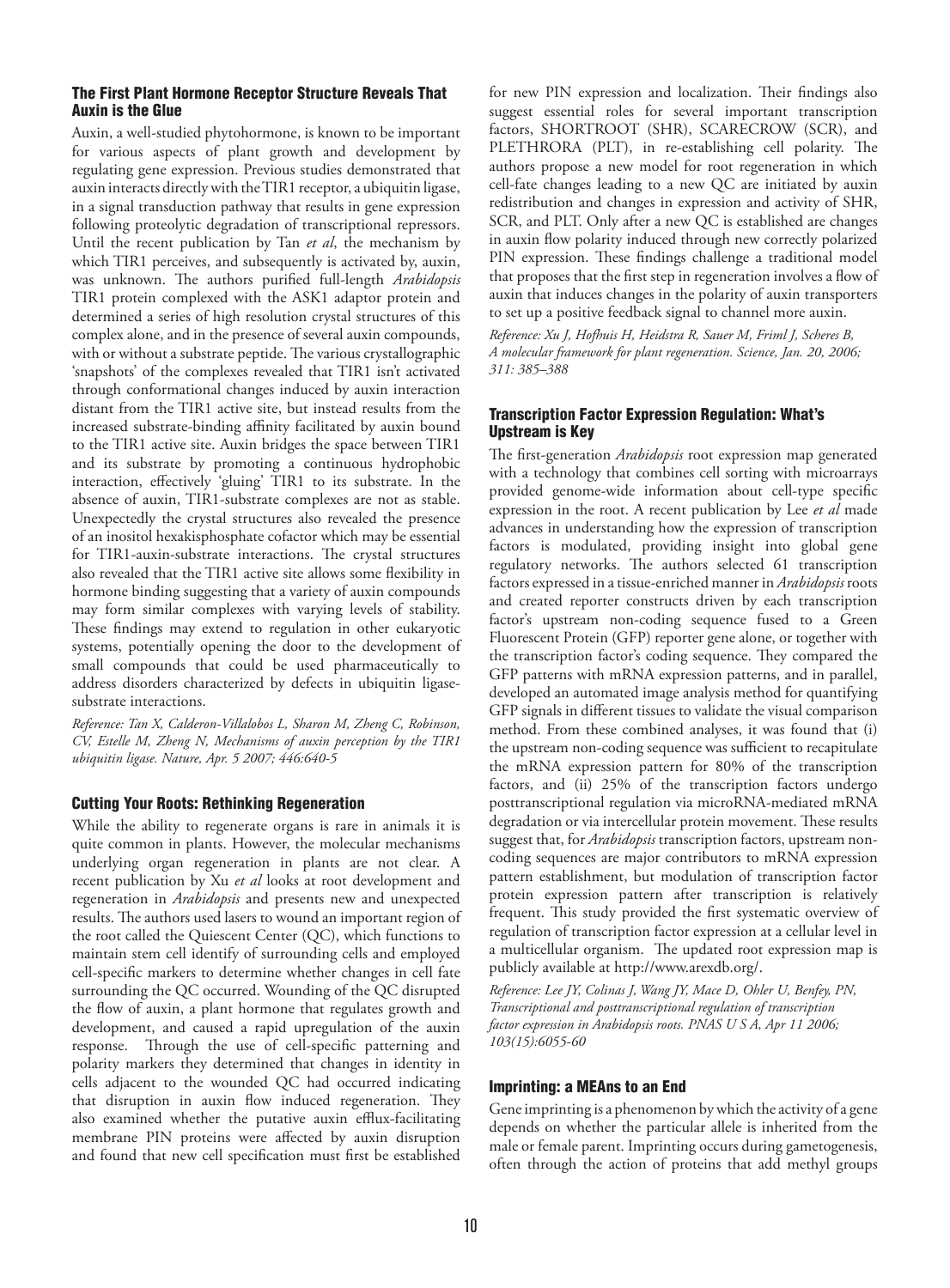to certain gene sequences, thereby marking them as being of paternal or maternal origin. A recent publication by Gehring *et al* provides insight on the mechanism of gene imprinting in *Arabidopsis*. The *MEDEA (MEA)* gene, which undergoes imprinting, is expressed only from the maternal allele in the endosperm of *Arabidopsis* seeds; the paternal allele is silenced. The authors found that this difference in activity depends on a DNA glycosylase, DEMETER (DME), which can remove methyl groups *in vitro* and when expressed in bacteria. DME is required for the hypomethylation and activation of the maternal *MEA* allele, presumably through its demethylase activity. Unexpectedly, the authors found that the silenced state of the paternal *MEA* allele is not due to its hypermethylation status but instead can be attributed to the action of a maternally-derived complex that includes the MEA protein itself. These data suggest that the complex directly regulates the chromatin structure of the paternal *MEA* allele to maintain it in a silenced state. The authors propose that imprinting regulation is achieved through demethylation of *MEA* in the female gametophyte by DME prior to fertilization, allowing the production of maternallyderived MEA proteins that assemble into complexes that target and silence the paternal *MEA* allele following fertilization. In this model *MEA* regulates its own imprinted state. Exactly how the paternal *MEA* allele is targeted, given that methylation status doesn't seem to be involved, remains to be discovered.

*Reference: Gehring M, Huh J, Hsieh T, Penterman J, Choi Y, Harada JJ, Goldberg RB, Fischer, DEMETER DNA Glycosylase Establishes MEDEA Polycomb Gene Self-Imprinting by Allele-Specific Demethylation. Cell, Feb 10, 2006: 124, 495-506*

#### Microtubules Help Cellulose Synthesis Stay on Track

The cell walls of vascular plants are encircled by cellulose fibers (microfibrils) which are synthesized and deposited in an orderly fashion to provide structural support while simultaneously allowing cell growth. It has been known for decades that deposition of newly synthesized microfibrils often closely parallels the arrangement of cytoskeletal microtubules suggesting, although never proven, that microtubules somehow guide microfibril alignment. This close arrangement has led researchers to propose that during microfibril formation, either microtubules indirectly facilitate cellulose synthesis by acting as 'bumpers' that channel selfpropelled cellulose synthase proteins or they actively participate by guiding synthases via direct interactions. A recent publication by Paredez *et al* provides direct evidence that microtubules guide the deposition of microfibrils and suggests a close, direct interaction between cellulose synthases and cortical microtubules. The authors tracked cellulose biosynthesis in *Arabidopsis* hypcotyl cells in live-cell imaging experiments using fluorescently-labeled proteins, CESA6 (a cellulose synthase component) and TUA1 (a microtubule protein), and confirmed the colinearity of synthase and microtubule movement. Importantly, a change in the direction of microtubule growth was followed by a correlated change in microfibril synthesis demonstrating the importance of microtubules in microfibril alignment. Neighboring synthases continued to move for a brief time following microtubule disruption suggesting synthase movement is powered by cellulose polymerization rather than microtubules, and that interactions with microtubules are not required for synthase motility. They

also showed that while microtubules are important for synthase alignment and movement, when microtubules are absent, synthase complexes move in a non-random way suggesting an intrinsic ability to self-organize or the presence of another organizational pathway. Techniques such as live-cell imaging will allow further studies on this process, and perhaps lead to the identification of a physical link between CESA proteins and microtubules.

*Reference: Paredez AR, Somerville CR, Ehrhardt DW, Visualization of Cellulose Synthase Demonstrates Functional Association with Microtubules. Science, 2006: 312:1491-1495*

## When it Comes to Iron, What Matters is Location, Location, Location

Iron is critical for a number of processes, both in plants and animals, although it must be carefully sequestered due to its potentially damaging reactive properties. Understanding how and where plants sequester iron may help efforts to combat iron deficiency, a major nutritional problem particularly in areas where plant-based diets are common. A recent publication by Kim *et al* revealed that iron is stored in the developing vascular system of *Arabidopsis* seeds, and in the vacuole in particular, a plant cell's central storage site. The authors also learned that this localization depends on VIT1 proteins which act to transport iron into vacuoles, information obtained through the use of yeast and plant mutants. Using mass spectrometry they examined plants defective for VIT1 and found to their surprise there was no difference in iron content between *vit1-1* mutant and wildtype seeds or shoots. They next used a powerful noninvasive Xray imaging technique to create a map of where iron is localized in both seed types and found that iron localization was aberrant in *vit1-1* seeds. In wild-type seeds iron is strongly localized to the provascular system while in *vit-1* seeds, iron is absent from those cells and is located diffusely in those and other cells. In contrast, the distribution patterns of zinc and manganese metals are similar in wild-type and *vit-1* seeds. They demonstrated that efficient iron transport and localization are important for plant growth as *vit1-1* seedlings grew poorly on iron-limited soil, although they grew normally on soil where iron was not limited. These results indicate the importance of the vacuole, and VIT1, in proper iron storage in seeds and contrast with many studies that focus on iron storage in ferritin proteins. The findings also suggest that the vacuole may be a promising target for increasing the iron content of seeds.

*Reference: Kim SA, Punshon, T, Lanzirotti A, Li L, Alonso JM, Ecker JR, Kaplan J, Guerinot M. Localization of Iron in Arabidopsis Seed Requires the Vacuolar Membrane Transporter VIT1. Science, Nov.24 2006; 314:1295-1298*

## Stop and Grow: Direction From the Outer Layer

The ability for plants to respond to environmental cues and modulate growth is critical to their survival. Extensive research has revealed the importance of a number of hormones, including the brassinosteroids, in plant growth and development. Plants that lack brassinosteroids are dwarfed in stature, but until now, a clear understanding of which part of the plant modulates growth in response to brassinosteroids has remained elusive. A recent publication by Savaldi-Goldstein *et al* provides compelling evidence that the epidermis, the outermost cell layer in higher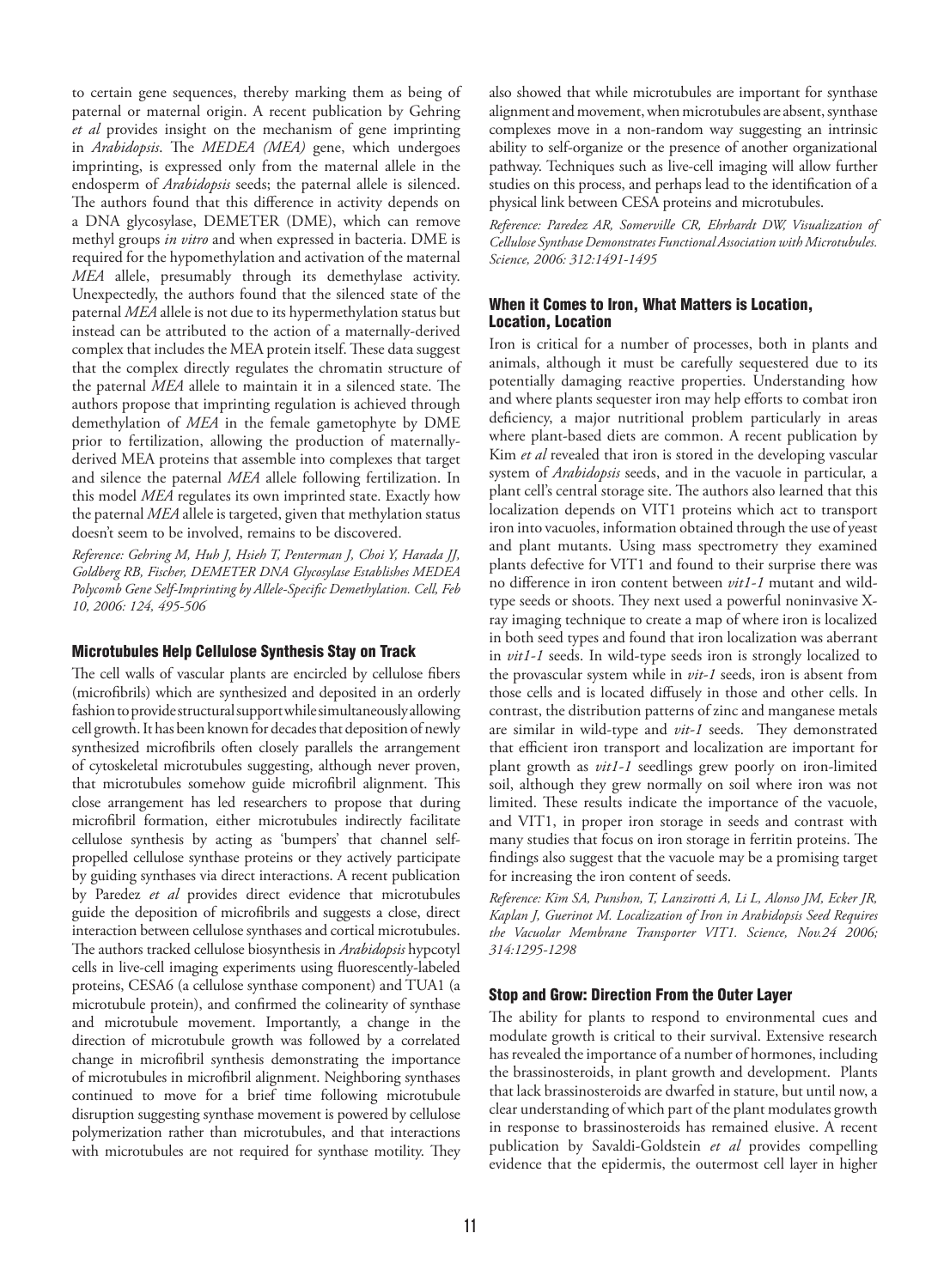plants, is responsible for promoting and restricting shoot growth. Starting with plants defective in either brassinosteroid biosynthetic or receptor genes, the authors selectively introduced brassinosteroid synthesis and perception to discrete cell layers through the use of tissue-specific promoters. They found that brassinosteroid expression in the epidermal layer alone was sufficient to restore dwarfed plants to normal stature, even though the internal layers remained defective in brassinosteroid expression and signaling. In contrast, when brassinosteroid signaling was confined to the inner vasculature tissues, the plants remained dwarfed. They also provide evidence that the epidermis has a role in restricting growth; the majority of wild-type plants with brassinosteroids selectively depleted from epidermal cells through the activity of a brassinosteroid-inactivating enzyme were smaller than control plants suggesting that local brassinosteroid synthesis in the epidermis contributes to optimal leaf growth. These results suggest that the epidermis can act as a 'sensor' by communicating cues to internal tissues through an as-yet unknown non-autonomous signal, to both promote and restrict plant growth.

*Reference: Savaldi-Goldstein S, Peto C, Chory J, The epidermis both drives and restricts plant shoot growth. Nature, Mar 8 2007; 446(7132):199-202.*

## A High-throughput Screen to Develop a Fatter Bean

In an effort to create alternative sources of novel fatty acids to supplement the oleo-chemical industry, scientists have developed transgenic plants that over-produce important fatty acid biosynthetic enzymes. Unfortunately, the resulting transgenic seeds typically contained much lower levels of the novel fatty acids then the natural sources suggesting that over-expression of a single enzyme is insufficient to create transgenic plants that accumulate significant levels of specific fatty acids. In a recent publication by Lu *et al*. a high-throughput approach was employed to identify novel genes that increase fatty acid accumulation in *Arabidopsis*  plants that already overexpressed the fatty acid hydroxylase *FAH12*  gene from castor bean. Based on the knowledge that several genes are likely needed to synthesize fatty acids in castor, the authors generated the castor *FAH12* overexpressing *Arabidopsis* plants and then introduced the complete set of cDNAs derived from castor seed endosperm under the premise that positive interactions between *FAH12* and additional (unknown) castor genes may increase fatty acid content of transgenic seeds. The fatty acid composition of transgenic *Arabidopsis* seeds from about 4000 lines was analyzed using high-throughput gas chromatography allowing the identification of 8 transgenic lines with increased hydroxyl fatty acid content. Castor cDNAs from 3 single-insert candidate lines were then isolated and re-introduced into FAH-expressing *Arabidopsis* plants to confirm their ability to increase fatty acid content. The selected transgenic lines had moderate increases in hydroxy fatty acids (around 20%), and several of the lines contained multiple inserts of castor cDNAs. These results validate the novel high-throughput experimental design and suggest the approach may allow the identification of single, and combinations of, cDNAs that increase hydroxy fatty acid content. This method could be used to study other genes of interest and potentially allow the development of crops with increased nutritional value.

*Reference: Lu C, Fulda M, Wallis JG, Browse J, A high-throughput screen for genes from castor that boost hydroxyl fatty acid accumulation in seed oils of transgenic Arabidopsis. Plant Journal, 2006: 45, 847-856*

## Community Arabidopsis Projects and Resources

#### European Integrated Project—AGRON-OMICS

Coordinator: Pierre Hilson; pierre.hilson@psb.ugent.be Department of Plant Systems Biology, VIB, Ghent University Project website: www.agron-omics.eu

AGRON-OMICS (Arabidopsis GROwth Network integrating-OMICS technologies) is a consortium of fourteen partners financed by the European Union (12 Million  $\epsilon$  project budget) within the 6<sup>th</sup> Framework Programme. It aims to develop a system-level approach to study leaf growth and development in *Arabidopsis*. This consortium will employ about 200 persons over the course of the project including about 40 new recruits over a period of five years (November 2006 – October 2011).

Growth is a complex trait regulated by the output of molecular networks that integrate intrinsic developmental programs and extrinsic environmental signals. At the cell level, leaves grow as a result of the coordination of proliferation and expansion in space and time. An increasing number of genes are functionally characterized and assigned to key modules involved in these two processes. The consortium builds on the expertise of the partners encompassing cell cycle, cell growth, cell signaling and cell metabolism to initially define a molecular scaffold specific for leaf growth and development yielding a framework for experimental and modeling work. Based on this knowledge and on the use of profiling and other technologies, the seven scientific work-packages of AGRON-OMICS have as main objectives:

- To survey systematically the molecular components driving growth;
- To explain and classify leaf growth phenotypes at the molecular level;
- To build coordinated molecular networks between pathway modules.

Experiments will combine profiling techniques, including the characterization of transcriptome, proteome and metabolome, with advanced and automated phenotyping protocols. In parallel, the consortium will explore novel highthroughput technologies for the functional analysis of plant genes, such as chemical screens and high-content cell assays. The plant material that will be studied comprises mutants, genotypes generated by reverse genetics protocols, ad-hoc transgenic and recombinant inbred lines. The large amount of data generated by the genetic, molecular profiling and phenotyping platforms require dedicated data repositories allowing access to data series for comprehensive analysis. In that context, the consortium's driving principles are to contribute to the improvement of existing standards (e.g., ontologies) and to develop reliable protocols for data integration. In parallel, AGRON-OMICS partners will build analytical, mathematical and visualization tools for functional genomics data intended for the elaboration of predictive models for complex systems. In turn, this computational scaffold is intended to shape emergent hypotheses to be tested and validated experimentally.

#### Initiative to Establish an Australian Plant Phenomics Facility

The Australian Government has recently awarded funding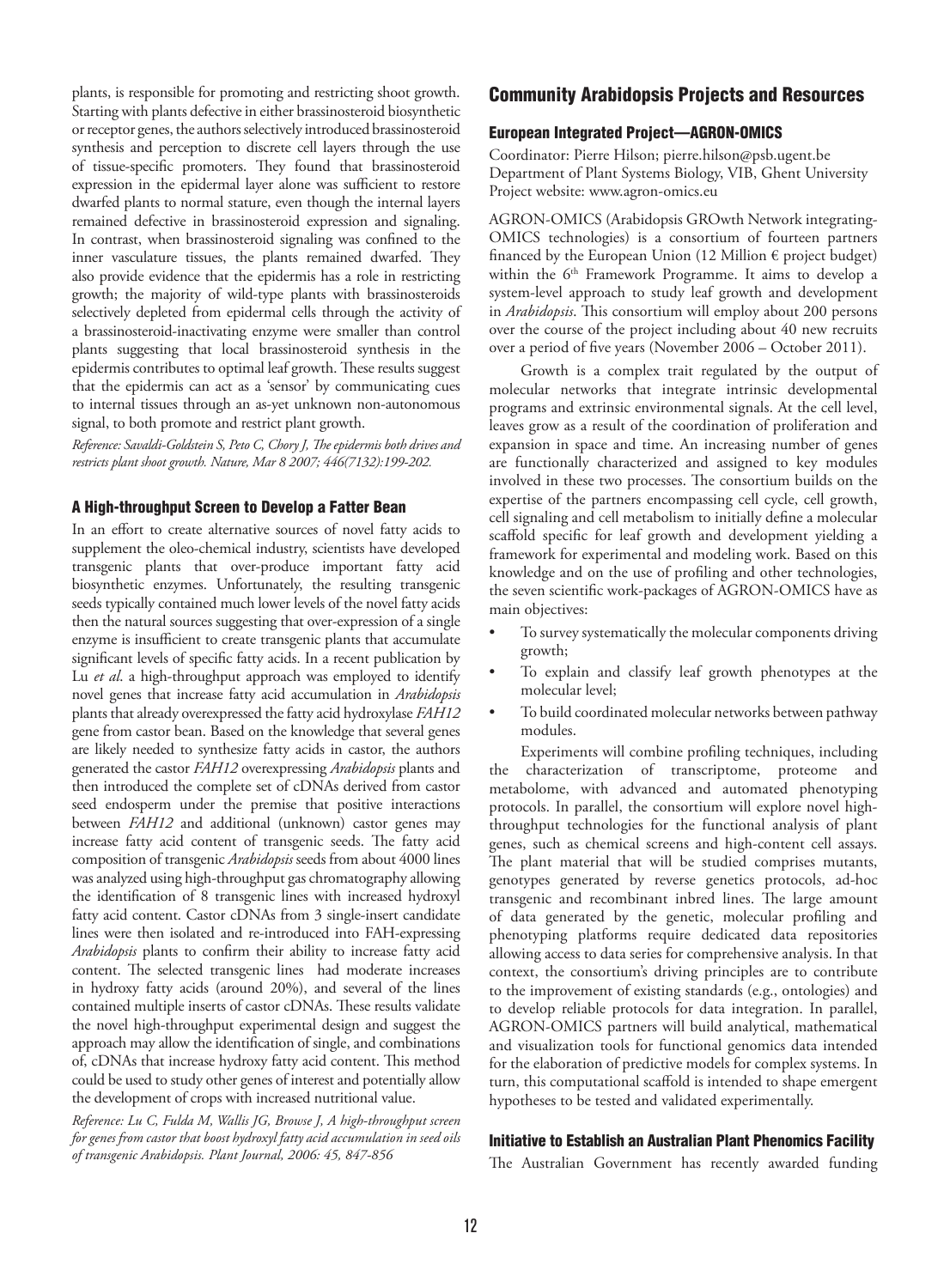for the Australian Plant Phenomics Facility (APPF) to be established as a bi-nodal facility between the University of Adelaide and CSIRO Plant Industry and The Australian National University in Canberra. The APPF aims to be a state-of-the-art plant phenotyping facility with sophisticated plant growth facilities and cutting edge technologies for plant performance and function monitoring. Construction of the National Plant Phenomics Facility is expected to begin in 2007. A primary objective is the analysis of model species such as *Arabidopsis* and rice for gene function discovery (>50,000 plants screened per year) The University of Adelaide Waite Campus will develop a suite of glasshouse facilities with robotic monitoring of plant growth and performance with particular emphasis on application to agricultural species. The Canberra node will specifically establish a model species screening facility which will include a focus on *Arabidopsis* analysis. The technologies used for screening will include various imaging approaches including morphological growth and color analysis, chlorophyll fluorescence and hyperspectral reflectance. These will be coupled to robotic systems which will allow medium throughput screening of plant material grown under controlled environment conditions. See the Australia country report for further information.

#### ERA-NET Plant Genomics

Contacts:

Christine Bunthof; bunthof@genomics.nl Okker van Batenburg; batenburg@genomics.nl ERA-PG Managing Office Project website: www.erapg.org

ERA-NET Plant Genomics (ERA-PG) is a networking and coordination activity supported by the ERA-NET scheme under the EU's sixth Framework Programme for strengthening the European Research Area (ERA). Networking national funding organizations and coordination of national programs in Europe will facilitate a stepping up from national to multilateral coordination thereby reducing redundancy and maximizing the returns on investment in plant sciences. Close collaboration and synergy of research efforts and joint investments in largescale technologies will create critical mass, contribute to the competitiveness and help to drive policy development in favor of plant sciences at national and European levels. Building on a strong foundation of existing collaborations, the ERA-NET Plant Genomics was among the first of ERA-NET projects to start in 2004. ERA-PG is coordinated by NGI/NWO from The Netherlands and the founding members further include ministries and funding agencies from Austria, Belgium, Denmark, Finland, France, Germany, Italy, Norway, Spain and UK. From the outset ERA-PG has been committed to expanding its network to new members engaged in launching national plant genomics initiatives. Portugal, Switzerland, Israel and Sweden became contractual members of ERA-PG two years after the start and Bulgaria joined the network as the first new EC member state in October 2006.

ERA-PG has undertaken a large information gathering exercise leading to a shared information resource on research activities and the economic impact of plant genomics that has been valuable beyond the network itself. Researchers and science

policy makers were brought together to build common ground for joint strategic activities at scientific and administrative levels, and to perform a study leading to development of common framework mechanisms and best practices. On February 1, 2006 ERA-PG launched its first joint call for research '*Structuring Plant Genomic Research in Europe*' with a budget of over 30 million  $\epsilon$ which received more than one hundred applications, making it one of the largest coordinated multinational research programs in the ERA-NET scheme. The projects were selected and proposed to the funding institutions by a scientific advisory committee that had first assessed pre-proposals. In the second step they had selected experts from the international scientific community evaluate the full proposals through a peer review process. Applicants were given the opportunity to provide a rebuttal to the (anonymous) peer review reports. The ranking list was produced during a meeting of the scientific advisory committee and final decisions rested with the national funding institutions. A kickoff meeting with participation of the project coordinators will be held at Tenerife on October 2, 2007. The ERA-PG partners are exploring further possibilities for continuing their collaboration and have started preparations to open a second call in 2008. More information about the ERA-PG funded projects and other ERA-PG activities are available on our website.

## The Arabidopsis Information Resource **(TAIR, www.arabidopsis.org)**

In October 2006, TAIR introduced the ability to search for genes, germplasms and polymorphisms based on associated phenotypes. The gene, germplasm and polymorphism search pages, along with their corresponding data detail pages were updated to display the new information. The locus and stock detail pages were also updated to display phenotype information, where available. Germplasm descriptions were curated, separating phenotype data from other kinds of seed stock information that were previously combined in this description. During this month, TAIR also released the final components of a new website design including portal pages which aggregate web-wide information and links for various major topics of interest into a central webpage, left navigation bars and a main header bar with dropdown menus. This new design provides a better organized and more intuitive user interface for TAIR.

On November 29, 2006 the TAIR database and website moved from hardware hosted at NCGR in Santa Fe, New Mexico to new hardware hosted at Stanford University. The new hardware has provided faster response times and better overall uptime. In February 2007, TAIR released version 3.5 of the AraCyc biochemical pathway database with 262 *Arabidopsis* biochemical pathways, including 51 newly added and 37 significantly updated pathways. In addition, 400 compounds were added from user submissions. Of the 262 total pathways, 79% are fully curated including a pathway summary, special significance if any and comments. For the fully curated pathways all available literature associated to the pathway enzymes has been reviewed and enzyme physiochemical properties and general comments about the enzymes have been added. In March 2007 TAIR released a new version of the *Arabidopsis* genome annotation, TAIR7, incorporating community submissions directly to TAIR and new cDNAs and ESTs submitted to GenBank since the previous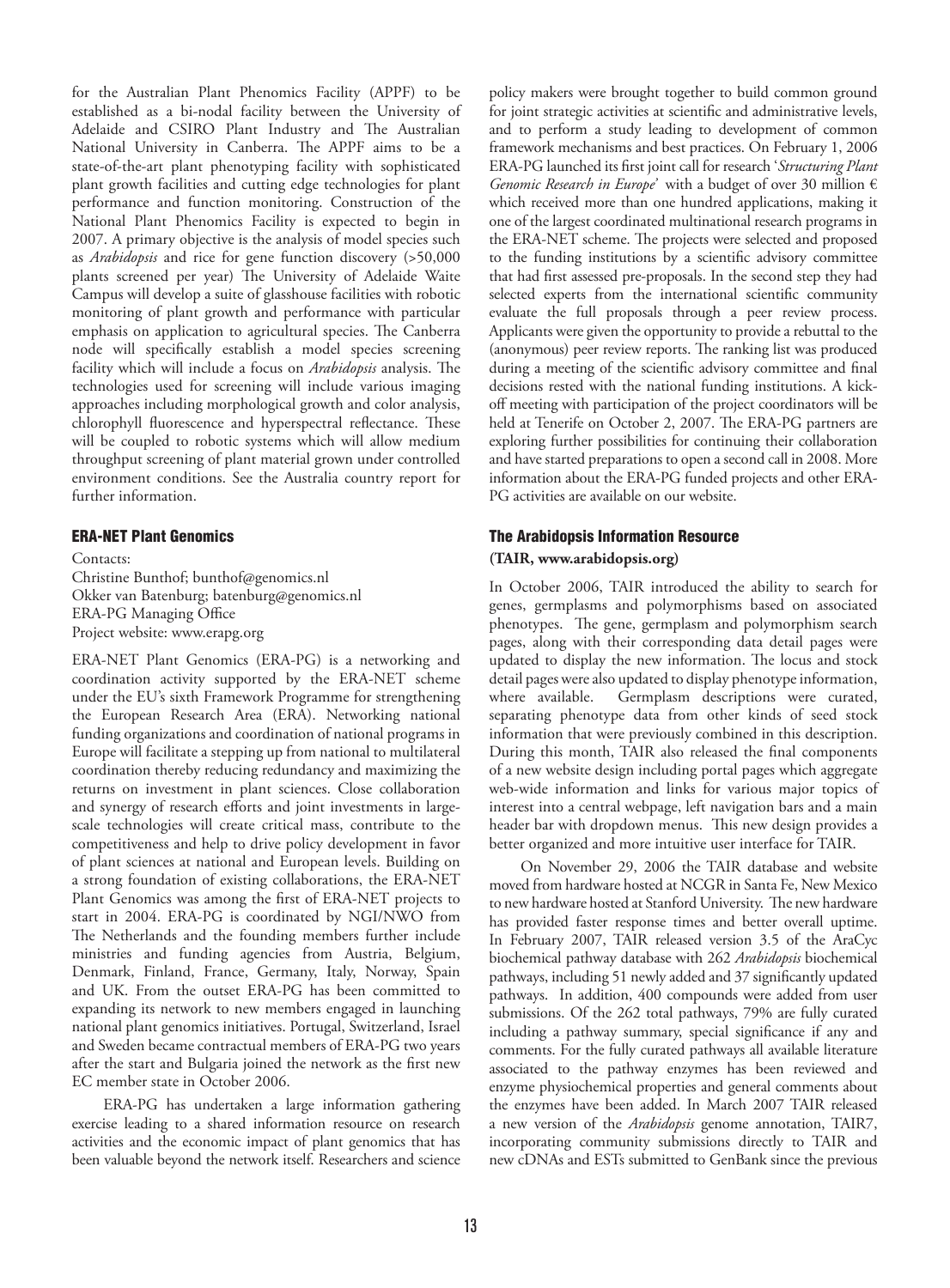TAIR6 release. The new release includes 681 new genes bringing the total gene set to 32,041 genes, of which 26,819 are proteincoding, 3889 are pseudogenes or transposable elements and 434 are ncRNAs. The release also contains updates to 9755 genes, including 784 updates to protein sequences and addition of 1003 new splice variants as well approximately 10,700 updates to UTRs. A total of 34 gene merges and 41 gene splits were also carried out. TAIR7 has been released to GenBank and can be accessed from the NCBI Plant Genomes section as well as through TAIR. Over the past year (3/1/06-2/28/07) TAIR has curated 556 research articles, adding 4005 Gene Ontology and 2210 Plant Ontology annotations from the literature to 2181 genes and also updating gene summaries, aliases, phenotypes, alleles and germplasm information.

### NASC, The European Arabidopsis Stock Centre **(http://arabidopsis.info)**

NASC distributes, collects and preserves seed and DNA resources of *Arabidopsis* and related species (but is also expanding to embrace tomato and other *Solanaceae*). In addition, we collect, generate and distribute transcriptomics data (especially Affymetrix) in the form of a primary repository; and have a mature integrated genome browser AtEnsEMBL (http://atensembl.arabidopsis.info) as part of ukcrop. net which incorporates both TAIR and MIPS genome annotations and links through to all of our other databases and resources (as well as external data such as Brassica gene information).

As the sister centre to ABRC, we have an ongoing mutual interchange of *Arabidopsis* and related species stocks which facilitates distribution to the research community worldwide. Ongoing recent donations to our centres include the Ecker homozygous T-DNA knockout lines routed through the ABRC, and 195,903 GABI-Kat lines (www.gabi-kat.de/), and 14,425 AGRIKOLA RNAi lines (http://www.agrikola.org) routed through NASC. Almost all known *Arabidopsis* genes are potentially available for transcript down-regulation using the AGRIKOLA RNAi clones (24,832 pEntry clones & 21,337 pDestination clones) made by members of the multinational AGRIKOLA consortium and available through NASC. For developers, the 24,864 CATMA DNA probes (www. catma.org/) used to generate these vectors are also available to order in plate form. Please note that most of our data is available through SOAP and BioMOBY web services. Funding for developing and training users in implementing web services has been funded at NASC for 4 years as part of the AGRON-OMICS EU project. If you need help in using these, please ask us or contact the MASC bioinformatics subcommittee. Our general BBSRC funding has been renewed this year to cover a further 5 years of the NASC seed service and a further 3 years for the GARNet transcriptomics and bioinformatics service. As part of this renewal, we will be offering several new services to be announced shortly. Please visit the NASC website for more information.

### The Arabidopsis Biological Resource Center **(ABRC, www.biosci.ohio-state.edu/pcmb/Facilities/abrc/ abrchome.htm)**

The ABRC distributes, collects and preserves seed and DNA resources of *Arabidopsis* and related species. Emphasis in 2007 is being placed on serving various post-genomic efforts, particularly

phenomics. Distribution and organization of the homozygous insertions lines for various phenotypic investigations is proceeding. The Ecker laboratory (Salk Institute, http://signal. salk.edu/gabout.html) is genetically purifying to homozygosity 50,000 T-DNA insertion knockout lines. To date, 9,198 of these lines have been received, and the remainder will be arriving as they are generated. The stocks being utilized for this project include the J. Ecker (SALK) population plus lines from Syngenta (SAIL), B. Weisshaar (GABI-Kat) and P. Krysan/R. Amasino/ M. Sussman (Wisconsin Ds-Lox). Receipt and distribution of Entry and Expression ORFeome clones is also a priority. Entry clones are being received from the Ecker (SSP and SALK) and the C. Town projects as well several individuals in the research community. The extensive Expression ORF collections from S. P. Dinesh Kumar and S. Clouse are also being received, with 3,026 of these currently in-house. Present ABRC seed stock holdings include insertion lines covering 25,000 genes, the 10,000+ lines of the Arabidopsis TILLING service, 850 distinct natural accessions (now being genetically fingerprinted so that this entire collection will be marker-validated), 15 recombinant inbred populations, related species and RNAi lines including the AGRIKOLA lines (www.agrikola.org). In regards to DNA resources, ABRC presently houses full-length ORF and cDNA clones for 13,500 genes, BACs covering the entire genome, BACS of four related species, the AGRIKOLA RNAi Entry clones and various sets of Expression and Destination clones. The present collection of vector constructs represents a rich and diverse set of resources for investigation of gene expression. It should be emphasized that donation of published mutants and clones, including purified insertion mutants and expression clones, are very welcome. The annual distribution of seed and DNA stocks exceeded 85,000 orders in 2006.

## Measuring Gene Function Knowledge

During the MASC annual meeting held during the 2003 International Conference on *Arabidopsis* Research members agreed that it would be useful to establish a better way to update gene function knowledge and quantify the number of genes with known function. Since the 2004 MASC annual report this was illustrated by thermometers to provide a visual illustration of the progress in *Arabidopsis* functional genomics efforts. This year the thermometers have been reorganized into two types: Resources and Knowledge. This change was undertaken to provide a more detailed view of the progress by the international community in generating resources and gene function knowledge. The four Resource thermometers are measured against the TAIR6 genome release and include (1) the number of genes containing sequence-indexed insertion elements, (2) the number of genes targeted by RNAi constructs, (3) the number of genes with fulllength cDNA clones, sequencing status and availability, and (4) the number of genes with Open Reading Frame (ORF) clones produced. The four Knowledge thermometers, described in detail in the figure legend, quantify available information and evidence about gene function and include (1) gene expression detected, (2) subcellular localization, (3) biological process, and (4) molecular function. The thermometers are updated with data available at the end of February 2007 unless noted.

Given the expanding resources and knowledge base in the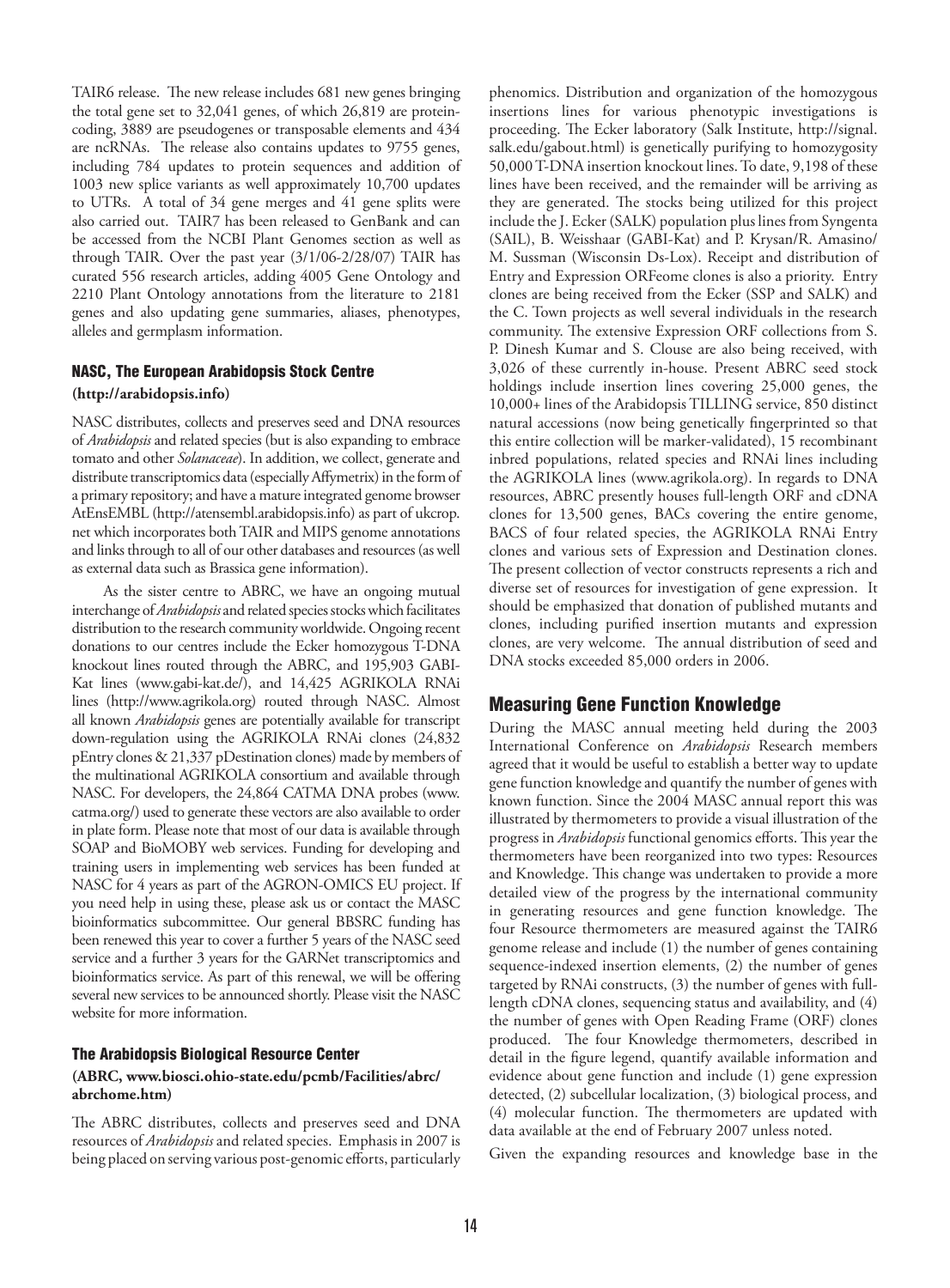*Arabidopsis* community, in the next four years it should be possible to collect at least one piece of data about every gene in the genome. As shown in the thermometers below, excluding pseudogenes, ORF clones are available as stocks for over 60% of genes and full-length cDNA information is known for nearly 75% of genes. Great strides have been made in developing resources to knockout, or knockdown, gene expression including the isolation of homozygous insertion mutants for 23% of genes just in the last year. In total, more than 93% of *Arabidopsis* genes (excluding pseudogenes) contain an insertion in an exon, intron, promoter, or 5' UTR. In addition, there are over 21,500 gene loci targeted by RNAi constructs including 3,482 loci with constructs transformed into plants (distribution of plant lines to stock centers is underway.) With this expanding set of resources and continued funding and strong international collaboration we can look forward to numerous insights and discoveries from the community over the next four years, substantiating the value of *Arabidopsis thaliana* as the foremost plant model system.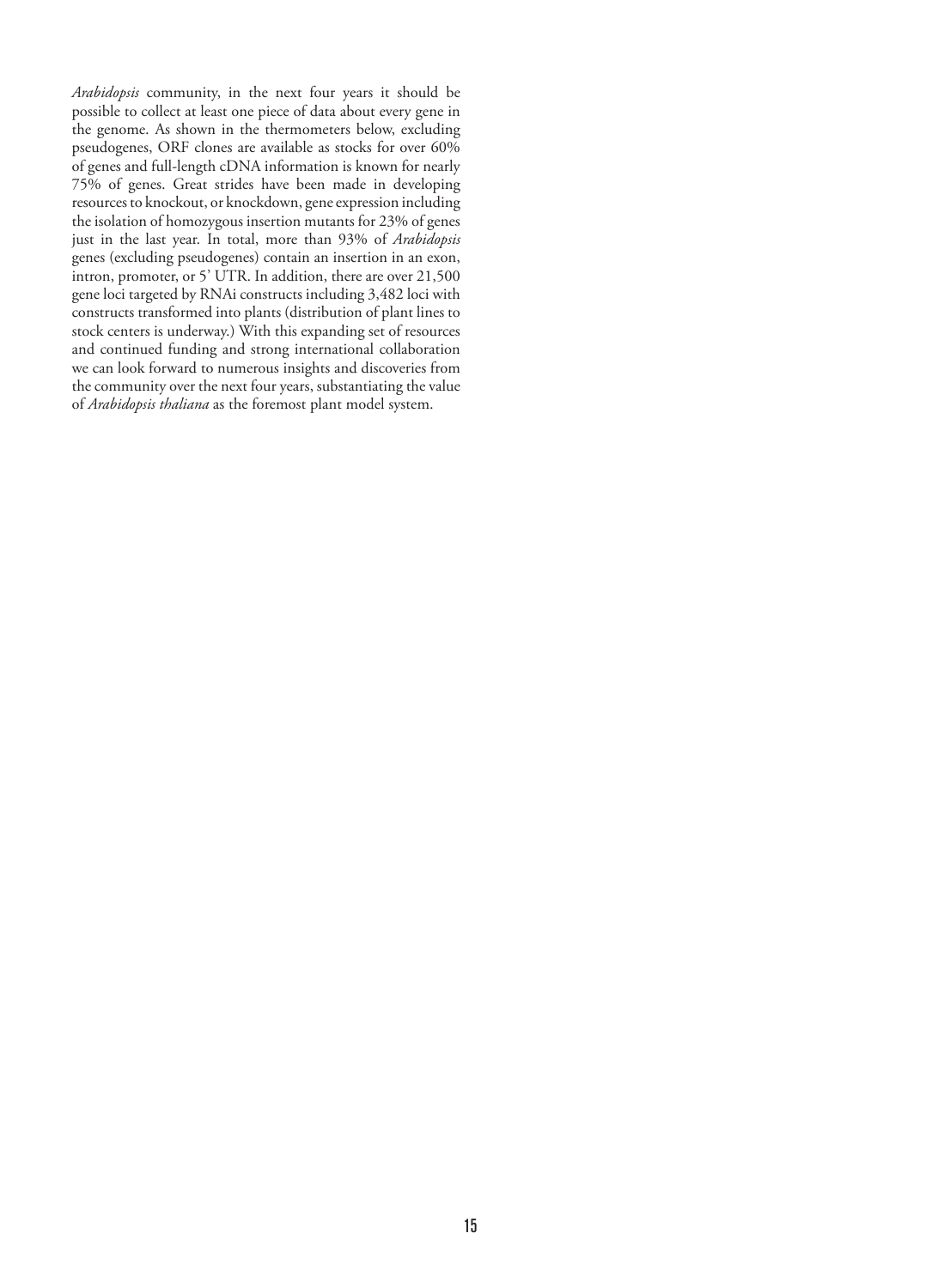# Resource Thermometers



19,312 17,044  $27,589$ 20,338 Full-length cDNA clones



Ш + Loci with partially sequenced ORF clones **I** 

+ Loci with clones, not fully sequenced, and available + Loci with clones, fully sequenced, unknown availability

**Loci with fl-cDNA clones, fully sequenced and available** 

П

H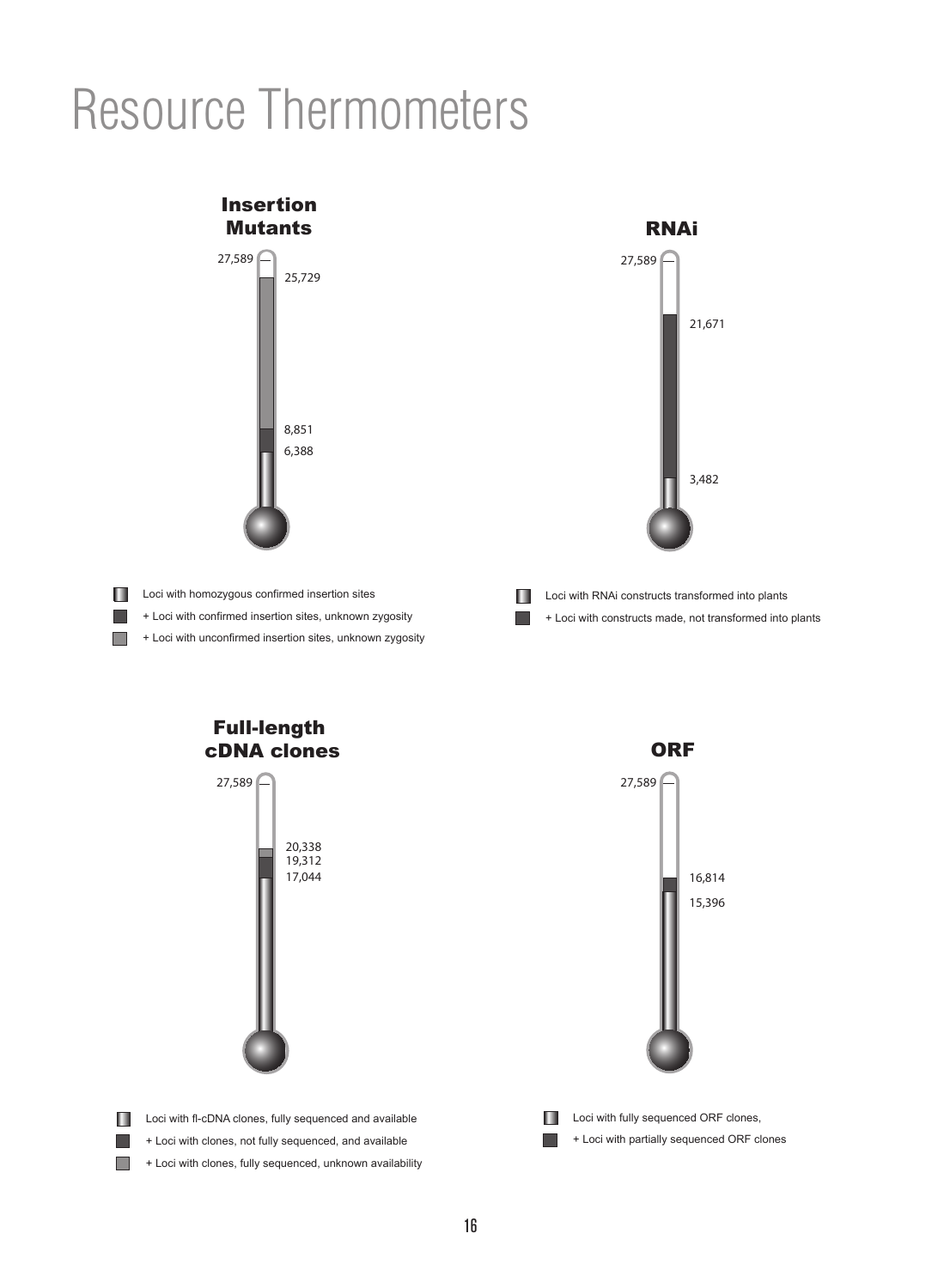**Figure 2: Measuring** *Arabidopsis* **Genomics Resources.** All data are as of 2/28/07 unless otherwise indicated. For consistency, all resources are measured against the TAIR6 genome release (including noncoding RNAs and organelle-encoded genes but excluding pseudogenes, a total of 27,589 genes). Four resource categories are included: **Loci with insertion mutants** - 6,388 genes with homozygous confirmed insertion sites, an additional 2,463 genes with confirmed insertion sites and homozygous status unknown, and an additional 16,878 genes with unconfirmed insertions, homozygous status unknown (data from Huaming Chen, SIGnAL); **Loci with targeted RNAi knockdowns** –3,482 genes with RNAi constructs transformed into plant lines, an additional 18,189 genes with RNAi knockdown constructs made but not transformed into plant lines, (data from Ian Small, AGRIKOLA); **Loci with full length cDNA clones** - 17,044 genes with full length cDNAs fully sequenced and known to be available for ordering, an additional 2268 genes with cDNAs not fully sequenced but known to be available and an additional 1026 genes with fully sequenced cDNAs but stock availability unknown, (data from Huaming Chen, SIGnAL); **Loci with ORF clones** - 16,814 genes with fully-sequenced ORF clones and an additional 1,418 with partially sequenced ORF clones as of 5/15/07. An additional 4,630 genes are currently targeted by SIGnAL for ORF clone development, (data from Huaming Chen, SIGnAL). In the 2006 report about 3,500 loci were listed as 'targeted for ORF cloning'; however, in the past year the ATOME project (www.evry.inra.fr/public/projects/orfeome) has reprioritized its efforts to transfer existing SSP ORF clones into the recombinational Gateway® system. Because target gene lists are subject to change, the ORF thermometer now includes only completed clones.

**Note:** Detailed information on ORF, cDNA, and RNAi clone projects can be found in the ORFeomics Subcommittee Report (page 25) and in the Tables of Major *Arabidopsis* Resources located at the end of this report (pages 62 to 65). One of these tables, the Table of Worldwide Genetic Seed Stock Resources, also indicates whether MTAs are required and/or if IP restrictions apply to each listed Seed Resource.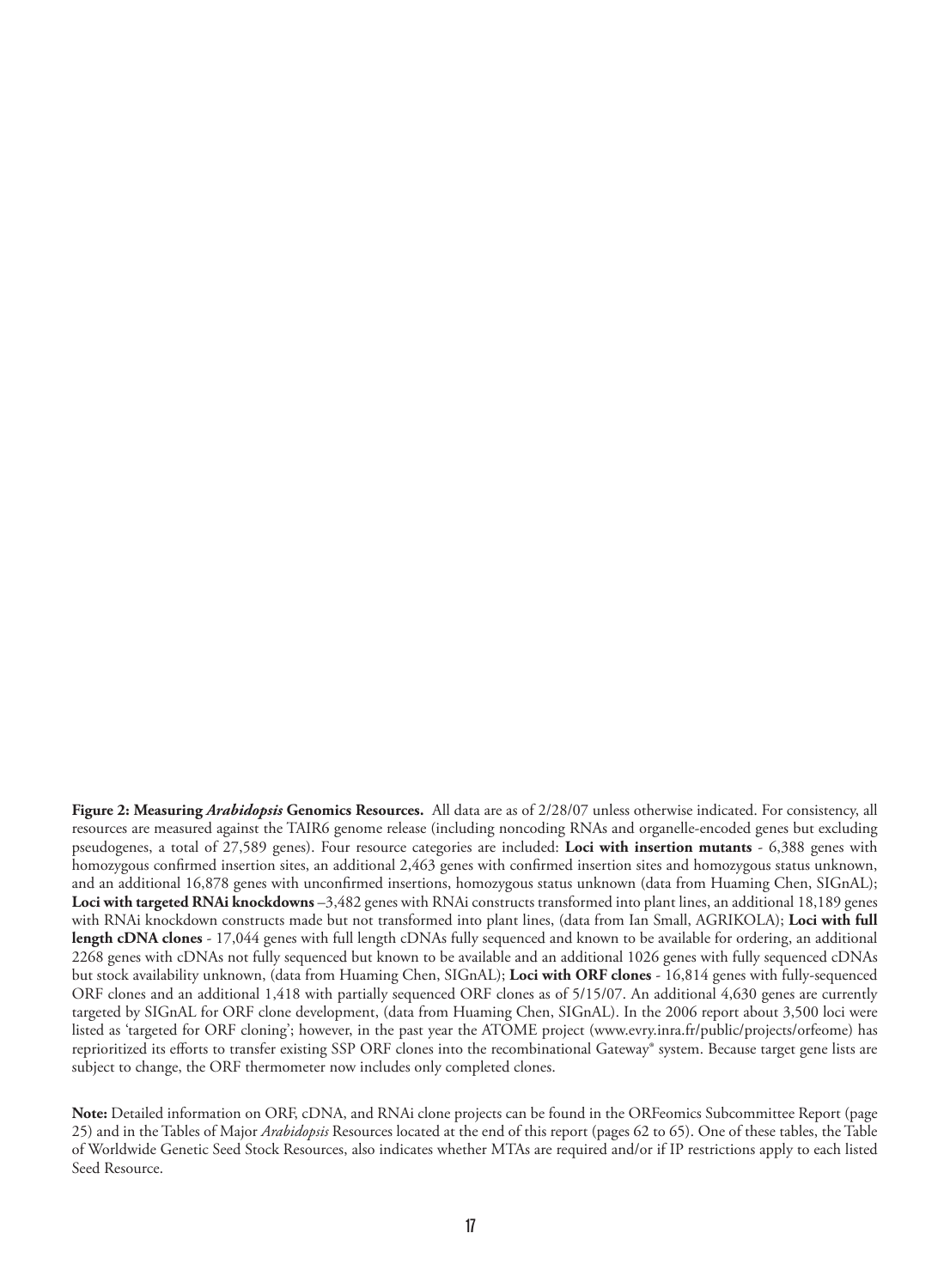# Knowledge Thermometers

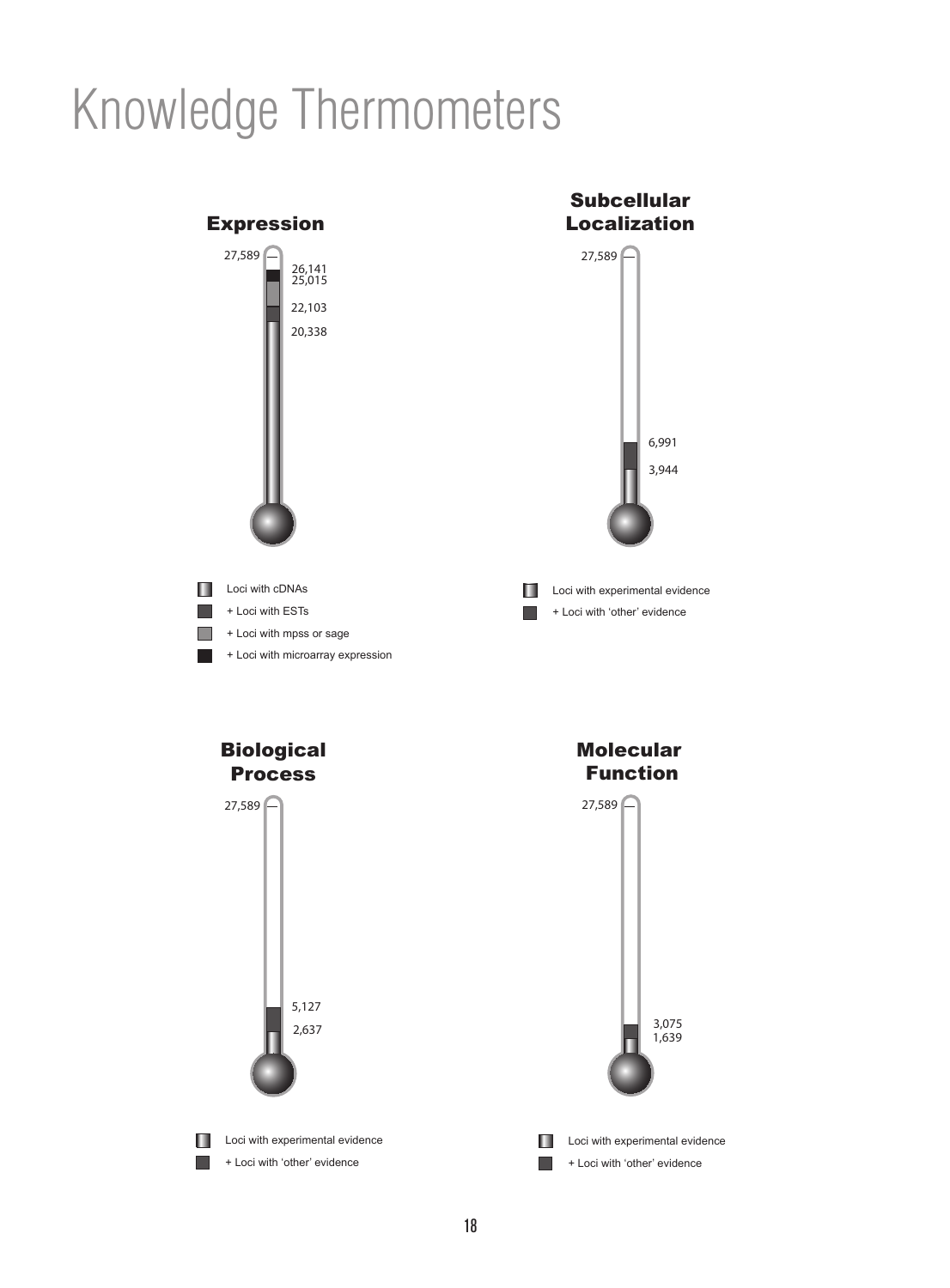**Figure 3: Measuring** *Arabidopsis* **Gene Function Knowledge.** Four knowledge categories are included, of which the last three correspond to Gene Ontology annotations and are broken down by type of evidence. 'Experimental' evidence includes direct assay of activity, genetic interaction, physical interaction, mutant phenotype, or expression profile. 'Other' evidence includes author statements not directly linked to experiments and knowledge inferred by a curator. Not included in these thermometers is gene function knowledge based on computational evidence, including sequence similarity to known proteins, presence of a protein domain with known function, or targeting predictions. **Expression detected** – 20,338 loci with cDNAs (data from SIGnAL), an additional 1,765 loci with ESTs (data from TAIR), an additional 2,912 loci with expression detected by MPSS or SAGE (MPSS data from Blake Myers, SAGE data from 2006 thermometer (provided by Hank Wu, TIGR, no update available), and an additional 1,126 genes with expression detected only by microarray analysis (data provided by GEO and TAIR); **Subcellular localizatio**n – 3,944 loci with experimental evidence and an additional 3,047 genes with other evidence (data from TAIR and Harvey Millar/ SUBA database); **Biological process** – 2,637 genes with experimental evidence and an additional 2,490 genes with other evidence (data from TAIR); **Molecular function** – 1,639 genes with experimental evidence and an additional 1,436 genes with other evidence (data from TAIR).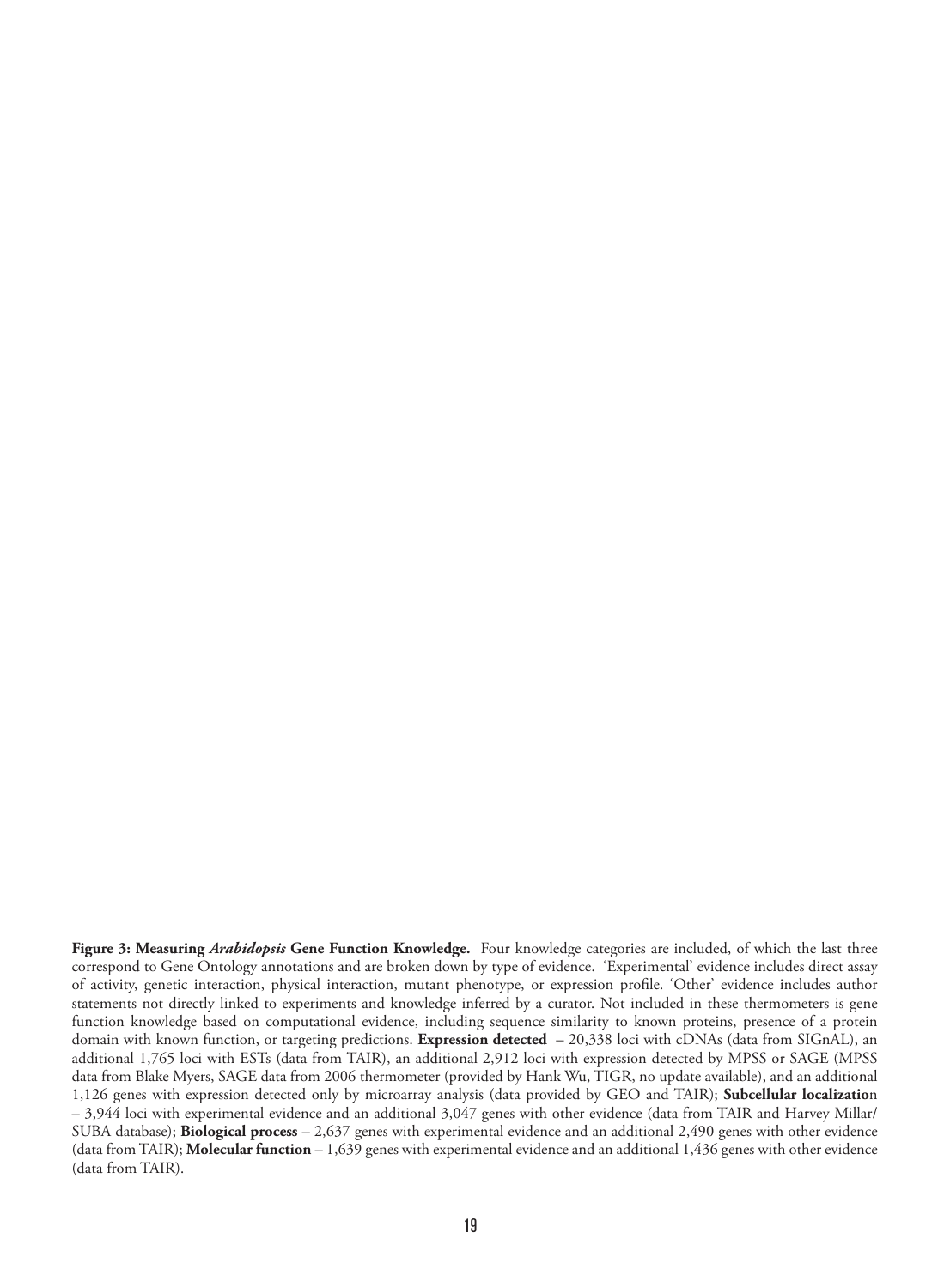# Broader Impacts of Arabidopsis Research

### Impacts on Industry

In the 1990's, the availability of affordable, high throughput sequencing technologies provided an opportunity for the broader plant community to consider the "impossible"—to generate the nucleotide sequence of a plant genome. At that time, *Arabidopsis thaliana* was selected for use in extensive public and industry sequencing efforts because of its small genome and because of the wealth of available biological information and mutant resources that could be used to facilitate gene discovery and the elucidation of gene function. In 2000, the *Arabidopsis* genome sequence was completed, ushering in a new era of high throughput gene discovery and enabling technologies for systems-biology. Efforts in new and existing agricultural biotechnology companies were initiated in part because of the unique opportunity to rapidly isolate novel plant genes and assign gene function in *Arabidopsis* to commercialize and capture intellectual property. One measure of the intense use of *Arabidopsis* in gene discovery with potential commercial implications is the rapid increase from a few to over 700 utility patents referencing *Arabidopsis* that were issued by the United States Patent and Trademark Office over a 20-year period from 1986 – 2006 (Figure 4). Today, *Arabidopsis thaliana* stands alone as the premier model system for plant functional genomics. Over the years, its use for gene discovery has catapulted analogous efforts in plants of agronomic importance to discover novel genes involved in processes of economic value and to develop new strategies for commercialization using transgenic plants and marker-assisted breeding. The following illustrates some examples of research utilizing *Arabidopsis* that have translated to other plant species and/or led to a commercial product.





## Translational Research Examples Using **Arabidopsis**

#### Improved Drought Tolerant Canola

Peter McCourt<sup>1</sup> and Yafan Huang<sup>2</sup>

- <sup>1</sup> Dept. of Cell and Systems Biology, University of Toronto; Toronto, Canada; mccourt@botany.utoronto.ca
- <sup>2</sup> Performance Plants Inc. Bioscience Complex, Queen's University; Kingston, ON, Canada

Protecting crops from various environmental stresses has always been a major challenge for modern agriculture. Drought, for example, imposed huge reductions in crop yields and now the era of climate change has added a new scale of urgency to this problem. Therefore, an understanding of the mechanisms of how a plant deals with water scarcity is not only of fundamental interest to plant biologists but possibly can be wedded with biotechnology to create molecular targets for plant breeding. In this respect, one promising target has been the plant hormone abscisic acid (ABA). Under drought conditions, endogenous ABA levels increase within the plant and this in turn leads to better water use efficiency through a variety of complex signaling pathways. Because ABA appears to coordinate many stressregulated responses any genetic manipulation that increased ABA responsiveness, in principle, could improve on how plants deal with drought stress.

An *Arabidopsis* loss-of-function plant was identified that not only increased seed ABA sensitivity but also reduced wilting of whole plants under drought stress (1, 2). The gene defective in the mutant, *ERA1*, encodes one subunit of a protein farnesyl transferase suggesting that a negative regulator of ABA action needs to be farnesylated to function. Moreover, this also suggested inhibition of this post-translational modification by molecularly manipulating either protein subunit could be used to improved drought tolerance in crops. Transgenic *Brassica napus* (Canola) carrying an antisense *ERA1* construct under the control of a drought-inducible promoter were developed (3). As expected, the antisense downregulation of the canola farnesyltransferase significantly reduced water loss under drought conditions. Three consecutive years of field trials performed by Performance Plant Inc. (4) in Alberta, Canada showed that under moderate drought stress seed yields of antisense *ERA1* transgenic canola were 15-26% higher than the controls. Within ten years of its identification in the laboratory using *Arabidopsis*, molecular manipulation of *ERA1* is having profound impacts in the farmer's field.

### *References*

*1. Cutler S, Ghassimian M, Bonetta D, Cooney S, McCourt P, A protein farnesyl transferase involved in ABA transduction in Arabidopsis. Science*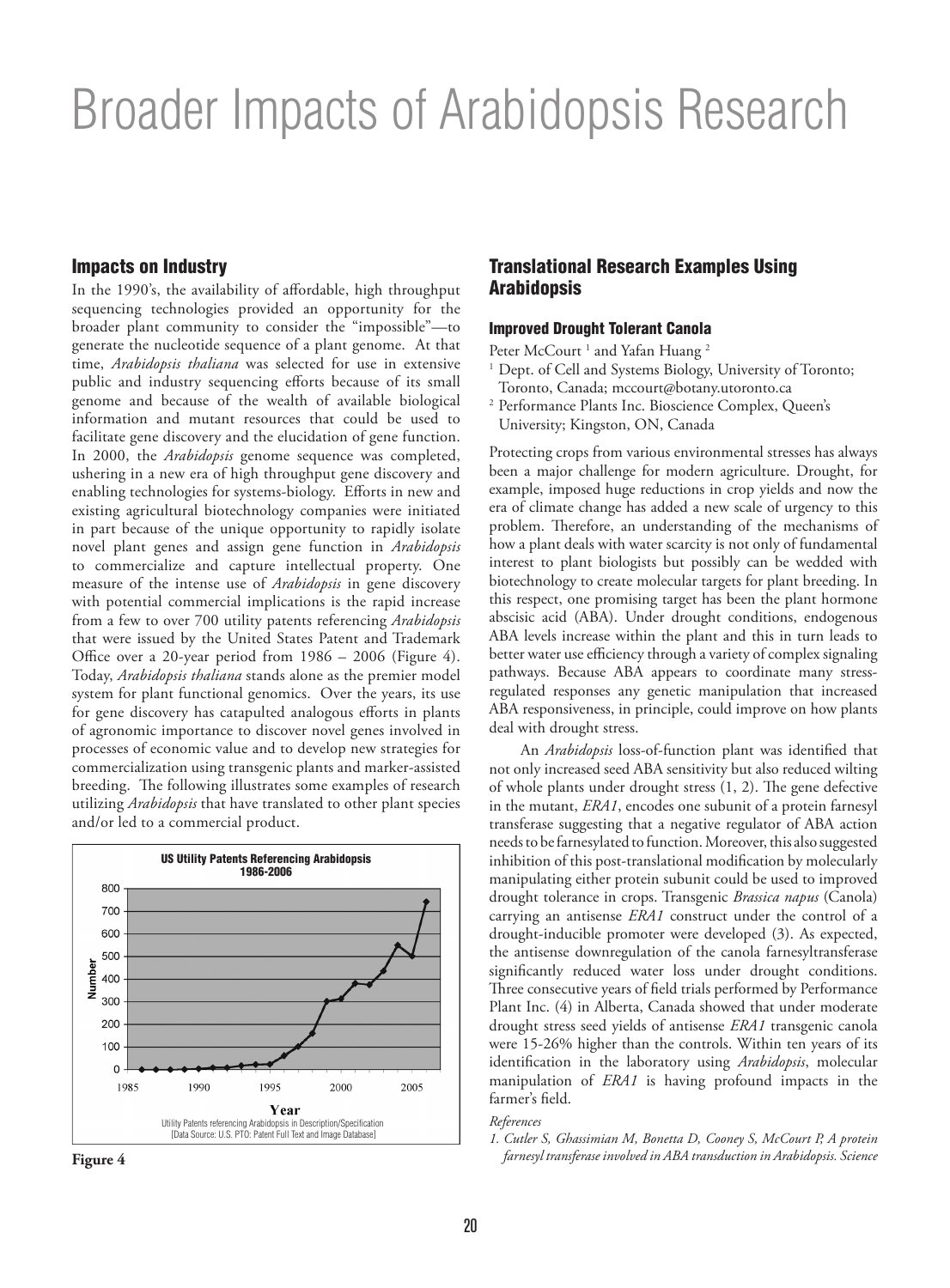*(1996) 273: 1239-1241.*

- *2. Pei Z-M, Ghassemian M, Kwak CM, McCourt P, Schroeder JI, Farnesyltransferase involved in ABA regulation of guard cell anion channels and drought resistance in plants. Science (1998) 282, 287- 290.*
- *3. Wang Y, Ying J, Kuzma M, Chalifoux M, Sample A, McArthur C, Uchacz T, Sarvas C, Wan J, Dennis DT, McCourt P, Huang Y, Molecular tailoring of farnesylation for plant drought tolerance and yield protection. Plant J. (2005) 43, 413-424.*
- *4. Performance Plants Inc. http://www.performanceplants.com/*

#### Biodetection of Landmines by Arabidopsis thaliana

Carsten Meier<sup>1</sup> & John Mundy<sup>2</sup>

1 Co-founder and CSO, Aresa Biodetection, Symbion Science Park, Copenhagen, Denmark; cm@aresa.dk 2 Dept. of Molecular Biology, University of Copenhagen, Copenhagen, Denmark

Landmine Monitor has identified at least 84 countries contaminated with landmines and unexploded ordnance (UXO) and calculates that as of 2005, more than 200,000 square kilometers of the world's landmass is suspected to be contaminated by mines and UXO (1). Depending upon the environment and mine types, current de-mining programs employ vehicular detonation or manual removal after detection by radar/tomography, painstaking prodding by volunteers, or scenting by trained animals. Mine scenting by animals is possible because mines release detectable explosives, such as trinitrotoluene (TNT), and their degradation products including di-nitrotoluene (DNT) and nitrogen dioxide (NO2). Aresa (2) isolated the 5' upstream sequences of 15 *Arabidopsis*  genes whose transcription is upregulated in plants grown in soil contaminated with explosives. These promoter(s) were candidates for developing biosensor plants that can detect chemicals released by soil-embedded landmines and respond by producing visible pigments.

Starting with *Arabidopsis* mutants blocked in an initial step of anthocyanin biosynthesis as the genetic background, Aresa introduced an inducible 'sensor' transgene that caused accumulation of high levels of anthocyanins in response to nitrogenous compounds. These biosensor plants appeared green when grown under standard conditions but accumulated anthocyanins and became darkly pigmented when grown on TNT-containing medium or soil. The plants were next tested to determine their detection capability in real-world situations. Buried landmines were covered with transgenic biosensor *Arabidopsis* seeds and resulting plants were sampled photographically and for anthocyanin content over a 3 month period. One transgenic line clearly responded to the landmines by exhibiting localized, visible pigment accumulation and increased anthocyanin content. An additional test facility exists at a military base in Denmark and similar test sites are under construction in Croatia and Bosnia Herzegovina. While Aresa has developed a basic system and methodology to explore field use, the first field test in 2006 indicated that initially engineered plants of the *Col-0* ecotype may not be robust or large enough for field work in all climates. Aresa has crossed experimental plants to other *Arabidopsis* ecotypes and their progeny will be tested in 2007 in Denmark, Croatia and Africa. The system warrants further testing and possible improvement using

promoters exhibiting more stringent responses to explosives or their degradation products.

*References*

*1. http://www.icbl.org/lm/2005/report.html 2. http://www.aresa.dk/aresa\_home\_english2.html*

#### Staygreen in the Grass

Ian Armstead<sup>1</sup> and Ian King<sup>2</sup>, and Joanna Friesner<sup>3</sup>

- <sup>1</sup> Plant Genetics and Breeding Dept, IGER, UK; ian. armstead@bbsrc.ac.uk
- 2 Plant Genetics and Breeding Dept, IGER, UK
- <sup>3</sup> Edited by the MASC Coordinator,

University of California, Davis

The staygreen trait, characterized by extended greenness in plant leaves and cotyledons, is caused by a gene mutation that disrupts chlorophyll degradation leading to delayed senescence. The trait also contributes to stress tolerance and productivity. A naturallyoccurring staygreen variant was identified over two decades ago in the forage grass *Fetusca pratensis* and the phenotype has been incorporated into commercial grass varieties to produce greener landscape turf (1). However, the undetermined genetic basis of the staygreen mutation has hindered further use of this economically significant trait in breeding programs. To identify the genetic basis of the staygreen mutation, *sgr*, Armstead and colleagues first used chromosome introgression followed by mapping to identify a candidate region. Previous studies had established a syntenic relationship between this area and a region of a rice chromosome which also contained an *SGR* locus. Fine mapping indicated that *SGR* was likely to be one of about 30 genes on rice chromosome 9, including a promising candidate gene predicted to be a senescenceinducible chloroplast stay-green protein. To gain insight into a possible function for *SGR,* Armstead and colleagues turned to *Arabidopsis thaliana*. Analysis of temporal and organ-specific expression patterns of *Arabidopsis* genes orthologous to the 30 candidate rice genes identified one locus to be clearly upregulated for expression during the period of maximal senescence in leaves of *Arabidopsis*, placing gene activity in the right timeframe and tissue for involvement in leaf senescence (2). More convincing evidence was provided from RNAi experiments that silenced the *Arabidopsis SGR* gene, resulting in plants with a staygreen phenotype equivalent to the original staygreen *F. pratensis* plant. Chlorophyll degradation in the *Arabidopsis* RNAi lines was greatly reduced compared to control plants after dark incubation consistent with a role for *SGR* in chlorophyll catabolism (3). These results strongly suggested that the orthologous genein *F. pratensis* is responsible for the staygreen trait.

After the *Arabidopsis* and rice *SGR* loci were identified, molecular techniques were employed to examine the defective *SGR* gene in staygreen grass lines revealing a four base-pair insertion in the gene sequence. This change is predicted to dramatically change the amino acid sequence of the SGR protein, and forms the basis of a molecular marker which co-segregates 100% with the staygreen trait in both existing mapping populations and breeding populations of *Lolium/ Festuca*. The identification of this marker associated with *sgr* in grass will accelerate marker-assisted breeding programs, allowing additional varieties to be developed while significantly saving resources and reducing time-to-market.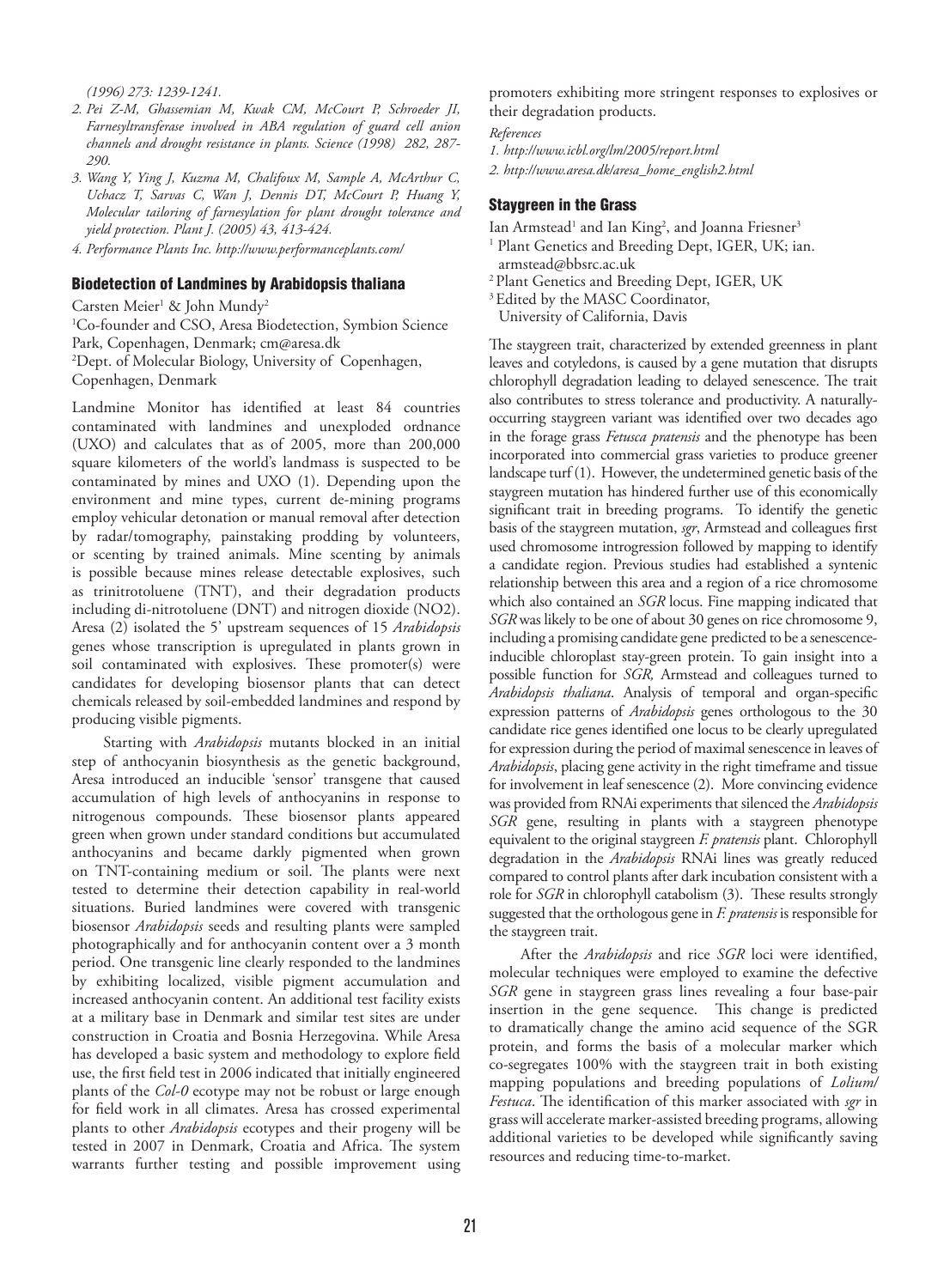#### *References*

*1. http://www.bshamenity.com/*

- *2. Armstead I, Donnison I, Aubry S, Harper J, Hörtensteiner S, James C, Mani J, Moffet M, Ougham H, Roberts L, Thomas A, Weeden N, Thomas H, King I, From crop to model to crop: identifying the genetic basis of the staygreen mutation in the Lolium/Festuca forage and amenity grasses. New Phytologist (2006) 172 (4): 592-597*
- *3. Armstead I, Donnison I, Aubry S, Harper J, Hörtensteiner S, James C, Mani J, Moffet M, Ougham H, Roberts L, Thomas A, Weeden N, Thomas H, King I, Cross-species identification of Mendel's I locus. Science (2007) 315 p73*

#### Fruit in a Flash

Leandro Peña and Magdalena Cervera, Dpto. Protección Vegetal y Biotecnología, Instituto Valenciano de Investigaciones Agrarias (IVIA), Valencia, Spain; lpenya@ivia.es

The existence of a long juvenile phase in fruit trees has been one of the limiting factors for their genetic improvement because it prolongs in many years the time required to analyze mature traits. The juvenile phase in citrus ranges from 6 to 20 years; during this time, plants lack the meristematic competence to initiate flowering. The impracticality to evaluate fruit traits in individuals coming from controlled hybridizations or from transformation experiments using juvenile tissues restricts the potential of these technologies for genetic improvement of citrus. The *Arabidopsis thaliana* genes *LEAFY (LFY)* and *APETALA1 (AP1)* are known to regulate flowering initiation and have been shown to promote flower initiation and development when expressed from a constitutive promoter, suggesting that a similar approach might be successful in accelerating the juvenile-to-adult transition in economically important citrus species. Peña and colleagues reported that ectopic expression of *Arabidopsis LFY* or *AP1* induces early flowering in the hybrid Carrizo citrange. Both *LFY* and *AP1-*expressing transgenic citrange plants produced fertile flowers and fruits as early as the first year, notably through a mechanism involving a dramatic shortening of their juvenile phase. Furthermore, expression of *AP1*, being as efficient as *LFY* in the initiation of flowers, did not produce any severe developmental abnormalities. Both types of transgenic trees flowered again in consecutive years, and sexual and nucellar derived transgenic seedlings had a very short juvenile phase, flowering in their first spring (1). Based on these promising results in Carrizo citrange, which is used as a rootstock, the authors chose to investigate whether this strategy could be used to accelerate flowering in economically important *Citrus* varieties. Transgenic *AP1* plants of the commercially relevant Pineapple sweet orange cultivar were produced. The plants were phenotypically normal but flower and bear fruit after 3 years of growth instead of the 10-15 years typically needed under Mediterranean climate conditions.

Current studies involve using *AP1* sweet orange transgenic plants as parents in crosses with non-transformed diploid and tetraploid clementine genotypes that presumably will yield progeny where 50% will flower and set fruit in 1-2 years, thus providing the opportunity to evaluate fruit features very early and to rapidly advance generations. Additional studies include re-transforming *AP1* transgenic citrus plants to test the effects of expression of certain transgenes and flowering-promoting *Arabidopsis* genes in modifying fruit quality traits and improve understanding of flowering and phase change with the goal of controlling generation time in this important tree crop. *Reference*

*1. Peña L, Martin-Trillo Y, Juarez J, Pina JA, Navarro L, Martinez-Zapatar JM, Constitutive expression of Arabidopsis LEAFY or APETALA1 genes in citrus reduces their generation time. Nature Biotechnology (2001) 19:263-267*

#### Plants that Synthesize Altered Protein Patterns

Herta Steinkellner and Richard Strasser, Institute of Applied Genetics and Cell Biology, BOKU-WIEN, Vienna, Austria; herta.steinkellner@boku.ac.at

In recent years plants have become an attractive alternative for the production of recombinant proteins. However, their inability to perform authentic mammalian N-glycosylation may cause a limitation for the production of therapeutics, as most therapeutically relevant proteins need this important protein modification for *in vivo* activity and plant glycan patterns are immunogenic in mammals. Since plant glycans have carbohydrate linkages one approach is to specifically inhibit glycosyltransferases in plants. Studies by Steinkellner and Strasser aim to understand and modify the N-glycosylation pathway in plants to allow synthesis of mammalian-like structures. A compelling prerequisite to reach this aim is the characterization of the entire N-glycosylation pathway in plants, including cloning and molecular characterization of the involved enzymes. In previous and ongoing work they were able to identify and characterize all enzymes involved in the pathway and elucidate the molecular mechanism of this important cellular process in *Arabidopsis thaliana.* This knowledge is now being transferred to biotechnologically more relevant species.

One example of these efforts was the generation of viable *Arabidopsis* mutants that lack several important plant glycosyltransferases and instead, synthesize a human type Nglycan profile (1, 2). Subsequently this knowledge was transferred to *Nicotiana benthamiana*, a species widely used for recombinant protein production, and RNAi lines in the aquatic plant *Lemna minor*, able to produce human monoclonal antibodies with a human-like N-glycan profile were generated (3). The antibodies lacked detectable plant-specific N-glycans and performed better than antibodies expressed in cultured mammalian cells. This result provides a major step towards quality improvement of therapeutically relevant antibodies.

#### *References*

- *1. Strasser R, Altmann F, Mach J, Steinkellner H. Generation of Arabidopsis thaliana plants with complex N-glycans lacking 1,2-linked xylose and core 1,3-linked fucose. FEBS Letters (2004) 561:132-136.*
- *2. Strasser R, Schoberer J, Jin C, Glössl, Mach L, Steinkellner H. Molecular cloning and characterization of Arabidopsis thaliana Golgi-mannosidase II, a key enzyme in the formation of complex N-glycans in plants. Plant Journal (2006) 45:789-803.*
- *3. Cox KM, Sterling JD, Regan JT, Gasdaska JR, Frantz KK, Peele CG, Black A, Passmore D, Moldovan-Loomis C, Srinivasan M, Cuison S, Cardarelli PM, Dickey LF. Glycan optimization of a human monoclonal antibody in the aquatic plant Lemna minor. Nature Biotechnology (2006) 24:1591-1597*

#### TILLING for New Mutants

Abdelhafid Bendahmane, and Michel Caboche, URGV, Evry, France; michel.caboche@evry.inra.fr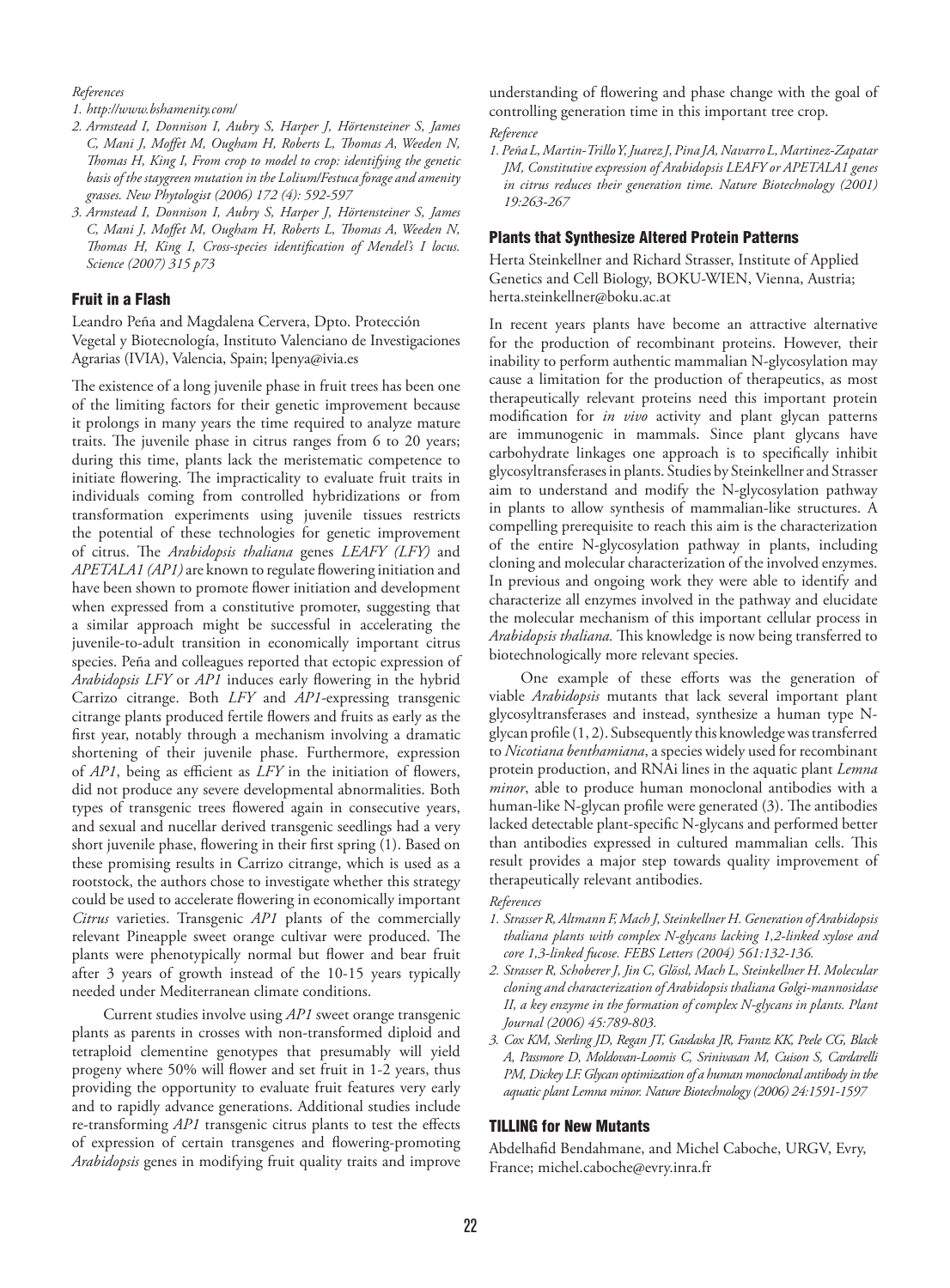The ability to isolate mutants in an organism of interest is clearly of great value to understanding gene function. In *Arabidopsis*, where directed gene mutagenesis is not feasible, one highly successful approach has been to apply insertional mutagenesis to generate randomly-placed insertions. This approach often generates socalled 'knockout mutants' that have complete loss-of-function in the mutated gene. This is frequently a useful outcome but can be a limitation if the interrupted gene is essential, or if a more subtle gene defect gives a desired outcome. Furthermore, systematic inventories of 'knocked out' mutants have been made in *Arabidopsis* and a few other plants species such as rice, but this painstaking effort relies on the fact that these plants have relatively small genomes. To overcome these limitations a process known as TILLING was developed which uses chemical mutagenesis to yield a series of individually-mutated DNA bases in virtually all genes (1). This process is of particular value for essential genes where sublethal alleles are needed.

TILLING requires a special enzyme that detects the mutated DNA, and is often performed using Cel1, an enzyme extracted from celery. However, the Cel1 enzyme is inefficient, reducing its potential to accurately screen DNA samples isolated from mutagenized plants. Researchers in France isolated a similar enzyme from *Arabidopsis*, Endo-1, which performs the TILLING reaction at a consistently high level of efficiency and accuracy (2). The enzyme will allow not only the identification of additional *Arabidopsis* mutants, but also will facilitate identification of mutations in plants with larger genomes, such as crop plants. This enzyme is currently used as a diagnostic tool to discover new mutations in DNA, and is produced by the French company Serial Genetics (3).

#### *References*

- *1. McCallum CM, Comai L, Greene EA, Henikoff S. Targeted screening for induced mutations. Nature Biotechnology (2000) 18:455-457.*
- *2. Sturbois B, Triques K, Gallais S, Damais M, Chauvin S, Clepet C, Aubourg S, Rameau C, Caboche M, Bendahmane A, Characterization of Arabidopsis thaliana mismatch specific endonucleases: development of a mutation detection tool. (2007) Plant J, accepted.*
- *3. Serial Genetics, Evry, France; Contact: endo-1@serialgenetics.com; Website: http://www.serialgenetics.com/*

#### Convincing Plants to 'Love thy Neighbors'

Jorge J. Casal, IFEVA, Universidad de Buenos Aires, Argentina; casal@ifeva.edu.ar

The global demand for food increases along with the world population, however, at the same time the amount of suitable land for growing crops is shrinking. In order to meet future needs, greater and consistently higher quality yields are needed from cultivated plants; needs that may be addressed in large part through genetic manipulation. Selection of favorable traits occurs on the level of individual plants, however, when plants are grown as commercial crops, the yield of the entire population is of primary importance. Therefore, characteristics that confer an advantage to the individual may be detrimental for the productivity of the crop as a whole. An example of this is the 'shade avoidance response' whereby plants use photoreceptors to detect and respond to the reduced proportion of red (R) compared to far-red (FR) light transmitted through dense canopies. In response to the altered R to FR ratio, plants adjust

their growth patterns to avoid crowding, a process that can result in reduced yields. It has been suggested that disabling this response through the manipulation of photoreceptors might increase yields in crop plants. *Arabidopsis* mutants have helped to elucidate the functions of different members of the phytochrome family of photoreceptors. These studies identified *PHYB* as the most important member in plant responses to the R/FR ratio signal. Based on this knowledge, studies were performed to examine the effect of ectopically expressing *Arabidopsis PHYB*  in transgenic potato plants. When grown in the field, transgenic plants showed reduced responses to low R/FR light, including increased branching, greater number of tubers produced, higher rates of photosynthesis, and higher yield overall compared to control plants (1). A low R/FR signal normally reduces the amount of active PHYB in plants, but ectopic expression of *Arabidopsis PHYB* provided an additional pool of active PHYB that ameliorated the response. Strikingly, the greatest reduction in response to low R/FR occurred when the plants were grown at very high densities. Despite the overall positive effect of *PHYB* expression, the transgenic potatoes had some limitations as they failed to use the light signals to optimize the position of foliage and light interception. Current studies use *Arabidopsis* to find genes acting downstream of *PHYB* with the goal of selectively reducing negative responses to low red to far-red ratios and retain positive responses (e.g. foliage positioning).

#### *Reference*

*1. Boccalandro HE, Ploschuk EL, Yanovsky MJ, Sánchez RA, Gatz C, Casal JJ. Increased Phytochrome B Alleviates Density Effects on Tuber Yield of Field Potato Crops. Plant Physiology, December 2003; 133: 1539-1546.*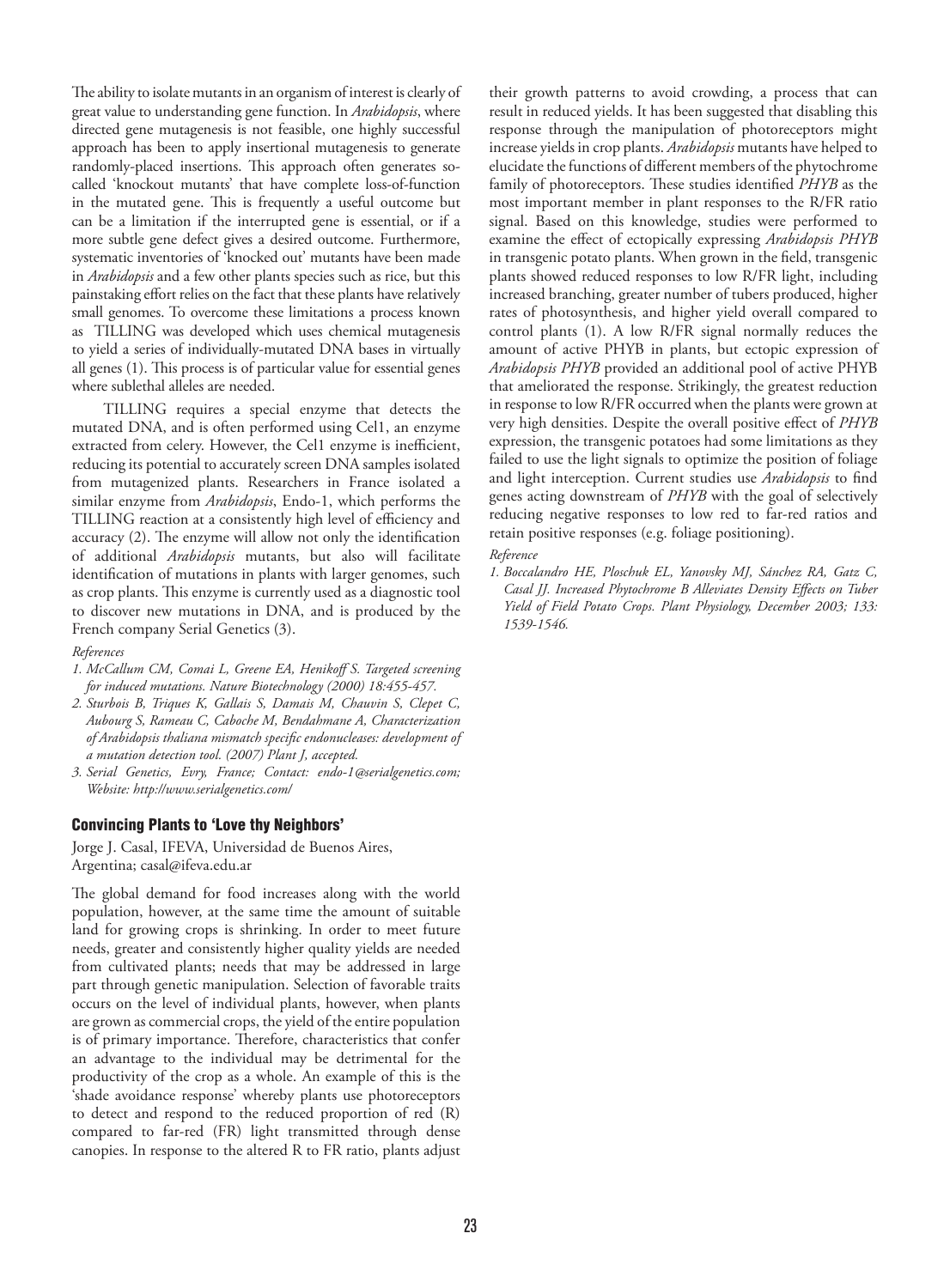# Reports of the MASC Subcommittees

## **Bioinformatics**

Prepared by Chris Town (Co-chair, cdtown@tigr.org) and Heiko Schoof (Co-chair, schoof@mpiz-koeln.mpg.de)

The main activities in the last year have been a continuation of the Web Services project that was initiated early in 2006 with funding from the DFG and NSF, details of which can be found at the project web site (http://bioinfo.mpiz-koeln.mpg. de/araws). Two developers' workshops were held in the spring of 2006, one at MPIZ-Cologne and one at TIGR. During the workshops, an increasingly detailed set of notes on how to set up the appropriate IT environment and how to implement web services was developed and made available on the project web site. Three of the participants at the Cologne workshop went on to develop their own services once back at their home institution. At the TIGR workshop, several simple web services were set up and deployed from the participants' home institutions during the course of the workshop. One additional service was deployed later. In addition, by remote consulting, a new web service for SeedGenes was deployed without any face-to-face interaction between the project personnel and the SeedGenes informaticians. A "show-and-tell" workshop was held at the International Conference on *Arabidopsis* Research in Madison, 2006 to demonstrate and promote web services. Following the meeting, work continued at MPIZ to advance the concept of a "one stop shop" by developing aggregator pages that will simultaneously query multiple locations for certain types of data. Their essential feature is that relevant web services are discovered automatically: once a data provider makes a BioMoby web service public, that data will be included in the aggregator automatically. Currently, the two best examples of these are tAIGa and LitRep (http://bioinfo.mpiz-koeln.mpg. de/araws/searchtools). tAIGa is short for 'the Arabidopsis Image Gallery' and acts as aggregator for services which take an AGI locus code as input and return one or more image(s). Currently, tAIGa queries seven services giving access to image data from SeedGenes, ABRC, RAPID, ATIDB, AtNoPDB, ProtLocDB and Arex. Like tAIGa, litRep requires the input of an AGI locus code and returns publications as PubMed or PubMedCentral identifiers. Currently four services are integrated, most notably the manually curated collections of bibliographic references of the project partners TAIR and Aramemnon. It will be important in the future both to enrich these pages by encouraging the deployment of additional web services for these data types as well as to begin to aggregate new types of data. One application is enriching databases with external content, as can be seen in MAtDB (http://mips.gsf.de/proj/plant/jsf/athal/index.jsp) where GeneOntology terms, literature references and images are retrieved from BioMoby web services and displayed in the gene report. An important activity during the project has been

supporting data providers in updating and maintaining their web services through (mostly remote) consulting with specific BioMoby know-how. In this way, dozens of services hosted e.g. by NASC, the major provider of web services, were reactivated after changes in BioMoby had rendered them inoperable. A list of all services implemented and/or updated can be found at http:// bioinfo.mpiz-koeln.mpg.de/araws/web-services/public-ws.

#### *Lessons Learned and Challenges Faced*

The project has (two) long-term goals:

- 1a. To educate data providers in the value of web services for data dissemination and to provide the instruction and tools necessary to accomplish this in a relatively straightforward fashion and, ultimately, without the need for a high level of technical expertise;
- 1b. To encourage the use of web services by an increasing number of data providers;
- 2. To acquaint and educate users in the potential benefits of web services, initially through the use of aggregatortype "one stop shop" interfaces, but also progressively by introducing them to the concept of workflows through the use of tools such as Taverna.

There are several challenges, but the most significant is identifying a group of data providers who will be proactive both in developing web services *and in maintaining them*. Based upon our experience to date, we believe that the combination of an instructional workshop that provides an overview of Biomoby, its implementation in Perl and Java, its deployment in a test environment and the use of Taverna to develop workflows, segueing into a hackathon where first services are implemented will be the most productive for future efforts.

Instructional media combined with remote consulting is a workable model but the "flying geek" approach has not been tested. Compared with pure remote consulting, workshops provide a stimulating and synergistic environment. Future workshops should be structured around groups of providers that host datasets that are complementary and potentially synergistic. It is important to deploy services during the workshop, since people tend to lose focus on web services very quickly after a workshop is finished. We think this is due in large part to insufficient priority granted to this method of data sharing by the PIs which in turn reflects the lack of community interest or pressure to provide data in this form. To address this, we will strive for better visibility of the achievements of the project as well as to provide novel integration of services that can currently only be performed manually by visiting multiple web sites. We intend to create links to the clients from prominent sites like TAIR and TIGR, preferably integrating remote results in report pages. Also, a paper summarizing our results and experiences is being considered. In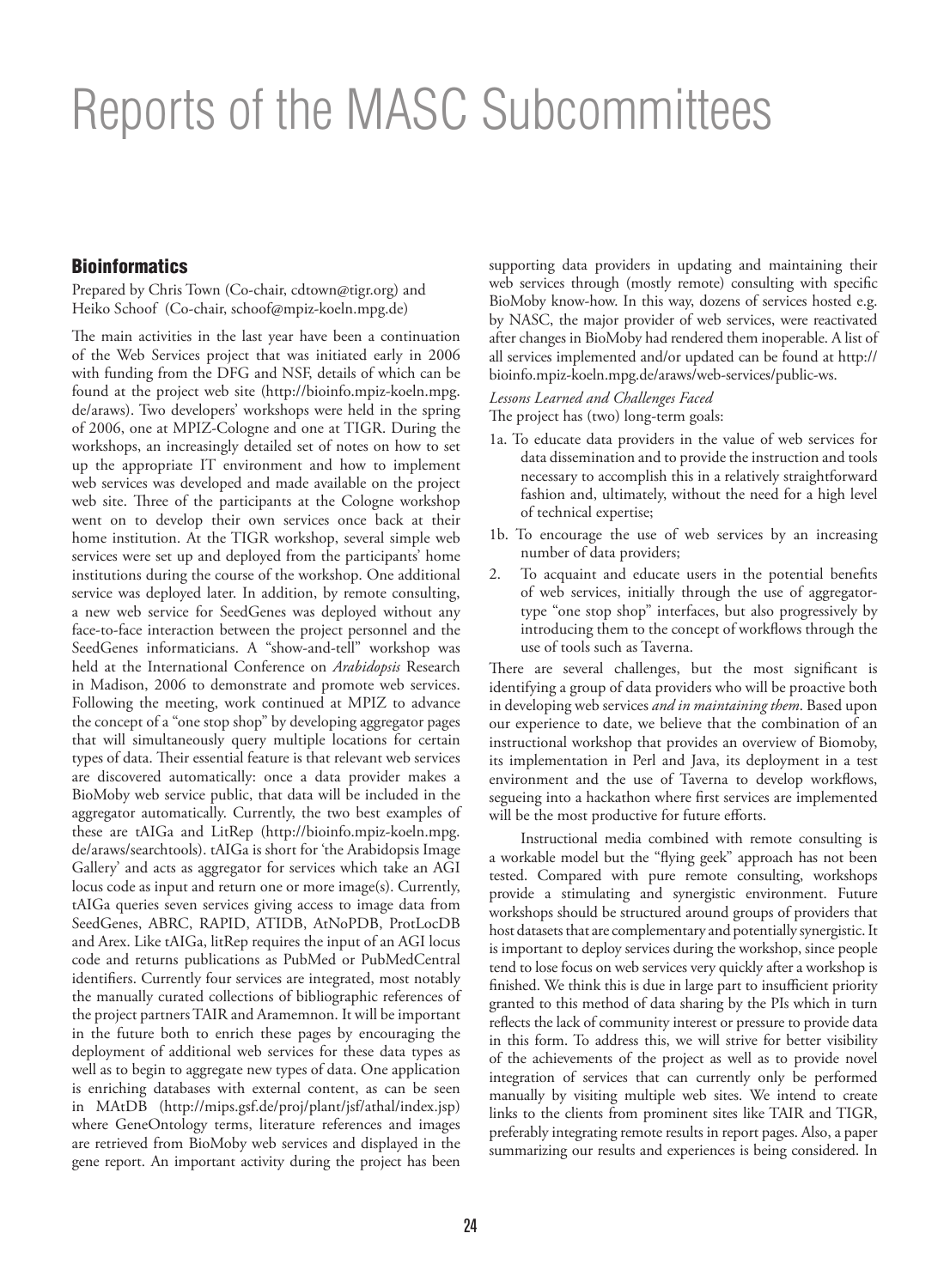the remaining time of the project, we will try to motivate partners to set up more services and enlist new partners. A list of planned services is available on the project home page.

### Clone-based Functional Genomics Resources

Prepared by Pierre Hilson (Chair, pierre.hilson@ugent.be)

A number of consortia and individual laboratories have created clone resources that they chose to share with the research community at large via stock centers located in the USA, Europe and Japan:

- the Arabidopsis Biological Resource Center (ABRC, USA) http://www.biosci.ohio-state.edu/pcmb/Facilities/abrc/ abrchome.htm
- the RIKEN BioResource Center (BRC, Japan) http://www.brc.riken.jp/lab/epd/Eng/catalog/pDNA.shtml
- the GABI Primary Database (GABI/RZPD, Germany) http://gabi.rzpd.de/
- the National Resources Centre for Plant Genomics (CNRGV, France)

http://cnrgv.toulouse.inra.fr/ENG/index.html

the Center for Eukaryotic Structural Genomics (CESG, USA) http://www.uwstructuralgenomics.org/

- the European Arabidopsis Stock Centre (NASC, United Kingdom) http://arabidopsis.info/
- the BCCM/LMBP Plasmid and DNA library collection (BCCM/LMBP, Belgium) http://bccm.belspo.be/db/lmbp\_gst\_clones/
- The table below provides an overview of the type of clones these stock centers distribute including full length cDNAs, ORFs and silencing vectors. Most of the collections have been created in format compatible with recombinational cloning protocols.
- Access to well-documented and cheap clones undoubtedly boosts *Arabidopsis* research projects. These clones are exploited by scientists interested in the functional characterization of only a few genes. They also enable more systematic approaches focusing on the analysis of large gene sets. But despite these great assets, and unlike developments in other eukaryotic model species, *Arabidopsis* clone-based functional genomics datasets are still rare. Future progress in this area will depend on the funding of ambitious projects and on the development of novel technologies for the high-throughput analysis of genetic perturbations introduced in plant cells.

| <b>Creator</b>                                          | <b>Format</b>                               | <b>Focus</b>                           | <b>Validation</b>     | <b>Count</b> | <b>URL</b>                                                       | <b>Stock center</b> |
|---------------------------------------------------------|---------------------------------------------|----------------------------------------|-----------------------|--------------|------------------------------------------------------------------|---------------------|
| <b>ORF</b> clones<br>SSP consortium &<br>Salk Institute | Univector pUNI51                            | Random                                 | Full sequence         | 14.154       | signal.salk.edu/2010/index.html                                  | <b>ABRC</b>         |
|                                                         |                                             |                                        |                       |              |                                                                  |                     |
| Salk Institute                                          | Gateway entry                               | Random                                 | Full sequence         | 1,012        | signal.salk.edu/2010/index.html                                  | ABRC                |
| <b>TIGR</b>                                             | Gateway entry                               | Hypothetical genes                     | Full sequence         | 2.110        | www.tigr.org/tdb/hypos/<br>TargetGeneList.shtml                  | ABRC                |
| Peking-Yale Joint Center                                | Gateway entry                               | Transcription factors                  | 5' and 3' end seq.    | 1,150        |                                                                  | <b>ABRC</b>         |
| Dinesh-Kumar et al.                                     | Gateway Expression<br>(from Peking-Yale JC) | TAP-tagged transcription<br>factor     |                       | 1.100        |                                                                  | ABRC                |
| <b>REGIA</b>                                            | Gateway entry                               | Transcription factors                  | 5' and 3' end seq.    | ~1,000       | qabi.rzpd.de/materials/                                          | GABI/RZPD           |
| <b>CESG</b>                                             | Gateway entry c                             | Potential new fold                     | Full single pass seq. | ~1,500       | www.uwstructuralgenomics.org/<br>cloning.htm                     | CESG                |
| ATOME 1                                                 | Gateway entry                               | Random                                 | 5' and 3' end seq.    | ~2,000       | http://www.evry.inra.fr/public/<br>projects/orfeome/orfeome.html | CNRGV               |
| ATOME 2                                                 | Gateway entry, no stop                      | Random (from SSP)                      | 5' and 3' end seq.    | ~1.500       | same                                                             | CNRGV               |
| Doonan et al.                                           | Gateway Expression<br>(from SSP)            | GFP fusion for subcellular<br>location |                       | 155          |                                                                  | ABRC                |
| Callis et al.                                           | Gateway entry                               | Protein ubiquitination                 | Full sequence         | 111          | plantsubg.genomics.purdue.edu                                    | ABRC                |
| Sheen et al.                                            | Expression                                  | Epitope tagged MAPK                    | Full sequence         | 50           | http://genetics.mgh.harvard.edu/<br>sheenweb/category genes.html | <b>ABRC</b>         |
| <b>cDNA</b> clones                                      |                                             |                                        |                       |              |                                                                  |                     |
| RIKEN/SSP/<br>Salk Institute                            | λ ZAP or λ PS                               | Random                                 | Full sequence         | 16.913       | http://www.brc.riken.go.jp/lab/<br>epd/Eng/order/order.shtml     | <b>BRC</b>          |
| RIKEN/SSP/<br>Salk Institute                            | $\lambda$ ZAP or $\lambda$ aPS              | Random                                 | Single pass           | 246.640      | same                                                             | <b>BRC</b>          |
| MPI-MG                                                  | Gateway expression                          | Random                                 | 5' end sea.           | 4.500        | qabi.rzpd.de/materials/                                          | GABI/RZPD           |
| Génoscope/LTI                                           | Gateway entry                               | Random                                 | Full single pass seq. | 28,743       | www.genoscope.cns.fr/Arabidopsis                                 | CNRGV               |
| <b>RNAi clones</b>                                      |                                             |                                        |                       |              |                                                                  |                     |
| AGRIKOLA                                                | Gateway entry                               | Random                                 | PCR sized insert      | 28.049       | www.agrikola.org                                                 | NASC, ABRC          |
| AGRIKOLA                                                | Gateway entry                               | Random                                 | Pure, seg. validated  | 368          | http://bccm.belspo.be/db/<br>Imbp gst clones/                    | BCCM/LMBP           |
| AGRIKOLA                                                | hp RNA expression                           | Random                                 | PCR sized insert      | 26.318       | www.agrikola.org                                                 | <b>NASC</b>         |
| CFGC                                                    | ds RNA expression                           | Chromatin remodel.                     | Single pass seg.      | 162          | www.chromdb.org                                                  | <b>ABRC</b>         |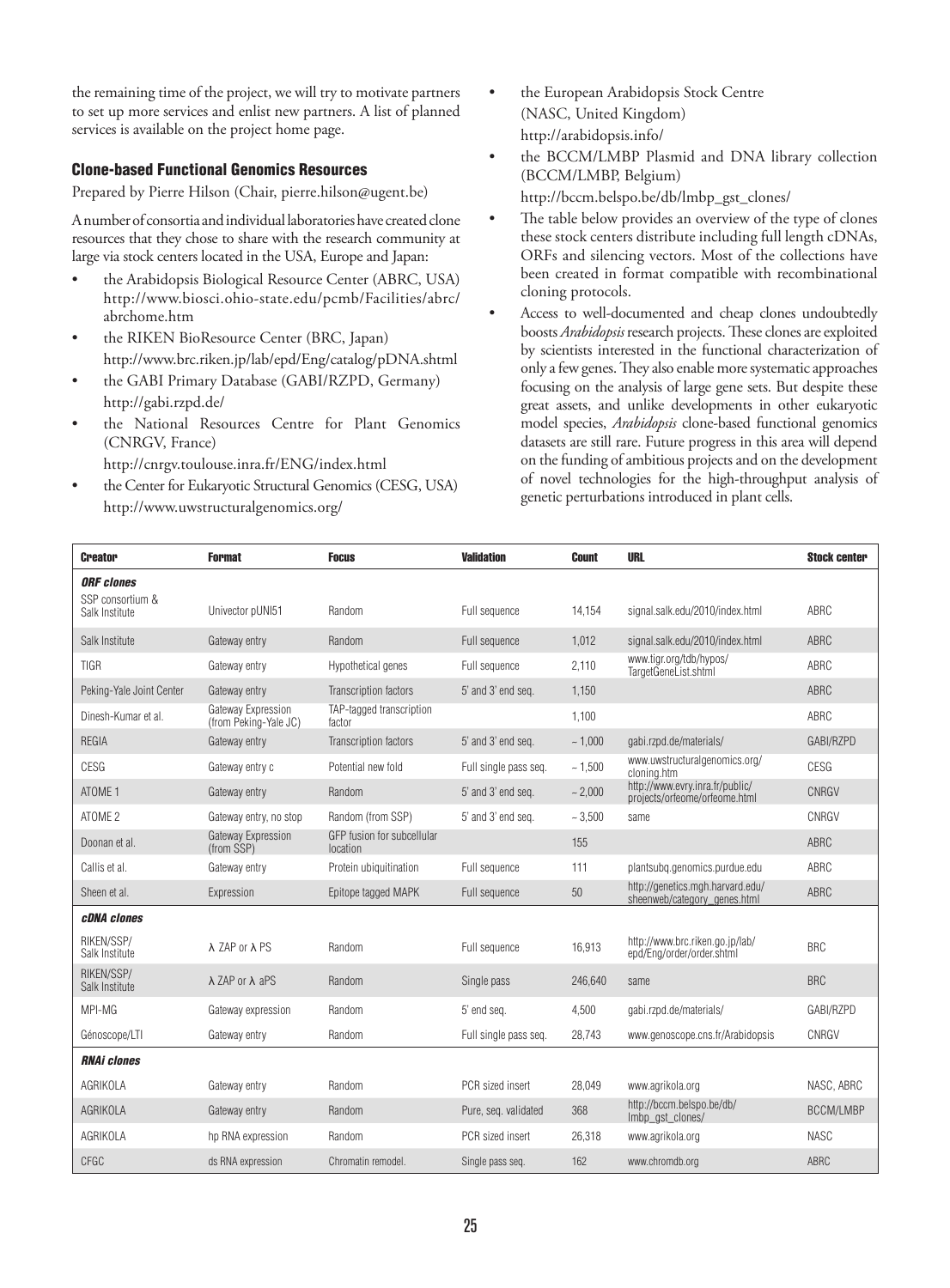## **Metabolomics**

Prepared by Ian Graham (Co-chair: iag1@york.ac.uk) and Basil Nikolau (Co-chair: dimmas@iastate.edu)

The Metabolomics Subcommittee's primary activity of the past year has been focused on fully integrating into the Metabolomics Standards Initiative (MSI) (http://msi-workgroups.sourceforge. net/). The MSI effort lead by Dr. Oliver Fiehn (University of California, Davis) has established minimum standards for the reporting of metabolomics experiments. This has been achieved by a number of MSI-subcommittees with foci on issues associated with: 1) Biological Sample Context; 2) Chemical Analysis; 3) Data analysis, 4) Ontology, and 5) Data exchange.

Each sub-committee drafted documents that outlined the minimum standards. Reactions to these drafts were sought, first from a small group of metabolomics practitioners. Subsequently, reactions to these drafts were sought from attendees at two major metabolomics conferences (the 4th International Congress on Plant Metabolomics, held in Reading, England in April, 2006; and the Metabolomics Society Annual Scientific Meeting, held in Boston, USA in August, 2006). After integrating comment received from these reactions, manuscripts that describe the standards have been prepared, which are currently in the midst of the publication process.

## Natural Variation and Comparative Genomics

Prepared by Tom Mitchell-Olds (Chair, tmo1@duke.edu) *Note: expanded reports will be available online at http://www. arabidopsis.org/portals/masc/masc\_docs/masc\_sub\_rep.jsp*

## Natural Variation

*Arabidopsis* offers a resource for studying not only gene function but also ecological processes in modern contexts. One important benefit of studying natural variation in *Arabidopsis* is the extension of gene function and effects from the individual to the species level. Additionally, plants provide the best system for studying environmental responses. Since plants have adapted to different environments, they are particularly good system for studying environmental adaptation. These analyses have clear relevance for evolutionary studies in general, as well as providing benefits for agriculture, understanding of biological responses to global climate changes, and other economically important problems. However, there are a number of challenges facing researchers studying Natural Variation in *Arabidopsis*. Even with the ever-growing set of resources available, the ability to study variation between *Arabidopsis* accessions requires more resources than most areas of *Arabidopsis* research. Seed collections of *Arabidopsis* accessions maintained by individual labs should be deposited in public stock centers. Furthermore, recent expansion and internationalization of this research community creates increasing needs for electronic and institutional facilitation of communication among research groups. Funding for *Arabidopsis* research has been declining in some regions making the competition for resources greater each year. These issues can be partly addressed through greater coordination of resources and effective communication.

*Major obstacles to Natural Variation studies*

- (1) Seed contamination is a consistent problem. A genetic fingerprint of relevant lines and a fast assay would be an excellent development. Several labs are working towards solutions to this problem. This approach also should be deployed at the stock centers.
- (2) Limited availability of viable seeds from related species restricts comparative studies.

#### *Key needs in the field*

- (1) Accession Resources: Recombinant inbred lines (RILs), near isogenic lines (NILs), and other pedigreed, genotyped populations are of enormous value as are genetic and molecular resources for efficient mapping and genotyping. Widespread collections of natural accessions, collections suitable for association studies and comparative sequence information from related species are needed. It would be extremely valuable to have RIL sets bulked and densely genotyped, and common sets of densely genotyped accessions are needed for genome-wide association mapping. Efforts are needed to collect and characterize populations in ancestral habitats. In the longer term, complete genomic sequences from many accessions will be extremely valuable.
- (2) Genetic tools appropriate for ecological studies are needed: The lack of ecological information on the public seed stocks is a severe impediment to our understanding of natural variation. More seed collections are needed from refugial locations and from recently introduced populations, a thorough characterization of the geographic and ecological range of *A. thaliana* is needed, and ecological information from sites of collection is essential. In addition, a series of maintained field sites that span latitude, longitude, and habitat would be extremely valuable. It would be extremely useful to have a dedicated resource for *Arabidopsis* field research in Europe and North America—European sites representing both ancestral and introduced sites, and North American sites representing unambiguously introduced sites.
- (3) Genetic resources using an appropriate genetic background for ecological studies need to be developed: Currently, many mutant lines and transgenic materials have been constructed in the Landsberg *erecta* (Ler) mutant background, however, Ler is not the most appropriate ecotype for natural variation studies and a suite of ecotypes is needed.
- (4) Discussion regarding appropriate growth conditions and phenotyping protocols, especially relating to environmental variation among natural populations, is needed: It is important to emphasize the environment-dependence of phenotypes, and the utility of standardizing phenotypic measurements across different environments.
- (5) Community databases for sharing of phenotype and QTL information are needed to allow direct comparison among studies: WebQTL/The Gene Network (http://www. genenetwork.org/) provides an early example, including data from *Arabidopsis* RILs. Likewise, a centralized web resource listing current and past grants on *Arabidopsis* research would be very useful.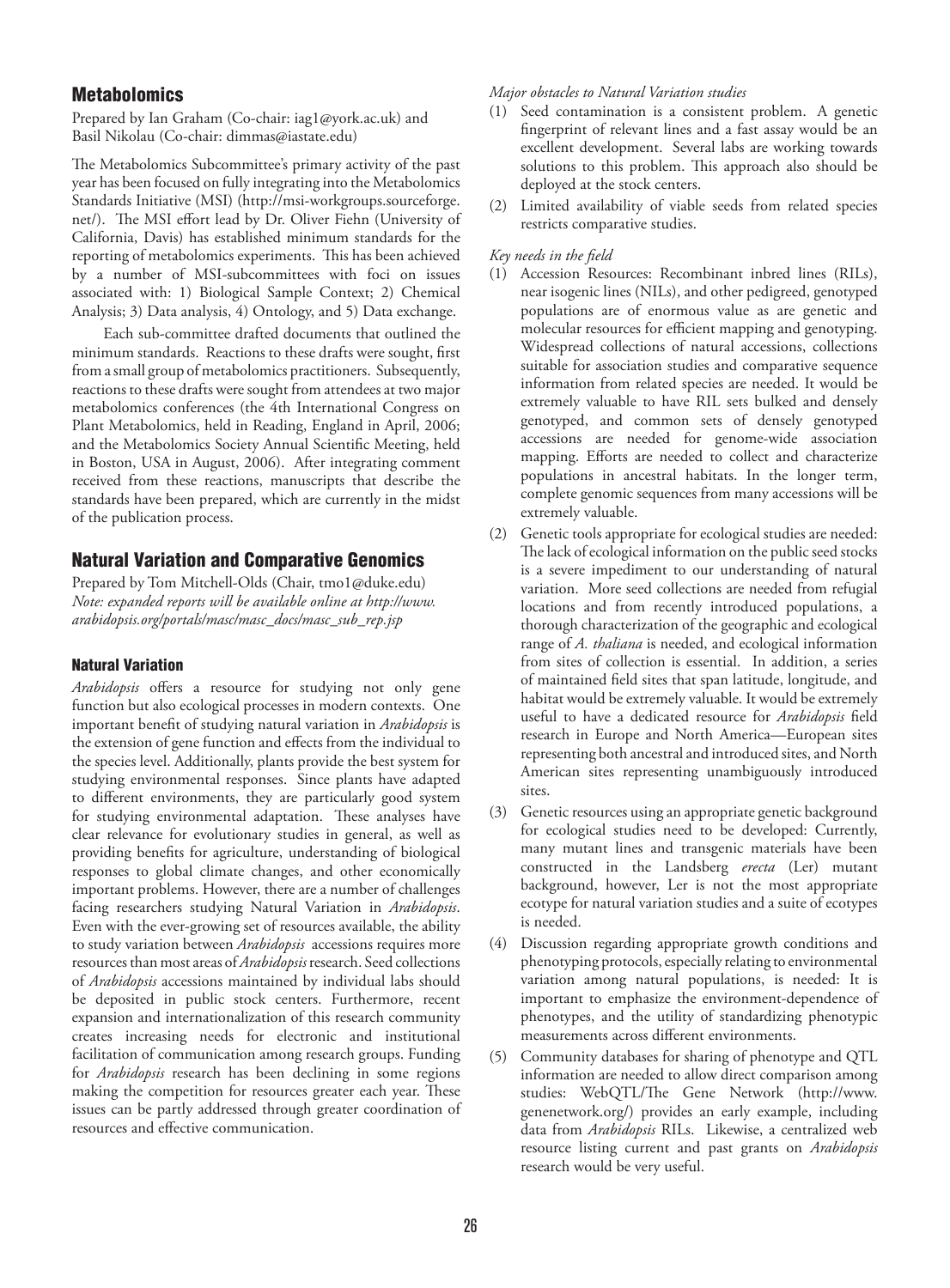### *Relevant Natural Variation databases*

In addition to TAIR, most relevant databases belong to individual labs (e.g., http://naturalvariation.org/, http://www.dpw. wau.nl/natural/, http://www.inra.fr/internet/Produits/vast/, http://www.genenetwork.org/, http://www.mpiz-koeln.mpg.de/ masc/index.html); it would be desirable to have all information on genotyping and phenotypes of accessions and mapping populations coordinated at TAIR.

#### Comparative Genomics

Comparative genomic data have been used to improve annotation of genes in *A. thaliana* and will allow development of more appropriate models for traits important in agricultural or natural habitats, such as apomixis, or tolerance to drought, heavy metals, or high salt concentrations. Comparative genomics with *Arabidopsis* relatives will be facilitated by rapid advances in new sequencing technologies and by three highquality genome sequences that are pending (*A. lyrata*, *C. rubella*, and *Thellungiella halophila*). In *Brassica*, coordinated international efforts are moving forward with BAC by BAC sequencing of *B. rapa*. The genome sequence of papaya will serve as an outgroup for comparative genome analysis of the family *Brassicaceae.* Examples of other developing areas include *Thellungiella* (*T. halophila* has been approved for sequencing at JGI), heavy metal-resistant *Thlaspi* genus and *Arabidopsis halleri*, and *Boechera*, a model for ecological studies among *Arabidopsis* relatives.

### *Major Obstacle to Comparative Genomics*

Limited financial resources for *Brassicaceae* comparative genomics is a fundamental problem. Among the close *Arabidopsis* relatives, only *Brassica* is an economically important crop plant. Consequently, funding sources which focus on *A. thaliana* or on crop species provide little support for many aspects of *Brassicaceae* comparative genomics.

## *Key needs in the field*

- (1) Establishment of phylogeny of related species is needed: Although many clusters of closely related species are known in the *Brassicaceae*, the ordering of tribes within the family contains many unresolved nodes. This large-scale framework is essential for planning and interpretation of comparative genomics experiments. In order to resolve phylogenetic relationships across the family, information is required from multiple loci from the major groups in the crucifers. An important unsolved problem is to determine optimal evolutionary distances for genomic comparisons examining a range of evolutionary and functional questions.
- (2) Discussion and agreement on the goals for model systems and the species to develop is needed: Genomic models should be selected carefully and democratically. Important factors include phylogenetic position, interactive user communities, unusual physiological and morphological traits, and groups for which ecology is well studied. Experimental advantages include conserved orthologous markers, integrated linkage and physical maps which can be anchored to genome sequences, efficient transformation, rapid cycling lines, physiological and anatomical studies, multi-species and multi-tissue transcriptome datasets,

informatics, inbred lines for sequencing, suitability for interspecific crosses and genetics, and well-documented and accessible germplasm collections.

(3) Integrated bioinformatics tools that can move between *Arabidopsis* and other *Brassicaceae* genomes are desperately needed for the crucifer genomics community. There is also need for more taxonomic and morphological information for the evolutionary and genomics communities.

#### *Relevant Comparative Genomics databases*

Existing databases in Britain and Korea focus on *Brassica* resources (accessible via www.brassica.info) TAIR (and others) focus on *Arabidopsis* (www.arabidopsis.org). A papaya genome database is being developed by Andrew Paterson's lab.

## Phenomics

Prepared by Eva Huala (Co-chair, huala@acoma.stanford.edu) and Sean May (Co-chair, sean@arabidopsis.info)

### *New Phenotyping Facility Approved in Australia*

The Australian Government has recently awarded funding for a new Australian Plant Phenomics Facility (APPF) to be established. The APPF aims to be a state-of-the-art plant phenotyping facility with sophisticated plant growth facilities and cutting edge technologies for plant performance and function monitoring. Construction of the Facility is expected to begin in 2007. A primary objective is the analysis of model species such as *Arabidopsis* and rice for gene function discovery. The technologies used for screening will include various imaging approaches including morphological growth and colour analysis, chlorophyll fluorescence and hyperspectral reflectance. These will be coupled to robotic systems which will allow medium throughput screening of plant material grown under controlled environment conditions. See the Australia country report for further information.

## *Updates on Phenomics Resources*

- Homozygous Mutant *Arabidopsis* Collection
	- 1. This project at the Salk Institute aims to create a 'phenome-ready' genome through the identification of two T-DNA homozygous mutants for every *Arabidopsis*  gene. As of March, 2007, the project has sent seeds from 9,198 plant lines representing 7,105 individual genes to the ABRC (US) for distribution. (http://methylome. salk.edu/cgi-bin/homozygotes.cgi). Seeds of the Salk homozygous lines are being prepared at ABRC for forward screening. Pools of lines will be available, and the feasibility of distributing sets of individual lines is being investigated.
	- 2. The Homozygote Collection Gene Family Viewer is a new resource that groups genes by gene family, and lists the corresponding homozygous plant lines currently available, or that are being targeted, for each gene. Selecting a gene reveals a diagram of the sequence and the insertion location(s) and line(s) available for that gene. Genotyping primer sequences are included, and you can select lines to order. (http://methylome.salk. edu/gene\_fam/)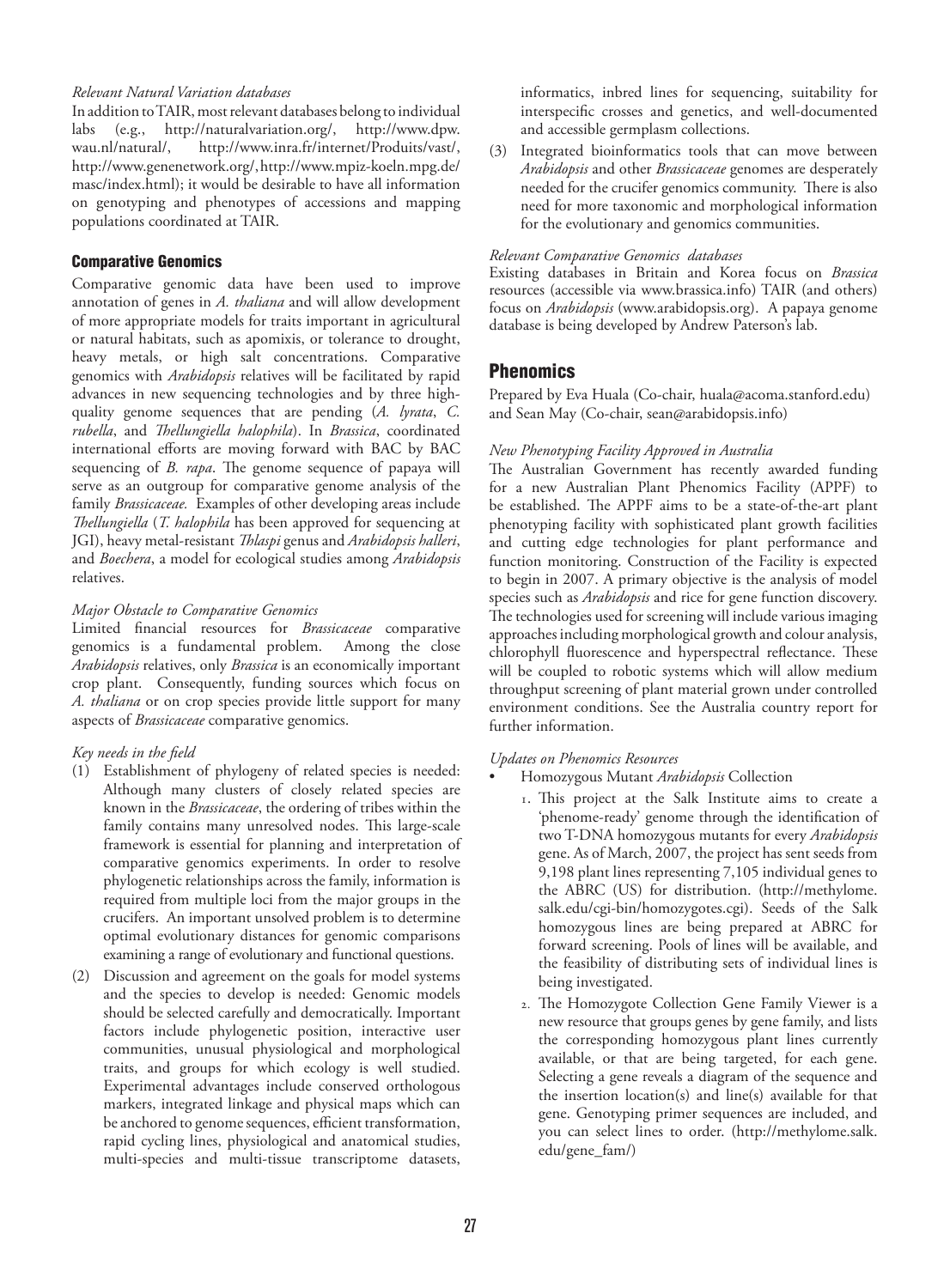- At the RIKEN Plant Science Center (Japan) two types of mutant resources are being developed for phenome analysis:
	- 1. Ac/Ds type transposon lines containing single gene insertions. A recent publication describes phenomic analysis of 4000 Ds mutants. (RAPID: http://rarge.gsc. riken.jp/phenome/ and Kuromori *et al*, Plant J. (2006) 47:640-651). Homozygous Ds mutant lines are also being generated.
	- 2. Full-length cDNA overexpression (FOX) lines: gainof-function mutant resource overexpressing *Arabidopsis*  flcDNAs in *Arabidopsis* plants. Over 10,000 FOX lines were made out of around 10,000 independent fulllength cDNAs. A database including these mutant lines is under preparation. (Ichikawa *et al*, Plant J. (2006) 25:974-985
- The AGRIKOLA consortium has constructed a collection of 26,318 plasmids each capable of triggering RNAi against a defined target sequence in an *Arabidopsis* transcript. The collection covers at least 22,087 different genes. 3,848 of these plasmids were used to transform *Arabidopsis* and up to 12 transformants from each transformation were visually inspected for putative RNAi-induced phenotypes. Four individual lines from 322 of these transformations were more thoroughly phenotyped in the T2 generation. The data obtained give valuable insights into the efficacy, specificity and stability of RNAi-induced phenotypes in plants for a very wide range of target genes. Ontological descriptions of mutant phenotypes have been generated for plants carrying constructs against 250 different target genes.
- Artificial microRNAs: a complementary tool for gene silencing. A new versatile tool for gene knockouts that complements T-DNA insertions and TILLING lines are artificial microRNAs (amiRNAs). AmiRNAs allow highly specific and predictable gene silencing, from constitutive, inducible or tissue-specific promoters. A particular advantage of amiRNAs is that they allow the simultaneous inactivation of several, sequence-related genes. An important application is the analysis of tandemly duplicated genes, which are difficult to knock out by conventional means, as well as knockout of genes in accessions other than the standard Columbia strain. A web-based platform for the design of amiRNAs has been developed by the Max Planck Institute for Developmental Biology (http://wmd. weigelworld.org). The platform includes automated primer design for cloning into the pRS300 vector. In addition, Cold Spring Harbor Laboratory has obtained NSF Arabidopsis 2010 funding to generate multiple amiRNAs against all genes in the *A. thaliana* genome, including pairs of segmentally duplicated genes and tandemly duplicated genes (AT2010 award #0617983.) The corresponding ~80,000 amiRNAs were also designed by the Max Planck Institute for Developmental Biology. Preliminary user feedback indicates that amiRNAs are successful in about 75% of all cases.

#### *New Phenotype data and tools at TAIR*

In the last 12 months TAIR has separated phenotype data from other germplasm information and now stores phenotype

descriptions for 1768 genes, including 417 genes identified as mutants but lacking sequence information and 1351 sequenced genes with AGI codes. TAIR has also added the capacity to search for genes, germplasms, and polymorphisms using associated phenotype information. The gene, locus, germplasm, polymorphism and stock detail pages were also updated to display phenotype data. When available, the reference that describes the phenotype is cited. TAIR curators will continue to extract phenotype descriptions along with other types of data from the current literature and add them to TAIR. It is expected that TAIR will transition to using the GO (Gene ontology), PO (Plant Ontology) and PATO (phenotypic quality) controlled vocabularies to describe phenotypes in the coming year.

#### *NCBiO develops phenotype curation tool*

A curation tool designed to annotate phenotypes using an EQ model (entities represented by Gene Ontology or Plant Ontology terms combined with qualities such as absent, abnormal, decreased length, etc. represented by the PATO ontology) has been developed by Mark Gibson for NCBiO. Genotypes and publications can also be associated with each phenoytpe annotation. The standalone tool, called Phenote, is available for download from http://www.phenote.org/. The PATO ontology is undergoing rapid development, see http://www.bioontology. org/wiki/index.php/PATO:Main\_Page for more information and to submit new terms.

#### *Publications / presentations / workshops relating to Arabidopsis PO/ PATO and phenotyping*

- The Plant Ontology Consortium (POC, http://www. plantontology.org), formed in 2003 and headed by Lincoln Stein, presented a summary "The Role Of Plant Ontology In Comparative Plant Genomics And Gene Discovery" at Plant & Animal Genome XV (available at http://www. intl-pag.org/15/abstracts/PAG15\_P08a\_841.html). For contact purposes, the coordination of PO has passed from Katica Ilic (ex-TAIR) to Chih-Wei Tung (Cornell University).
- A subset of the PO consortium published a definitive paper (Plant Structure Ontology. Unified Vocabulary of Anatomy and Morphology of a Flowering Plant. Ilic *et al* Plant Phys. Dec 2007); describing the rationale and development of the ontology for *Arabidopsis* by TAIR, and subsequent integration into a range of databases (including a description of the PATO implementation at NASC).

#### *Open Workshops*

- Ontologies, Standards and Best Practice, PSB, Gent (Belgium), May 21-23, 2007 - including a practical by NASC on the laboratory use of PO and PATO; talks on the integration of PO/PATO into NASC (since 2005 but now including web-services); and presentations on the development and applications of PO as a coordinated program by Katica Ilic and Chih-Wei Tung. See: http:// www.agron-omics.eu/
- Growth Phenotyping and Imaging in Plants, LEPSE, Montpellier (France), July 17-19, 2007 - including presentations of automated phenotype analysis, growth imaging and modeling for leaves and roots. See: http:// www.agron-omics.eu/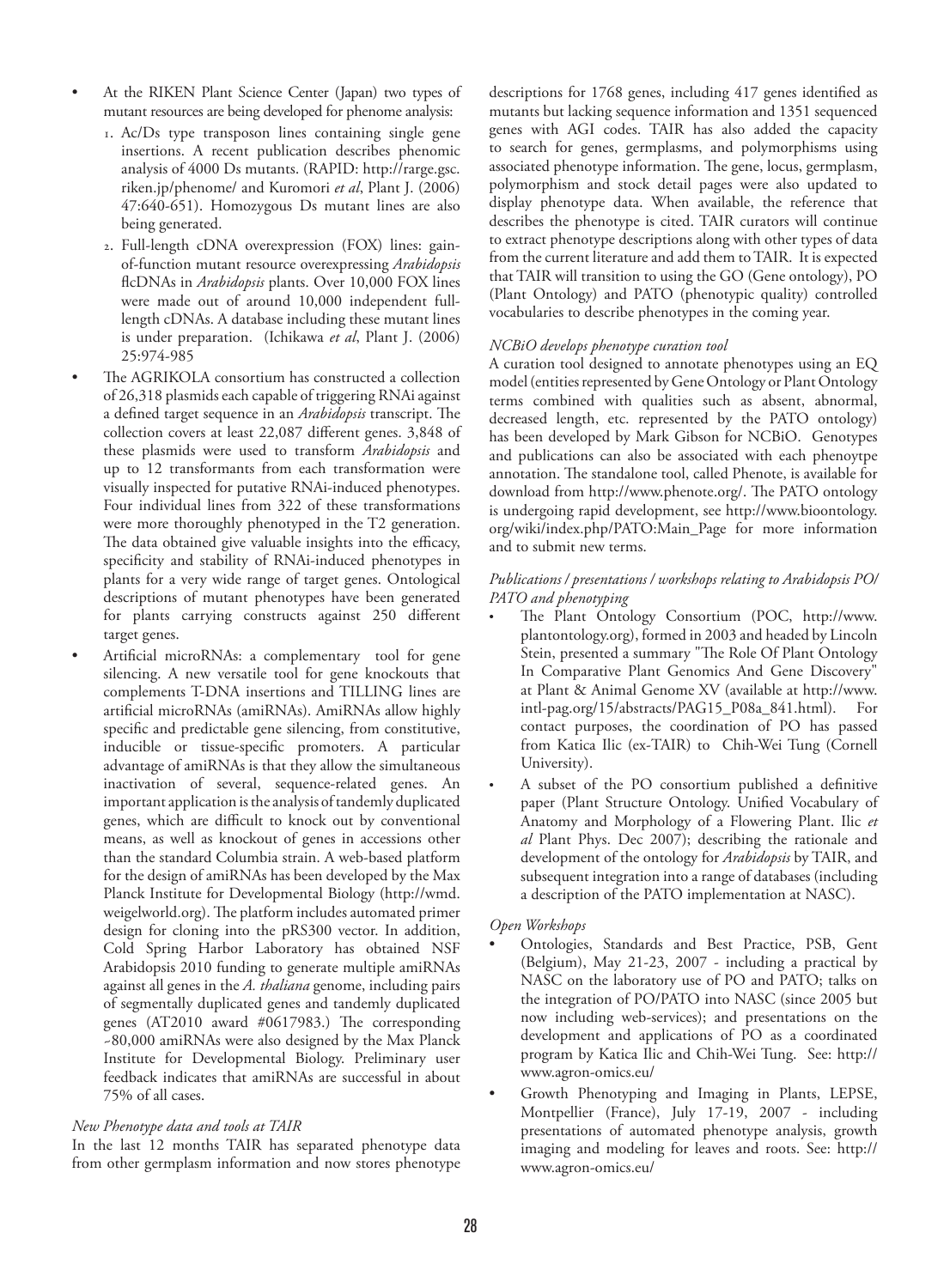## **Proteomics**

Prepared by Wolfram Weckwerth (Chair, weckwerth@ mpimpgolm.mpg.de), Harvey Millar (Co-chair, harvey.millar@ uwa.edu.au), Sacha Baginsky (Co-chair, sbaginsky@ethz.ch)

Proteomics using *Arabidopsis thaliana* as a model system has made great progress in recent years. The throughput and accuracy of protein identification techniques relies strongly on the availability of whole genome sequences. The availability of both a complete genome sequence and high quality genome annotation makes *Arabidopsis* an ideal system to develop new proteomics technologies and identify candidate genes for development and differentiation of plant cells. Furthermore, *Arabidopsis* proteomics research may serve as a paradigm for other plant proteomics research projects and the advancement of plant proteomics in general. And finally, *Arabidopsis* proteomics enables the development of a unique platform for plant systems biology by integrating proteomics databases with existing transcriptomics and novel metabolomics and bioinformatics initiatives. Due to the enormous complexity of a dynamic proteome, different approaches have to be combined to measure protein expression and dynamics, stress- and developmental responses, posttranslational protein modifications and protein interaction. Although the *Arabidopsis* functional proteomics projects are progressing well in general, technical obstacles still remain to be overcome. The development of proteomics techniques for plant biology applications is showing strong progress, and some of these are probably groundbreaking methods that will be generally applicable to work in other model species. However, proteomics has not yet reached its goal. We are still in the process of initial data generation, and in the face of the enormous complexity of the dynamic proteome, substantial method development is still needed, especially in the fields of quantitative proteomics and the dissection of signaling pathways involving post-translational modification. Therefore, this working group devoted to *Arabidopsis* proteomics aims to combine the efforts of different research groups to develop programs which will consolidate databases, technique standards and experimentally validated candidate genes and functions. The subcommittee plans to build a continuing presence at the International Conference on *Arabidopsis* Research (ICAR) in the form of a workshop. This would aim to discuss methods/ practice of proteomics, to inform the community, make new contacts, and to develop initiatives for new activities of the subcommittee. In the future symposia with invited speakers will be organized where proteome analysis in *Arabidopsis* is a key theme. The first proteomics workshop took place at the 2004 Berlin meeting before the subcommittee was formed. The next workshop is planned for the 2007 ICAR in Beijing, and then on a regular basis.

#### *Subcommittee activities in 2006/2007*

We have developed a proteomics subcommittee webpage that includes links to existing databases of *Arabidopsis* proteomics. The goal of this webpage is to disseminate standards for sample handling and data interpretation. Furthermore, we consider it a platform for the *Arabidopsis* community to exchange ideas and protocols and to spark discussions among interested researchers. Developed in the spirit to facilitate scientific networking, this webpage will foster interactions between plant proteomics researchers by providing contact information of proteomics laboratories and assembling information on meetings. Furthermore, we will crosslink the MASC efforts with a recently launched European COST initiative on Plant Proteomics using our webpage as an information exchange platform. The website will be available at the TAIR website (http://www.arabidopsis. org/portals/masc/Subcommittees.jsp)

Subcommittee members have been involved in several initiatives to develop databases and software tools for the exploitation of *Arabidopsis* proteomics data:

- A database for the subcellular location of *Arabidopsis* proteins (SUBA). The database houses large scale proteomic and GFP localisation sets from cellular compartments of *Arabidopsis*. (www.suba.bcs.uwa.edu.au).
- A repository of searchable MS/MS spectra as a protein/ peptide-reference library for the Arabidopsis thaliana proteome integrating different levels of molecular organization including metabolites, pathways, and transcript expression (ProMex) (http://promex.mpimpgolm.mpg.de/cgi-bin/peplib.pl)
- Tools for the protein database-independent identification of MS/MS spectra in order to allow improving genome annotation with proteomics data (http://cvs.sourceforge. net/viewcvs.py/sashimi/qualscore/
- Further activities and web resources will be found at the MASC proteomics website (http://www.arabidopsis.org/ portals/masc/Subcommittees.jsp).

#### *Subcommittee future goals*

- Establishment of a high density proteome map of *Arabidopsis thaliana* using different tissues and highthroughput mass spectrometry as a basis for future systems biology approaches
- Discuss international network grant proposals for plant proteomics.
- Develop standards for two-dimensional gel-electrophoresis, shotgun proteomics, and quantitative proteomics.
- Write guidelines for minimal requirements for different types of proteomic studies and distribute these to plant journals (especially: Plant Molecular Biology, Plant Physiology, Plant Cell, and the Plant Journal) for their consideration of publication standards—issues include experimental method, data analysis and call of identifications.
- Work towards a central international database of MS/ MS spectra derived from *Arabidopsis* samples.
- Collaborate with other interested parties on *Arabidopsis* proteomic data storage.
- Seek funding opportunities for the exchange of students and young researchers between different labs in order to develop a common training initiative

## Systems Biology

Prepared by Philip Benfey (Chair, philip.benfey@duke.edu)

A primary goal of the subcommittee is to further the use of Systems Biology among *Arabidopsis* researchers to elucidate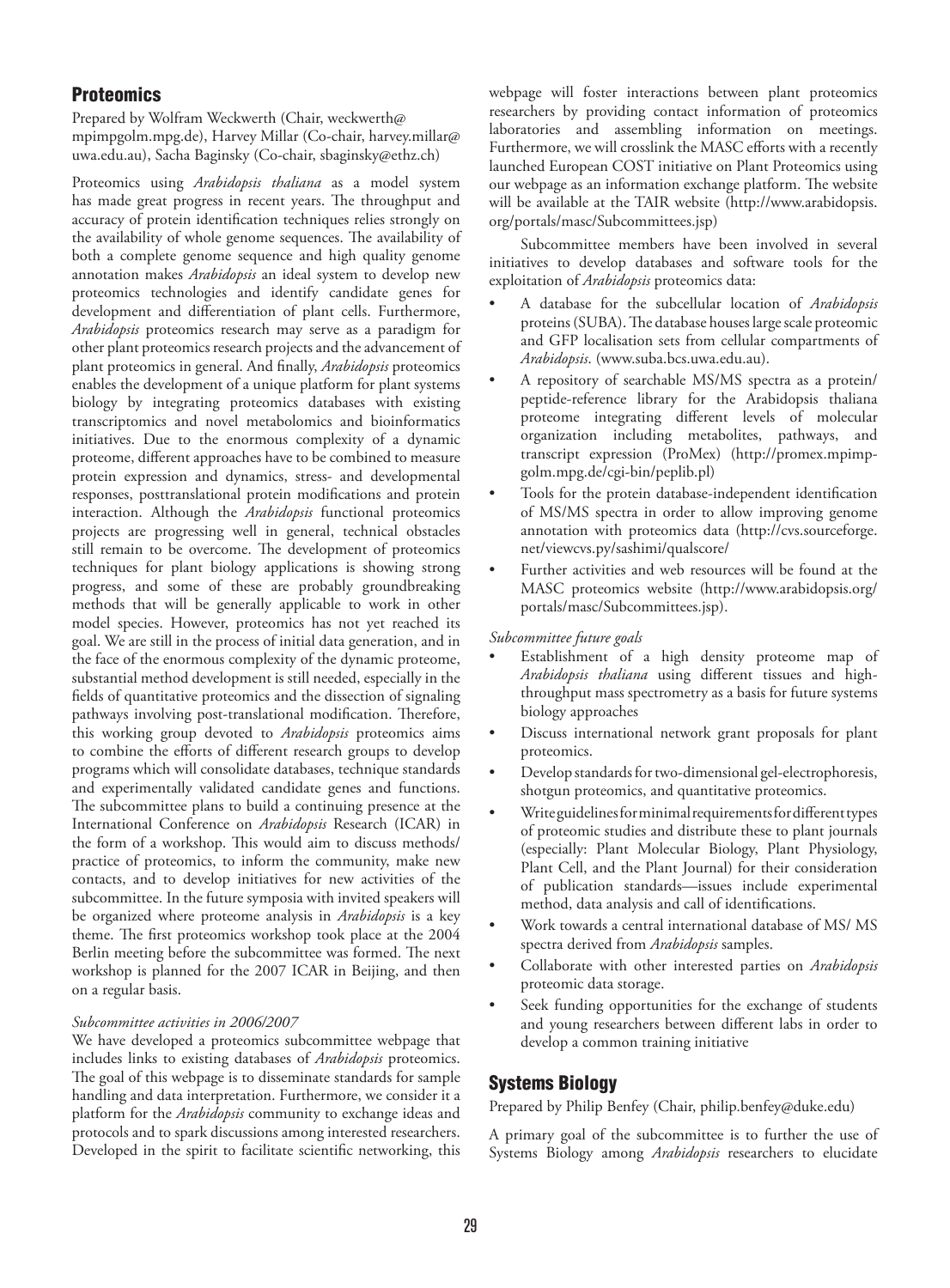the structure, dynamics, and organizational principles of the regulatory and metabolic networks that support living cells. Although there is no widely agreed upon definition of Systems Biology, most work in this field can be characterized as an effort to identify the molecular interactions that underlie cellular function and to integrate them in a coherent model. What distinguishes Systems Biology from fields like Molecular Genetics, which have the same ultimate goal, is the approaches that are used and the perspective taken. Systems Biology uses high-dimensional data that are usually acquired through highthroughput approaches such as microarrays, together with more focused high-resolution and high-content data, particularly time series. The elements within the large datasets are seen as a parts list and an initial goal is to find the connections among the parts. This leads to the identification of modules that frequently have properties that would be difficult to predict from the collection of parts. These are referred to as emergent properties. When connections are found between modules it can lead to the identification of networks. Once networks are identified, Systems Biologists seek to determine how the networks function. This is done by perturbing them with external stimuli or by removing or increasing the activity of one of the parts. Perturbation of the network can lead to an understanding of the dynamics "over" the network - for example how information flows through a signaling network.

Systems Biology also seeks to understand the dynamics of networks in the sense of how networks become modified as cells alter their states. A salient feature of Systems Biology is the tight integration of quantitative reasoning with biological experimentation. Modeling approaches are drawn from statistics, dynamic systems, linear algebra and topology, to name a few. The reliance on modeling approaches is driven by the high dimensionality of the data and the complexity of the networks that govern cellular function. Most Systems Biology today is carried out by interdisciplinary teams of scientists with backgrounds in Computer Science, Mathematics, Physics, Engineering, Statistics, and Biology.

- Given the shortage of theoreticians currently working on questions in plant science, a short-term goal of the subcommittee is to bring together additional researchers from primarily quantitative backgrounds with experimentalists working on *Arabidopsis* to address Systems Biology questions.
- A second goal is to promote public data repositories and benchmark data sets, which allow theoretical work with wider scope and on larger scales.
- A medium-term goal is to facilitate the development of international consortia in *Arabidopsis* systems biology by promoting communication among emerging national Centers and research programs.
- A long-term goal will be to promote the application of Systems Biology approaches to a wide range of plant science problems.

#### *Subcommittee plans*

- The subcommittee will plan a workshop to coincide with the next International *Arabidopsis* Conference (Montreal, 2008).
- It will also work with the other MASC subcommittees that

interface closely with work in Systems Biology, and build links to the relevant community organizations in Systems Biology, theoretical and computational biology. One aim here is to recruit theoretical researchers by publicizing some of the contemporary questions in *Arabidopsis* research, and making the relevant *Arabidopsis* data very easily accessible.

• Another aim is to benefit from existing models and modeling expertise in other organisms and fields. The subcommittee also will seek input from the rest of the plant community at the next Plant Biology Conference to identify what their needs are, and how *Arabidopsis*, as a model system, can best assist systems biology efforts in other species and benefit from experience of modeling in other areas of plant science. This will facilitate the investigation of agronomically-important and medicinal species. It is anticipated this would the first of many such discussions.

#### *Recommendations of the Subcommittee*

The amount of *Arabidopsis* experimental data being generated by high throughput methods is growing at a tremendous pace. Indeed, data integration is one of the biggest challenges that we face today in systems biology research. Achieving effective data integration for data analysis and interpretation is crucial to advance plant systems biology.

- This subcommittee will work closely with the MASC Bioinformatics subcommittee to promote the creation of software platforms and data sharing standards to allow systems biology research to be carried out effectively by the *Arabidopsis* community. A key set of challenges center around the creation of experiments and experimental data in a form that is maximally accessible to bioinformatics analysis, biologist-mining and mathematical modeling, and in parallel, the promotion of model-building as a central component of *Arabidopsis* research.
- Comparisons of analysis of the same benchmark data sets by different groups could facilitate our understanding of the strengths and weaknesses of different computational methods in different contexts. For example, one idea, is a systems biology competition, where an *Arabidopsis* dataset is given out with "known information" intentionally missing, and a prize is given to the student who can best predict the missing data.
- Integration of systems biology approaches into teaching, by updating the mathematics content of undergraduate courses in biology (to include modeling, not just statistics) and by updating the plant science examples used in mathematics courses (to include functional genomics and development, not just agronomics).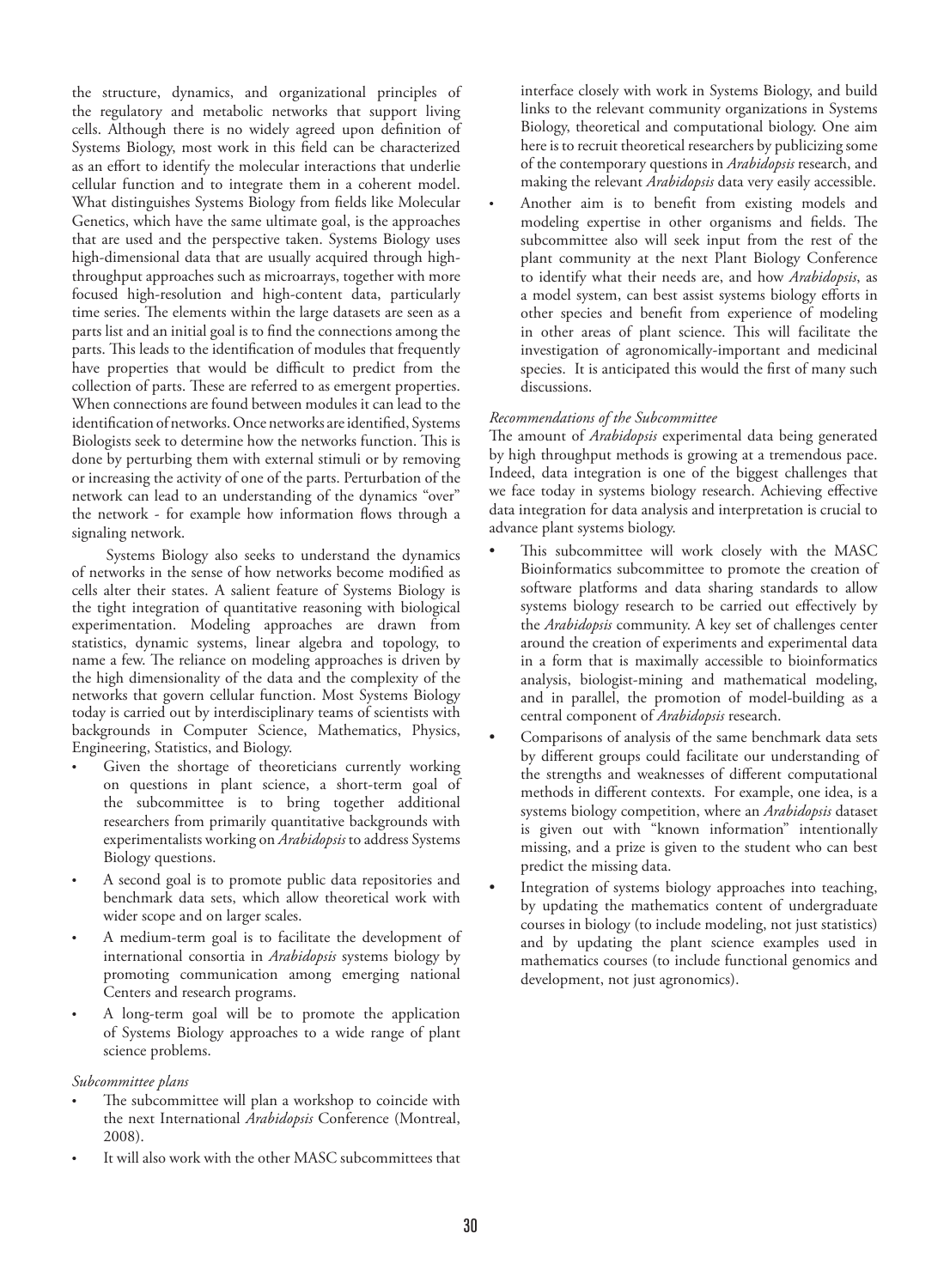# Analysis and Recommendations

The goals originally presented in 2002 for the Multinational Coordinated *A. thaliana* Functional Genomics Project covered 5 areas:

- (1) Development of an expanded genetic toolkit, including new technology development that enables a broad community of scientists to conduct functional genomics research in *Arabidopsis*
- (2) Whole-systems identification of gene function, including global analyses of gene expression, the plant proteome, metabolite dynamics, molecular interactions, and comparative genomics
- (3) Expansion of the role of bioinformatics
- (4) Development of community and human resources
- (5) Promotion of international collaboration

Progress in each of these areas has been generally very good, with just a few areas where more effort needs to be concentrated. A more complete analysis and set of recommendations will be produced following the MASC coordination meeting to be held at the International *Arabidopsis* Conference in Beijing in June 2007.

## An expanded genetic toolkit

Considerable progress has been made through the use of several complementary technologies, including T-DNA insertion collections (covering up to 93% of *Arabidopsis* genes), RNAi constructs (available for 78% of *Arabidopsis* genes) and full-length cDNA or ORF clones (available for 74% and 61% of *Arabidopsis* genes respectively). These resources have proved invaluable for reverse genetics projects, with TILLING resources as a further addition to the arsenal. Natural variation in *Arabidopsis* is also proving to be a powerful aid to functional studies and comprehensive resources in terms of ecotype collections, recombinant inbred lines and SNP data (over 500,000 unique SNPs identified in 20 accessions) are now available. Projects underway include the generation of comprehensive collections of artificial microRNAs and the construction of homozygous mutant lines for at least 25,000 *Arabidopsis* genes, including T-DNA and transposon insertions.

#### *Recommendations*

- The resources available are superb, but efforts to complete these collections should continue to be supported.
- The emphasis should start to shift from generating new resources towards analyzing those that already exist. Much more effort needs to be put into profiling and phenotyping the current genetic resources whose full potential is not being realized due to a lack of well-funded projects capable of systematically analyzing sufficient numbers of plants.
- In the same vein, insufficient use of the clone resources

has been made so far. One area where *Arabidopsis* research has lagged behind that in other model organisms is in molecular interaction data. Protein-protein, protein-DNA and protein-RNA interaction data for *Arabidopsis* are sketchy and poorly integrated with other functional genomics data. Strong efforts are needed in this area before credible network analyses can take place. The ORF libraries available for *Arabidopsis* allow these types of experiments to be envisaged on a genome-wide scale.

## Global molecular profiling

Abundant resources are now available for transcript profiling in *Arabidopsis* including multiple formats of whole transcriptome arrays from several commercial suppliers and the ability to make custom microarrays at affordable prices. Whole genome tiling arrays are commercially available. High-throughput quantitative RT-PCR analysis of transcripts is proving increasingly popular, especially for low-abundance transcripts. Transcriptome data from large collaborative experiments (such as AtGenExpress, CAGE) are being made available and being pooled with many smaller studies from individual labs in interactive databases such as Genevestigator, NASCArrays or Expression Angler. These resources are extremely popular with researchers and have greatly facilitated gene expression analysis. Further improvements in transcript analysis will come from increased precision in collecting RNA samples to obtain cell-type specific or even single-cell samples, or samples from particular cell compartments, or samples bound to particular proteins. A full understanding of gene expression control will require this precision.

Proteomics and metabolomics profiling are still in their preliminary stages, although metabolite profiling is being increasingly used in many laboratories with much success. Proteomics profiling is currently mostly limited to inventories of proteins in specific parts of the cell, such as those brought together in the SUBA database. Some promising technologies for quantitative proteomics are under development but not yet widely available. Metabolite profiling has enormous promise but is still limited by the difficulty in developing methods to comprehensively extract and identify all metabolites. Despite these drawbacks, the future for both of these profiling technologies is bright. It is urgent to further develop standards and software for storing and analyzing mass spectra such that data from many laboratories can be pooled in the same way as has been achieved for transcript data.

#### *Recommendations*

• Tools and approaches for molecular profiling of cell-type specific samples need to be further developed and brought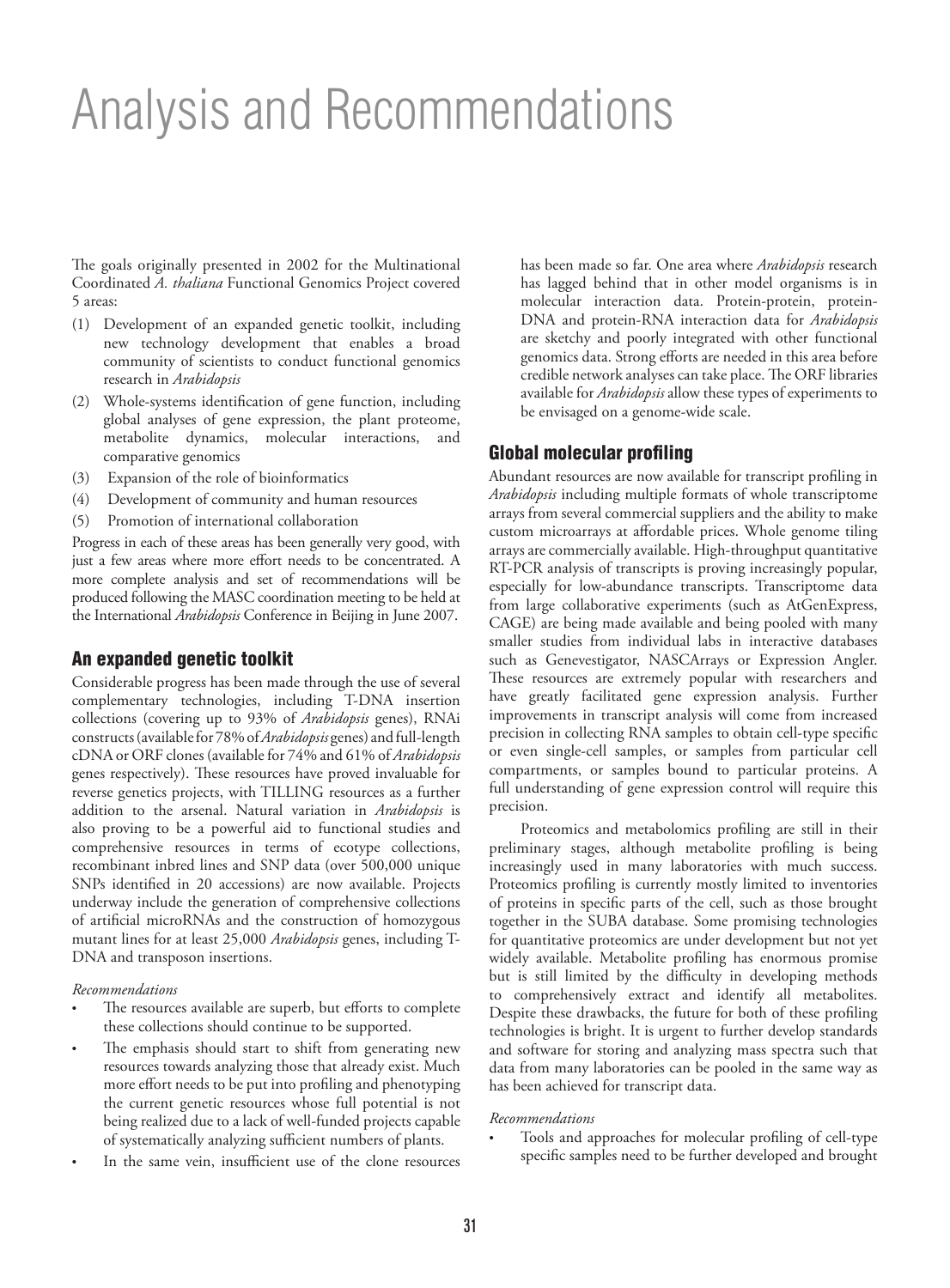into the mainstream of research

- Effective protocols are required for analyzing nucleic acids bound to particular proteins (e.g. chIP-chip and RIP-chip approaches)
- Standards for proteomics and metabolomics data need to be further developed and promoted, together with the development of centralized repositories of tools and data. Usage of these approaches by the community will depend upon the data quality and the ease of use of the analysis tools reaching the same standards as now available for transcript data.

## Expansion of the role of bioinformatics

*Arabidopsis* researchers have a central information portal in the form of The *Arabidopsis* Information Resource (TAIR), a highly regarded and much-appreciated source of data about everything to do with *Arabidopsis*. The recent 7<sup>th</sup> release of the genome annotation from TAIR will maintain the status of *Arabidopsis* as having probably the best-annotated genome sequence of any multicellular organism. The culture of plant researchers has changed over the last five years, with an easily observable shift from wet-work in the lab towards an increasingly larger proportion of time spent at the computer. The training of young scientists has not always kept pace, and too many still arrive ill-equipped for the informatics side of their research projects. Nevertheless, outside TAIR, many admirable databases, websites, software and other informatics resources exist. A challenge is to bring these disparate resources together to allow seamless integration. The Multinational *Arabidopsis* Steering Committee is promoting pilot projects in 'web services' designed to do just this.

*Recommendations*

- Maintain TAIR at the forefront of the data repositories for model organisms
- Continue to develop approaches to integrate other data sources via webservices or other technologies
- Redouble efforts to convert published literature into machine-readable form for integration into functional genomics and bioinformatics projects
- Promote initiatives to integrate multiple types of profiling data, such as transcript, protein and metabolite profiles

## Development of community and human resources

As described above, a great deal of effort has gone into creating research resources in the form of biological stocks and databases, with an extremely stimulating effect on *Arabidopsis* research. Less visible but equally laudable efforts have been undertaken via web portals (e.g. TAIR Education and Outreach), workshops (e.g at the annual International Conference on *Arabidopsis*  Research or organized by MASC subcommittees and other community members), mailing lists and newsgroups to create a true sense of community by providing valuable educational and social services to researchers, especially those joining the field. Such services include making experimental protocols easily accessible, training and discussion workshops on new approaches, job listings and outreach material for use in schools or in presentations to the general public.

Undoubtedly more could be done if additional resources were available for this type of activity. The *Arabidopsis* research community needs to redouble efforts to present the advantages of working on a model plant to the lay public, relevant endusers (representatives of the biotech industry, farmers), funding agencies, and government members. Such initiatives are currently under-resourced and poorly coordinated worldwide. MASC would be the logical organization to carry out such work but lacks the human resources and economic/legal expertise to build a strong case in terms that industry and government agencies can easily relate to.

### *Recommendations*

- Improve liaisons with the biotech and agricultural industries to promote fundamental research and obtain data and case studies supporting the utility of such research on *Arabidopsis*.
- Establish better coordination of worldwide public outreach efforts in the same way that the research effort is being successfully coordinated.

# Promotion of international collaboration

International collaboration within the *Arabidopsis* community is exemplary and the envy of research communities working on many other species. From the genome sequencing project onwards, multinational collaboration has been frequent and largely effective. MASC has been successful in advising large collaborative research projects and providing a forum for discussion, both promoting new projects and preventing unwitting duplication of effort. Funding agencies are generally keen to fund international collaborations and there exist many highly successful bilateral and trilateral projects. What is needed now are mechanisms to support large, intercontinental projects that make best use of truly exceptional facilities, expertise or resources wherever they are found.

#### *Recommendations*

- Maintain MASC's role to coordinate worldwide research on *Arabidopsis*
- Continue recent efforts to globalize MASC by holding International Conferences (*e.g.* once in North America, once in Europe, once in Asia, in three year cycles)
- Work with funding agencies to coordinate funding of large intercontinental projects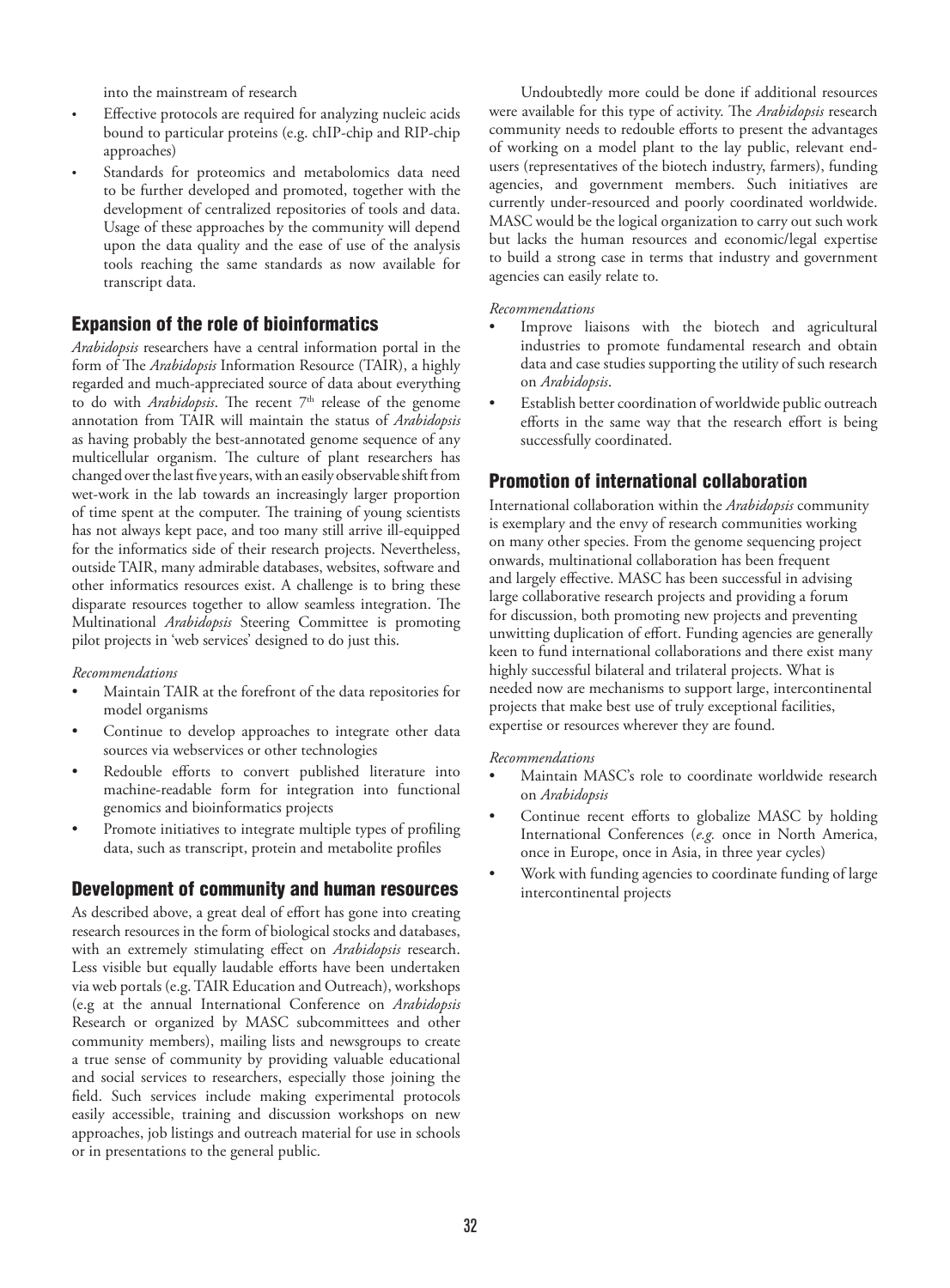# The International *Arabidopsis*  Functional Genomics Community

# Country Highlights

## **Argentina**

- 9th Edition of the Buenos Aires Plant Biology Lecture Series: Scientists and students from Argentina and neighboring countries attend these annual lectures given by international speakers including (in 2006): Phillip Benfey (Duke Univ.), Brian Staskawicz (Univ. of California, Berkeley), James Carrington (Oregon State Univ.), Ottoline Leyser (Univ. of York), and Sheila McCormick (Univ. of California, Berkeley).
- The number of *Arabidopsis* research papers from Argentineans is steadily increasing. Compared to the three year period from 1998-2000, there was a 30% increase in publications during 2001-2003, and a 100% increase between 2004-2006.

### Australia: Plant Phenomics Facility (APPF)

A new initiative by the Australian Government to fund major national infrastructure and facilities includes a Plant Phenomics Facility to be located at ANU Plant Energy Biology and CSIRO Plant Industry in Canberra and at ACPFG in Adelaide. It will implement technology platforms for rapid and detailed noninvasive phenotyping and imaging of crops and model plants, and allow relation of phenotype to genetic make-up. A primary objective is the analysis of model species such as *Arabidopsis* and rice for gene function discovery. The APPF will be available in 2008 for projects from national and international researchers. For more information see the Australia report.

### Austria: Opening Symposium of the New Gregor Mendel Institute

In 2000, a new international research institution was proposed and later selected to be a new plant research center, the first of its kind in Austria. The Gregor Mendel Institute of Molecular Plant Biology held its Opening Symposium on September 29th and 30<sup>th</sup>, 2006. Internationally renowned plant scientists from Europe and the US met at the GMI to present their latest research results using *Arabidopsis thaliana*. Speakers included Elliot Meyerowitz, Philip Benfey, Maarten Koornneef, Barbara Hohn, Detlef Weigel, Ottoline Leyser, and Ueli Grossniklaus, among others. For more information: http://www.gmi.oeaw. ac.at/en/home/

#### Belgium: Scientists Propose New 5 Year Arabidopsis European Integrated Project

Pierre Hilson and Dirk Inzè of the Department of Plant Systems Biology, VIB at Ghent University initiated a new program, AGRON-OMICS (*Arabidopsis* GROwth Network integrating-OMICS technologies), a consortium of fourteen partners whose aim is to develop a system-level approach to study *Arabidopsis*  leaf growth and development. The European Union will provide support under its  $6<sup>th</sup>$  Framework Programme at a level of 12 million €. The official program start date was November 1, 2006. For more information, see the Community *Arabidopsis* Resources and Projects section of this report.

## Canada: Arabidopsis Interactions Viewer at Botany Array **Resources**

The Arabidopsis Interactions Viewer is a new tool for exploring more than 20,000 known and predicted *Arabidopsis* proteinprotein interactions. These interactions can be displayed in tabular format and also as outputs from Expression Browser and Expression Angler to help guide hypothesis generation. The confirmed *Arabidopsis* interacting proteins come from BIND, the Biomolecular Interaction Network Database and from high-density *Arabidopsis* protein microarrays. The interactions in BIND were identified using several different methods, such as yeast two hybrid screens, but also via traditional biochemical methods. For more information see the Canada report.

#### China: Host of the 18<sup>th</sup> International Conference on Arabidopsis Research

In June, 2007, the 18th International Conference on *Arabidopsis* Research (ICAR) was held at the Jiuhua Spa and Resort in Beijing, China. This year's meeting is notable because it is the first time that the ICAR was held in an Asian country. Over 1,500 people attended the conference jointly organized by five local institutions. For more information see the China report.

#### France: New Genoplante 2010-funded initiatives

An initiative was launched in April 2005 to sustain research in plant genomics to the year 2010. GENOPLANTE 2010 is a six year initiative involving seven partners from the public sector and private companies. Although a large part is devoted to crop plants, several *Arabidopsis* projects are funded through the "New Tools" committee. Newly funded research projects (2006) are described at: http://www.genoplante.com/doc/File/Projets 2006.pdf. For more information see the France report.

#### Germany

• In 2006, the *Arabidopsis* Functional Genomics Network (AFGN) finished AtGenExpress, the worldwide largest and internationally cooperative *Arabidopsis* transcriptome project. The AFGN part of the project includes data sets for *Arabidopsis* development and response to its biotic and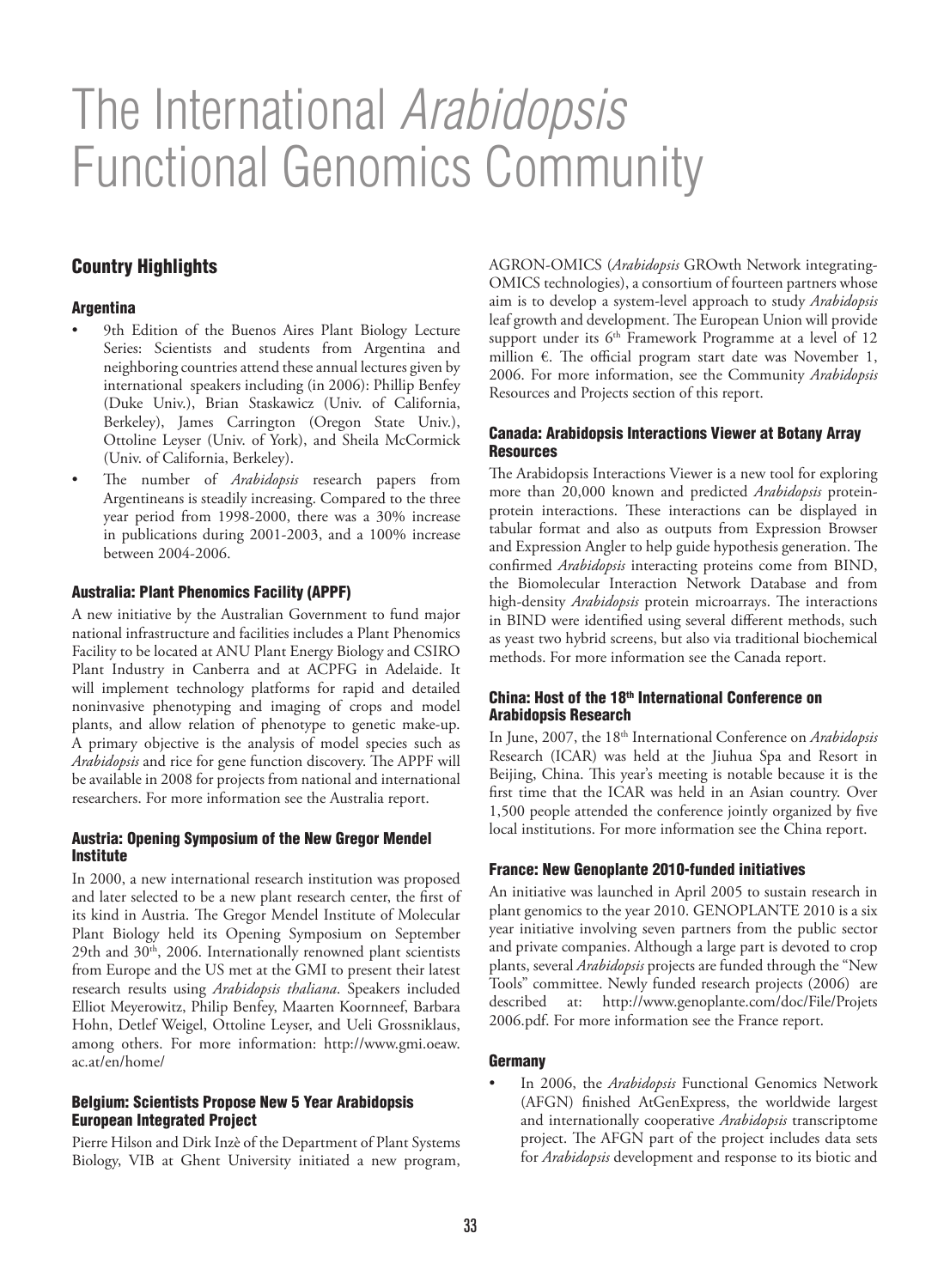abiotic environment and for several natural accessions. This open access database provides an experimental base for many open access bioinformatics tools such as the Germany-based AtGenExpress Visualisation Tool (AVT) and MapMan.

Support for five years, beginning January, 2007, will be provided by the Potsdam-Golm BMBF-Research Project on Systems Biology for four research centers to address the quantitative comprehension of biological networks and regulation. GoFORSYS proposes a Systems Biology approach towards the study of photosynthesis and its enhancement in crop plants. Comprehensive systems analysis will be done first in the alga *Chlamydomonas reinhardtii*, followed by efforts in *Arabidopsis* and tomato (http://www.goforsys.de/).

### Israel: New MASC Country

This year Israel joined the MASC with Danny Chamovitz of Tel Aviv University as the country's representative. The major centers of *Arabidopsis* research are in Tel Aviv University (8 groups with funded research), The Hebrew University of Jerusalem (primarily at the Faculty of Agriculture, 6 groups with funded research) and the Weizmann Institute of Science (4 groups with funded research). For more information see the Israel report.

### Italy: A Compelling Report on Cytokinin's Role in the Root

A recent paper from the Sabatini lab at Università La Sapienza sheds light on the role of the plant hormone cytokinin in root meristem differentiation. The authors provide evidence that cytokinin acts primarily in a particular tissue and developmental stage to control the rate of meristematic cell differentiation and the size of the root meristem. (Dello Ioio *et al.* Cytokinins determine Arabidopsis root meristem size by controlling cell differentiation. Current Biology 17(8):678-82, April, 2007)

#### Japan

- At the RIKEN Plant Science Center a Metabolomics platform has been established to analyze complex metabolic networks in *Arabidopsis* and rice (PI Kazuki Saito). By using mass spectroscopy and NMR, hundreds of plant metabolites can be analyzed. A Horomonome platform has also been established to analyze various hormones in one sample for the analysis of crosstalk in hormone regulation (PIs Yuji Kamiya and Hitoshi Sakakibara.)
- Systematic Phenotypic Analysis of Knockout Mutants: A RIKEN Plant Science Center publication details the phenome analysis of 4,000 Arabidopsis Ds tagging mutants. (Kuromori et al. A trial of phenome analysis using 4000 Ds-insertional mutants in gene-coding regions in Arabidopsis. Plant Journal 47: 640-651, 2006)

#### The Netherlands

Ben Scheres of Utrecht University was awarded the NWO/ Spinoza price in 2006. The prize, which some regard as the 'Dutch Nobel Prize', is awarded to Dutch scientists who are at the very top of the research profession. The award to Scheres, who studies pattern formation in *Arabidopsis* roots,

is notable as it is the first bestowed upon a plant scientist.

• The 15th Crucifer Genetics Workshop: Brassica 2006 was held Sept. 30-Oct. 4, 2006 in Wageningen.

### The Nordic *Arabidopsis* Network

- The Academy of Finland has recently funded a number of activities on *Arabidopsis* systems biology related to stress biology and photosynthesis, including two national Centres of Excellence - one in Helsinki and one in Turku. A Finnish national graduate school on Plant Biology, focusing mainly on *Arabidopsis*, was established and started its activities at the beginning of 2006.
- In November 2006 the 5th Norwegian *Arabidopsis* meeting was held at NTNU in Trondheim by the Norwegian *Arabidopsis* Research Centre, NARC. NARC is part of the national functional genomics program (FUGE), and is expected to be extended until 2012. More information in the Nordic report, Norway section.

### United Kingdom: New *Arabidopsis* Systems Biology Initiatives

The Biotechnology and Biological Science Research Council (BBSRC) has recently funded a number of initiatives that build upon functional genomics to develop integrative and predictive understanding including (1) the Centre for Plant Integrative Biology (CPIB, Nottingham; http://www.cpib.info/) which aims to create a virtual *Arabidopsis* root as an exemplar of Systems Biology in multi-cellular systems, and (2) the Centre for Systems Biology at Edinburgh (CSBE; http://csbe.bio. ed.ac.uk/) which aims to streamline the modelling of dynamic intracellular processes including the plant circadian clock. For more information see the UK report.

#### United States

- Plant Science Cyberinfrastructure Collaborative: In November 2006, the NSF initiated a new program whose goal is to create a cyberinfrastructure collaborative for plant science that will enable new conceptual advances through integrative, computational thinking. The communitydriven collaborative, involving plant biologists and other experts, will be fluid and dynamic, utilizing new computer, computational science and cyberinfrastructure solutions to address an evolving array of grand challenge questions in plant science. For more information see the US report.
- Chris Somerville (Carnegie Institution, Stanford) and Elliot Meyerowitz (California Institute of Technology) were co-awarded the 2006 Balzan Prize in Plant Molecular Genetics. The scientists were recognized "for their joint efforts in establishing *Arabidopsis* as a model organism for plant molecular genetics." The Balzan prize is awarded annually for outstanding achievements in humanities, social sciences, physics, mathematics, natural sciences, and medicine. For more information: http://www.balzan.it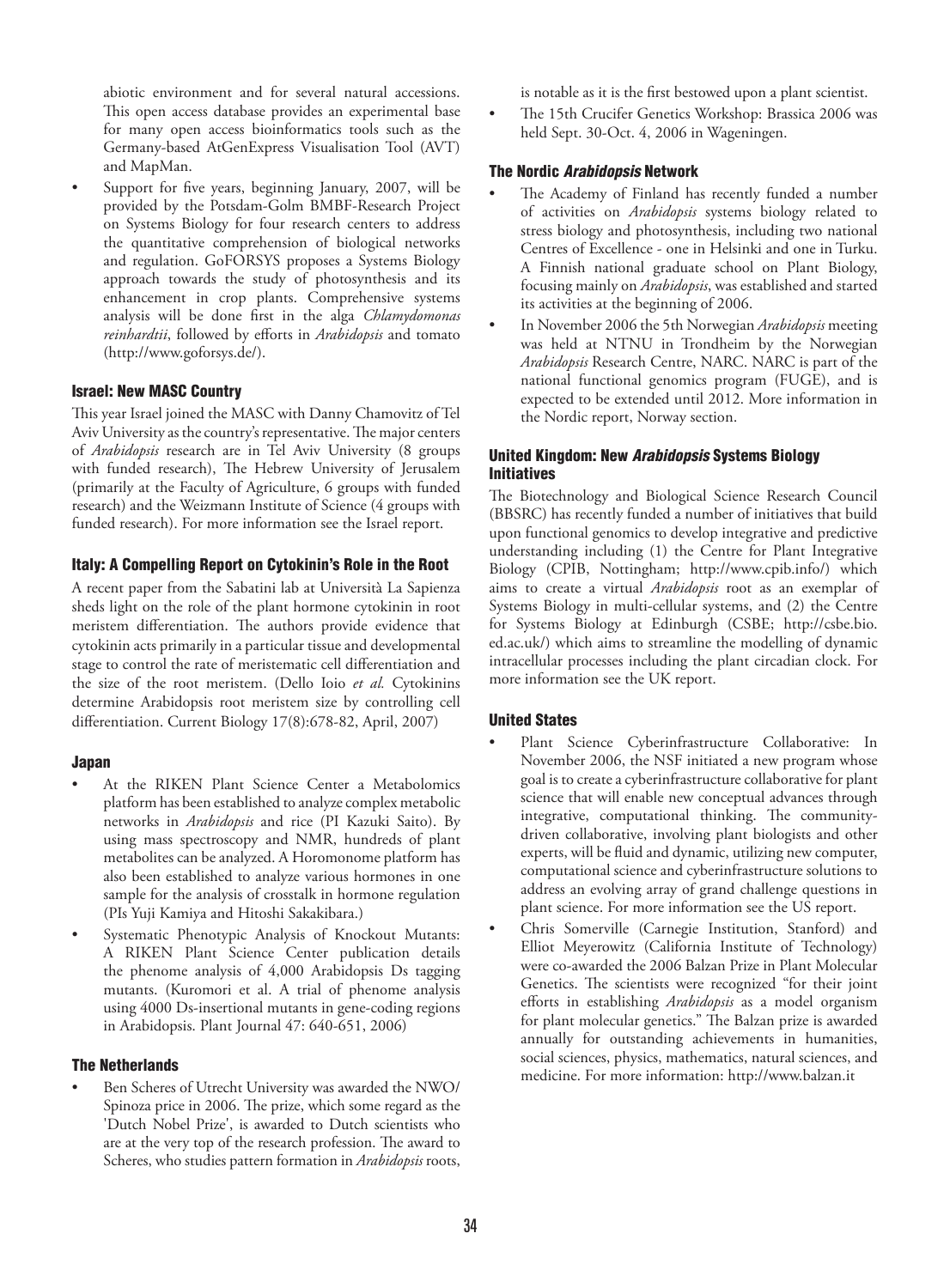# Argentina

http://www.arabidopsis.org/portals/masc/countries/Argentina.jsp Contact: Jorge J. Casal IFEVA, University of Buenos Aires Email: casal@ifeva.edu.ar

# Current Research Projects

- Transcriptome analysis in plant-pathogen interactions: plant genes required for susceptibility to fungal infection*.*  Malena Alvarez, malena@dqb.fcq.unc.edu.ar; CIQUIBIC-CONICET, Facultad Ciencias Quimicas, Universidad Nacional de Cordoba. Province of Córdoba; http://www. ciquibic.gov.ar/
- The genetic network involved in plant responses to the light environment: transcriptome analysis in phytochrome and cryptochrome mutants. Jorge J. Casal, casal@ifeva. edu.ar*;* IFEVA, Facultad de Agronomía, Universidad de Buenos Aires. Buenos Aires*;* http://www.ifeva.edu.ar/en/ staff/casal.htm
- Functional analysis of genes involved in the biogenesis of the cytochrome c-dependent respiratory chain*.* Daniel H. Gonzalez, dhgonza@fbcb.unl.edu.ar*;* Facultad de Bioquímica y Ciencias Biológicas. Universidad Nacional del Litoral. Province of Santa Fe
- Role of senescence associated genes in the formation of lytic vacuoles during senescence. Juan José Guiamet,; jguiamet@ museo.fcnym.unlp.edu.ar*;* Instituto de Fisiología Vegetal, Universidad de La Plata. Province of Buenos Aires
- Genes involved in Potassium and Sodium transport*.*  Guillermo E. Santa-Maria, gsantama@pop.unsam.edu.ar*;*  Instituto de Investigaciones Bioteconológicas, Universidad Nacional de San Martin. Province of Buenos Aires
- Regulatory genes involved in the control of transcription of genes of the photosynthetic antenn*a.* Roberto J. Staneloni, RStaneloni@Leloir.org.ar*;* Instituto Leloir. Buenos Aires
- Functional analysis of oxidative stress-regulated genes. Estela M. Valle, evalle@fbioyf.unr.edu.ar*;* Instituto de Biología Molecular y Celular de Rosario (IBR-CONICET), Facultad Ciencias Bioquimicas y Farmaceuticas, Universidad Nacional de Rosario. Province of Santa Fe
- Identification of key components for retrograde signaling between mitochondria and nucleus in higher plants by transcriptomic, proteomic and functional analyses of respiratory complex mutants in Arabidopsis. Eduardo Zabaleta, ezabalet@mdp.edu.ar*;* Universidad de Mar del Plata. Province of Buenos Aires
- Regulatory genes involved in the biogenesis of mitochondrial Fe-S proteins. Metabolic analysis of Arabidopsis mutants

deficient in enzymes involved in carbon metabolism. Diego Gómez-Casati, diego.gomezcasati@intech.gov.ar*;* Instituto de Investigaciones Bioteconológicas, Universidad Nacional de San Martin, Province of Buenos Aires

## *Arabidopsis* genomics tools and resources:

- Recombinant inbred lines (RILs) between Landsberg *erecta* and Nossen produced by Jorge J. Casal in collaboration with the groups of Allan Lloyd (University of Texas) and Javier Botto (University of Buenos Aires), are available at the Arabidopsis Biological Resource Center (ABRC), Ohio State University, USA.
- The first Affymetrix workstation in Latin America has gone to Arabidopsis research groups. ANPCYT has granted an Affymetrix workstation (at IFEVA) to a consortium integrated mainly by research groups listed above.

## Major funding sources for Arabidopsis functional genomics:

- ANPCYT (Agencia Nacional de Promoción Científica y Técnológica), http://www.agencia.secyt.gov.ar/
- CONICET (Consejo Nacional de Investigaciones Científicas y Técnicas), http://www.conicet.gov.ar/
- FIRCA (NIH), http://www.fic.nih.gov/programs/firca. html
- TWAS (Third World Academy of Sciences), http://www. twas.org/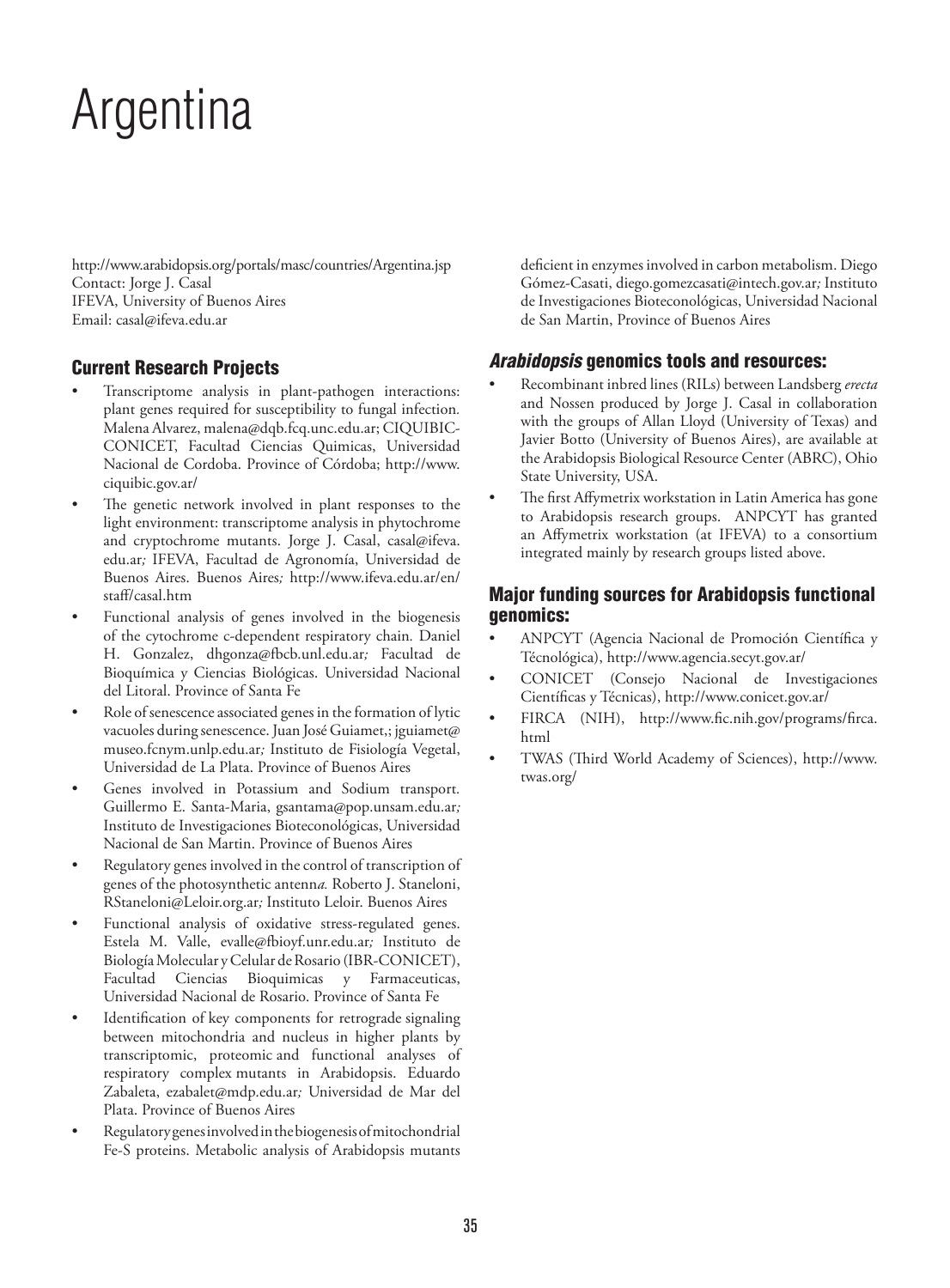# Australia & New Zealand

http://www.arabidopsis.org/portals/masc/countries/Australia.jsp Contact: Barry Pogson The Australian National University, Canberra

http://www.anu.edu.au/bambi/people/academic/pogson.php Email: barry.pogson@anu.edu.au

Australia has a strong tradition in plant scientific research with most institutions across all states of Australia having some research involving *Arabidopsis* as a model system. Major areas of *Arabidopsis* research and functional genomics are Canberra, Melbourne and Perth. Major sites of plant science with foci on crops such as grains, grapes and legumes include Queensland, Tasmania, South Australia and NSW. Increasing numbers of New Zealand plant scientists are incorporating *Arabidopsis thaliana* into their research, and several are using functional genomics approaches. Funding is principally available through the Royal Society of New Zealand's Marsden Fund and the New Zealand Foundation for Research, Science and Technology. In addition to the projects being conducted at the universities, research programs are carried out at the Government-owned Crown Research Institutes, including Horticulture and Food Research Institute of New Zealand (HortResearch), and the New Zealand Institute for Crop & Food Research Limited (Crop & Food Research).

The number of peer reviewed publications in 2006 utilizing Arabidopsis that listed Australia or New Zealand was 189.

## Key new development during 2006

## *Establishment of the Australian Plant Phenomics Facility*

The Australian Government has recently awarded funding for the Australian Plant Phenomics Facility (APPF) to be established as a bi-nodal Facility between the University of Adelaide in Adelaide and CSIRO Plant Industry and The Australian National University in Canberra. The APPF will aim to be a state-of-the-art plant phenotyping facility with sophisticated plant growth facilities and cutting edge technologies for plant performance and function monitoring. It will have the following broad scientific targets and objectives:

- The high throughput phenotypic analysis of agricultural species, particularly cereals (>100,000 plants screened per year).
- Analysis of model species such as *Arabidopsis* and rice for gene function discovery (>50,000 plants screened per year)
- Application of the phenotyping data for the more rapid discovery of molecular markers and faster germplasm development, aimed at improving the tolerance of major crops and other agriculturally important plants to biotic and abiotic stresses, including drought, salinity and a broad spectrum of plant diseases

• Deployment of emerging technologies in plant phenotyping. The University of Adelaide Waite Campus will develop a suite of glasshouse facilities with robotic monitoring of plant growth and performance with particular emphasis on application to agricultural species. The Canberra node will specifically establish a model species screening facility which will include a focus on Arabidopsis analysis. The technologies used for screening will include various imaging approaches including morphological growth and colour analysis, chlorophyll fluorescence and hyperspectral reflectance. These will be coupled to robotic systems which will allow medium throughput screening of plant material grown under controlled environment conditions. The APPF will be available on a fee for service basis in 2008 for research projects from national and international researchers. Contact Murray Badger (murray.badger@ anu.edu.au) or Mark Tester (mark.tester@acpfg.com.au) for any inquiries.

### Major Research Institutions involved in Functional Genomics of Arabidopsis

- Australian Research Council (ARC) Centre of Excellence in Plant Energy Biology (www.plantenergy.uwa.edu. au/). The focus of the Centre is *Arabidopsis* functional genomics as it pertains to the roles of the chloroplast, mitochondria and peroxisome in energy metabolisms and plant development. This new knowledge will aid improvement of plants by enabling better management of: (1) the timing and rate of plant growth and development; (2) biomass and yield; (3) efficient use of water and mineral nutrients; (4) tolerance of plants to environmental stresses such as excess light and drought; and (5) synthesis of plant metabolites important for human nutrition. Investigators are: Ian Small , Murray Badger, David Day , Barry Pogson , Harvey Millar , Jim Whelan and Steven Smith .
- CSIRO Plant Industry (www.pi.csiro.au). Major Programs on Genomics, microRNAs and Plant Development. This program investigates several aspects of plant function and, importantly, is developing major facilities for *Arabidopsis*  functional genomics work. Work on microRNAs, funded as a CSIRO emerging science initiatives, involves a number of researchers (including Peter Waterhouse, Iain Wilson, Frank Gubler). Other Projects include activation tagging and CHP on Chip (Chris Helliwell), reproductive development (Abed Chaudhury), floral initiation and epigenetic regulation (Jean Finnegan), genetic engineering for plant improvement (Jeff Ellis ) and fruit initiation (Anna Koltunow).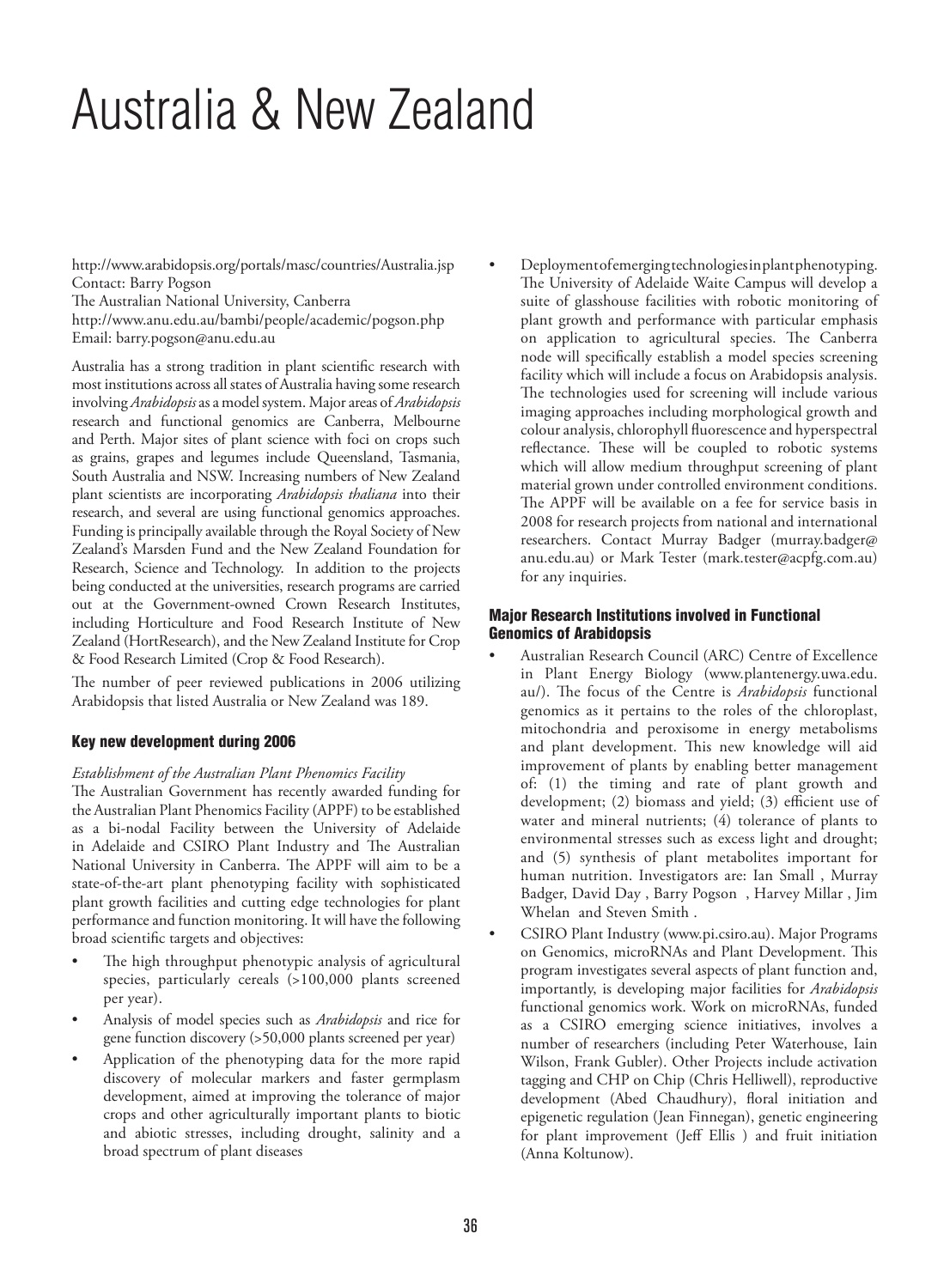## Examples of Australian and New Zealand Universities and Institutions with substantial research on Arabidopsis

- University of Auckland: (www.auckland.ac.nz/ )
- Association of Crown Research Institutes, including AgResearch and HortResearch: (www.acri.cri.nz/ )
- University of Otago: (www.otago.ac.nz/)
- Monash University (www.biolsci.monash.edu.au/)
- University of Melbourne (www.unimelb.edu.au/)
- The Australian National University (www.anu.edu.au/ bambi/ ; www.rsbs.anu.edu.au/ )
- The University of Queensland (www.uq.edu.au/)
- The University of Adelaide (www.adelaide.edu.au/)

### Genomics Companies

- CAMBIA (www.cambia.org)
- Diversity Arrays Technology Pty Ltd (www.diversityarrays. com).

### Examples of Research Projects Using Functional Genomics Approaches

- Aluminum and manganese stress tolerance—Peter Ryan, CSIRO
- Arabinogalactan proteins—Carolyn Schultz and Tony Bacic, U. Adelaide
- Boron tolerance— Robert Reid, U. Adelaide
- CesA—related genes and cellulose synthesis—Richard Williamson, ANU
- Chloroplast development and function, oxidative stress and photoprotection—Barry Pogson, ANU
- Dehydrin genes and Myb gene function—Roger W. Parish, La Trobe U.
- Defense gene expression Karam Singh, CSIRO
- Defining microRNA function—Tony Millar, ANU
- Fimbrin gene family—David McCurdy, U. Newcastle
- Flowering—Alan Neale, John Hamill, John Bowman, David Smyth, Monash
- Heterotrimeric G-proteins—Jimmy Botello, U. Qld
- Mechanical impedance in roots—Josette Masle, ANU
- Mitochondria—Jim Whelan, David Day, Harvey Millar, UWA and U. Syd.
- Nodulation related control mechanisms—Peter Gresshoff, U. Qld
- Peroxisomes and Metabolomics—Steve Smith, UWA
- Phosphorus-use efficiency—Peter Ryan, CSIRO
- Photosynthetic capacity regulation—Murray Badger, ANU
- Plant Development, John Golz, U. Melb
- Plant Natriuretic Peptide immunoanalogues (PNPs)— Helen R. Irving and David Cahill, Deakin U
- Plasmodesmata functional proteomics—Robyn Overall, U. Syd
- PPR proteins—Ian Small, UWA
- Respiration: non-phosphorylating pathways associated with the mitochondrial electron transport chain—Kathleen Soole, Flinders U.

Sodium efflux systems in the plasma membrane—Ian A. Newman, U. Tas

### Major funding sources for Arabidopsis functional genomics in Australia

Funding is mainly available through the Australian Research Council's (ARC's) Discovery and Linkage Grant Schemes and its Centre of Excellence Scheme (www.arc.gov.au).

- Discovery Grants and Fellowships supporting fundamental research
- Linkage Grants supporting projects between academic institutions and industry
- Linkage-International In the context of the International *Arabidopsis* Research Community, the Linkage-International Scheme is particularly relevant. It provides funding for movement of researchers at both senior and junior levels between Australian research institutions and centers of research excellence overseas. Two types of awards include (1) Fellowships, under international agreements for the reciprocal exchange of postdoctoral researchers, (2) Awards, to build links between research centres of excellence in Australia and overseas by funding extended collaborations.
- Other major sources of funding for Plant Science are the Research Development Councils. The funding for these organizations is based to a substantial degree on Industry levies and therefore the research is targeted to particular industries. The largest is the Grains Research and Development Corporation of Australia (GRDC). A list of the RDCs is given at www.grdc.com.au/sites/rdcorp. htm.

### Major funding sources for Arabidopsis functional genomics in New Zealand

- Royal Society of New Zealand Marsden Fund: (www.rsnz. org/funding/marsden\_fund/ )
- New Zealand Foundation for Research, Science and Technology: (www.frst.govt.nz/ )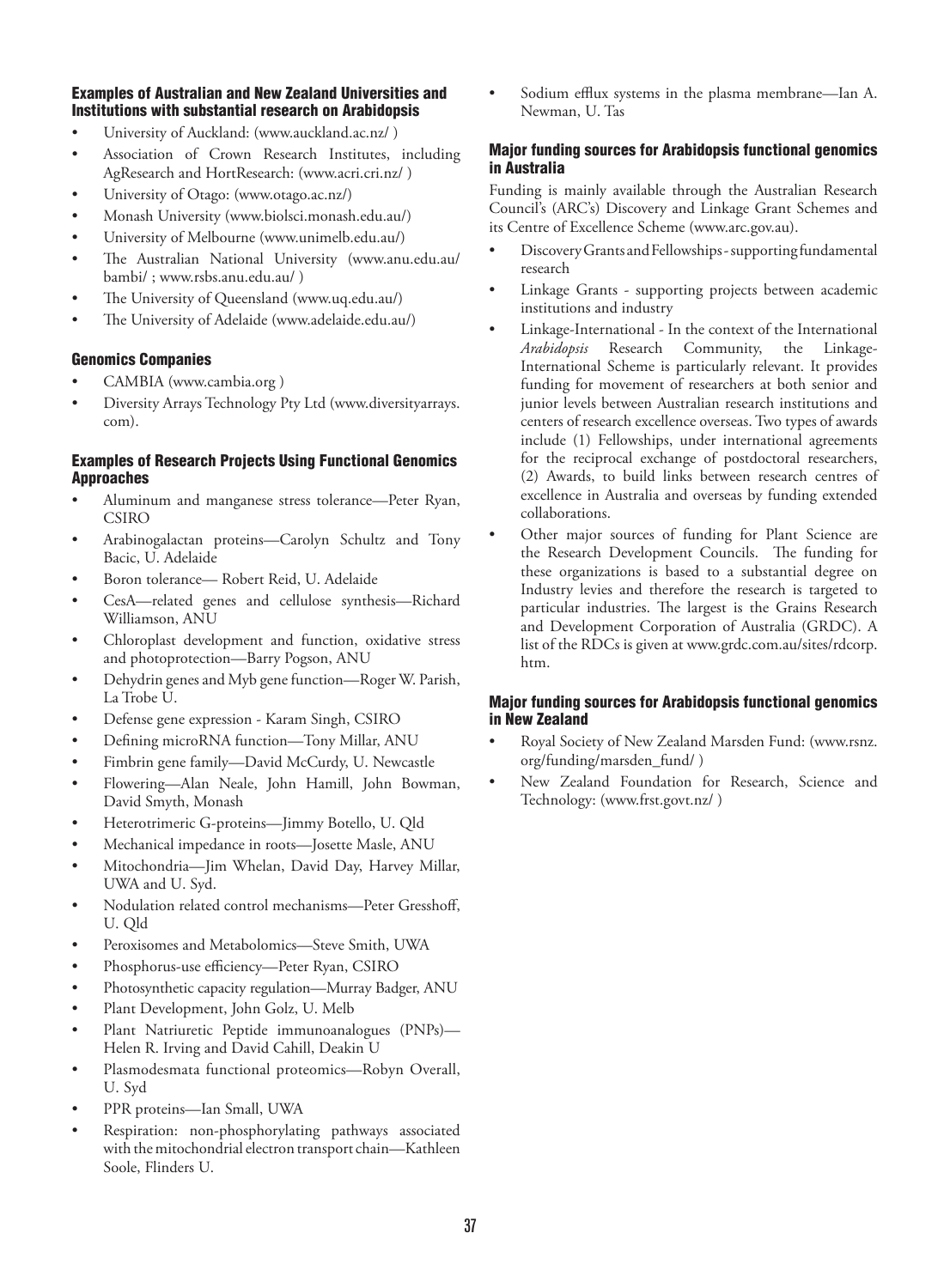# Austria

http://www.Arabidopsis.org/info/2010\_projects/Austria.jsp Contacts: Marie-Theres Hauser University of Natural Resources and Applied Life Science Vienna Email: marie-theres.hauser@boku.ac.at Ortrun Mittelsten-Scheid GMI, Austrian Academy of Sciences Email: ortrun.mittelsten\_scheid@gmi.oeaw.ac.at

In Austria 25 groups are undertaking functional genomic research projects with *Arabidopsis* on specialized topics from development, epigenetics, chromosome biology, RNA metabolism, stress responses and signaling, plant-pathogen interactions and the functional analysis of gene families. The research activities are clustered at four institutions in Vienna and one in Salzburg and have been bundled in four consortia.

# University of Natural Resources and Applied Life Science Vienna (BOKU),

### **Department of Applied Plant Sciences and Plant Biotechnology (DAPP)**

- Institute for Applied Genetics and Cell Biology (IAGZ)
- Gerhard Adam (www.dapp.boku.ac.at/5499.html): *plantpathogen interactions, detoxification of Fusarium mycotoxins*
- Marie-Theres Hauser (www.boku.ac.at/zag/AG hauser. htm): *root development, cell wall biosynthesis, cytokinesis, vesicle trafficking, functional analysis of the ARIADNE gene family*
- Christian Luschnig (www.dapp.boku.ac.at/5499.html): *Polar auxin transport, ubiquitination and degradation, chromatin architecture*
- Herta Steinkellner (www.dapp.boku.ac.at/5499.html): *investigation and manipulation of the N-glycosylation pathway*

## **Institute of Plant Protection (IPS)**

- Holger Bohlmann (www.dapp.boku.ac.at/2238.html): *expression analysis of syncytia*
- Florian Grundler (www.dapp.boku.ac.at/2238.html): *plant nematode interaction, sugar transport in syncytia*
- Georg Seifert: *Arabinoglactan proteins and programmed cell death*

# Gregor Mendel Institute of Molecular Plant Biology (GMI)

- Werner Aufsatz (www.gmi.oeaw.ac.at/waufsatz.htm): *histone deacetylase in RNA silencing and stress adaptation*
- Thomas Greb (www.gmi.oeaw.ac.at/tgreb.htm): *development of vascular tissue*
- Claudia Jonak (www.gmi.oeaw.ac.at/cjonak.htm): *stress signaling and physiological responses, functional analysis of the GSK gene family*
- Antonius and Marjori Matzke (www.gmi.oeaw.ac.at/ amatzke.htm): *epigenetics*
- Ortrun Mittelsten Scheid (www.gmi.oeaw.ac.at/oms. htm): *epigenetic changes in polyploids*
- Karel Riha (www.gmi.oeaw.ac.at/rkriha.htm): *telomers and genome stability*
- Dieter Schweizer (www.gmi.oeaw.ac.at/dschweizer.htm): *chromosome biology, meiosis*
- Hisashi Tamaru (www.gmi.oeaw.ac.at/htamaru.htm): *Asymmetric cell division and chromatin reshaping during pollen development*

# University of Vienna, Max F. Perutz Laboratories (MFPL)

## **Department of Plant Molecular Biology**

- Erwin Heberle-Bors (www.mfpl.ac.at/index. php?cid=397): *epitope-tagging of MAP kinases*
- Fritz Kragler (www.mfpl.ac.at/index.php?cid=52) *nature and function of systemic non-coding RNAs, proteins/RNA movement by plasmodesmata*.
- Irute Meskiene (www.mfpl.ac.at/index.php?cid=53): *Specificity and functional analysis of a PP2C protein phosphatase gene subfamily*
- Brigitte Poppenberger: *brassinosteroid biosynthesis*
- Tobias Sieberer: *development of the shoot apcial meristem*
- Markus Teige (www.mfpl.ac.at/ index.php?cid=55): *Calcium-dependent protein kinases*

## **Department of Chromosome Biology**

Peter Schlögelhofer (www.mfpl.ac.at/index.php?cid=54): *Analysis of meiotic recombination*

# Medical University of Vienna, Max F. Perutz Laboratories (MFPL)

## **Department of Medical Biochemistry**

- Andrea Barta (www.mfpl.ac.at/index.php?cid=68): *RNP complexes, spliceosome and small non-coding RNP complexes*
- Elisabeth Waigmann (www.mfpl.ac.at/index.php?cid=57*): intra- and intercellular transport of plant viral genomes*

# University of Salzburg

## **Department of Cell Biology**

• Raimund Tenhaken (http://www.uni-salzburg.at/zbio/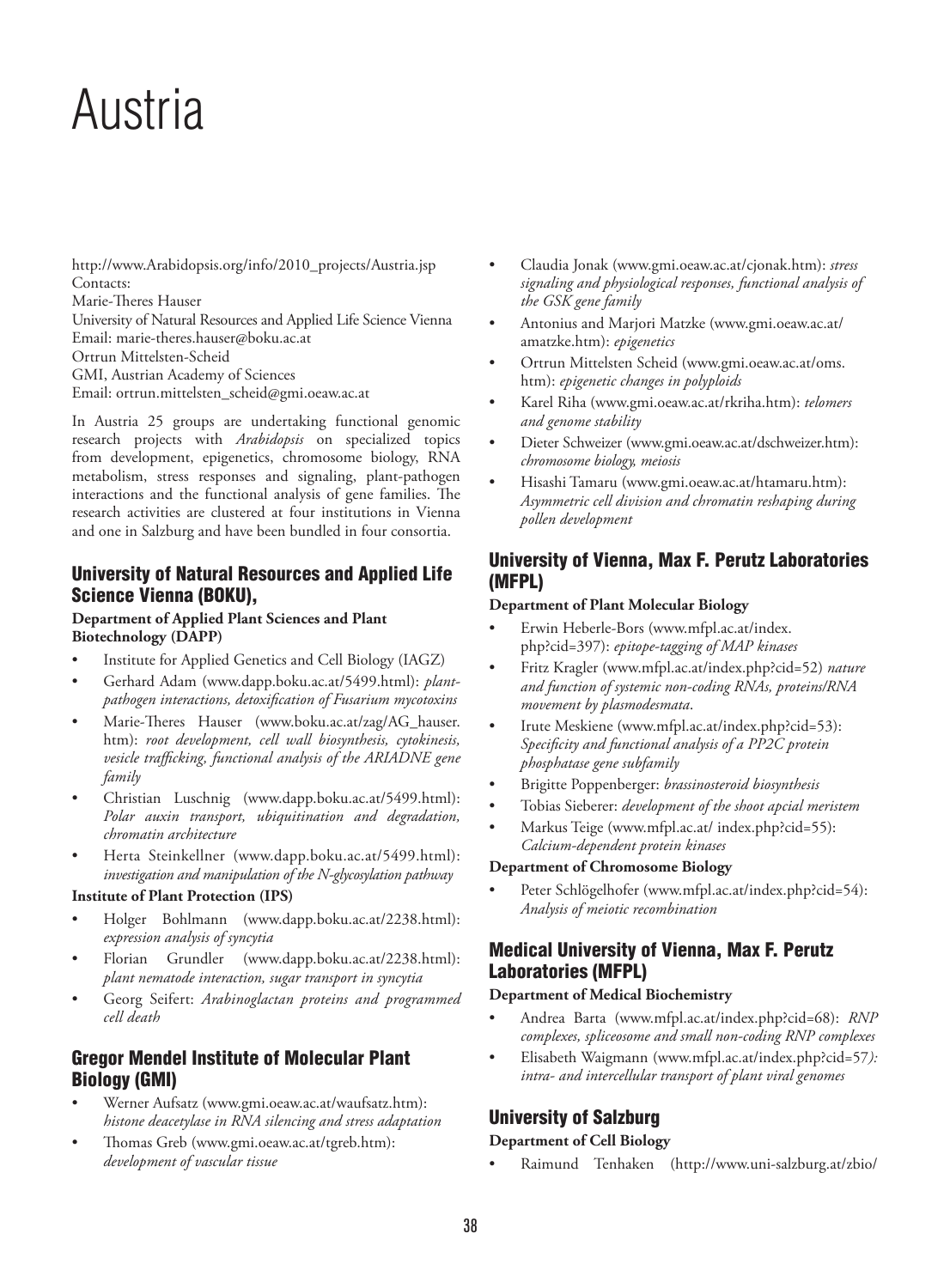tenhaken): *Biosynthesis of nucleotide sugars for cell wall polymers, programmed cell death*

## Current Research Consortia

**APAR** (A Platform of *Arabidopsis* Research) is funded by the *Austrian Science Fund FWF* and aims to promote sciences on Arabidopsis in Austria.

Consortium members:

- Marie-Theres Hauser: *Functional characterization of gene families involved in root morphogenesis*
- Heribert Hirt (www.heribert-hirt.at): *Stress signal transduction*. Since February 2007 Heribert Hirt joined the Unité de Recherche en Genomique Végétale—URGV as future Director (http://www.evry.inra.fr/public/index.html)
- Claudia Jonak: *Analysis of glycogen synthase kinase/shaggylike kinases*
- Irute Meskiene: *Specificity and functional analysis of a PP2C protein phosphatase gene subfamily*
- Karel Riha: *Functional study of the Ku complex at Arabidopsis telomeres*
- Markus Teige: *Calcium-dependent protein kinases in Arabidopsis signal transduction*

**Lasting Effects of Abiotic Stress in Plant Genomes and their Potential for Breeding Strategies** isfunded through the *Austrian Genome Research Program GEN-AU* of the Bundesministerium für Wissenschaft, Bildung und Kultur

Consortium members: Christian Luschnig (coordinator),Werner Aufsatz, Marie-Theres Hauser, Heribert Hirt, Claudia Jonak, Ortrun Mittelsten Scheid, Karel Riha

**Integrative Analysis of Stress Response Mechanisms to Improve Plant Performanc**e is funded by the *Vienna Science and Technology Fund WWTF*:

The project elucidates the role of protein kinases, viral-interacting host factors and micro RNAs in response to a combination abiotic and biotic stresses. The aim of these studies is to provide the molecular basis for breeding novel sustainable crop varieties of broad resistance against abiotic and biotic stresses.

Consortium members: Andrea Barta (coordinator), Heribert Hirt, Claudia Jonak, Elisabeth Waigmann,

**GYKOdesign in Plants** is funded by the *Vienna Science and Technology Fund WWTF*:

The goal of the project is the production of plant lines that are capable of producing pharmaceutically relevant glycoproteins which are, among other things, applicable in human therapy.

Consortium members:Herta Steinkellner (coordinator), Friedrich Altmann (University of Natural Resources and Applied Life Sciences Vienna, Institute of Chemistry), Renate Kunert (University of Natural Resources and Applied Life Sciences Vienna, Institute for Applied Microbiology)

#### Meetings

The 4th Tri-National *Arabidopsis* Meeting (TNAM) 2007 will be held at University of Natural Resources and Applied Life Science (BOKU) in Vienna between the 12<sup>th</sup>—15<sup>th</sup> of September (http://www.gmi.oeaw.ac.at/tnam2007/)

#### Funding sources

- Basic research only: FWF (Fonds zur Förderung der wissenschaftlichen Forschung) (www.fwf.ac.at)
- Vienna region: WWTF (Wiener Wisenschafts-, Forschungs- und Technologiefonds) (www.wwtf.at)
- Specific programs (GEN-AU): Bundesministerium für Wissenschaft und Forschung) (http://www.gen-au.at/ index.jsp?lang=en)
- Translational and applied reseach: FFG (Österreichische Foschungsförderungsgesellschaft mbH) (www.fff.co.at)

### Public relations - education

Several of the research groups have been participating and opened their labs for the GEN-AU SummerSchool, an educational program for high school students. www.gen-au.at/ artikel.jsp?id=68&base=vermitteln&lang=de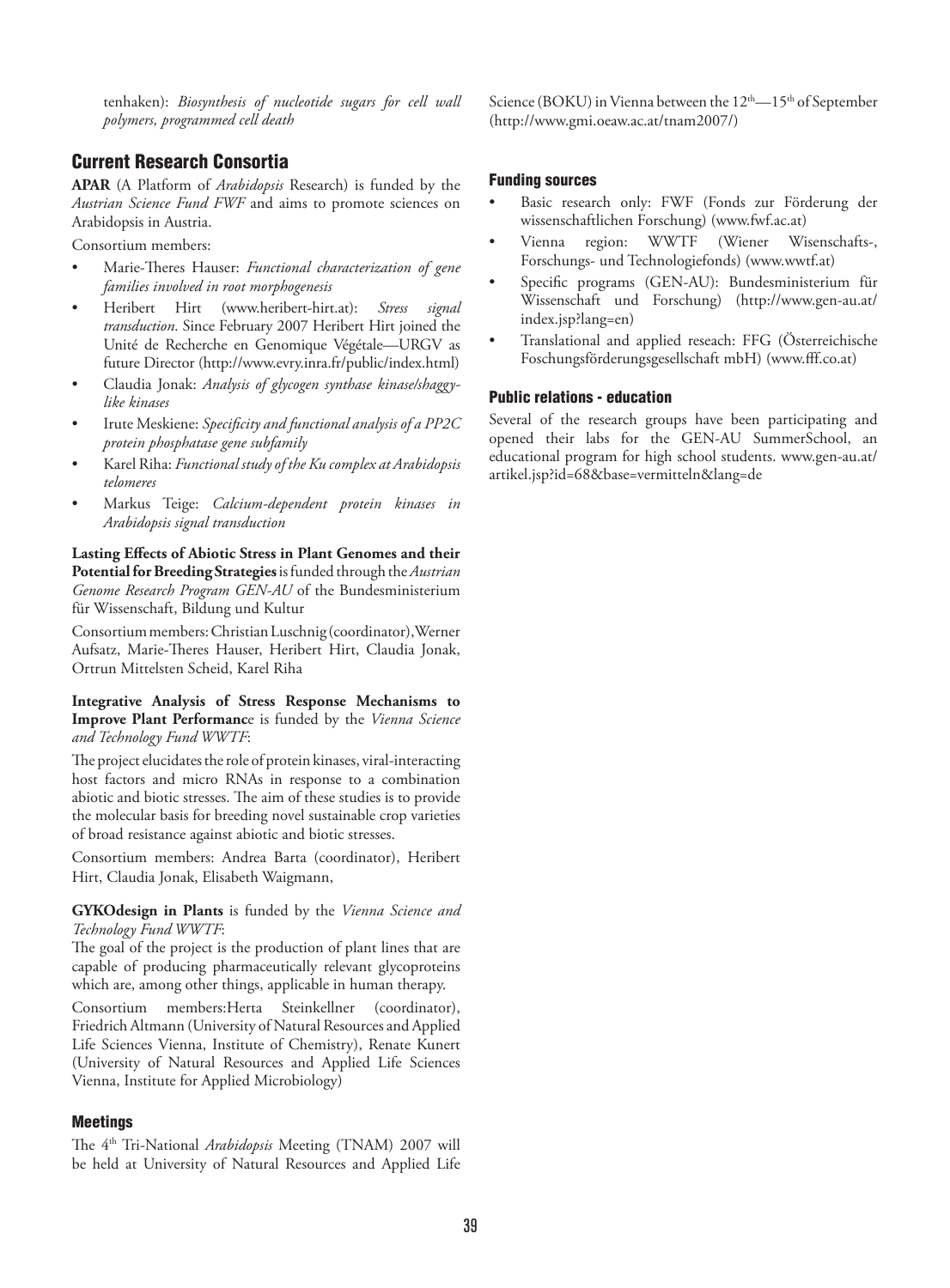# Belgium

http://www.arabidopsis.org/portals/masc/countries/Belgium.jsp Contact: Pierre Hilson

Department of Plant Systems Biology, VIB, Ghent University Email: pierre.hilson@psb.ugent.be

Belgian *Arabidopsis* projects are funded via university-, regionalor federal-level grants, but not within calls specifically targeting this model plant species or plants. In addition VIB, the Flanders Institute for Biotechnology, provides significant support to the Department of Plant Systems Biology (about 5 million Euro per year) in which about half the research activities are dedicated to *Arabidopsis* studies.

# Current Research Projects

- A Belgian national research project (IAP), coordinated by D. Inzé, focuses on the study of the molecular mechanisms regulating the development of plant roots and the interaction of roots with their environment. This program also involves T. Beeckman, G. Beemster, L. De Veylder, D. Van Der Straeten, J.-P. Verbelen, M. Boutry, X. Draye, N. Verbruggen and C. Perlieux. Malcolm Bennett (Univ. Nottingham, UK) is an international partner in this project.
- Other current *Arabidopsis* research topics in Belgium include the cell cycle (D. Inzé, L. De Veylder), root and leaf growth and development (T. Beeckman, G. Beemster, M. Van Lijsebettens), brassinosteroids (J. Russinova), abiotic stress (F. Van Breusegem), genome annotation and evolution (Y. Van de Peer, P. Rouzé), computational biology (M. Kuiper), modelling (R. Merckx), functional genomics (P. Hilson), proteomics (G. De Jaegher), quantitative biology (M. Vuylsteke), lignin biosynthesis (W. Boerjan), ethylene signaling (D. Van Der Straeten), hormone biology (Harry Van Onckelen), membrane proteins (M. Boutry), salt stress and tolerance to heavy metal (N. Verbruggen), and plant pathogen interaction (B. Cammue).

# Major funding sources for Arabidopsis functional genomics

- Flanders Institute for Biotechnology (VIB; www.vib.be)
- European Union Framework Programmes (www.cordis.  $\ln$
- Belgian Federal Science Policy Office (www.belspo.be)
- Institute for the Promotion of Innovation by Science and Technology in Flanders (IWT; www.iwt.be)
- European ERA-Plant Genomics initiative (www.erapg.org)

# Arabidopsis genomics tools and resources

- The Department of Plant Systems Biology (PSB) continuously develops and disseminates an exhaustive collection of destination vectors, designed for the functional analysis of genes in plant cells and compatible with the recombinational cloning Gateway technology (www.psb. ugent.be/gateway).
- Large generic ongoing programs include:
	- 1. CATMA, a database (www.catma.org; hosted at PSB) with a repertoire of >30,000 gene-specific sequence tags for transcription profiling and RNAi, available from NASC;
	- 2. AGRIKOLA, a database (www.agrikola.org; hosted at PSB) presenting genome-scale resources for targeted hairpin RNA gene silencing, available from NASC; in collaboration with the Belgian Coordinated Collections of Microorganisms (BCCM/LMBP), PSB set up a service for the sequence validation and dissemination of AGRIKOLA resources; visit http://bccm.belspo.be/ db/lmbp\_gst\_clones/ to order purified and sequence validated clones; visit http://www.psb.ugent.be/reva/ index.php?o=/reva/main to request the validation of specific clones;
	- 3. SAP (www.psb.ugent.be/SAP) creating and exploiting a genome-scale promoter amplicon collection for the analysis of transcriptional networks;
	- 4. AGRON-OMICS, a functional genomics and systems biology project funded by the 6<sup>th</sup> European Framework Programme (see page 12).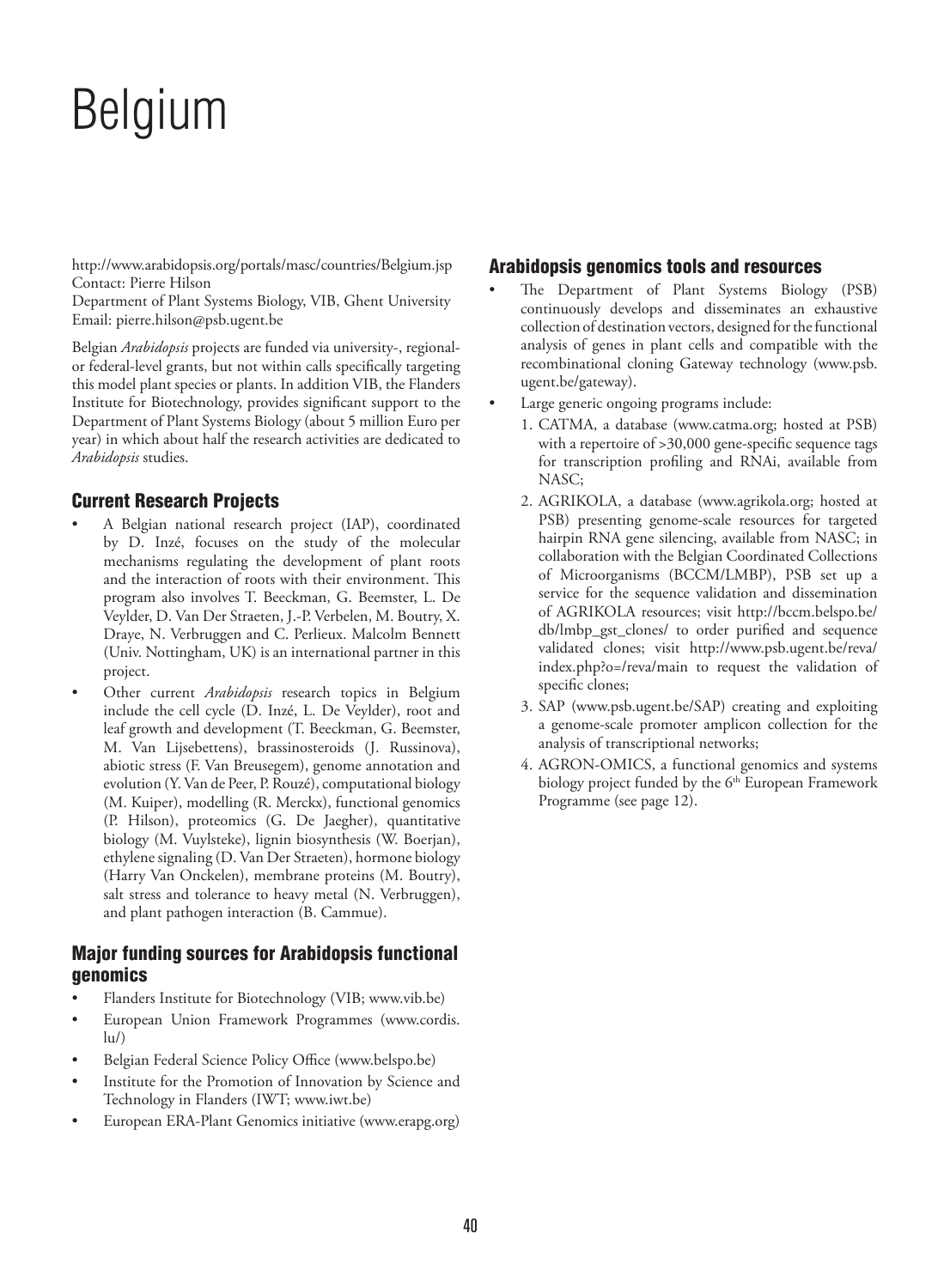# Canada

http://www.arabidopsis.org/portals/masc/countries/Canada.jsp Contact: W.L. Crosby University of Windsor, Ontario, Canada Email: bcrosby@uwindsor.ca

In 2006, 57 laboratory groups known to be conducting research with *Arabidopsis* were polled by Email for contributions to the MASC report. Of these, approximately 30 responded and their contributions are summarized in this report.

The past two years have witnessed a period of rapid turnover and new hires among University Faculty in Canada—in part due to the retirement of those Faculty hired in the late 1960's and early 70's. As a result, a number of new and exciting young scientists have joined the plant science research cadre, including a significant number of *Arabidopsis* researchers.

## **Reports**

- François Belzile*—*l'Université Laval (fbelzile@rsvs.ulaval.ca) The Belzile lab studies *Arabidopsis* DNA mismatch rep air (MMR) in regards to both microsatellite instability and homoeologous recombination.
- Thomas Berleth—University of Toronto (thomas.berleth@ utoronto.ca) The Berleth lab developed approximately 4,000 indirect enhancer trap lines, together with ~ 70,000 indirect activation tags (among them ~30,000 conditional activation tags) for use in the study of very early vascular genes. In addition, they are conducting a study to map QTLs defining *Arabidopsis* fibre properties.
- Malcolm Campbell—University of Toronto (campbell@ botany.utoronto.ca) The Campbell lab investigates (1) the perception of sugars, amino acids and water, and how this affects the allocation of resources to key facets of metabolism and development, (2) comparative genomic analyses with the model woody perennial genus *Populus*.
- Jin-Gui Chen—University of British Columbia (jingui@ interchange.ubc.ca) The Chen lab investigates signal transduction networks using both forward- and reversegenetic, molecular and cellular biological, and biochemical approaches.
- William Crosby—University of Windsor (bcrosby@ uwindsor.ca) The Crosby lab investigates the role of E3 ubiquitin ligase (E3) complexes in the regulation of patterning and development in *Arabidopsis*.
- Raju Datla—NRC Plant Biotechnology Institute (raju. datla@nrc-cnrc.gc.ca) The Datla lab investigates gene expression dynamics during embryo development, currently focusing on genes in *Arabidopsis* as well as the closely related *Brassica napus*.
- Michael Deyholos-University of Alberta (deyholos@ ualberta.ca) The Deyholos lab applies genetic analysis and functional genomics of *Arabidopsis* to two areas of research: vascular development, and abiotic stress responses.
- Brian Ellis—University of British Columbia, Vancouver (bee@msl.ubc.ca) The Ellis lab studies regulation of secondary wall deposition and lignification (Collaborators: Carl Douglas, Lacey Samuels, Shawn Mansfield (UBC)). A second project concerns the functional analysis of the Arabidopsis MAPK phosphatase gene family (Collaborators: Geoff Wasteneys (UBC), Dominique Bergmann (Stanford)). Finally, the group is undertaking the functional analysis of the Arabidopsis MAPKK gene family (Collaborators: Jin-Gui Chen (UBC); Igor Kovalchuk (Lethbridge); Dominique Bergmann (Stanford).
- Sonia Gazzarrini-University of Toronto, Scarborough, (gazzarrini@utsc.utoronto.ca) The Gazzarrini group uses functional genomic, molecular and chemical genetic approaches to study the molecular mechanisms that regulate early developmental phase transitions and plant resistance to abiotic stresses in *Arabidopsis*.
- Vojislava Grbic—University of Western Ontario (vgrbic@ uwo.ca) The Grbic lab investigates the diversification of plant forms by studying a set of late-flowering *Arabidopsis* accessions with naturally occurring variant morphology.
- George Haughn—University of British Columbia (haughn@interchange.ubc.ca) The Haughn laboratory studies regulation of plant morphogenesis and seed coat differentiation in *Arabidopsis* and oversees the Canadian reverse genetic TILLING facility, CAN-TILL (http:// www.botany.ubc.ca/can-till/).
- Shelley Hepworth—Carleton University (shelley hepworth@carleton.ca) The Hepworth lab focuses on determining how positional information is translated into morphological asymmetry, an important aspect of developmental patterning in plants.
- Ljerka Kunst-University of British Columbia (kunst@ interchange.ubc.ca) The Kunst laboratory studies lipid metabolic pathways in higher plants, focusing on two specific areas of lipid metabolism: cuticular wax biosynthesis and secretion.
- Xin Li—University of British Columbia (xinli@ interchange.ubc.ca) The Li group is studying R-protein signaling pathways that play central roles in recognizing pathogens and initiating downstream defense cascades.
- Jaideep Mathur-University of Guelph (jmathur@ uoguelph.ca) The Mathur lab studies sub-cellular dynamics and organelle interactions in order to understand the early responses of plants to various abiotic / biotic stimuli.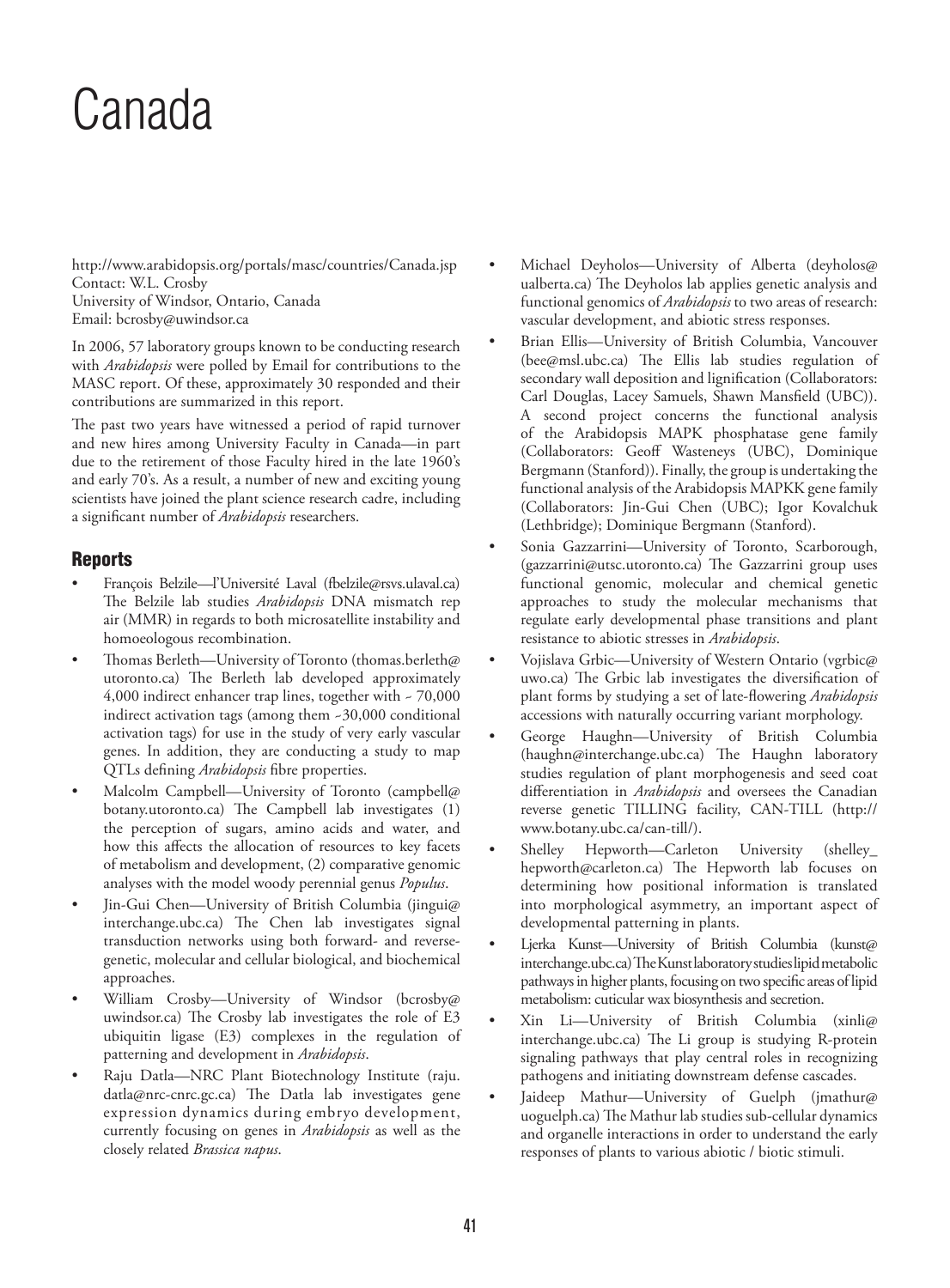- Doug Muench—University of Calgary (dmuench@ ucalgary.ca) Research in the Muench laboratory is aimed at understanding the role of the plant cytoskeleton, specifically microtubules, in subcellular mRNA localization, protein sorting, and low temperature stress signaling.
- Roger Lew-York University, Toronto (planters@yorku. ca) The Lew lab is interested in the electrical properties of *Arabidopsis* root hairs. Current studies involve ion transport in cellular expansion and plant cell stress response.
- Nicholas Provart-University of Toronto (nicholas. provart@utoronto.ca) The Provart lab oversees the Botany Array Resource (see Functional Tools at the end of this section.) In addition, the wider *Arabidopsis* research group at the University of Toronto has generated 10,000 DEX inducible random insertion lines which will be deposited to the stock center in the future.
- Przemyslaw Prusinkiewicz—University of Calgary (pwp@ cpsc.ucalgary.ca) The Prusinkiewicz group focuses on simulation modeling of *Arabidopsis*, including the multiple roles of auxin in plant morphogenesis, general methods of modeling plants across multiple scales of organization, and further development of simulation software.
- Dan Riggs—University of Toronto at Scarborough (riggs@ utsc.utoronto.ca) Research in the Riggs laboratory focuses on two distinct but interrelated processes: factors which affect plant architecture and factors that regulate chromatin condensation.
- Owen Roland—Carleton University (owen\_roland@ carleton.ca) The Roland lab studies the synthesis of cuticular waxes and their deposition onto plant surfaces via map-based cloning and reverse genetic and biochemical approaches.
- Kevin Rozwadowski—Agriculture and Agri-Food Canada, Saskatoon (rozwadowskik@agr.gc.ca) The Rozwadowski group is interested in DNA double-strand break repair in vegetative and meiotic cells. The lab uses *Arabidopsis* as a model to characterize the details of the repair process and evaluate plant responses to genotoxic stress.
- Lacey Samuels—University of British Columbia (lsamuels@ interchange.ubc.ca) The Samuels lab is conducting a multidisciplinary research project to study the plant cuticle. The project involves characterizing biosynthetic mutants (Kunst Lab), studying wax export and the cell structure of these mutants (Samuels Lab) and analyzing the chemical composition and biosynthetic pathways of cuticular lipids (Jetter Lab).
- Dana Schroeder—University of Manitoba (shroed3@ cc.umanitoba.ca) The Schroeder group works on the regulation of light signaling and DNA repair by DET1, DDB1A, and DDB2 in *Arabidopsis*.
- Randall Weselake—University of Alberta (randall. weselake@afhe.ualberta.ca) The Weselake group is (1) assessing the functionality (in this case the ability to impart tolerance to abiotic stress) of a number of oilseed rape genes using *Arabidopsis*, and (2) researching novel methods for modifying the fatty acid composition of seed oils.
- Tamara Western—McGill University (tamara.western@ mcgill.ca) The Western lab focuses on the seed coat mucilage secretory cells as a model system to study multiple aspects of cellular differentiation, including: (1) the regulation of cell wall production and modification, (2) polar secretion, and (3) plasma membrane-cell wall interactions.
- Stephen Wright-York University (stephenw@yorku. ca) The Wright lab is interested in (1) understanding the forces driving gene and genome evolution in the genus *Arabidopsis*, (2) testing for the accumulation and increased activity of transposable elements in the allopolyploid genome of *Arabidopsis suecica*, and (3) sequencing of the genomes of *Arabidopsis lyrata* and *Capsella rubella*.
- Hugo Zheng—McGill University (hugo.zheng@mcgill. ca) The Zheng lab is studying how intracellular membrane trafficking is regulated as cell morphology changes during plant development and in response to environmental stresses. The approach is to use reverse genetics combined with in vivo imaging approach to exploit the regulatory role of Rab-A and Rab-E GTPases and forward genetics to identify novel genes that are involved in plant-specific membrane trafficking.
- Jitao Zou—NRC Plant Biotechnology Institute (jitao.zou@ nrc-cnrc.gc.ca) The Zou lab is mainly interested in lipid and carbon metabolism. They study enzymatic components of the lipid metabolic network and are interested in exploring natural variation in wild type accessions to dissect regulatory components of seed oil deposition.

## Arabidopsis genomics tools and resources

- Canadian reverse genetic TILLING facility, CAN-TILL (http://www.botany.ubc.ca/can-till/).
- Botany Array Resource (http://bbc.botany.utoronto. ca): Contains more than 1000 gene expression data sets consisting of more than 24.6 million data points. Tools available include: [1] an Expression Browser for performing electronic Northerns [2] a new Fluorescent Protein Browser tool, which paints gene expression information from the Gene Expression Map of *Arabidopsis* Development onto a diagrammatic representation of the developmental series used, [3] Expression Angler, to identify genes that are co-expressed with genes of interest in a specified data set, and [4] Promomer for the identification of potential *cis*-regulatory elements in the promoter of a given gene, or in the promoters of a set of co-regulated genes. Additional tools include a database of genome-wide predicted CAPS markers across 96 accessions, based on sequence data from Magnus Nordborg and colleagues (2005, PLoS Biol. 3:e196).

**New for 2007 is the Arabidopsis Interactions Viewer** for exploring more than 20,000 known and predicted Arabidopsis protein-protein interactions, with output in tabular or Cytoscape format.(http://bbc.botany.utoronto.ca/interactions/cgi-bin/ arabidopsis\_interactions\_viewer.cgi) **Another development for 2007 is the Cell eFP Browser** for generating pictographic representations of protein subcellular localization from the SUBA database (Heazlewood et al., 2007, NAR 35:D213).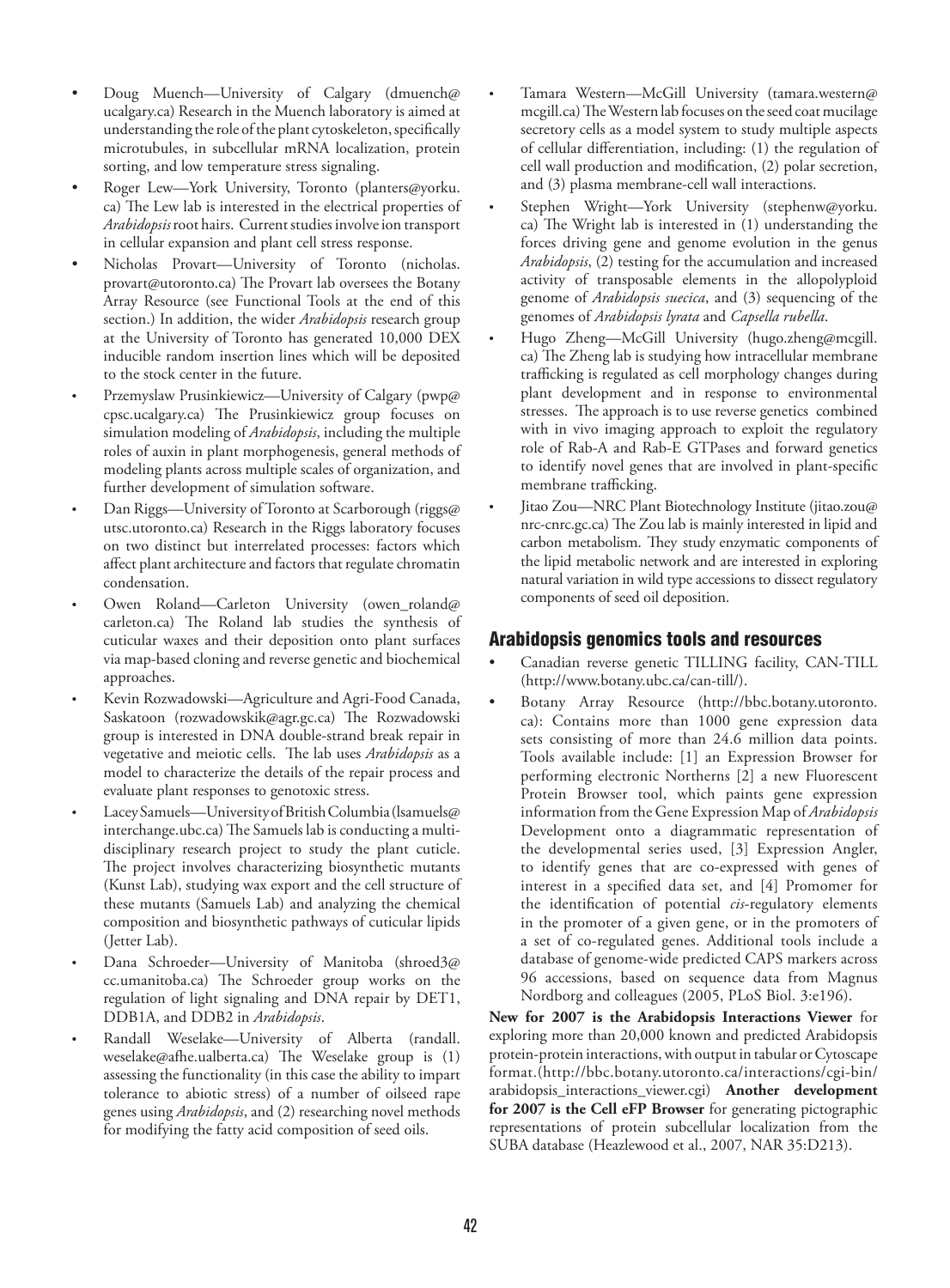# China

http://www.arabidopsis.org/portals/masc/countries/China.jsp Contact: Wei-Cai Yang Institute of Genetics and Developmental Biology, Chinese Academy of Sciences Email: wcyang@genetics.ac.cn

*Arabidopsis* research takes place mainly in the Beijing and Shanghai areas, including Peking University, China Agricultural University, Tsinghua University, and Chinese Academy of Sciences. Funding for *Arabidopsis* research is improving in China as the National Science Foundation of China (NSFC), the main funding agency for basic research, will double its budget in the next five years. On December 3, 2006, more than 200 participants from 20 institutions attended the annual Workshop on *Arabidopsis* Research, held at Shanghai Institutes for Plant Physiology and Ecology, Shanghai.

In June of 2007, the 18<sup>th</sup> International Conference on *Arabidopsis* Research (ICAR) was held at the Jiuhua Spa and Resort in Beijing, China. Xing Wang Deng, lead conference organizer, is the chair-elect of the Multinational *Arabidopsis*  Steering Committee and a member of the North American *Arabidopsis* Steering Committee. Dr. Deng holds a professorship position at Yale University in the U.S. and has extensive interactions and collaborations with scientists in a number of institutions in China. This year's meeting is notable because it is the first time that the ICAR was held in an Asian country. Over 1,350 people attended the conference. Five local institutions jointly organized the conference: the National Institute of Biological Sciences, The Institute of Botany and Institute of Genetics and Developmental Biology of the Chinese Academy of Sciences, Peking University, and China Agricultural University. Conference website: www.arabidopsis2007.com

# Current Research Projects

- In 2006, NSFC granted three key projects to Dr. Lijia Qu (www.pepge.pku.edu.cn/each\_lab/biotech/Qu/quindex. htm) of Peking University on auxin metabolism, Dr. Lixin Zhang (http://english.ibcas.ac.cn/info\_www/news/ detailnewsb.asp?infono=65), Institute of Botany of CAS on photosynthesis, and Dr. Chunpeng Song (www.bio.henu. edu.cn/ReadNews.asp?NewsID=202) of Henan University on ABA signaling, using the *Arabidopsis* model plant.
- To promote group research effort on plant epigenetics, the NSFC funded a team project headed by Dr. Xiao-Feng Cao (www.genetics.ac.cn/xywwz/Faculty/CaoXiaofeng.htm) at the Institute of Genetics and Developmental Biology (www.genetics.ac.cn/xywwz/main.html), Beijing.

## Chinese Arabidopsis research community links

- **Epigenetics** Dr. Xiaofeng Cao: microRNA biogenesis (www.genetics.ac.cn/xywwz/ Faculty/CaoXiaofeng.htm) Dr. Huishan Guo: microRNA (www.im.ac.cn/en/new/PI/026E04 Prof Huishan Guo.doc) Dr. Xiujie Wang: noncoding RNA (www.genetics.ac.cn/xywwz/Faculty/ wangxiujie.htm) • Hormone signaling Dr. Hongwei Guo: Ethylene signaling (www.bio.pku.edu.cn/collegereview/ scholarinfo.jsp?name=guohw) Dr. Xiangdong Fu: GA signaling and development (www.genetics.ac.cn/ xywwz/Faculty/fuxiangdong.htm) Dr. Yuxin Fu: Auxin and development (http://cstm.ibcas.ac.cn/ HuYuxin\_lab\_en.htm) Dr. Chuanyou Li: JA signaling and biotic stress (www.genetics.ac.cn/xywwz/ Faculty/LiChuanyou.htm)
	- Dr. Lijia Qu: Auxin and leaf development (www.pepge.pku.edu.cn/ each\_lab/biotech/Qu/quindex.htm)

Dr. Qiguang Wen: Ethylene signaling (www.nlpmg.labs.gov.cn/ewenqg.doc) Dr. Hongwei Xue:

Auxin and brassinosteriod signaling (www.nlpmg.labs. gov.cn/xhw.html)

Dr. Daoxin Xie: Jasmonic acid signaling (www.biosci.tsinghua.edu. cn:8001/english/index.html)

Dr. Jianru Zuo: Cytokinin signaling (www.genetics.ac.cn/xywwz/Faculty/ ZuoJianru.htm)

• Development

Dr. Shunong Bai:

Root development (www.pepge.pku.edu.cn/each\_lab/ bai\_sn/research.htm)

Dr. Hai Huang:

Leaf development (www.nlpmg.labs.gov.cn/ehuangh.doc)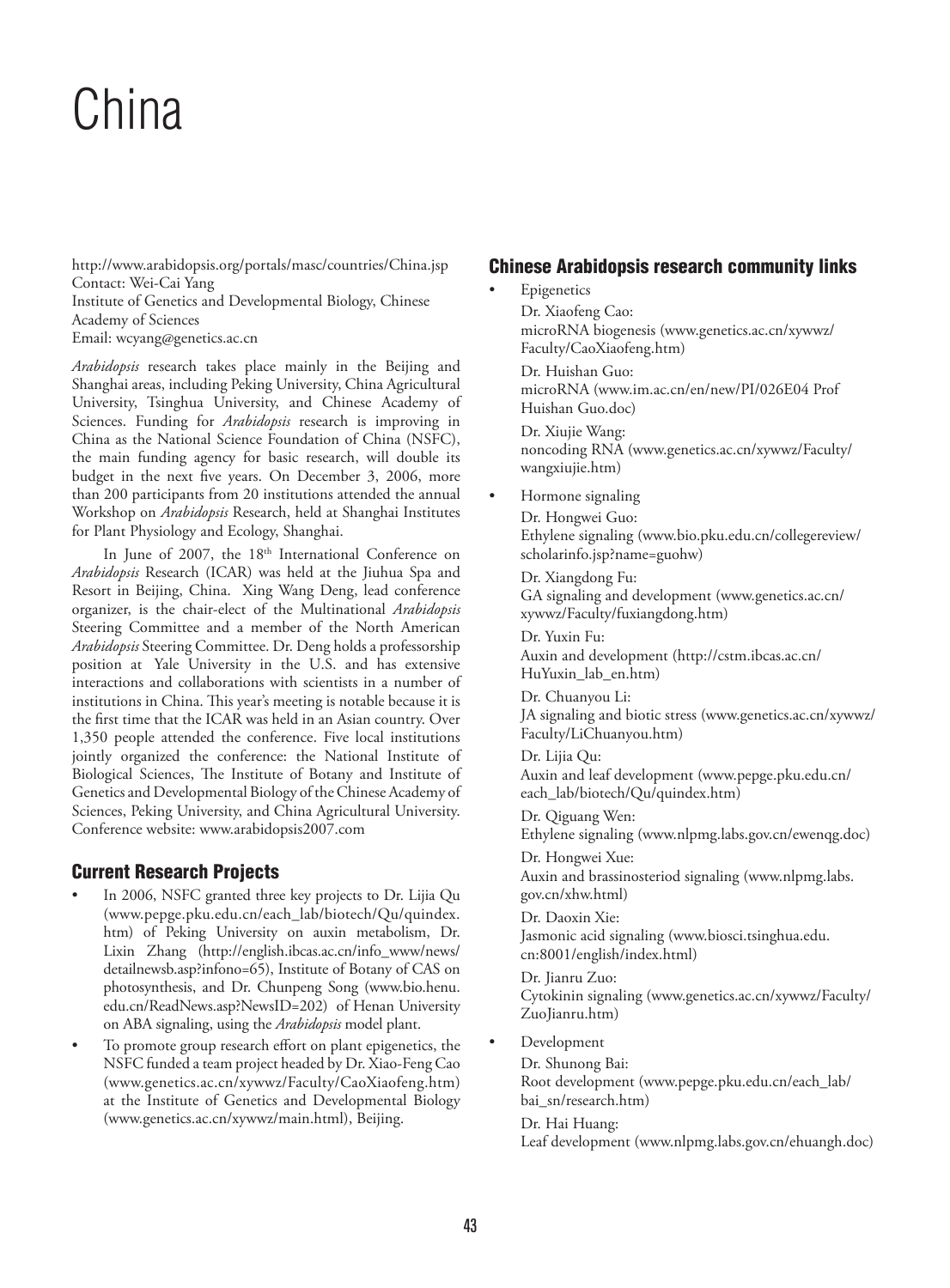Dr. Chunming Liu: Embryogenesis and peptide signaling (http://cstm.ibcas. ac.cn/LiuChunming\_lab\_en.htm)

Dr. Yongbiao Xue: Pollen and pollination (http://plantbiol.genetics.ac.cn/ the xue lab/index.htm)

Dr. Weicai Yang: Female gametogenesis (www.genetics.ac.cn/xywwz/ Faculty/YangWeicai.htm)

Dr. De Ye: Pollen development (www.cau.edu.cn/sklppb/sysry/yede. htm)

Dr. Dabing Zhang: Anther development (http://zhanglab.sjtu.edu.cn/english/ index.php?option=com\_contact&Itemid=3)

• Environmental responses Shouyi Chen: Salt stress (www.genetics.ac.cn/xywwz/Faculty/ ChenShouyi.htm)

Dr. Kang Chong: Cold response (www.genetics.ac.cn/xywwz/Faculty/ ChenShouyi.htm)

Dr. Zhizhong Gong: Salt stress (www.cau.edu.cn/bio/shizi/gongzhizhong.htm)

Dr. Zhuhua He: Biotic stress (www.nlpmg.labs.gov.cn/ehezh.doc)

Dr. Chunpeng Song: ABA and stress (www.bio.henu.edu.cn/ReadNews. asp?NewsID=202)

Dr. Weihua Wu: Potasium uptake (www.cau.edu.cn/sklppb/sysry/wuwh.htm)

Dr. Hongquan Yang: Stomata and light response (www.nlpmg.labs.gov.cn/ research groups.html)

Dr. Lixin Zhang: Photosynthesis (http://english.ibcas.ac.cn/info\_www/ news/detailnewsb.asp?infono=65)

Dr. Jianmin Zhou: Biotic stress (www.nibs.ac.cn/english/index. php?act=view&id=13)

# Major funding sources for Arabidopsis functional genomics

• National Science Foundation of China 83 Shuangqing Road, Haidian District, Beijing 100080, China, www.nsfc.gov.cn/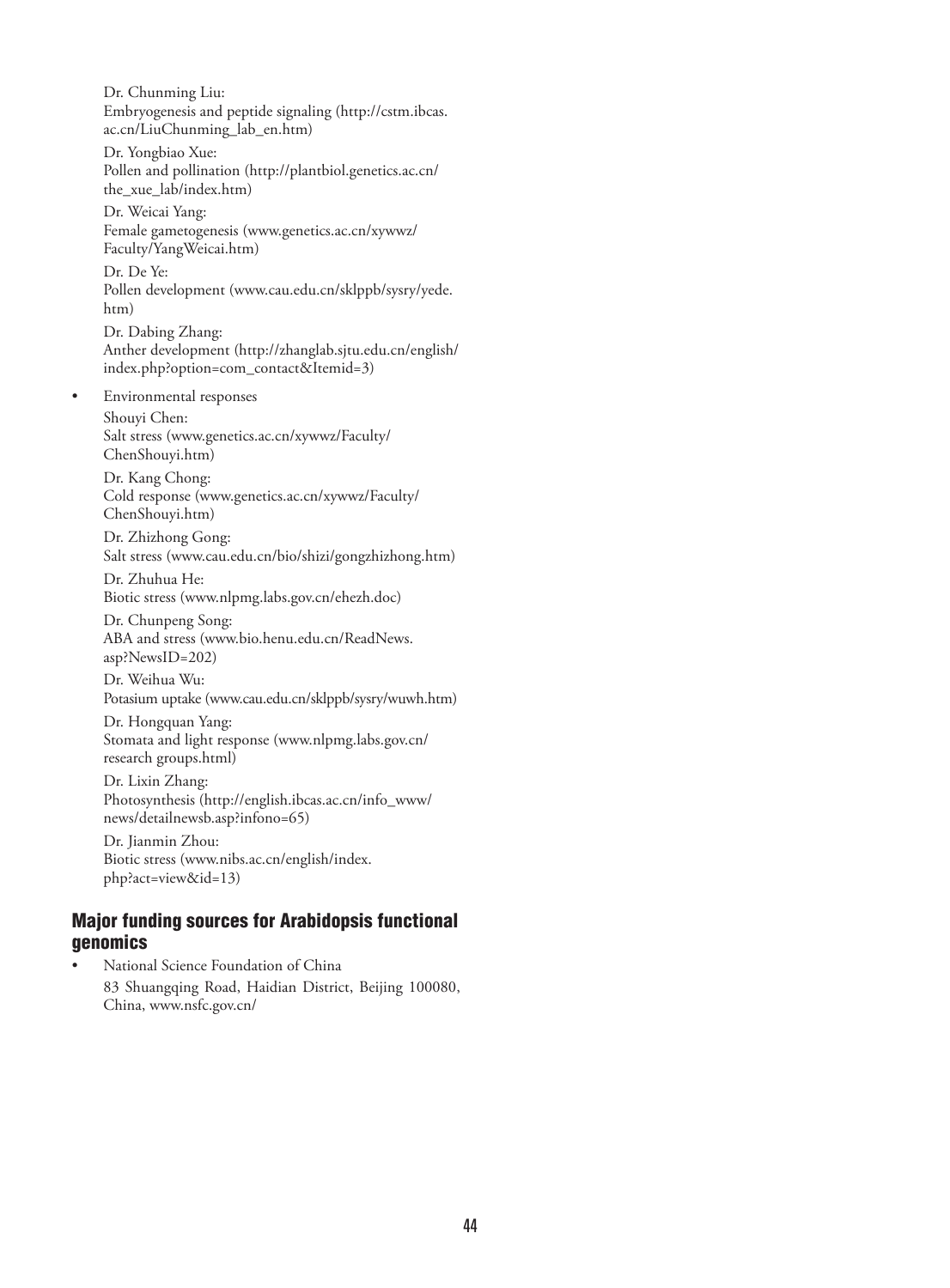# France

http://www.arabidopsis.org/portals/masc/countries/France.jsp Contact: David Bouchez

Institut Jean-Pierre Bourgin, SGAP-INRA Centre de Versailles, Versailles

Email: bouchez@versailles.inra.fr

# Major funding sources for *Arabidopsis* functional genomics

- Genoplante : http://www.genoplante.com/
- French National Research Agency (ANR): www.gip-anr.fr/
- ERA-PG: www.erapg.org/

A major source of funding in France for *Arabidopsis* functional genomics projects is Genoplante, a federative program for plant genomics research created by public institutions and several French ag-biotech companies. Created in 1999, it has supported research on the genomes of crop plants, and also has directed over €62 million of research on *Arabidopsis*, supporting creation of high throughput genomics tools and resources as well as functional genomics studies. An initiative was launched in April 2005 to sustain research in plant genomics to the year 2010: "GENOPLANTE 2010" is a 6 year initiative involving seven partners from the public sector (INRA, CNRS, CIRAD, IRD) and private companies (Biogemma, Arvalis, Sofiproteol). This program is now administered by the French National Research Agency (ANR: Agence Nationale de la Recherche). The annual budget for the program for the next few years is around 30 million Euros per year. Although a large part is devoted to crop plants, several *Arabidopsis* projects are funded through the "New Tools" committee. The ANR also contributes significantly to funding *Arabidopsis* research through its "white programs" for fundamental research.

# Newly funded research projects (2006)

http://www.genoplante.com/doc/File/Projets 2006.pdf http://www.agence-nationale-recherche.fr/documents/ aap/2006/selection/blanc.pdf

*Examples of newly funded projects :*

- Cyclic nucleotide-gated cation channels involved in hypersensitive cell death in *Arabidopsis thaliana*, PI: Claudine Balague, CNRS Toulouse
- Natural variation for drought tolerance: from QTL for Targeted traits to functional polymorphisms, PI: Olivier Loudet, INRA Versailles
- Identification of signals controlling the protein trafficking between the secretory pathway and the chloroplast, PI: Patrice Lerouge, CNRS Rouen
- Initiation, synthesis, and degradation: an integrated approach toward the understanding of starch metabolism and formation in plants, PI: Christophe D'Hulst, CNRS Lille
- MicroRNA Transcription and Activity: uncovering and exploiting the genes between the genes, PI: Olivier Voinnet, CNRS Strasbourg
- Design and exploitation of a versatile *Arabidopsis* whole-Genome Tiling Array, PI: Michel Caboche, INRA Evry
- RNA dependent RNA Polymerases involved in epigenetic silencing in plants, PI: Patrice Crété, Marseille University
- Cell calcium signatures regulate plant phenypropanoid metabolic phenotype, PI: Raoul Ranjeva, CNRS Toulouse
- Control of cellulose synthesis in higher plants, PI: Samantha Vernhettes, INRA Versailles
- Epigenetic role of histone methylation in environmental adaptation in *Arabidopsis*, PI: Wen-Hui Shen, CNRS Strasbourg
- Analysis of the cross-talk between transcriptional and posttranscriptional small RNA pathways in *Arabidopsis*, PI: Herve Vaucheret, INRA Versailles
- The TOR/PTEN signalization pathway in plants, PI: Christian Meyer, INRA Versailles

# Genoplante and ANR projects funded in 2005 and before

http://www.genoplante.com/doc/File/pdf/Projets 2005.pdf http://www.agence-nationale-recherche.fr/documents/ aap/2005/finances/financeBLANCSAE2005.pdf

Other ongoing Genoplante projects (January 2006 update) : http://www.genoplante.com/doc/File/pdf/Projets en cours.pdf

## European projects

http://www.genoplante.com/doc/File/pdf/Projets collaboratifs.pdf

- French-Spanish-German projects and ERA-PG: Several Génoplante projects are jointly funded with similar German and Spanish initiatives in the frame of bi- and tri-lateral collaborations. (www.genoplante.com/doc/File/ pdf/Projets collaboratifs.pdf
- Génoplante and ANR are participating in ERA-PG, a European network of research funding organizations responsible for the development of national or regional plant genomics research programs. The network concentrates on creating a stimulating and fruitful environment for European plant genomics. ERA-PG started in 2004 with twelve member organizations from eleven countries funded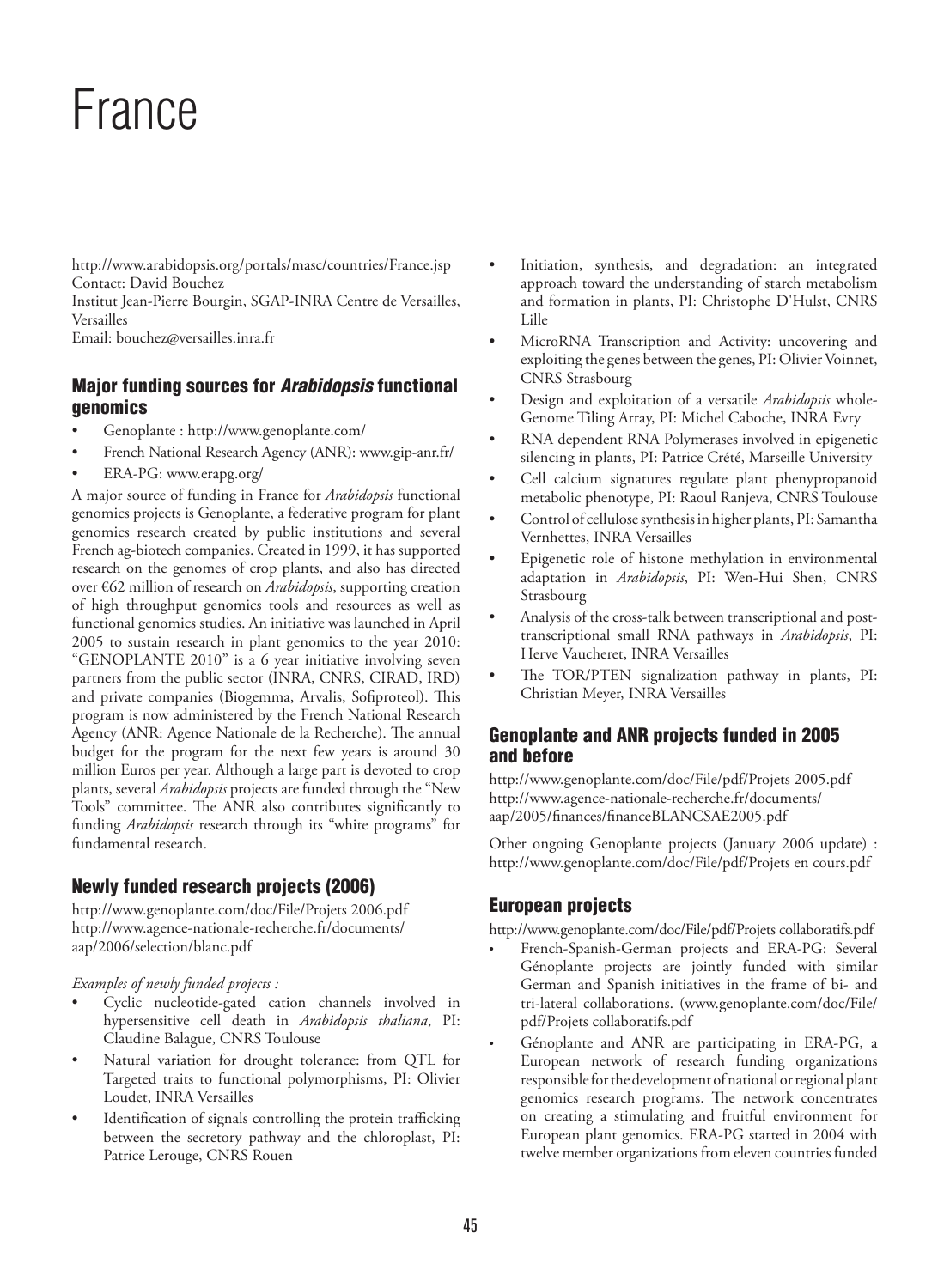through the EU's 6th Framework Program. In 2005, four new countries have joined.

# *Arabidopsis* genomics tools and resources

**The Plant Genomics Unit** (URGV, Evry), runs large generic programs on *Arabidopsis* functional genomics (http://www.evry. inra.fr/public/scientific/functional.html), including

- FLAGdb*++*: an *Arabidopsis* genomics database including amongst many other things an inventory of flanking sequence tags from the Versailles *Arabidopsis T*-DNA collection. Also includes the rice genome and its annotation. (www.evry.inra.fr/public/projects/bioinfo/flagdb.html)
- CATMA and CATdb : A complete *Arabidopsis thaliana* microarray containing more than 24000 gene-specific tags (http://www.evry.inra.fr/public/projects/transcriptome/ transcriptome.html). This program involves several EU countries (www.catma.org). CATdb (http://www. evry.inra.fr/public/projects/bioinfo/catdb.html) is a relational database developed to contain the description of Biological experiments (plant species, growth conditions, treatments...); Micro-arrays used (sequences, clones...); Hybridizations (protocols, results, statistics...)
- ATOME: *Arabidopsis thaliana* ORFeome whose goal is to create expression vectors. ATOME, in collaboration with Invitrogen, aims to clone up to 5000 Arabidopsis ORFs into Gateway entry vectors. (http://www.evry.inra.fr/ public/projects/orfeome/orfeome.html)

The **Institut Jean Pierre Bourgin** (INRA Versailles, wwwijpb.versailles.inra.fr/en/) houses the French Resource Centre for *Arabidopsis* (www-ijpb.versailles.inra.fr/en/sgap/equipes/ variabilite/crg) which distributes insertion lines, natural accessions and several populations of recombinant inbred lines. Nested core-collections of 8, 16, 24, 32, 40, 48 *Arabidopsis* accessions maximizing diversity has been established. All relevant information can be found at :

- VNAT: A database on *Arabidopsis* natural variation (http:// dbsgap.versailles.inra.fr/vnat/
- Agrobact +: A database for the Versailles T-DNA lines (http://dbsgap.versailles.inra.fr/agrobactplus/English/ Accueil\_eng.jsp)

The **National Resources Centre for Plant Genomics** (CNRGV) in Toulouse distributes *Arabidopsis* cDNA and BAC clones. They also provide services including high density colony arrays, genomic pools, custom screening, robotic services and large scale PCR amplification.

• CNRGV: (http://cnrgv.toulouse.inra.fr/ENG/)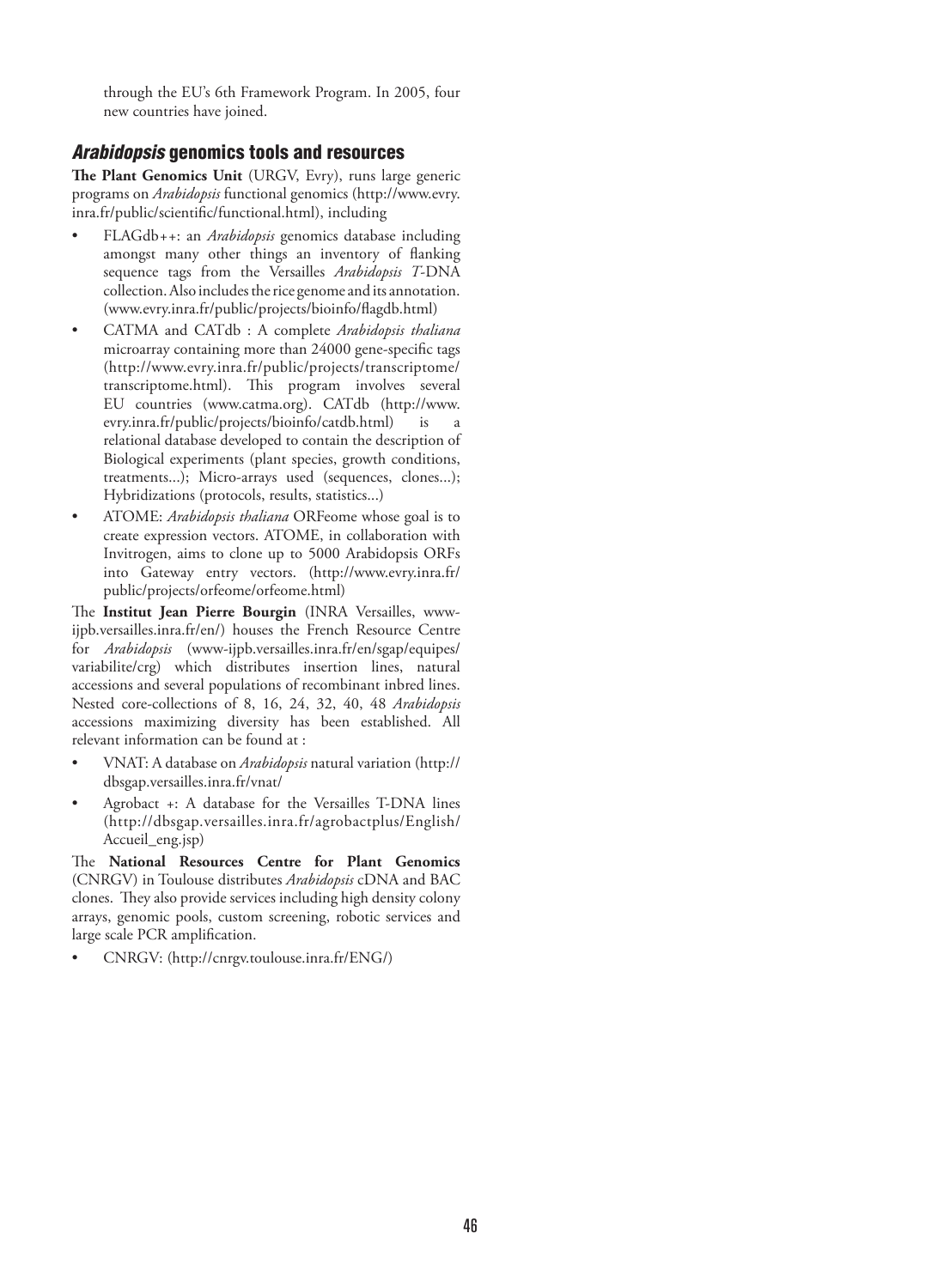# Germany

http://www.arabidopsis.org/portals/masc/countries/Germany.jsp Contacts

**MASC** German representative: Thomas Altmann; University of Potsdam; E-Mail: taltmann@rz.uni-potsdam.de **AFGN** (*Arabidopsis* Functional Genomics Network, DFG funded): Coordinator: Klaus Harter; University of Tuebingen; E-Mail: klaus.harter@zmbp.uni-tuebingen.de

Research on *Arabidopsis thaliana* has a long history in Germany, and many individual research groups have used this reference plant for analysing different aspects of plant biology. Two independent programs support research on plant functional genomics in Germany, namely the *Arabidopsis* Functional Genomics Network (AFGN), supported by the German Research Foundation Deutsche Forschungsgemeinschaft (DFG), and the more crop, and therefore application oriented plant genomics research program, GABI, funded by the Federal Ministry of Education and Research (BMBF). Both programs work together in close cooperation, with intensive links at both the scientific and the contributor level.

# The AFGN

The AFGN was founded in 2001 as a basic research program and is supported by the DFG. The AFGN currently funds 25 projects in Germany and has been organized in close coordination with the NSF 2010 Project, including a joint reviewing process. Together with many other research programs throughout the world both programs aim to elucidate the function of all *Arabidopsis* genes in the near future. The main activities of the ongoing research projects concentrate on the analyses of members of selected multiprotein families and cover the elucidation of their structure, activity, interaction partners, gene expression, intracellular localisation, post-translational regulation and function. In addition, the AFGN and the 2010 Project implemented the collaborative AFGN-2010 Young Researcher Exchange Program (AFGN-2010-YREP, http:// www.uni-tuebingen.de/plantphys/AFGN/yrep.htm). The program provides funding for 1 to 3 month research visits of young scientists to the US and *vice versa*.

In 2006, the AFGN finished the worldwide largest and internationally cooperative *Arabidopsis* transcriptome project called AtGenExpress. The AFGN part of the project includes data sets for *Arabidopsis* development and response to its biotic and abiotic environment and for several natural accessions. This open access database provides an experimental base for many open access bioinformatics tools such as the Germanybased AtGenExpress Visualisation Tool (AVT) and MapMan. Together with colleagues from Austria and Switzerland the AFGN has initiated a yearly international conference on

*Arabidopsis* functional genomics. In 2006, the 3rd meeting was hosted in Tübingen, Germany, and visited by over 200 hundred scientists from Europe, Asia and the US. In 2007, the 4th meeting will be held in Vienna, Austria.

The third funding period of the AFGN will start in the autumn of 2007. The AFGN program will continue to support basic functional genomics research in *Arabidopsis thaliana*, thereby contributing to the accelerated acquisition and utilization of new knowledge and innovative approaches in order to elucidate fundamental biological processes in higher plants. Two areas of research were identified which future support should concentrate on:

*Functional Genomics of Biological Processes:* The focus of the AFGN will move towards the genomic analysis of multigene networks whose members functionally interact with each other to accomplish a given biological process. Such a network may consist of members of the same or of different *Arabidopsis* multiprotein families.

*Tools and Resources for Plant Functional Genomic Research*: The development of novel and, especially, quantitative genomewide tools and technologies (e.g. in cell imaging, protein modification and intracellular localisation, protein-protein interaction), and additional resources in plant functional genomics to address unmet needs (e.g. conditional expression collections of *Arabidopsis* for the characterisation genes with yet unknown function, intracellular protein localisation and protein-protein interaction databases).

## AFGN-related Arabidopsis tools and resources

- AFGN: http://www.uni-tuebingen.de/plantphys/AFGN/ AFGNHome2.html
- AtGenExpress: http://www.uni-tuebingen.de/plantphys/ AFGN/atgenex.htm
- AtGenExpress-related publications: Schmid et al. (2005) Nat. Genetics 37, 501-506; Kilian et al. (2007) Plant J., in press.
- AVT: http://www.weigelworld.org/resources/microarray/ AtGenExpress/
- MapMan: http://gabi.rzpd.de/projects/MapMan/
- 4th Tri-National *Arabidopsis* Meeting, Vienna, Austria, 2007: http://www.gmi.oeaw.ac.at/tnam2007/
- AFGN-2010-YREP: http://www.uni-tuebingen.de/ plantphys/AFGN/yrep.htm

## GABI programs

GABI, a BMBF funded German plant genome research program is now in its seventh year. With an annual budget of 10 million Euros plus an additional 20% from industrial partners GABI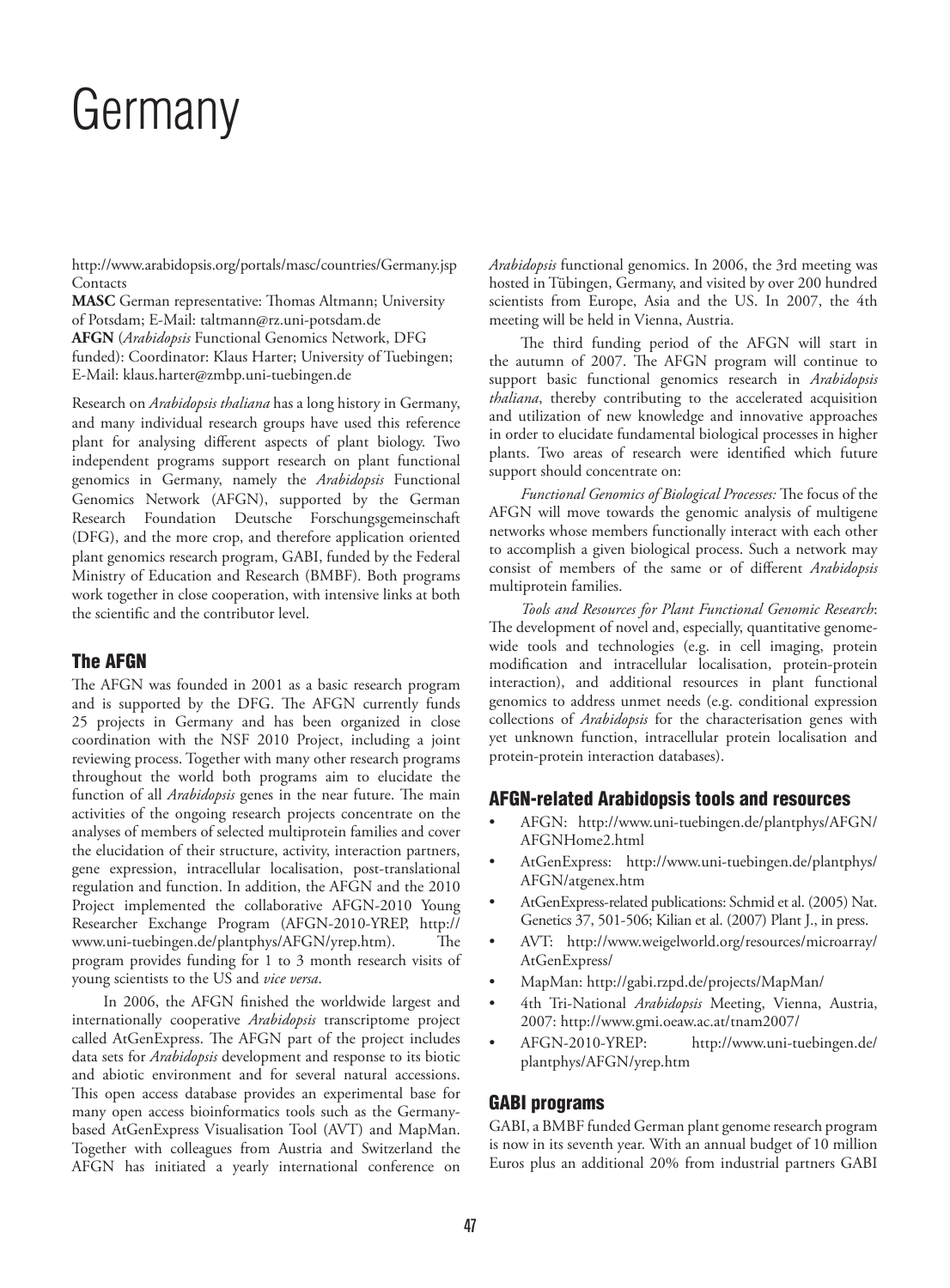is the biggest research program in plant genomics in Germany. Approximately 30% of the total budget supports research on *A. thaliana*. In its second program period translational research was introduced: topic-oriented research clusters combine basic research on *A. thaliana* with research activities on crops. Since the start of GABI, *A. thaliana* has also served to deepen international cooperation through bilateral as well as trilateral research projects between France (Génoplante), Spain and GABI.

Within GABI, important resources such as the GABI-KAT lines, the world's second largest T-DNA insertion line population, were generated and are available to the global research community. The transfer of the confirmed insertion lines from Cologne to the Nottingham Stock Center (U.K.) began in 2005 and will continue until the conclusion of the GABI-KAT project. The generation of plant resources for the analysis of natural diversity (natural accessions and experimental populations such as F1's, F2's, RIL's, NIL's), as well as their geno- and phenotyping to provide characterized biological material for researchers, is coordinated between colleagues from Génoplante (France) and GABI. A database summarising genetic and experimental data is under construction, and data warehousing, management and visualisation are primary foci for bioinformatics activities in GABI. GABI-Matrix at MIPS (GSF Munich) and the GABI-Primary Database (RZPD Berlin) are the two big centres for bioinformatics in GABI, flanked by many decentralized bioinformatics groups within the research institutions. ARAMEMNON, one of the world largest databases on *Arabidopsis thaliana* membrane transport proteins, was generated to aid in the identification, classification and characterization of novel transporters. The GABI TILLING facility is an example of a coordinated technological development that expands the worldwide capacity for TILLING screens in *Arabidopsis*.

Discussions have also started within the GABI community on how to continue research and development activities. GABI-FUTURE (2007-2013), the third funding phase of the national plant genomics program, is underway and is expected to increase the research budget significantly. GABI-FUTURE will continue to bundle fundamental and applied, but still pre-competitive, research activities within a single program. Public-privatepartnerships, the backbone of the program, will continue and more partners will be needed for the gradual creation of a knowledge based bio-industry. Furthermore, basic research on crops will be improved to close the gaps in knowledge and to ease the technology transfer from *A. thaliana* to important crop plants. GABI and the AFGN played an important role during the establishment of the European Research Area Network on plant genomics (ERA PG). Out of the total annual budget of approximately 10 million Euros for the first joint call of the ERA PG, the two German funding agencies support German research groups with more than 3 million Euros per year.

## GABI-related Arabidopsis tools and resources

- GABI: (www.gabi.de) 12 million  $\epsilon$ /year from the Federal Ministry of Education and Research (www.bmbf.de) and a Business Platform promoting GABI Plant Genome Research e.V. (WPG) (www.wirtschaftsverbund-gabi.de)
- GABI-KAT: (www.gabi-kat.de/)
- GABI-Matrix: (http://mips.gsf.de/projects/plants/)
- GABI-PD: (http://gabi.rzpd.de/)
- GABI-ARAMEMNON: (www.uni-koeln.de/math-natfak/botanik/bot2/agflue/HOME/projects/GABI\_rkunze/ index.html)
- GABI-TILLING: (www.gabi-till.de/index.de.html)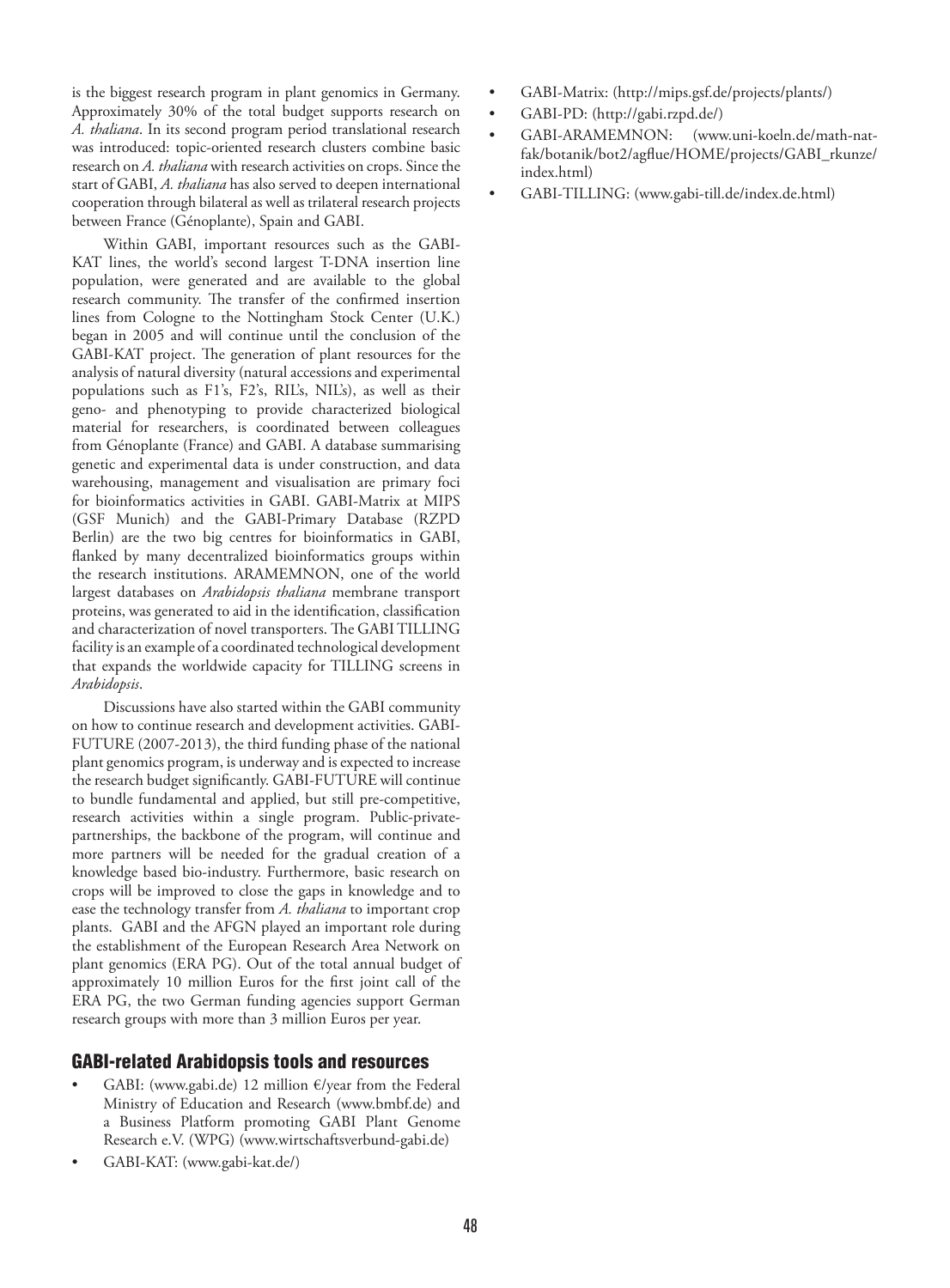# Israel

http://www.arabidopsis.org/portals/masc/countries/Israel.jsp Contact: Danny Chamovitz Tel Aviv University Email: dannyc@ex.tau.ac.il

*Arabidopsis* projects in Israel are funded via national and binational grants. Currently there are no national funding initiatives specifically targeting *Arabidopsis* functional genomics. A major German-Israel binational consortium studying chemical-genetic platforms for the study of plant biology was funded by the German-Israel Coorporation Foundation (DIP). This consortium includes groups at The Hebrew University Faculty of Agriculture, Hebrew University, Tel Aviv University,

and the Max Planck Institute für Züchtungsforschung.

The major centers of *Arabidopsis* research are in Tel Aviv University (8 groups with funded research), The Hebrew University of Jerusalem (primarily at the Faculty of Agriculture, 6 groups with funded research) and the Weizmann Institute of Science (4 groups with funded research). These three centers have recently upgraded, or are in the process of upgrading, *Arabidopsis* growth facilities. For example, the Manna Center for Plant Biosciences at Tel Aviv University received a \$1,000,000 donation this past year for renovating and developing the *Arabidopsis* growth facility infrastructure.

|                | <b>PI</b>           | <b>Institute</b> | <b>Research title</b>                                                                                                                                           | <b>Main Collaborator</b>                         |
|----------------|---------------------|------------------|-----------------------------------------------------------------------------------------------------------------------------------------------------------------|--------------------------------------------------|
| 1              | Abed Azzem          | TAU              | Function of chloroplast chaperones in Arabidopsis                                                                                                               |                                                  |
| $\overline{2}$ | Adi Avni            | TAU              | A protease-like protein involved in ethylene biosynthesis                                                                                                       |                                                  |
| 3              | Alon Samach         | <b>HUJI</b>      | Chemical-genetic platforms for the study of plant biology                                                                                                       | George Coupland, MPI, Cologne                    |
| $\overline{4}$ | Alon Samach         | HUJI             | Analysis of the effects of light on the stability and activity of constants, a protein that mediates the<br>photoperiodic control of flowering                  | George Coupland, MPI, Cologne                    |
| 5              | Amnon Lers          | VI               | Dark-induced Reactive Oxygen Species Accumulation and Inhibition by Gibberellins: Towards Inhibition of Postharvest Senescence                                  | Sucheng Gan, Cornell                             |
| 6              | Avi Levy            | <b>WIS</b>       | Enhancing the Rate of Meiotic Crossing-Over for Plant Breeding                                                                                                  | Clifford Weil, Purdue                            |
| $\overline{7}$ | <b>Bernard Epel</b> | TAU              | Molecular and functional analysis of plasmodesmotal proteins                                                                                                    |                                                  |
| 8              | Daniel Chamovitz    | TAU              | Structure-function analysis of COP9 signalosome subunit 7                                                                                                       |                                                  |
| 9              | Daniel Chamovitz    | TAU              | eif3 Complexes and the eif3e Subunit in Arabidopsis Development and Translation Initiation                                                                      | Albrecht von Arnim, Univ.<br>Tennessee           |
| 10             | David Weiss         | <b>HUJI</b>      | Mechanisms of interaction between the gibberellin and cytokinin signaling pathways                                                                              |                                                  |
| 11             | David Weiss         | <b>HUJI</b>      | The Role of Serine/Threonine O-glcnac Modifications in Signaling Networks                                                                                       | Neil Olszewski.<br>Univ. Minnesota               |
| 12             | Gadi Galilil        | WIS              | Genomic approaches to revealing networks of amino acid metabolism                                                                                               |                                                  |
| 13             | Gadi Gallili        | <b>WIS</b>       | Genetic, Genomic and Biochemical Analysis of Arabidopsis Threonine Aldolase and Associated<br>Molecular and Metabolic Networks                                  | Georg Jander, BTI, Cornell                       |
| 14             | Gadi Schuster       | <b>WIS</b>       | Integration of phosphorus and chloroplast mRNA metabolism through regulated ribonucleases                                                                       | David Stern, BTI, Cornell                        |
| 15             | <b>Hillel Fromm</b> | TAU              | Targets and regulation of a novel family of plant transcription factors                                                                                         |                                                  |
| 16             | Naomi Ori           | <b>HUJI</b>      | Genetic dissection of dissected leaves                                                                                                                          | Detlef Weigel, MPI, Cologne                      |
| 17             | Nir Ohad            | TAU              | Elucidation of the roles of the atyy1-like polycomb proteins in plant development                                                                               |                                                  |
| 18             | Nir Ohad            | TAU              | Evolution of composition and function of the polycomb protein group (pcg) complexes, regulators of<br>developmental programs from Physcomitrella to Arabidopsis | Prof. Dr. Ralf Reski, - Universitaet<br>Freiburg |
| 19             | Nir Ohad            | TAU              | Regulation of plant development by polycomb group proteins                                                                                                      | Robert Fisher, UC Berkeley                       |
| 20             | Orit Shaul          | BIU              | The molecular basis of resistance and storage of heavy metals in plants                                                                                         |                                                  |
| 21             | Orna Elroy-Stein    | TAU              | Mechanism of Internal Initiation of Translation in Plants                                                                                                       | Dimitry Belostotsky, SUNY Albany                 |

## Funded research programs, 2006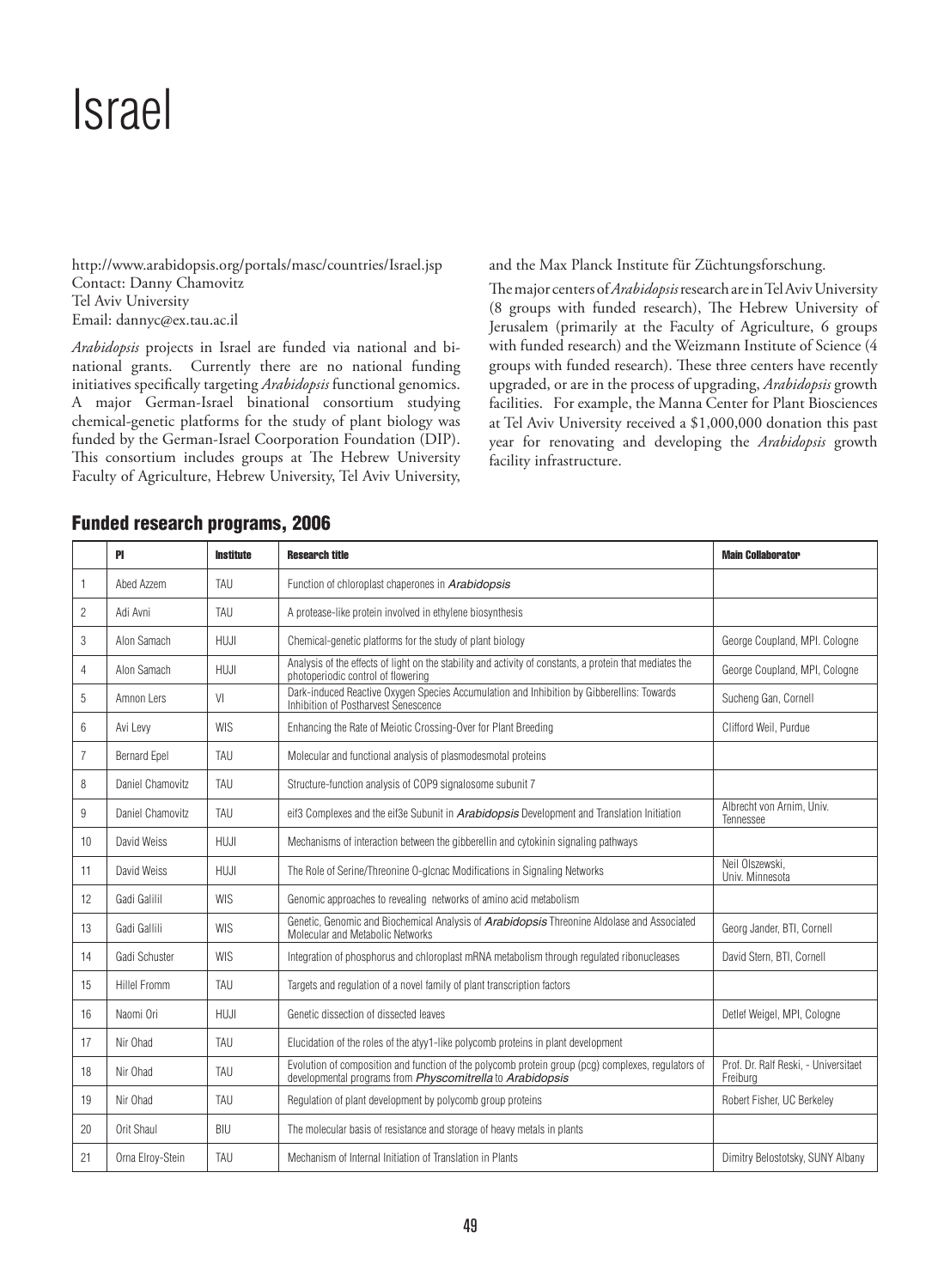| 22 | Rachel Green       | <b>HUJI</b> | Identification of Novel Circadian and Flowering Regulators in                                             | Robert McClung<br>Dartmouth |
|----|--------------------|-------------|-----------------------------------------------------------------------------------------------------------|-----------------------------|
| 23 | Robert Fluhr       | <b>WIS</b>  | The Biological function of the serpin family of proteins in plants                                        |                             |
| 24 | Shaul Yalovsky     | TAU         | Functional analysis of small ROP-II GTP-binding proteins in Arabidopsis                                   |                             |
| 25 | Simon Barak        | <b>BGU</b>  | Functional genomics to isolate novel clock genes in Arabidopsis                                           |                             |
| 26 | Yuval Eshed        | <b>WIS</b>  | Design of plant organs - growth regulation in space and time                                              |                             |
| 27 | <b>Yuval Eshed</b> | <b>WIS</b>  | Harnessing Fine Scale Tuning of Endogenous Plant Regulatory Processes for Manipulation of Organ<br>Growth | John Bowman, UC Davis       |
| 28 | Zach Adam          | HUJI        | Proteomic Anaylsis of Thylakoid ftsh and degp Protease                                                    | Klaas van Wijk, Cornell     |
| 29 | Zach Adam          | HUJI        | Degradation of integral thylakoid proteins by Rhomboid proteases                                          |                             |

TAU—Tel Avuv University, HUJI—Hebrew university of Jerusalem, WIS—Weizmann Institute of Science,

BGU—Ben Gurion University of the Negev, VI—Volcani Institute

## Arabidopsis tools and resources

• Vectors for using bimolecular fluorescence complementation (BiFC) for determining protein–protein interactions in plants were constructed by the Yalovsky and Ohad labs at Tel Aviv university, and have been deposited with TAIR.

## Major funding sources

- Israel Science Foundation (ISF), Jerusalem, israkeren@ isf.org.il, www.isf.org.il/ Total *Arabidopsis* funding 2006 - \$842,750
- The United States Israel Binational Agricultural Research and Development Fund (BARD), Bet Dagon, bard@bardisus.com, www.bard-isus.com/ Total *Arabidopsis* funding 2006 - \$910,666
- German-Israeli Foundation for Scientific Research and Development (GIF), Jerusalem, gif-info@gif.org.il, www. gifres.org.il/ Total *Arabidopsis* funding 2006 - \$257,833
- U.S.-Israel Binational Science Foundation (BSF), Jerusalem, bsf@bsf.org.il, http://www.bsf.org.il Total *Arabidopsis* funding 2006 - \$74,000
- Deutsch-Israelische Projektkooperation (DIP), Bonn, www.internationales-buero.de/ de/819.php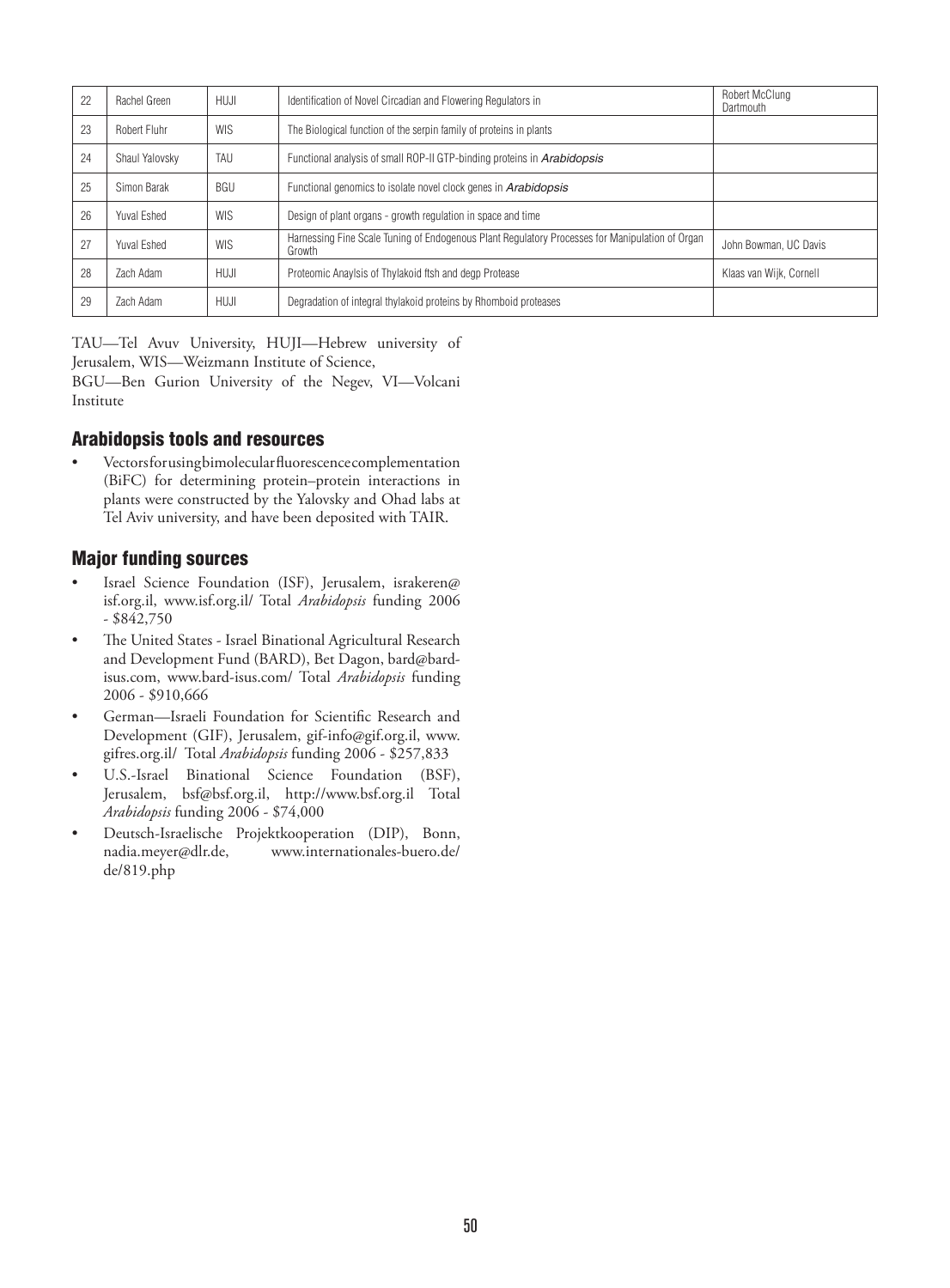# Italy

http://www.arabidopsis.org/portals/masc/countries/Italy.jsp Contact: Paola Vittorioso University of Rome "La Sapienza", Dept. Genetics and Molecular Biology, Rome Email: paola.vittorioso@uniroma1.it

Most of the Italian groups actively engaged in *Arabidopsis* research are involved in national and international plant functional genomic network projects. In the last few years, development of a common technological platform has allowed for creation of a network among groups of the highest qualification active in Italian universities, public research institutes and the most relevant plant biotechnology companies. This national network, funded by the Italian Ministry of Research (MIUR), represents a first step towards the establishment of a National Plant Biotechnology Center. Post-genomic technologies and other existing technologies will be made available to all partners of the network. The network has developed technologies for (1) gene functional analysis (i.e., RNA interference, negative and positive dominant transformants, Tilling), (2) the analysis of interactions between genes (i.e., *Arabidopsis* macro- and micro-arrays, realtime PCR) and (3) the identification of protein partners and targets (i.e., TAP-TAG analysis, two hybrid analysis in yeast and plants, and stable antibodies phage display libraries).

## Current Research Projects

- Italy will participate in the ERA-NET program, a novel feature of the European Union's 6th Framework Program that provides support for transnational networking and coordination of national research programs.
- Two projects on *Arabidopsis* have been selected by the ERA-NET Plant Genomics program involving several Italian groups, and will be funded by the Italian Ministry of University and Scientific Research from this year. The projects are the following: "Multiple stress responses and adaptations," Italian coordinator Paolo Costantino, Italian participants Costantino and Ruberti; and "Conservation and diversity in transcriptional regulation of developmental processes in crop and model plant species," Italian coordinator G. Morelli, Italian participants Morelli, Colombo, Tonelli.
- A new collaborative project between the University of Verona (R. Bassi) and ENEA (G. Giuliano), involves *Arabidopsis* mutants lacking specific xanthophylls or xanthophyll groups.
- Another Italian group (B. Mattei), is one of the partners involved in the project "Functional Genomics for Biogenesis of the Plant Cell Wall" which is funded by the UE Marie Curie Training Network. This project will be

developed using *Arabidopsis* as a model system.

Italy (L. Colombo) is also participating in the EU FP6 Marie Curie Training Project "TRANSISTOR" (Trans-cis element regulating key switches in plant development). Moreover, several Italian groups have been funded by MIUR, through national scientific programs that are proposed as part of national scientific collaborations.

## Major funding sources for Arabidopsis functional genomics

- MIUR (www.miur.it) will support the First Call for Proposal of the ERA-NET Plant Genomics as part of its institutional activities. National Call Coordination: Dr. M. Massulli, mauro.massulli@miur.it. The Ministry has also funded many national projects (PRIN 2005-2007).
- The UE Marie Curie Training Network is funding the projects: "Functional Genomics for Biogenesis of the Plant Cell Wall" (2005-2009), and "Transistor" (Transcis Regulatory Element regulating key switches in plant development).
- The Italian Space Agency (www.asi.it)
- The European space Agency (www.esa.int/esaCP/index. html)
- The Insitut Pasteur (www.pasteur.fr/pasteur/international/ Dai en/lines.html)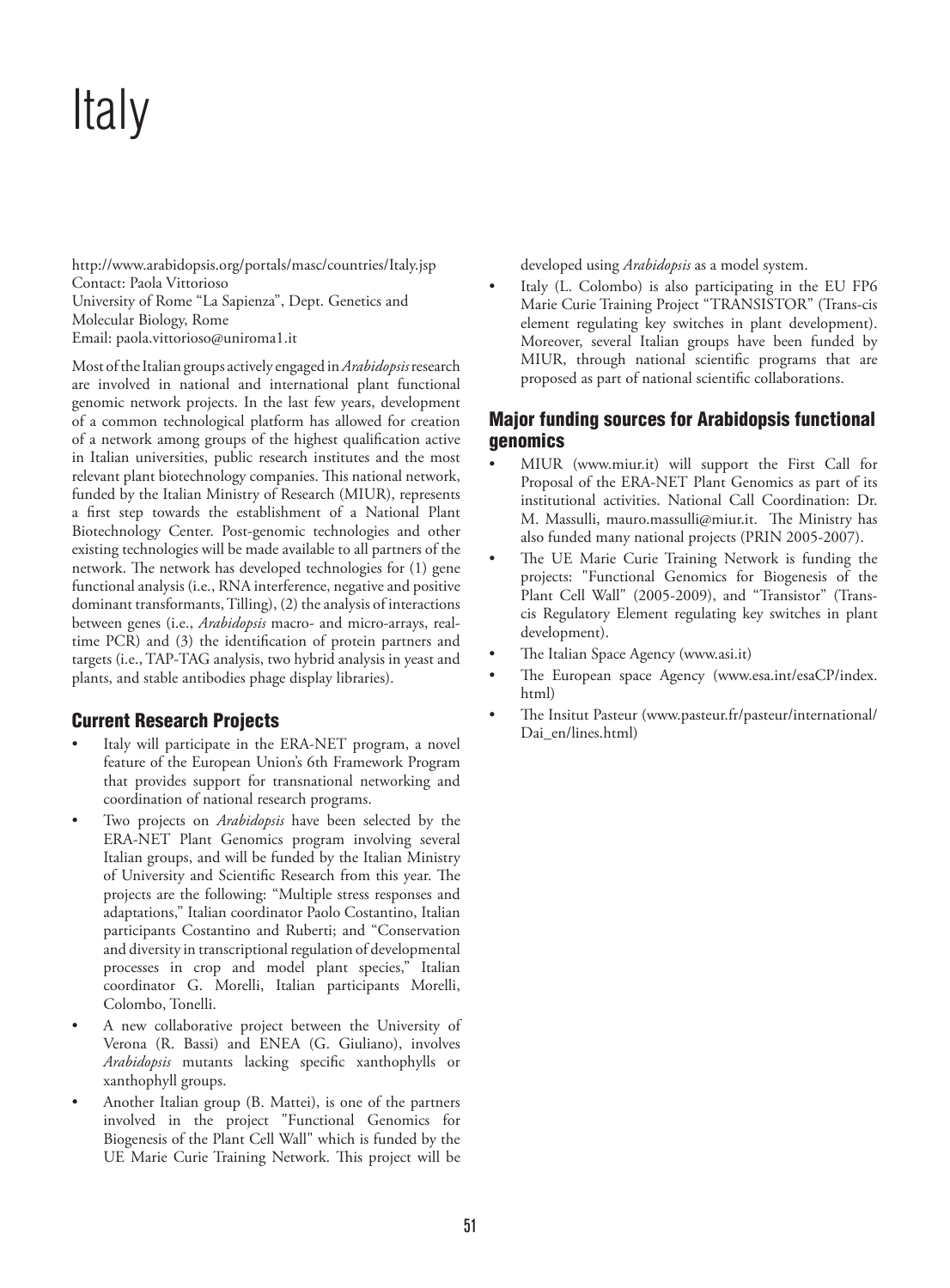# Japan

http://www.arabidopsis.org/portals/masc/countries/Japan.jsp Contact: Kazuo Shinozaki RIKEN Plant Science Center Email: sinozaki@rtc.riken.go.jp

In Japan, ongoing programs for *Arabidopsis* functional genomics are mainly found at RIKEN (www.riken.go.jp/engn/index. html) and Kazusa DNA Research Institute (www.kazusa.or.jp/ eng/index.html). Other programs are supported by the CREST program of the Japan Science & Technology Corporation, the Program of Promotion of Basic Research Activities for Innovative Biosciences (BRAIN), the NEDO project, and Grants-in-Aid for Science from the Ministry of Education, Science, Culture and Sports (MEXT).

## RIKEN

- RIKEN groups involved in *Arabidopsis* functional genomics include the Plant Functional Genomics Research Group (PFGRG), the Plant Science Center (PSC) and the BioResource Center (BRC). In 2005, the PSC (Director: Kazuo Shinozaki) started a new project entitled "Understanding metabolic systems for plant productivity" to integrate metabolomics with transcriptomics. The Metabolomics Research Group (Group Director: Kazuki Saito) was established at the PSC (http://prime.psc.riken. jp/) in 2005, while the PFGRG (Group Director Minami Matsui) joined PSC in April 2006.
- PFGRG in the RIKEN PSC (http://pfgweb.gsc.riken. go.jp/index.html) PIs are Kazuo Shinozaki, Minami Matsui and Motoaki Seki; projects include: (1) A collection of full-length cDNAs, (2) A collection and phenotype analysis of *Ds*-tagged lines, Activation tagging lines, and *Arabidopsis* and rice Full-length-cDNA-overexpressing (FOX) *Arabidopsis* transgenic lines, (3) Transcriptome analysis of genes expression in response to both abiotic and biotic stress using tiling array, (4) Homozygous *Ds*insertional lines in gene-coding regions, (5) Reverse proteomics for functional analysis of *in vitro* expressed proteins using the wheat germ cell-free protein synthesis system in collaboration with a group at Ehime University (Yaeta Endo, Principal Investigator & Motoaki Seki).
- Since 2004, PSC has contributed to AtGenExpress (Yukihisa Shimada and Shigeo Yoshida) (www.arabidopsis. org/info/expression/ATGenExpress.jsp). PSC is now collecting large-scale transcriptome and metabolome data (Yukihisa Shimada and Kazuki Saito) to develop the integrated database.
- The RIKEN BRC is supported by the National BioResource Project and distributes plant materials developed in Japan.

More than 23,000 plant materials including RAFL clones, *Ds*-tagged lines and Activation (T-DNA)-tagged lines (see below for more information) have been provided to approximately 920 laboratories located in 36 countries. Homozygous seeds of Ds-tagged mutants are under preparation, and some of them are publicly available now. Masatomo Kobayashi (kobayasi@rtc.riken.jp) is in charge of distributing *Arabidopsis* resources at the BRC (www.brc. riken.jp/lab/epd/Eng/).

The PFGRG and Genome Exploration Research Group of the RIKEN Genome Sciences Center and the Experimental Plant Division of the BRC produced the *Arabidopsis*  DNABookTM containing 1,069 RIKEN *Arabidopsis* Full-Length (RAFL) cDNAs for transcription factors (http:// pfgweb.gsc.riken.jp/DNA-Book/).

# Kazusa DNA Research Institute

- At the Kazusa DNA Research Institute (Satoshi Tabata) ongoing projects include a collection of T-DNA tagged lines and *Arabidopsis* and *Lotus japonicas* ESTs. A major project is the genomic sequencing of *Lotus japonicas* and tomato.
- *• Arabidopsis* T87 cultured cells have been transformed with RAFL cDNAs and other cDNAs for metabolic profiling of primary and secondary metabolites (Daisuke Shibata).
- New websites include KaPPA-View: Integration of transcriptome and metabolome data in plant metabolic pathways (Dr. Toshiaki Tokimatsu), and KATANA, Kazusa Annotation Abstract: Integration of major database sites of *Arabidopsis* genome annotation (Dr. Kentaro Yano).

# Other Arabidopsis functional genomics activities

Several groups at other centers and universities are also involved in *Arabidopsis* functional genomics.

• Gene Regulation Reseach Group of Research Institute of Genome-based Biofactory in AIST (http://unit.aist.go.jp/ rigb/gf-gre/index.html)is systematically analyzing function of transcription factors using dominant repressors (CRES-T system) (Masaru Ohme-Takagi, National Institute of Advanced Industrial Science & Technology in Tsukuba).

• Genome-wide analysis of the two-component system is performed in Nagoya University (Takeshi Mizuno).

• A database on metabolites, KNApSacK, is available from NAIST (Shigehiko Kanaya).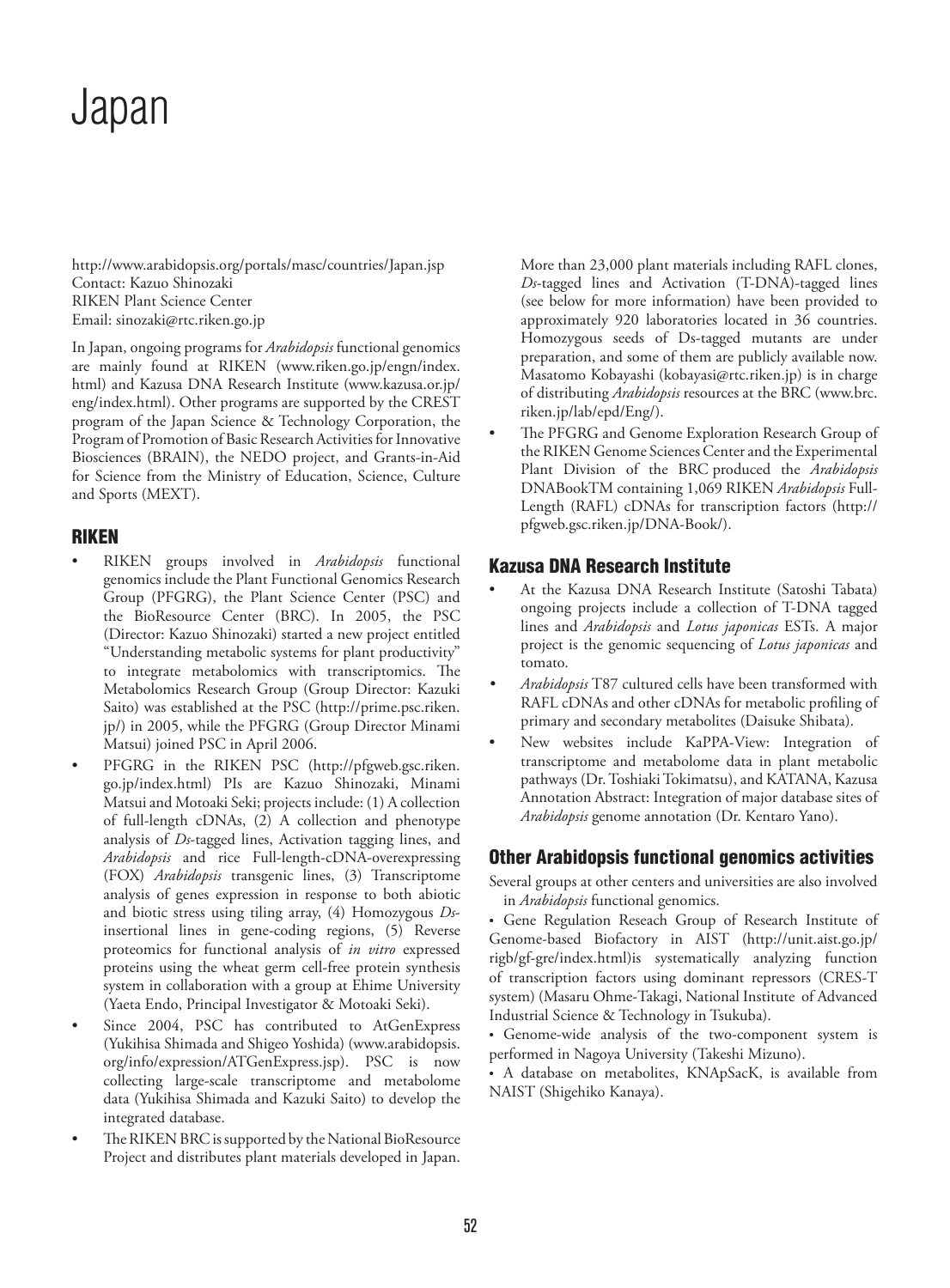## *Arabidopsis* genomics tools and resources

- Plant Functional Genomics Research Group in The RIKEN PSC (PIs of the PFGRG are Minami Matsui, Kazuo Shinozaki and Motoaki Seki) (http://pfgweb.gsc. riken.go.jp/index.html)
	- 1. A collection of full-length cDNAs (RAFL clones: Motoaki Seki) (http://rarge.gsc.riken.go.jp/)
	- 2. A collection and phenotype analysis of *Ds*-tagged lines (Takashi Kuromori), (http://rarge.gsc.riken.go.jp/)
	- 3. A collection and phenotype analysis of activation tagging lines (Minami Matsui), (http://amber.gsc. riken.jp/act/top.php)
	- 4. A collection and phenotype analysis of Arabidopsis full-length-cDNA-overexpressing (FOX) Arabidopsis transgenic lines (Takanari Ichikawa)
	- 5. A collection and phenotype analysis of rice FOX Arabidopsis transgenic lines (Minami Matsui)
	- 6. Structural proteomics of plant regulatory proteins with novel structures in collaboration with the GSC Protein Research Group (PI: Dr. Shigeyuki Yokoyama) (http:// protein.gsc.riken.go.jp/Research/index\_at.html)
	- 7. Transcriptome analysis using tiling arrays and 454 sequencing (Motoaki Seki and Tetsuro Toyoda)
	- 8. Homozygous *Ds*-insertional lines in gene-coding regions (Takashi Kuromori, Fumiyoshi Myouga) (http://pfgweb.gsc.riken.go.jp/pjAcds.html)
	- 9. Reverse proteomics for functional analysis of *in vitro* expressed proteins using the wheat germ cell-free protein synthesis system in collaboration with a group at Ehime University (Yaeta Endo, Principal Investigator & Motoaki Seki) (www.ehime-u.ac.jp/English/ faculties/cell.html)
	- 10.A collection of large-scale-transcriptome data using the Affymetrix GeneChip as part of the AtGenExpress project. The data, consisting mainly of phytohormone responses, has been provided from the AtGenExpress JAPAN web site (http://pfg.psc.riken.jp/AtGenExpress/ index.html) as well as from TAIR (http://www. arabidopsis.org/info/expression/ATGenExpress.jsp).
	- 11.Based on the data of AtGenExpress, correlations in gene expression patterns were analyzed in a genomewide scale. A web-based system to show co-expressed genes has been provided as "Cluster Cutting" (http:// prime.psc.riken.jp/?action=agetree\_index).
- RIKEN Plant Science Center (www.psc.riken.go.jp/ indexE.html)
- RIKEN Genome Sciences Center (www.gsc.riken.jp/ indexE.html)
- Kazusa DNA Research Institute (www.kazusa.or.jp/eng/ index.html)
- RIKEN BioResource Center (www.brc.riken.jp/lab/epd/ Eng/)
- KaPPA-View (http://kpv.kazusa.or.jp/kappa-view/)
- KATANA (Kazusa Annotation Abstract: www.kazusa. or.jp/katana/)
- KNApSacK (http://kanaya.aist-nara.ac.jp/KNApSAcK/)
- PRIMe; The Metabolomics database at the PSC (http:// prime.psc.riken.jp/)
- AtGenExpressJAPAN (http://pfg.psc.riken.jp/ AtGenExpress/index.html)
- ATTED (http://www.atted.bio.titech.ac.jp/)

## Major funding sources for Arabidopsis functional genomics

- CREST of Japan Science and Technology Corporation (www.jst.go.jp/EN/)
- Program of Promotion of Basic Research Activities for Innovative Biosciences (www.brain.go.jp/welcome-e.html)
- NEDO (www.nedo.go.jp/english/activities/1\_sangyo/1/ pro-sangi2e.html)
- Grants-in-Aid for Science from the Ministry of Education, Science, Culture and Sports (MEXT) (www.jsps.go.jp/ english/e-grants/grants.html)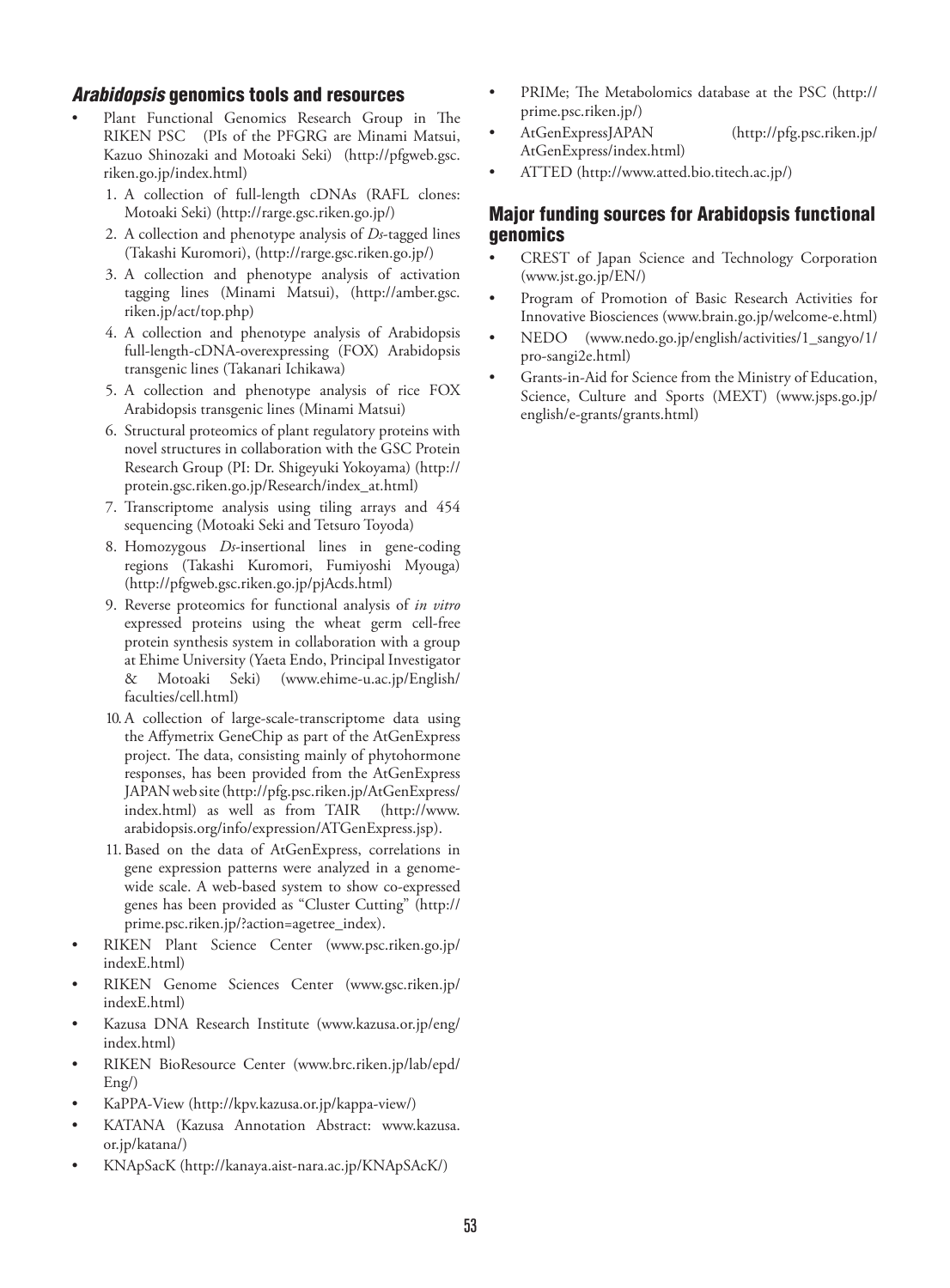# The Netherlands

http://www.arabidopsis.org/portals/masc/countries/Netherlands.jsp Contacts:

Ben Scheres

Department od Molecular Cell Biology, University of Utrecht Email: b.scheres@uu.nl

Willem Stiekema

Plant Research International, Wageningen

Email: w.j.stiekema@plant.wag-r.nl

# Centre for BioSystems Genomics, the Netherlands Plant Genomics Network

Within this national plant genomics research programme the Arabidopsis research focuses on the analysis of the regulatory network of genetic, biochemical, physiological and environmental interactions that control plant performance and the complex traits involved in plant-oomycete interactions and adaptation to stresses. Fully integrated large-scale activation tag screening, gene expression, proteome and metabolite profiling is aimed for and based on the full exploration of the available genetic variation with emphasis on control of metabolic composition. Understanding the adaptive traits relevant for research in potato and tomato and the development of concepts and technologies based on the availability of the whole *Arabidopsis* genome sequence and efficiency of Arabidopsis genetics are key. Four different projects respectively focus on:

- 1. Arabidopsis quality: the genetic and genomics analysis of metabolic composition. Koornneef/Vreugdenhil, Wageningen University; Pereira, Plant Research International, Wageningen; Smeekens, Utrecht University.
- 2. The analysis of ligand-receptor interaction networks in Arabidopsis. Angenent, Plant Research International, Wageningen; Heidstra, Utrecht University; De Vries, Wageningen University.
- 3. The role of chromatin structure in gene expression of Arabidopsis and tomato. Bisseling/de Jong, Wageningen University.
- 4. Priming of defence gene expression in plant-oomycete interactions. Pieterse/van den Ackerveken, Utrecht University.

*Arabidopsis* projects funded by other sources such as first flow university funds, second flow Netherlands Organisation for Scientific Research, EU etc. and third flow contract research**:**

# Wageningen University

1. QTL express: identification of plant performance traits in Arabidopsis by combining high-throughput mapping and expression profiling (M. Koornneef, D. Vreugdenhil).

- 2. Heavy metal tolerance and accumulation in *Thlaspi caerulescens*, a heavy metal hyperaccumulating plant species (M. Aarts).
- 3. Brassica vegetable nutrigenomics (M. Aarts).
- 4. Do plants love heavy metals? (A. Assunção)
- 5. The role of tomato serine and cysteine proteases in defence signalling (R. van der Hoorn)
- 6. A molecular genetic approach to chemical ecology and community ecology (M. Dicke)
- 7. Cross-talk between signal-transduction pathways in induced defence of Arabidopsis against microbial pathogens and herbivorous insects. M. Dicke (joint projects with C. Pieterse, Utrecht University)
- 8. Development of a method for breeding of cucumber for improved attraction of biological control agents (M. Dicke, H. Bouwmeester)
- 9. From genetic code to ecological interactions: molecular, phytochemical and ecological aspects of a glucosinolate polymorphism in Barbarea vulgaris. (N. van Dam)
- 10. Arabidopsis: the system to study structure and function of heterochromatin (T. Bisseling)
- 11. Chromatin genomics: functional analysis of Arabidopsis chromatin remodeling genes in development (T. Bisseling)
- 12. Wageningen Phytoinformatics: the added value from plants (W. Stiekema)

# Plant Research International, Wageningen

- 1. Isolation and characterisation of key-genes in the formation of germination stimulants of the parasitic weeds Striga and Orobanche (H. Bouwmeester).
- 2. LRR receptor-like proteins and their functions in plant signaling (G. Angenent).
- 3. MADS box transcription factor functioning (G. Angenent)
- 4. Signalling Pathways Controlling Embryogenic Cell Development in Arabidopsis (K. Boutilier)
- 5. Signalling in the shoot apical meristem: A question of determinate or indeterminate growth (R. Immink)

# Utrecht University

- 1. Sugar signalling pathways in plants (J. Smeekens)
- 2. Trehalose-6-phosphate as a regulatory molecule in plants (H. Schlüpmann)
- 3. Control of plant architecture (M. Proveniers)
- 4. Dormancy as survival mechanism in plants (L. Bentsink)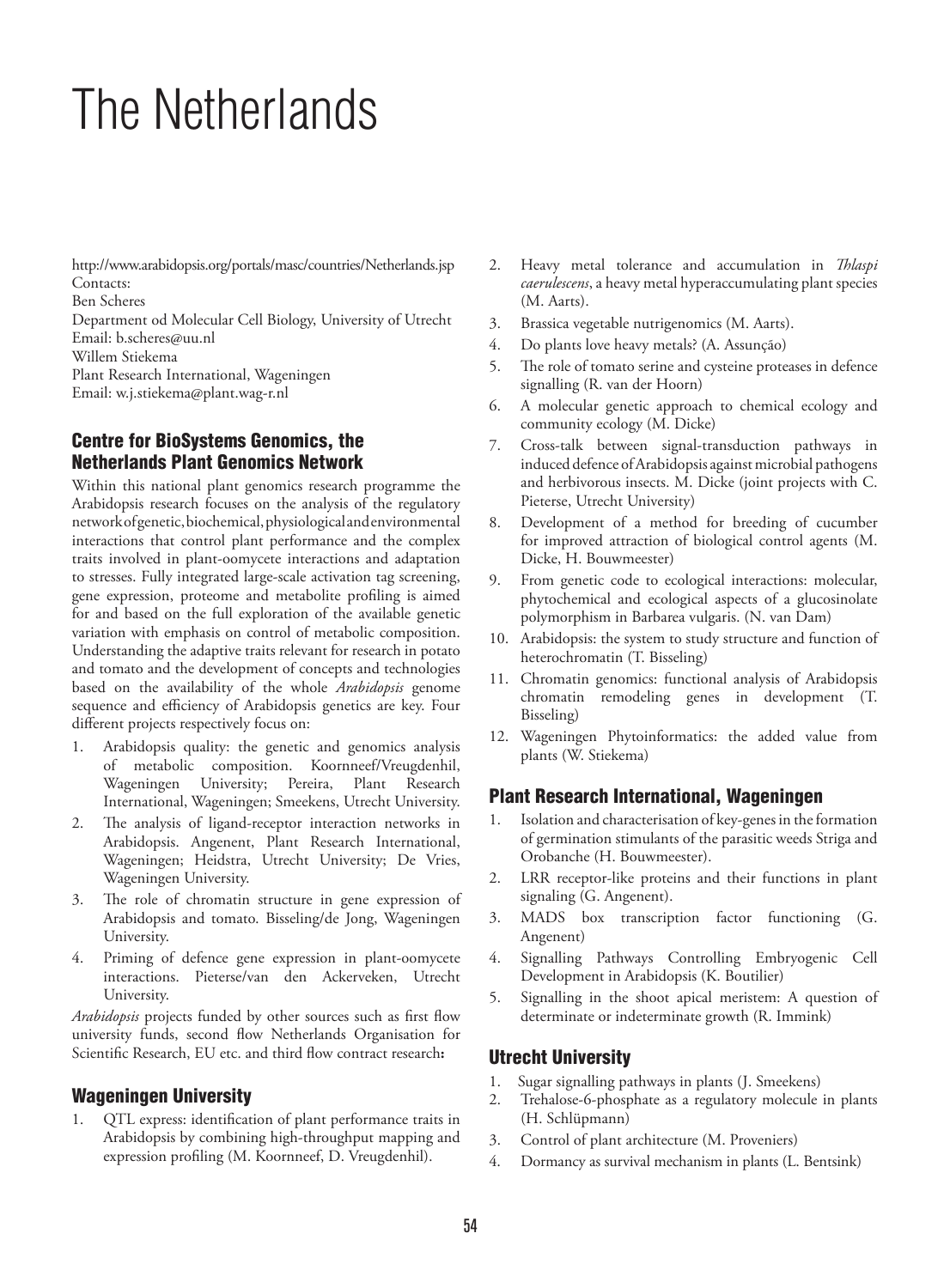- 5. Cross-talk between signal-transduction pathways in induced defence of Arabidopsis against microbial pathogens and herbivorous insects (C. Pieterse, joint projects with M. Dicke, Wageningen University)
- 6. Exploring the plant innate immunityimmune response (C. Pieterse)
- 7. A functional proteomics approach to identify phosphoproteins involved in plant innate immunity (F. Menke)
- 8. Priming in plant-pathogen interactions: the molecular mechanism of the alarmed state (J. Ton)
- 9. Kinome profiling in Arabidopsis using PepChips (T. Ritsema)
- 10. Signalling at the host-microbe interface: pathogen-induced modulation of the plant plant plant plasma membrane (G. van den Ackerveken)
- 11. Understanding host plant susceptibility and resistance by indexing and deploying obligate pathogen effectors (G. van den Ackerveken)
- 12. Functional analysis of Arabidopsis *DOWNY MILDEW RESISTANCE* genes and their application in generating downy mildew resistant crops (G. van den Ackerveken)
- 13. Genetic networks in root development: Interplay between cell polarity information, pattern formation cues, and control of cell division (B. Scheres)
- 14. Control of transcription factor movement and boundary establishment in roots (I. Blilou)
- 15. Control of oriented cell division by transcription factor networks in roots (V.Willemsen)
- 16. Genomics for multicellular development: Function of the quiescent center in regulation of pattern formation and differentiation within the *Arabidopsis thaliana* root meristem (R. Heidstra)
- 17. Analysis of the hyponastic and differential growth response of *Arabidopsis thaliana* petioles induced by submergence and low light conditions (T. Peeters, R. Voesenek)

# Leiden University

- 1. Characterization of a novel regulator of plant secondary metabolism (J. Memelink)
- 2. Effect of NHR mutations on genome stability and development in Arabidopsis (P. Hooykaas)
- 3. Artificial zinc finger transcription factors as regulators of plant function (E. van der Zaal)
- 4. ORA EST: Functional analysis of jasmonate-responsive AP2/ERF-domain transcription factors in *Arabidopsis thaliana* (J. Memelink)
- 5. Regulation of polar auxin transport by PINOID protein kinase signaling to the actin cytoskeleton. (R. Offringa)Plant protein kinases orienting auxinmediated plant development; Phospho-fingerprinting plant development; The role of auxin in fruit initiation; Modeling auxin transport (R.Offringa)
- 6. Protein ubiquitination in auxin- and jasmonic aciddependent plant development and defense (R.Offringa & J.Memelink)

# University of Amsterdam

- 1. Role of PA kinase in plant stress signalling (T. Munnik)
- 2. Targets for the novel lipid second messenger, phosphatidic acid (C. Testerink)
- **3. SUMO-signaling in plants** (*H. van den Burg)*

## Vrije Universiteit, Amsterdam

- 1. Function of meristem identity in flower and inflorescence development (R. Koes)
- 2. Genetic control and evolution of inflorescence architecture (R. Koes)

## University of Groningen

1. Molecular biology of programmed cell death in higher plants (Dijkwel, J. Hille)

## Radboud University Nijmegen

1. Role of type 1 MADS box gene in gametophyte and seeddevelopment (G. Angenent)

## Major funding sources for Arabidopsis functional genomics

- Netherlands Organization for Scientific Research (www. nwo.nl)
- The Netherlands Genomics Initiative (www.genomics.nl)
- The Netherlands Plant Genomics Network (www.cbsg.nl)
- Foundation for Technology funded by Ministries of Economic Affairs and Education (www.stw.nl)
- ERA-PG: www.erapg.org/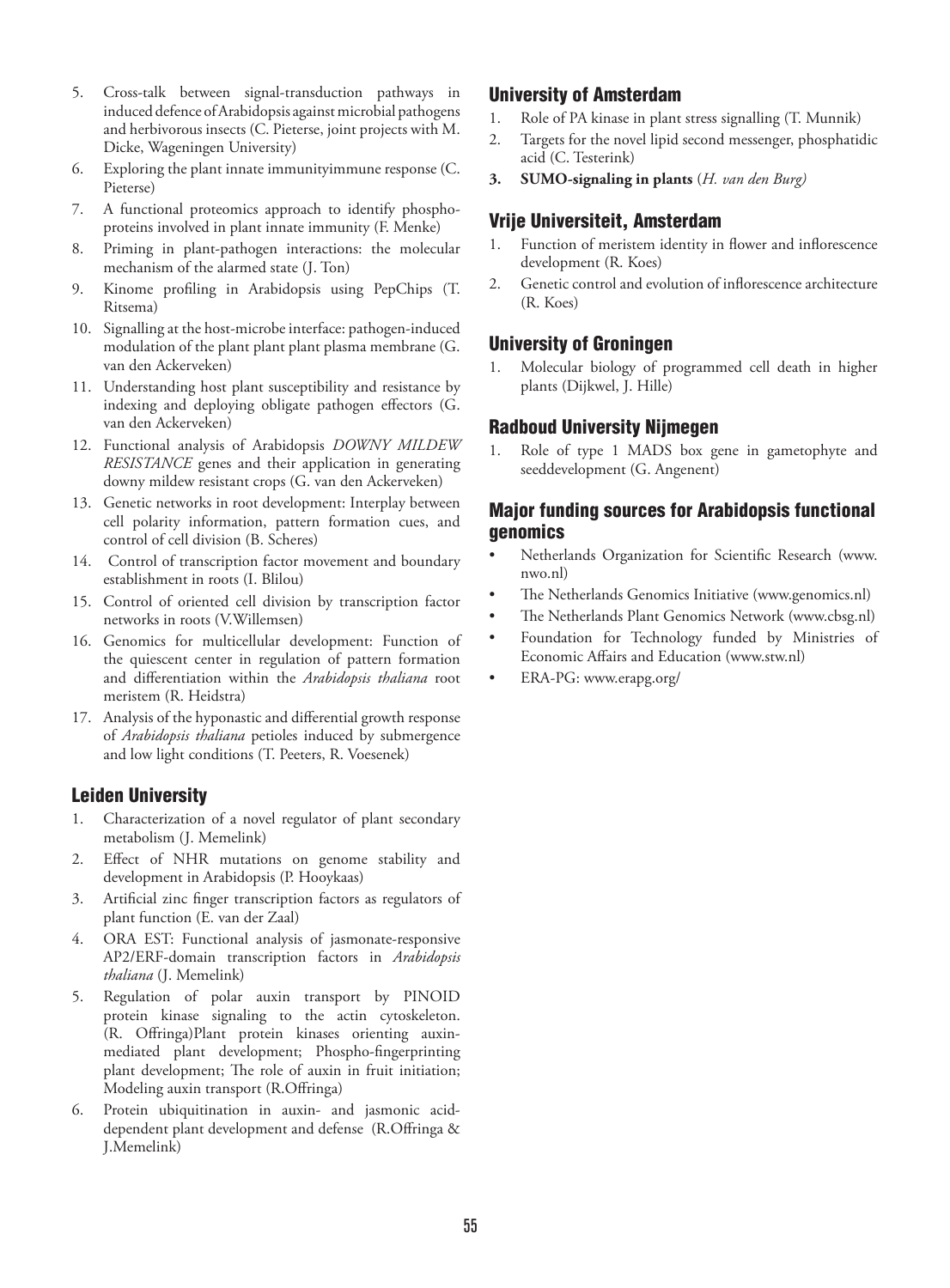# Nordic *Arabidopsis* Network

http://www.arabidopsis.org/portals/masc/countries/Nordic.jsp Contact: Jaakko Kangasjärvi University of Helsinki, Finland Email: Jaakko.kangasjarvi@helsinki.fi

## Norway

The Norwegian Plant Functional Genomics Program (NARC) started in 2003 and is fully operative. NARC is 1 of 11 genomics technology platforms forming the national functional genomics program (FUGE). The plant platform includes service activities within transcriptional profiling (full genome arrays and custom designed arrays) and bioinformatics (Atle Bones, NTNU) genotyping and clone collection (Odd-Arne Rognli, UMB), *in situ* hybridization and yeast two-hybrid screening (Reidunn Aalen, UIO). Most of the activity involves *Arabidopsis thaliana*. NARC will be extended until 2012 (first period 2003- 2008). It is expected that systems biology will be a hot topic in the second period of the program. More information: www. forskningsradet.no/servlet/Satellite?cid=1088005968933&pag ename=fuge%2FPage%2FHovedSideEng. In November 2006 the 5th Norwegian *Arabidopsis* meeting was held at NTNU in Trondheim by the Norwegian *Arabidopsis* Research Centre, NARC. More information: http://www.spps.kvl.dk/cgi-bin/ SPPSreader.pl?Story=NARC&Vol=0612. Norway is a partner of the EU Plant Genomics network ERA-PG and hosted the Nordic *Arabidopsis* meeting 2004.

## Sweden

The Umeå Plant Science Center (UPSC (www.upsc.se/) is a center of experimental plant biology in Umeå. It was created in 1999 by moving plant groups from the Umeå University and Swedish University of Agricultural Sciences (Umeå) to the same building. UPSC groups have also received National Center of Excellence status and funding for functional genomics. Their activities are mainly concentrated in trees (hybrid poplar). However, *Arabidopsis* functional genomics is heavily utilized for the determination of the function of poplar genes that have a well-conserved counterpart in *Arabidopsis*. Research topics include; plant development, flower development and hormone physiology; photosynthesis and metabolism with a special interest for stress responses (low temperature in particular); ecophysiology studying C- and N- assimilation. The research groups are supported by technical platforms in genomics, proteomics, metabolomics, production of transgenic plants, microscopy. The UPSC is also a partner in the European CATMA-project.

## Finland

The Finnish groups involved in *Arabidopsis* research are concentrating on stress-physiology and functional genomics of plant stress responses, developmental and hormone biology, and in photosynthesis. They are using genomics, proteomics, and metabolomics to determine plant defense and adaptation to biotic and abiotic stresses and the functions of the proteins in chloroplast thylakoid membranes. *Arabidopsis* genomic information is also used in functional and comparative genomics of the lower plants as a template for the eurosids. Information is stored and made available at openSputnik- the comparative genomics platform (www.opensputnik.org). The outcrossing relative *Arabidopsis lyrata* is being used in studies of population genetics of adaptation to abiotic conditions. The eight chromosomes of the species differ from the *A. thaliana* genome mainly by a small number fusions and reciprocal translocations. The Finnish Plant Functional Genomics Project Program was created in the spring of 2003 in order to increase collaboration in functional genomics between the participating groups. It is also member in the European plant functional genomics network ERA-PG.

## Denmark

In Denmark, a number of groups at The Veterinary and Agricultural University (beginning January 2007: renamed Faculty of Life Sciences, University of Copenhagen), University of Copenhagen (Faculty of Natural Sciences), Risø National Laboratory, Danish Institute of Agricultural Sciences (beginning January 2007: renamed Faculty of Agricultural Sciences, Aarhus University) and Aalborg University work on *Arabidopsis*. The research, which in most cases is funded by the national research councils, involves studies of several aspects of plant life. The activities are coordinated through the Plant Biotech Denmarknetwork (www.plant-biotech.dk). Denmark hosted the Nordic Arabidopsis meeting in 2005.

# Arabidopsis Resources

## **Norway**

- Norwegian *Arabidopsis* Research Centre (NARC): The Norwegian service facilities are open for all scientists at equal conditions. The program is coordinated by Atle M. Bones (NTNU) and information about the services can be found at www.narc.no or by request to narc@bio.ntnu.no
- University of Oslo: *in situ* hybridization and yeast-twohybrid analyses (http://www.imbv.uio.no/mol/groups/ narc/)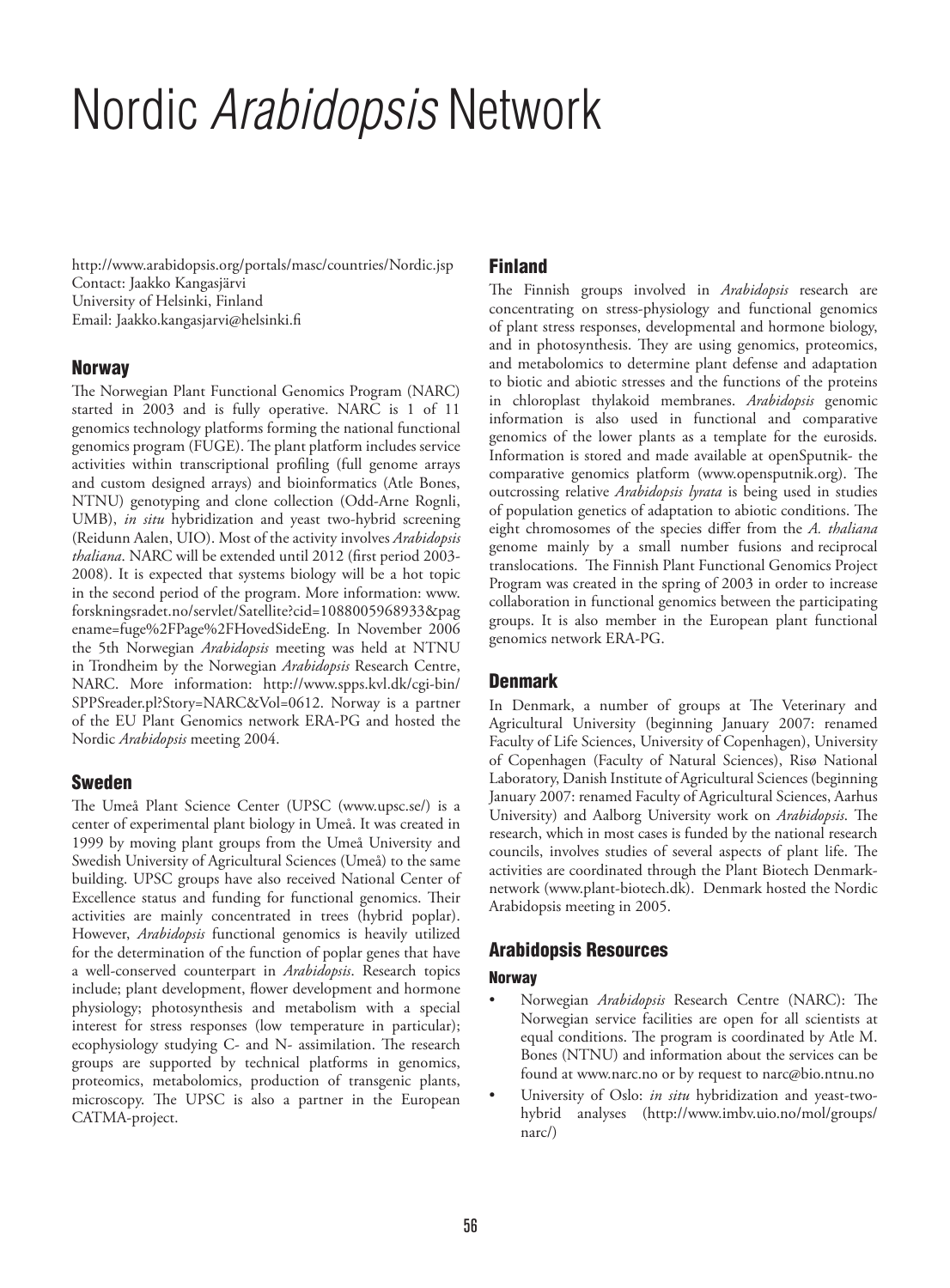• UMB: *Arabidospsis* transformation, T-DNA genotyping, seed collection: (www.umb.no/?viewID=2552)

## Finland

• openSputnik: A comparative genomics platform (www. opensputnik.org)

# Arabidopsis Funding Sources

## Norway

• Research Council of Norway (www.forskningsradet.no): Functional Genomics in Norway (FUGE)- Funding

## Sweden

• Wallenberg Consortium North (WCN)- Funding (www. wcn.se/)

## Finland

- The Finnish Project Program on Plant Genomics- Funding (www.honeybee.helsinki.fi/esgemo/pg/eng\_index.htm)
- The Academy of Finland- Funding (www.aka.fi/index. asp?id=eb9a8e15a46244d989ac56c132e8d13a)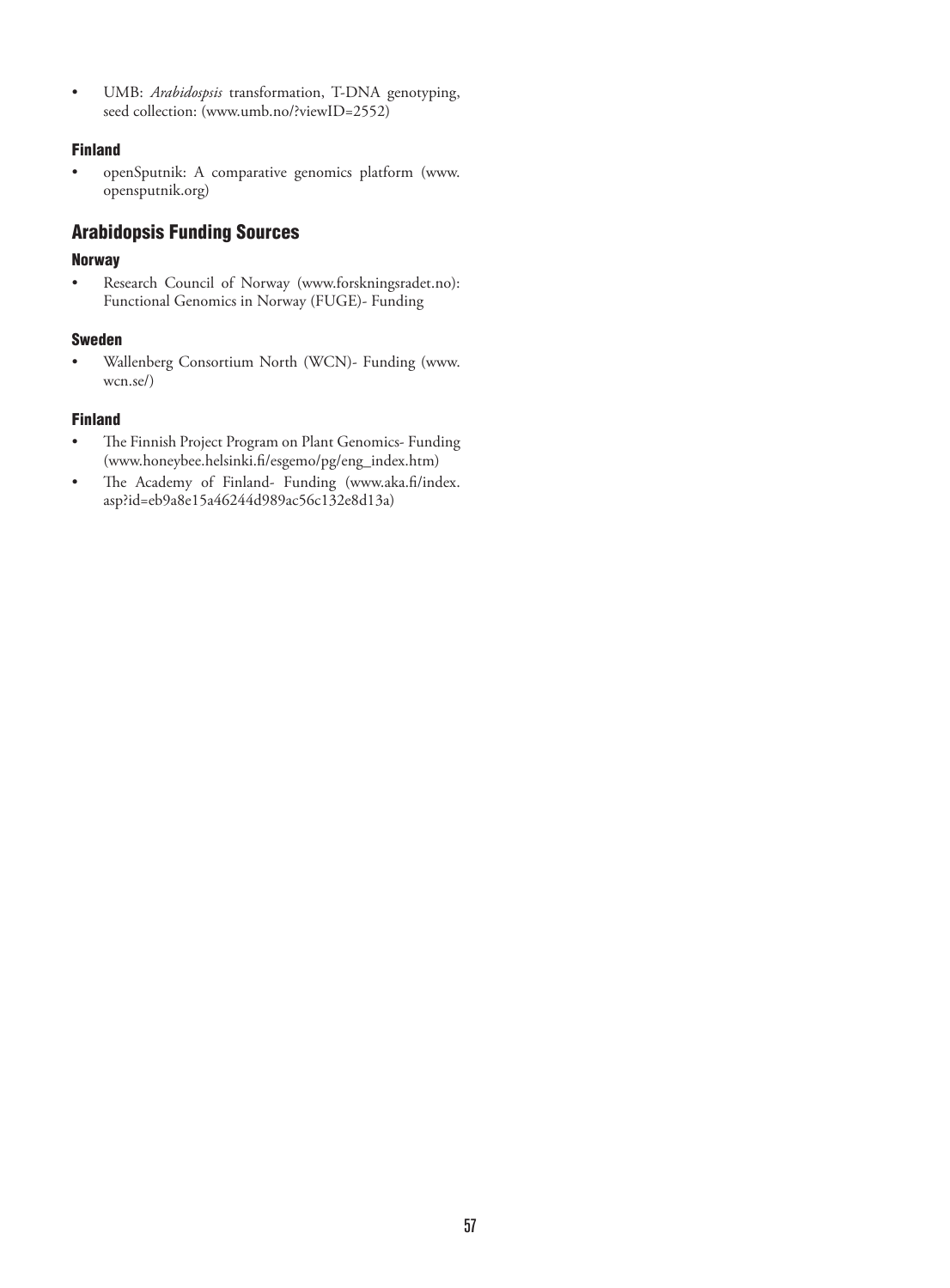# United Kingdom

http://www.arabidopsis.org/portals/masc/countries/United\_ Kingdom.jsp **Contacts** Sean May University of Nottingham Email: sean@arabidopsis.info Ruth Bastow (GARNet Coordinator) University of Bristol Email: ruth@arabidopsis.info

# GARNet

GARNet, the **G**enomic **A**rabidopsis **R**esource **Net**work was established in 2000 to provide public functional genomics resources, which now operate through "user pays" cost recovery. Coordination activities are funded for 2005-2010, to provide an information resource (http://garnet.arabidopsis.info/, newsletter, annual meeting) and point of contact for other UK research communities and international genomics programmes. Plant systems biology and translational research are now important parts of GARNet's activities.

## Current Foci of UK Funding of Arabidopsis Research

The Biotechnology and Biological Science Research Council, BBSRC, is the major funding agency for *Arabidopsis* Research. BBSRC encourages applications that build upon functional genomics to develop integrative and predictive understanding, in line with Systems Biology. Recent initiatives include: Six new Centres for Integrative Systems Biology (£30M in 2005 and 2006; http://www.bbsrc.ac.uk/media/pressreleases/06\_ 04\_20\_sysbio.html). The Centre for Plant Integrative Biology (CPIB, Nottingham; http://www.cpib.info/) aims to create a virtual Arabidopsis root as an exemplar of Systems Biology in multi-cellular systems. The Centre for Systems Biology at Edinburgh (CSBE; http://csbe.bio.ed.ac.uk/) aims to streamline the modelling of dynamic intracellular processes including the plant circadian clock. The independently-funded Warwick Systems Biology centre (http://www2.warwick.ac.uk/fac/sci/ systemsbiology/ ) also includes *Arabidopsis* researchers. Systems Approaches to Biological Research (http://www.bbsrc.ac.uk/ science/initiatives/sabr.html) in 2007 will fund £30M of projects across systems biology. Two new UK initiatives (BBR and TRDF) fund infrastructure development and maintenance.

## Future Outlook

Basic plant science, much of it in *Arabidopsis*, is being encouraged to translate into applications that address agronomic

problems or deliver economic and environmental benefits, such as Bioenergy. Long-term funding, coordination, standards and data policies are understood to be needed, nationally and internationally, to underpin comprehensive *Arabidopsis* biology *in silico*. To underpin this, a BBSRC Data Sharing Policy was agreed in 2006. Other areas such as Synthetic Biology provide new interdisciplinary approaches.

# Other UK funding bodies supporting *Arabidopsis* research include

- NERC (Natural Environmental Research Council) (www. nerc.ac.uk/)
- DEFRA (Department for Environment Food and Rural Affairs) (www.defra.gov.uk/)
- SEERAD (Scottish Executive Environment and Rural Affairs) (www.scotland.gov.uk/topics/agriculture)

## International Genomics Collaborations

The first call from ERA-PG (European Research Area in Plant Genomics; http://www.erapg.org/) funded 15 projects across Europe, of which 13 had UK partners.

- The FP6 plant project AGRON-OMICS (http://www. agron-omics.eu/ which includes two UK partners) focuses on integrative biology for leaf growth.
- BBSRC supported part of the *Brassica rapa* sequencing consortium (www.brassica.info); it also supports international collaborations via partnering schemes with China, India and Japan (http://www.bbsrc.ac.uk/ international); and has a joint scheme with the Department for International Development (DFID) to promote Sustainable Agriculture Research (http://www.bbsrc.ac.uk/ science/initiatives/sus\_ag\_dfid.html).

# UK *Arabidopsis* Meetings

- GARNet hosts an annual meeting for plant scientists across the UK and Europe to disseminate information about new technologies and resources. GARNet 2007 will be held at the John Innes Centre, Norwich, 11-12th September (http://garnet.arabidopsis.info/garnet\_meeting.htm).
- The Genetics Society hosts an annual one-day meeting on *Arabidopsis*, which in 2007 was held at Durham University on May 12th (http://www.genetics.org.uk).

# *Arabidopsis* genomics tools and resources

Resources initiated by GARNet include transcriptomics, proteomics and metabolomics, insert clone libraries and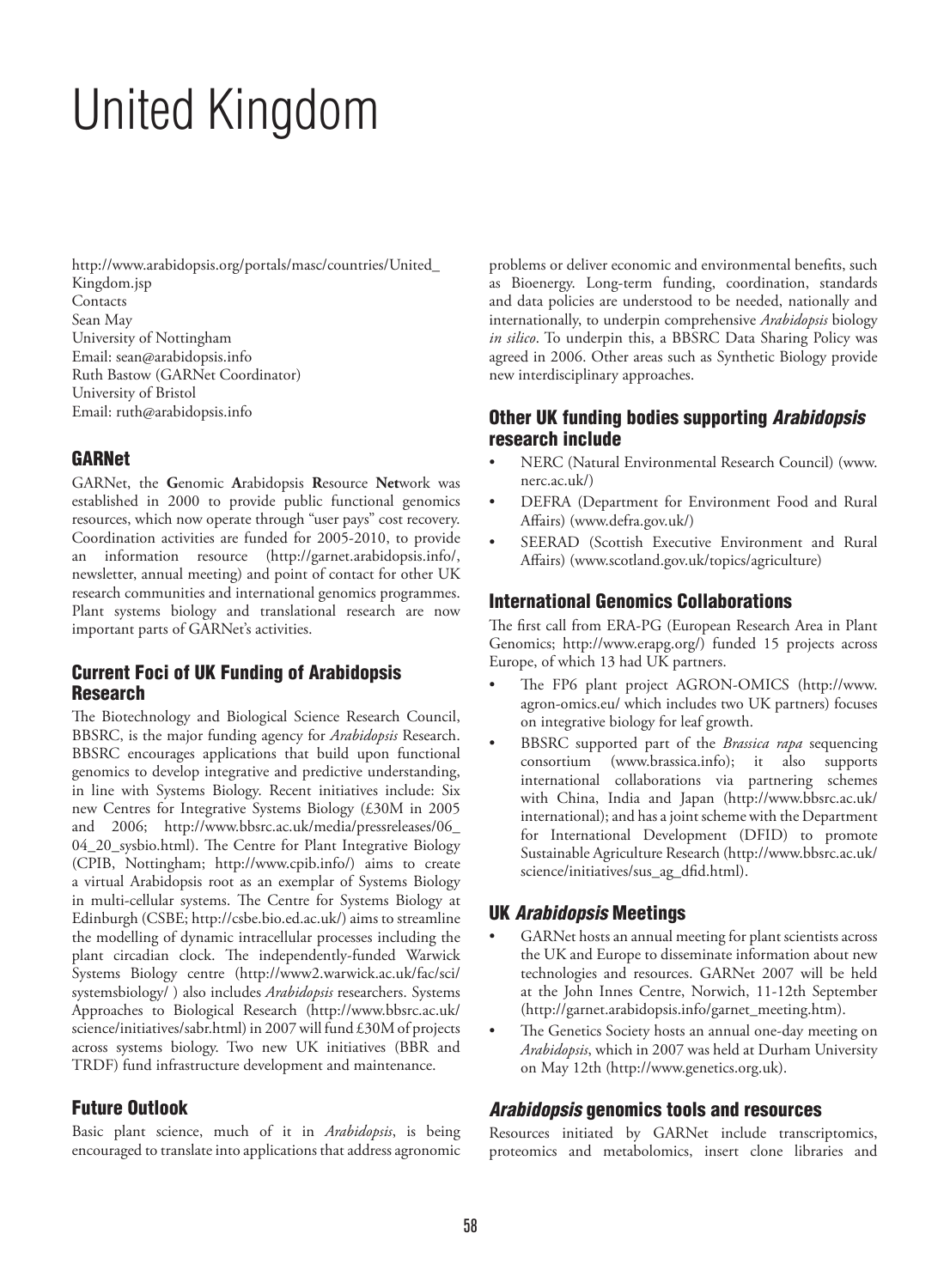insertional mutagenesis populations. Data from GARNetfunded projects are available at NASC (http://arabidopsis.info), and Rothamsted http://www.metabolomics.bbsrc.ac.uk/. The CPIB and CSBE centre will develop new biological resources, software and modeling standards over 5 years.

## European Stock Centre

NASC (http://arabidopsis.info) has acted as the European stock centre for germplasm (seed, DNA, clones and data) since 1991 and is twinned with the ABRC (U.S). In addition it provides an integrated genome browser (AtEnsembl) and acts as the primary repository for Affymetrix data within the community through NASCarrays. All data held by NASC is open and disseminated to meta-repositories such as TAIR, GenevestigATor, MapMan, BBC, GEO and ArrayExpress.en-mass and by web-services such as SOAP-labs / BioMOBY.

- Phenotype data is held according to both plant ontology (PO) and Phenotype (PATO) standards (http://arabidopsis. info/bioinformatics/Ontology\_details.html).
- The NASC genome browser (http://atensembl.arabidopsis. info) brings together MIPS and TIGR annotation; germplasm; Affymetrix GeneChip data; comprehensive insertion line coverage; and RNA-i knockdown clone resources.
- NASC provides a not-for-profit international GeneChip hybridization service and database and currently holds data from 3,000 GeneChips (http://affy.arabidopsis.info).
- NASCarrays: (http://affymetrix.arabidopsis.info/narrays/ experimentbrowse.pl)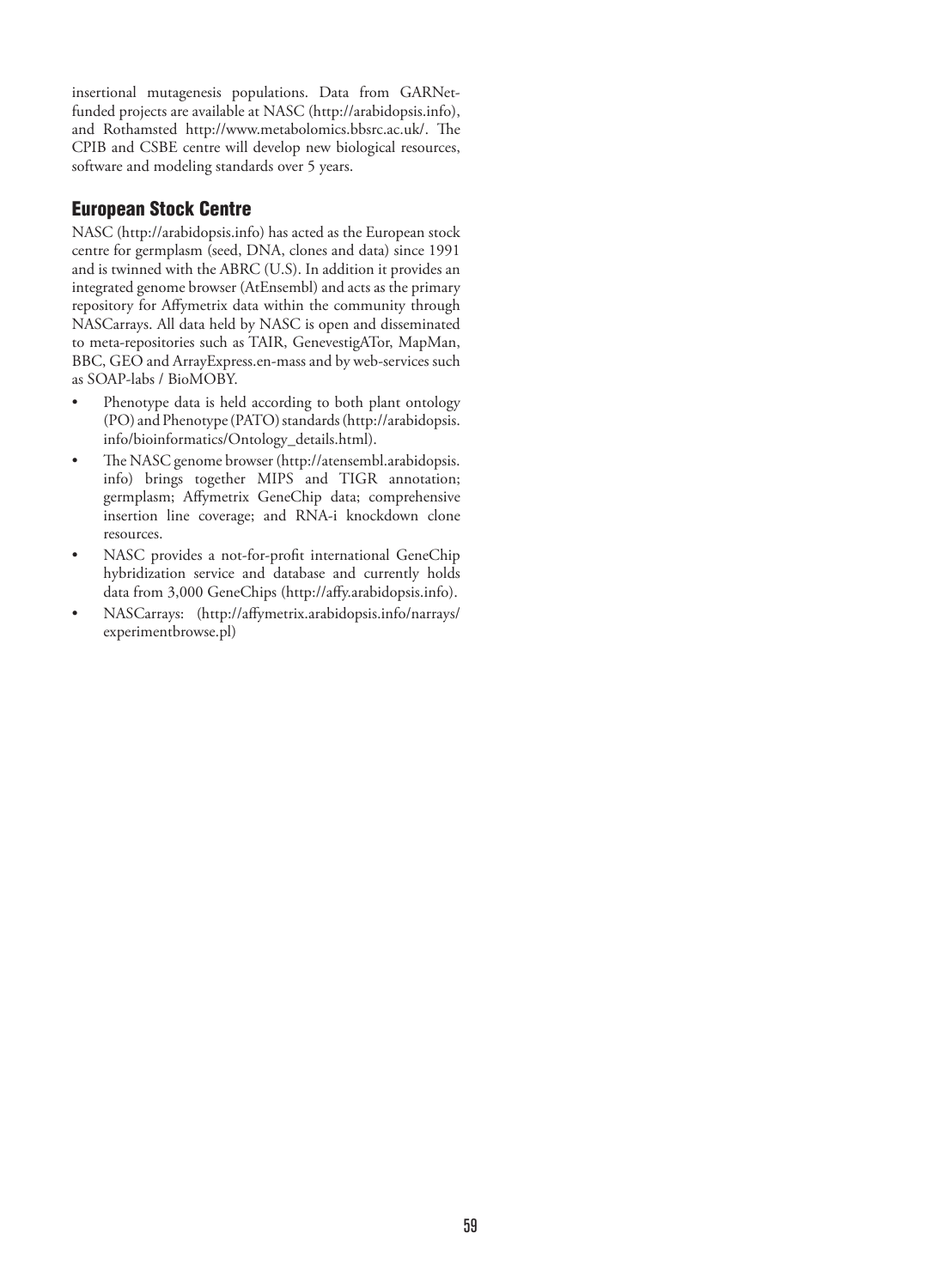# United States

http://www.arabidopsis.org/portals/masc/countries/United\_ States.jsp **Contacts** Philip Benfey Duke University Email: philip.benfey@duke.edu Xing Wang Deng Yale University Email: xingwang.deng@yale.edu

# AT2010 Project

The National Science Foundation (NSF)-sponsored 2010 project, established in 2000, aims to determine a function for all genes in *Arabidopsis thaliana* by the year 2010. 119 awards have been granted between 2001 and 2006 (www.nsf.gov/bio/ pubs/awards/2010awards.htm). In 2007, proposals submitted to the NSF will be reviewed jointly with proposals submitted to the *Arabidopsis* Functional Genomics Network Program (AFGN) that is supported by the German agency Deutsche Forschungsgemeinschaft (DFG). The program focus for 2007 remained unchanged from 2006 and includes: (1) projects that include genome-wide analyses for benchmarking the function of all genes in the genome; (2) projects that will develop experimental and computational methods, tools, and resources for enabling a broad community of scientists to conduct functional genomics research on *Arabidopsis*; and (3) research on exemplary networks that use high throughput methods and integrate modeling with experimental data to understand the gene circuitry underlying basic plant processes (www.nsf.gov/pubs/2006/nsf06612/ nsf06612.htm). 2005 marked the midpoint of the program and the North American *Arabidopsis* Steering Committee (NAASC) organized a two-day workshop in August 2005, to evaluate the progress made and provide guidance for the second half of the program. The final report is available in its entirety at www.nsf. gov/pubs/2006/bio0601/bio0601.pdf.

# Plant Science Cyberinfrastructure Collaborative (PSCIC)

In November 2006, acting on the recommendations produced from an NSF-sponsored workshop held to discuss the establishment of a Plant Cyberinfrastructure Center (complete workshop findings and recommendations can be found at www.arabidopsis.org/portals/masc/masc\_docs/masc\_wk\_rep. jsp), the NSF initiated a new program whose goal is to create a cyberinfrastructure collaborative for plant science that will enable new conceptual advances through integrative, computational thinking. The collaborative will be fluid and dynamic, utilizing new computer, computational science and

cyberinfrastructure solutions to address an evolving array of grand challenge questions in plant science. The collaborative will be community-driven, involving plant biologists, computer and information scientists and experts from other disciplines working in integrated teams. Final proposals to establish the PSCIC were accepted in April, 2007, and exploratory visits to potential sites are scheduled for June, 2007 (further information at www.nsf.gov/pubs/2006/nsf06594/nsf06594.htm).

# The 17th International Conference on *Arabidopsis* Research

In 1992 the North American *Arabidopsis* Steering Committee was established to provide North American representation to the MASC and to serve as the main organizing and fundraising body for the International Conference on *Arabidopsis* Research (ICAR) held roughly 2 out of every 3 years in the United States since it became an annual meeting in 1995. Historically, the NAASC is composed primarily of U.S. researchers which represent *Arabidopsis* researchers in the United States, Canada and Mexico (NAASC, www.arabidopsis.org/portals/masc/ countries/NAASC\_Info.jsp). The U.S. site for the annual meeting has traditionally been the University of Madison in Wisconsin and the  $17<sup>th</sup>$  ICAR held June  $27<sup>th</sup>$ -July  $2<sup>nd</sup>$ , 2006 was no exception. Approximately 622 people attended the meeting which was the eighth ICAR held in Madison in the last 12 years. In 2005 the NAASC decided to change the format of the North American meetings by including additional North American sites to alternate with Madison. In 2008, the 19th ICAR will be held in Montreal, Canada from July 23-27.

## U.S./Germany Young Researcher Exchange Program

In late 2005 a program was established to allow graduate students and post-doctoral fellows from NSF-supported U.S. labs to engage in short-term research visits to German labs. This NSF-funded program is a collaboration with the German *Arabidopsis* Functional Genomics program, AFGN, which similarly allows German students to work in U.S. labs. Since its inception, the U.S. program has funded research visits to Germany by 1 post-doctoral fellow and 8 graduate students. The program is expected to continue until mid-2008. For more information on the U.S. program including eligibility guidelines and application instructions, please see: www.arabidopsis.org/ portals/masc/NSF\_Arabidopsis\_research\_program.pdf

- Grant information: www.nsf.gov/awardsearch/showAward. do?AwardNumber=0529918
- For more information on the German program, please see: www.uni-tuebingen.de/plantphys/AFGN/yrep.htm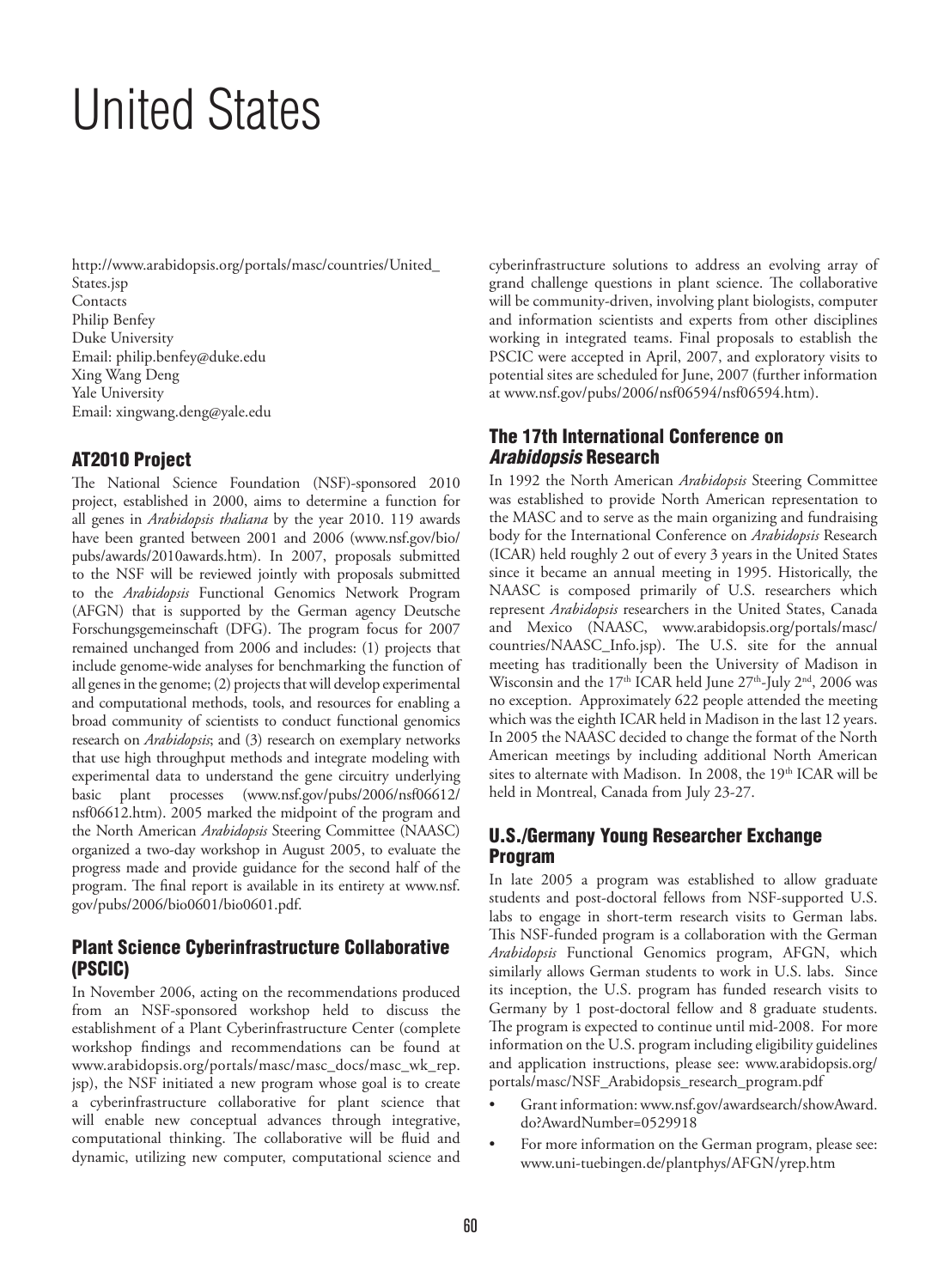## Arabidopsis genomics tools and resources

- TAIR (The *Arabidopsis* Information Resource, www. arabidopsis.org) collects information and maintains a database of genetic and molecular biology data for *Arabidopsis thaliana*. TAIR collaborates with the *Arabidopsis* Biological Resource Center (ABRC) to allow researchers to search and order stocks via TAIR. More information on TAIR can be found in the 'Progress and Updates of Multinational *Arabidopsis* Functional Genomics Projects' section of this report.
- ABRC (The Arabidopsis Biological Resource Center, www. biosci.ohio-state.edu/pcmb/Facilities/abrc/abrchome. htm) distributes, collects and preserves seed and DNA resources of *Arabidopsis* and related species. More information on the ABRC can be found in the 'Progress and Updates of Multinational *Arabidopsis* Functional Genomics Projects' section of this report.

# Major funding sources for Arabidopsis functional genomics

- NSF: National Science Foundation (www.nsf.gov/)
- USDA: U.S.Department of Agriculture (www.usda.gov/ wps/portal/usdahome)
- DOE: U.S. Department of Energy (www.energy.gov/)
- NIH: National Institutes of Health (www.nih.gov/)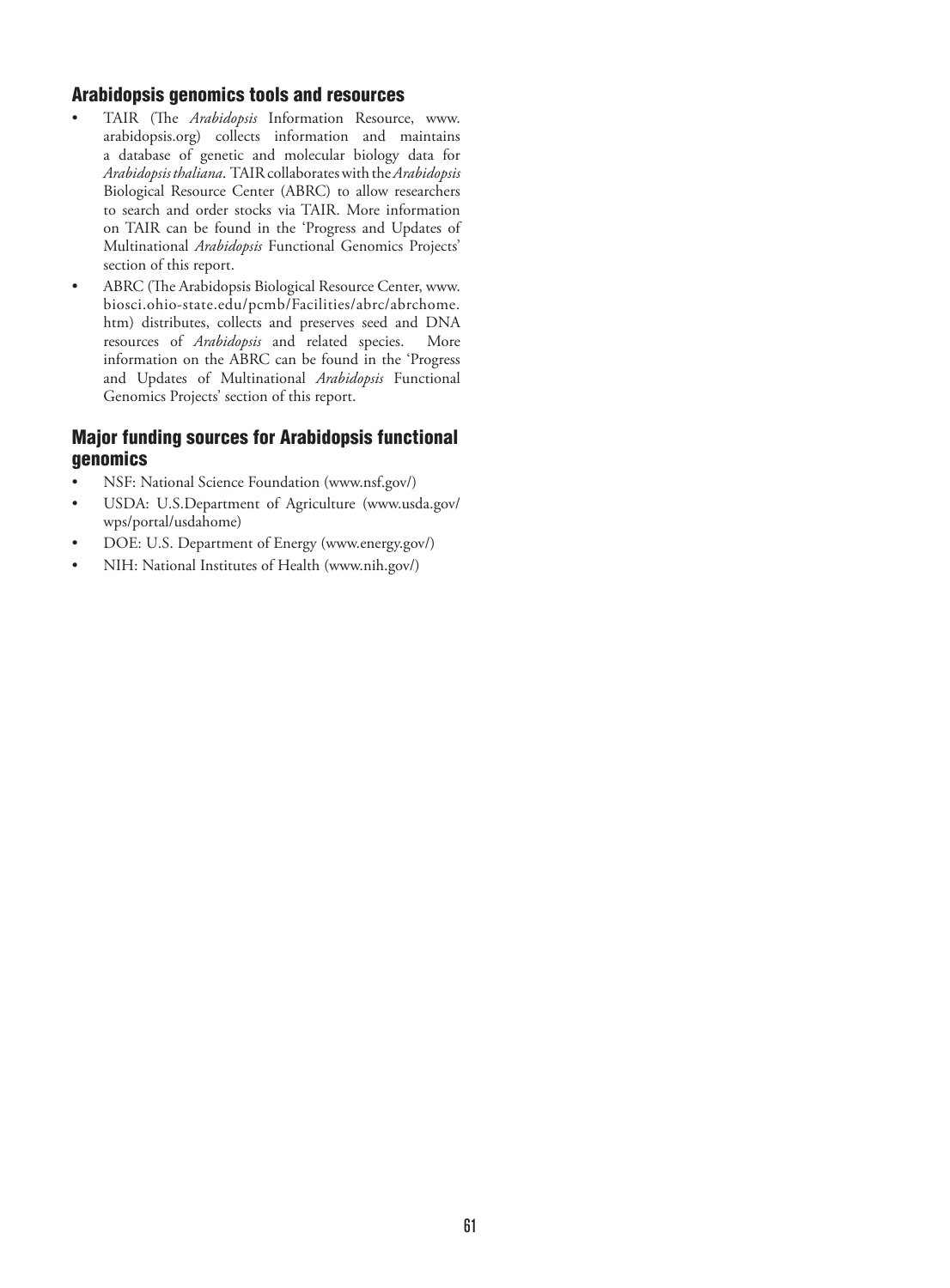# Tables of Major Arabidopsis Resources

#### **Table of Major International** *Arabidopsis* **Stock Centers**

*(adapted from TAIR:http://www.arabidopsis.org/portals/mutants/stockcenters.jsp)*

| <b>Arabidopsis Stock Centers</b>                                                                                                                              | Websites                                                                                                                                           |
|---------------------------------------------------------------------------------------------------------------------------------------------------------------|----------------------------------------------------------------------------------------------------------------------------------------------------|
| Arabidopsis Biological Resource Center (ABRC, United States)                                                                                                  | http://www.biosci.ohio-state.edu/pcmb/Facilities/abrc/abrchome.htm                                                                                 |
| Arabidopsis seed and DNA stock catalogs                                                                                                                       | http://arabidopsis.org/servlets/Order?state=catalog                                                                                                |
| Nottingham Arabidopsis Stock Center (NASC, United Kingdom)                                                                                                    | http://arabidopsis.info                                                                                                                            |
| Arabidopsis seed stock catalogs                                                                                                                               | http://arabidopsis.info/BrowsePage                                                                                                                 |
| Arabidopsis genomic resources                                                                                                                                 | http://atensembl.arabidopsis.info                                                                                                                  |
| <b>RIKEN Bioresource Center (BRC)/ SENDAI Arabidopsis Seed Stock Center</b><br>(SASSC, Japan)<br>Arabidopsis seed stock catalogs<br>Arabidopsis DNA resources | http://www.brc.riken.jp/inf/en<br>http://www.brc.riken.jp/lab/epd/Eng/catalog/seed.shtml<br>http://www.brc.riken.jp/lab/epd/Eng/catalog/pDNA.shtml |
| <b>INRA-Versailles Genomic Resource Center (France)</b>                                                                                                       | http://www-ijpb.versailles.inra.fr/en/sgap/equipes/variabilite/crg/index.htm                                                                       |
| Arabidopsis seed stock catalog                                                                                                                                | http://dbsgap.versailles.inra.fr/publiclines                                                                                                       |
| Lehle Seeds (Private company selling seeds and growing systems, United States)                                                                                | http://www.arabidopsis.com/main/cat/!ct seat.html                                                                                                  |

#### **Table of Worldwide Genetic Seed Stock Resources**

*(adapted from TAIR: http://www.arabidopsis.org/portals/mutants/worldwide.jsp)*

|                                     |                                                           |                          |                 |                            |                                                | <b>View</b>     |                  |
|-------------------------------------|-----------------------------------------------------------|--------------------------|-----------------|----------------------------|------------------------------------------------|-----------------|------------------|
|                                     |                                                           |                          |                 |                            |                                                | <b>Mutation</b> | <b>Available</b> |
| <b>Resource name</b>                | <b>Resource URL</b>                                       | <b>Resource Type</b>     |                 | <b>Ecotype Vector Info</b> | <b>Vector URL</b>                              | on Genome From  |                  |
|                                     |                                                           | RNAi knockout            |                 | <b>pAGRIKOLA</b>           |                                                |                 |                  |
| <b>AGRIKOLA</b>                     | http://www.agrikola.org/                                  | (individual lines)       | Col             | pDONR207                   |                                                | n/a             | <b>ABRC NASC</b> |
|                                     |                                                           | Simple insert (sets of   |                 |                            |                                                |                 |                  |
| Alonso, Crosby and                  |                                                           | pools and individual     |                 |                            | http://signal.salk.edu/tdna protoc             |                 |                  |
| Ecker                               | http://arabidopsis.org/abrc/alonso.jsp                    | lines)                   | $Col-0$         | pROK2                      | ols.html                                       | n/a             | <b>ABRC NASC</b> |
|                                     | http://www.szbk.u-                                        | Promoter trap and        |                 |                            | http://www.szbk.u-                             |                 |                  |
| <b>Biological Research</b>          | szeged.hu/~arabidop/mappingoftdnalines.ht                 | activation tag           |                 | multiple T-DNA             | szeged.hu/~arabidop/mappingoft                 |                 |                  |
| Center (Hungary) *                  | m                                                         | (individual lines)       | Col             | vectors                    | dnalines.htm                                   | pw              | contact authors  |
|                                     |                                                           |                          |                 |                            | http://www.weigelworld.org/reso                |                 |                  |
| Bressan, Yokoi and                  |                                                           | Activation tag (sets of  |                 |                            | urces/plasmids/activationtagging/              |                 |                  |
| Koiwa                               | http://arabidopsis.org/abrc/bressan.jsp                   | pools)                   | C <sub>24</sub> | pSKI15                     | pski015                                        | n/a             | <b>ABRC NASC</b> |
|                                     |                                                           |                          |                 |                            |                                                |                 |                  |
|                                     |                                                           | Gene trap and enhancer   |                 | Ac, DsG and                | http://genetrap.cshl.org/traps.htm AE, AIDB,   |                 |                  |
| <b>CSHL</b>                         | http://genetrap.cshl.org/                                 | trap (individual lines)  | Ler             | DsE T-DNAs                 |                                                | SV, SIG         | <b>ABRC NASC</b> |
|                                     | http://www.jic.bbsrc.ac.uk/science/cdb/exoti              | Gene trap transposon     |                 |                            | http://www.jic.bbsrc.ac.uk/scienc AE, AIDB,    |                 |                  |
| EXOTIC/ JIC Gene Trap   c/index.htm |                                                           | (individual lines)       | Ler             |                            | Ds-GT and Tpasele/cdb/exotic/index.htm         | SIG             | <b>ABRC NASC</b> |
|                                     |                                                           | Simple insert (sets of   |                 |                            | http://www.arabidopsis.org/servl               |                 |                  |
|                                     |                                                           | pools and individual     |                 |                            | ets/TairObject?type=vector&id=5                |                 |                  |
| Feldmann                            | http://arabidopsis.org/abrc/feldmann.jsp                  | lines)                   | $Ws-2$          | 3850:1003 Ti               | 00300068                                       | n/a             | <b>ABRC NASC</b> |
|                                     |                                                           |                          |                 |                            | http://www.gabi-                               |                 |                  |
|                                     |                                                           |                          |                 |                            | kat.de/General Information/GAB                 |                 |                  |
|                                     |                                                           | T-DNA insertion          |                 |                            | I-Kat-pAC161T-                                 | AE, AIDB,       |                  |
| GABI-Kat*                           | http://www.gabi-kat.de/                                   | (individual lines)       | Col             | pAC161                     | DNAmapPr.html                                  | SV, SIG         | <b>ABRC NASC</b> |
|                                     |                                                           |                          |                 | SLJ8313                    | http://jicgenomelab.co.uk/fileadm              |                 |                  |
|                                     | http://garnet.arabidopsis.org.uk/transposons              | Single insert Ds-Spm     |                 | SLJ8337                    | in/Download/Documents/pdf/Tis                  | AE, AIDB,       |                  |
| <b>GARNet - JIC SM</b>              | for functional genomics.htm                               | (insertion lines)        | $Col-0$         | SLJ8353                    | sier PC 1999.pdf                               | SIG             | <b>ABRC NASC</b> |
|                                     |                                                           |                          |                 |                            | http://www.arabidopsis.org/servl               |                 |                  |
|                                     | http://www.plantsci.cam.ac.uk/Haseloff/gen Enhancer trap  |                          |                 |                            | ets/TairObject?type=vector&id=5                |                 |                  |
| Haseloff/U. Cambridge               | eControl/catalogFrame.html                                | (individual lines)       | C <sub>24</sub> | pBIN m-gfp5-ER 00400069    |                                                | n/a             | <b>ABRC NASC</b> |
|                                     |                                                           |                          |                 | Ds element                 |                                                |                 |                  |
|                                     |                                                           |                          |                 | (kanamycin                 |                                                |                 |                  |
|                                     |                                                           | Ds insertion (individual |                 | resistance, GUS            | http://www.plantcell.org/cgi/cont              |                 |                  |
| $IMA*$                              | http://www.arabidopsis.org/abrc/ima.jsp                   | lines)                   | Ler             | reporter)                  | ent/full/11/12/2263                            | SV, SIG         | <b>ABRC NASC</b> |
|                                     |                                                           |                          |                 |                            |                                                |                 |                  |
|                                     |                                                           |                          |                 |                            | http://www-                                    |                 |                  |
| <b>INRA-Versailles</b>              | http://urgv.evry.inra.fr/projects/FLAGdb++/ Promoter trap |                          |                 |                            | ijpb.versailles.inra.fr/fr/sgap/equi AE, AIDB, |                 |                  |
| FLAG FST*                           | HTML/index.shtml                                          | (individual lines)       | Ws              | pGKB5                      | pes/cyto/ressources/pGKB5.html SV, SIG         |                 | <b>INRA</b>      |
|                                     |                                                           |                          |                 |                            |                                                |                 |                  |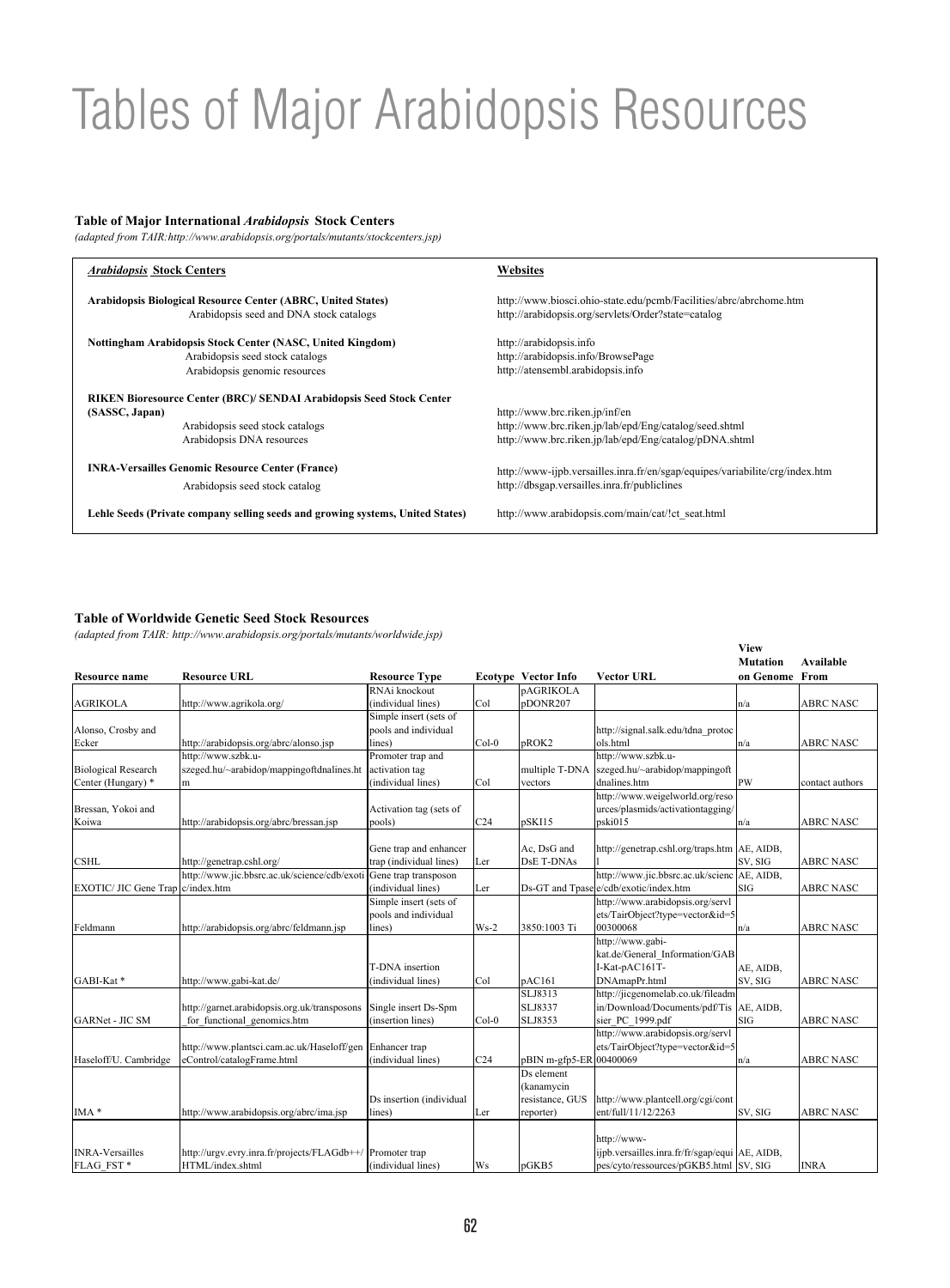#### **Table of Worldwide Genetic Seed Stock Resources**  (continued)

*(adapted from TAIR: http://www.arabidopsis.org/portals/mutants/worldwide.jsp)*

| Resource name                          | <b>Resource URL</b>                                                                                           | <b>Resource Type</b>                                                                  |                | <b>Ecotype Vector Info</b>                                           | <b>Vector URL</b>                                                                                                 | <b>View</b><br><b>Mutation</b><br>on Genome From | Available        |
|----------------------------------------|---------------------------------------------------------------------------------------------------------------|---------------------------------------------------------------------------------------|----------------|----------------------------------------------------------------------|-------------------------------------------------------------------------------------------------------------------|--------------------------------------------------|------------------|
| <b>INRA</b>                            | http://arabidopsis.org/abrc/inra.jsp                                                                          | Promoter trap (set of<br>pools)                                                       | $Ws-4$         | pGKB5                                                                | http://www-<br>ijpb.versailles.inra.fr/fr/sgap/equi<br>pes/cyto/ressources/pGKB5.html  n/a                        |                                                  | ABRC NASC        |
| <b>JIC</b> Activate                    | http://arabidopsis.info/CollectionInfo?id=29                                                                  | Activation trap<br>(individual lines)<br>Enhancer trap (set of                        | Ler<br>Col-6   | Tn113 (Ds starter<br>line) X Tn25 (Ac<br>transposase<br>lines)       | http://www.dartmouth.edu/~tjack                                                                                   | AE, AIDB                                         | <b>ABRC NASC</b> |
| Jack                                   | http://arabidopsis.org/abrc/jack.jsp                                                                          | pools)                                                                                | (g 1)          | pD991                                                                |                                                                                                                   | n/a                                              | ABRC NASC        |
| Poethig/U. Penn                        | http://enhancertraps.bio.upenn.edu/                                                                           | Enhancer trap<br>(individual lines)                                                   | Col            | pBIN m-gfp5-ER 00400069                                              | http://www.arabidopsis.org/servl<br>ets/TairObject?type=vector&id=5                                               | PW                                               | <b>ABRC NASC</b> |
| RIKEN <sup>*</sup>                     | http://rarge.gsc.riken.jp/dsmutant/index.pl                                                                   | Ds transposon insertion<br>(individual lines)                                         | No-O           | series of Ds<br>constructs                                           | http://rarge.gsc.riken.jp/dsmutant<br>index.pl                                                                    | AE, RAR, SIG  RIKEN BRC                          |                  |
| RIKEN <sup>*</sup>                     | http://amber.gsc.riken.jp/act/top.php                                                                         | Activation trap<br>(individual lines)                                                 | Col            | pPCVICEn4HPT<br>(hygromycin<br>resistance, 4x<br>35CaMV<br>enhancer) |                                                                                                                   | AE, RAR, SIG RIKEN BRC                           |                  |
| SAIL (formerly<br><b>GARLIC/TMRI</b> ) | http://www.arabidopsis.org/abrc/sail.jsp                                                                      | T-DNA insertion<br>(individual lines)                                                 | Col            | pCSA110<br>pDAP101                                                   |                                                                                                                   | AE, AIDB,<br>SV, SIG                             | <b>ABRC NASC</b> |
|                                        |                                                                                                               | T-DNA insertion                                                                       |                |                                                                      | http://signal.salk.edu/tdna protoc                                                                                | AE, AIDB,                                        |                  |
| <b>SALK</b>                            | http://signal.salk.edu/tabout.html                                                                            | (individual lines)                                                                    | Col            | pROK2                                                                | ols.html                                                                                                          | SV, SIG                                          | <b>ABRC NASC</b> |
| Confirmed SALK<br>insertion lines      | http://signal.salk.edu/gabout.html                                                                            | T-DNA insertion (PCR-<br>validated homozygous<br>or heterozygous<br>individual lines) | Col            | pROK2                                                                | http://signal.salk.edu/tdna protoc<br>ols.html                                                                    | SV, SIG                                          | <b>ABRC NASC</b> |
|                                        | Scheible and Somerville   http://arabidopsis.org/abrc/Scheible.jsp                                            | Activation tag (set of<br>pools)                                                      | $Col-2$        | pSKI15                                                               | http://www.weigelworld.org/reso<br>urces/plasmids/activationtagging/<br>pski015                                   | n/a                                              | <b>ABRC NASC</b> |
| Sussman and Amasino                    | http://arabidopsis.org/abrc/sussman fwd.jsp pools)                                                            | Simple insert (set of                                                                 | $Ws-2$         | pD991-AP3                                                            | http://www.biotech.wisc.edu/Ne<br>wServicesAndResearch/Arabidop<br>sis/pD991-AP3 finalseq.html                    | n/a                                              | ABRC NASC        |
| <b>TAMARA</b>                          | http://www.ncbi.nlm.nih.gov/entrez/query.fc<br>gi?cmd=Retrieve&db=pubmed&dopt=Abstr<br>act&list uids=16087178 | Tn mediated activation<br>tag (individual lines)                                      | $Col-0$        | <b>TAMARA</b>                                                        | http://www.ncbi.nlm.nih.gov/entr<br>ez/query.fcgi?cmd=Retrieve&db<br>=pubmed&dopt=Abstract&list u<br>ids=16087178 | contact authors NASC                             |                  |
| <b>TILLING</b>                         | http://tilling.fhcrc.org:9366/                                                                                | <b>EMS</b> mutagenized<br>(individual lines)                                          | Col er-<br>105 | n/a                                                                  |                                                                                                                   | SV                                               | <b>ABRC NASC</b> |
| Weigel                                 | http://arabidopsis.org/abrc/weigel.jsp                                                                        | Activation tag (set of<br>pools)                                                      | Col-7          | pSKI15                                                               | http://www.weigelworld.org/reso<br>urces/plasmids/activationtagging/<br>pski015                                   | n/a                                              | <b>ABRC NASC</b> |
| Wisconsin Ds-Lox                       | http://www.hort.wisc.edu/krysan/Ds-Lox/                                                                       | Ds-Lox insertion<br>(individual lines)                                                | Col            | pDS-Lox                                                              | http://www.hort.wisc.edu/krysan/<br>Ds-Lox/                                                                       | AE, AIDB,<br>SV, SIG                             | <b>ABRC NASC</b> |
| Wisconsin KO                           | http://www.arabidopsis.org/abrc/akf.jsp                                                                       | T-DNA insertion (set of<br>pools)                                                     | Ws             | pD991-AP3                                                            | http://www.biotech.wisc.edu/Ne<br>wServicesAndResearch/Arabidop<br>sis/pD991-AP3 finalseq.html                    | n/a                                              | <b>ABRC NASC</b> |
|                                        |                                                                                                               |                                                                                       |                |                                                                      |                                                                                                                   |                                                  |                  |

\* MTA needs to be signed and/or IP restrictions <br>RAR (RARGE) ABRC (Arabidopsis Biological Resource Center) NASC (Nottingham Arabidopsis Stock Centre)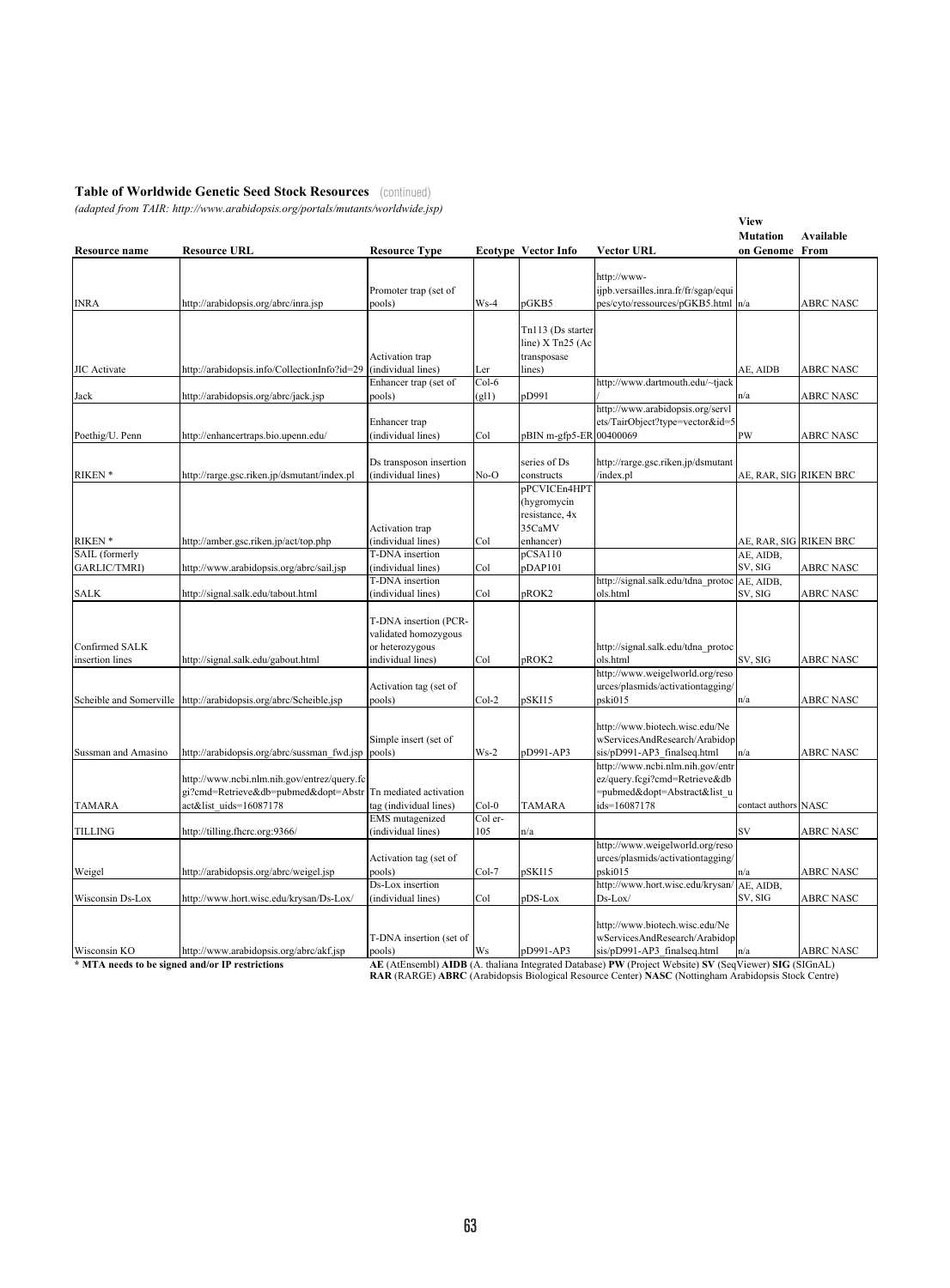# Tables of Major Arabidopsis Resources (continued)

#### **Table of Major Reverse Genetic Projects and Browsers Where Collections can be Viewed**

*Note: If a set of lines is not visible in any of the browsers, the flanking sequence, RNAi construct used and/or locus assignments are available at the project website. (adapted from TAIR: http://www.arabidopsis.org/portals/mutants/findmutants.jsp)*

|                                 | <b>Browsers:</b>                   | <b>AtEnsembl</b> | <b>AtIDB</b>                             | <b>SeqViewer</b>   | <b>SIGnAL</b>                                    | <b>RARGE</b>                  |
|---------------------------------|------------------------------------|------------------|------------------------------------------|--------------------|--------------------------------------------------|-------------------------------|
|                                 |                                    |                  |                                          |                    |                                                  |                               |
|                                 |                                    |                  | http://atensembl.a http://atidb.org/cgi- |                    | http://www.arabidops http://signal.salk.edu/cgi- | http://rarge.gsc.riken.jp/gen |
|                                 |                                    | rabidopsis.info  | perl/gbrowse/atibrowse                   | is.org/servlets/sv | bin/tdnaexpress                                  | omemap/genomemap.pl           |
| <b>Reverse Genetics Project</b> | <b>Project URLS</b>                |                  |                                          |                    |                                                  |                               |
|                                 |                                    |                  |                                          |                    |                                                  |                               |
|                                 | http://www.agrikola.org/index.p    |                  |                                          |                    |                                                  |                               |
| <b>AGRIKOLA</b>                 | hp?o=/agrikola/html/database       |                  |                                          |                    |                                                  |                               |
|                                 | http://www.szbk.u-                 |                  |                                          |                    |                                                  |                               |
| <b>Biological Research</b>      | szeged.hu/~arabidop/mappingof      |                  |                                          |                    |                                                  |                               |
| Center(Hungary)                 | tdnalines.htm                      |                  |                                          |                    |                                                  |                               |
| <b>CSHL</b>                     | http://genetrap.cshl.org/          | $\mathbf x$      | $\mathbf X$                              | $\mathbf x$        | $\mathbf X$                                      |                               |
|                                 | http://www.jic.bbsrc.ac.uk/scien   |                  |                                          |                    |                                                  |                               |
| <b>EXOTIC/JIC Gene Trap</b>     | ce/cdb/exotic/index.htm            | X                | $\mathbf X$                              |                    | $\mathbf x$                                      |                               |
| GABI-Kat                        | http://www.gabi-kat.de/            | $\mathbf x$      | $\mathbf x$                              | $\mathbf X$        | $\mathbf x$                                      |                               |
|                                 | http://garnet.arabidopsis.org.uk/  |                  |                                          |                    |                                                  |                               |
|                                 | transposons for functional gen     |                  |                                          |                    |                                                  |                               |
| <b>GARNet- JIC SM</b>           | omics.htm                          | X                | $\mathbf X$                              |                    | X                                                |                               |
|                                 | http://www.arabidopsis.org/abrc    |                  |                                          |                    |                                                  |                               |
| <b>IMA</b>                      | /ima.jsp                           |                  |                                          | $\mathbf X$        | $\mathbf X$                                      |                               |
|                                 |                                    |                  |                                          |                    |                                                  |                               |
|                                 | http://urgv.evry.inra.fr/projects/ |                  |                                          |                    |                                                  |                               |
| <b>INRA-Versailles FST</b>      | FLAGdb++/HTML/index.shtml          | X                | X                                        | X                  | $\mathbf x$                                      |                               |
|                                 | http://arabidopsis.info/Collectio  |                  |                                          |                    |                                                  |                               |
| <b>JIC</b> Activate             | nInfo?id=29                        | X                | $\mathbf X$                              |                    |                                                  |                               |
|                                 |                                    |                  |                                          |                    |                                                  |                               |
|                                 | http://enhancertraps.bio.upenn.e   |                  |                                          |                    |                                                  |                               |
| Poethig/U. Penn                 | du/default.html (click 'search)    |                  |                                          |                    |                                                  |                               |
| <b>RIKEN Transposon</b>         | http://rarge.gsc.riken.jp/dsmuta   |                  |                                          |                    |                                                  |                               |
| Insertion                       | nt/index.pl                        | X                |                                          |                    | X                                                | X                             |
|                                 | http://amber.gsc.riken.jp/act/top  |                  |                                          |                    |                                                  |                               |
| <b>RIKEN</b> Activation Trap    | .php                               | X                |                                          |                    | X                                                | $\mathbf x$                   |
| SAIL (formerly                  | http://www.arabidopsis.org/abrc    |                  |                                          |                    |                                                  |                               |
| GARLIC/TMRI)                    | /sail.jsp                          | X                | $\mathbf x$                              | $\mathbf x$        | $\mathbf x$                                      |                               |
|                                 | http://signal.salk.edu/tabout.ht   |                  |                                          |                    |                                                  |                               |
| <b>SALK</b>                     | ml                                 | X                | $\mathbf x$                              | $\mathbf x$        | $\mathbf x$                                      |                               |
| <b>TILLING</b>                  | http://tilling.fhcrc.org:9366/     |                  |                                          | $\mathbf x$        |                                                  |                               |
|                                 | http://www.hort.wisc.edu/krysa     |                  |                                          |                    |                                                  |                               |
| Wisconsin Ds-Lox                | $n/Ds$ -Lox/                       | X                | $\mathbf X$                              | $\mathbf x$        | X                                                |                               |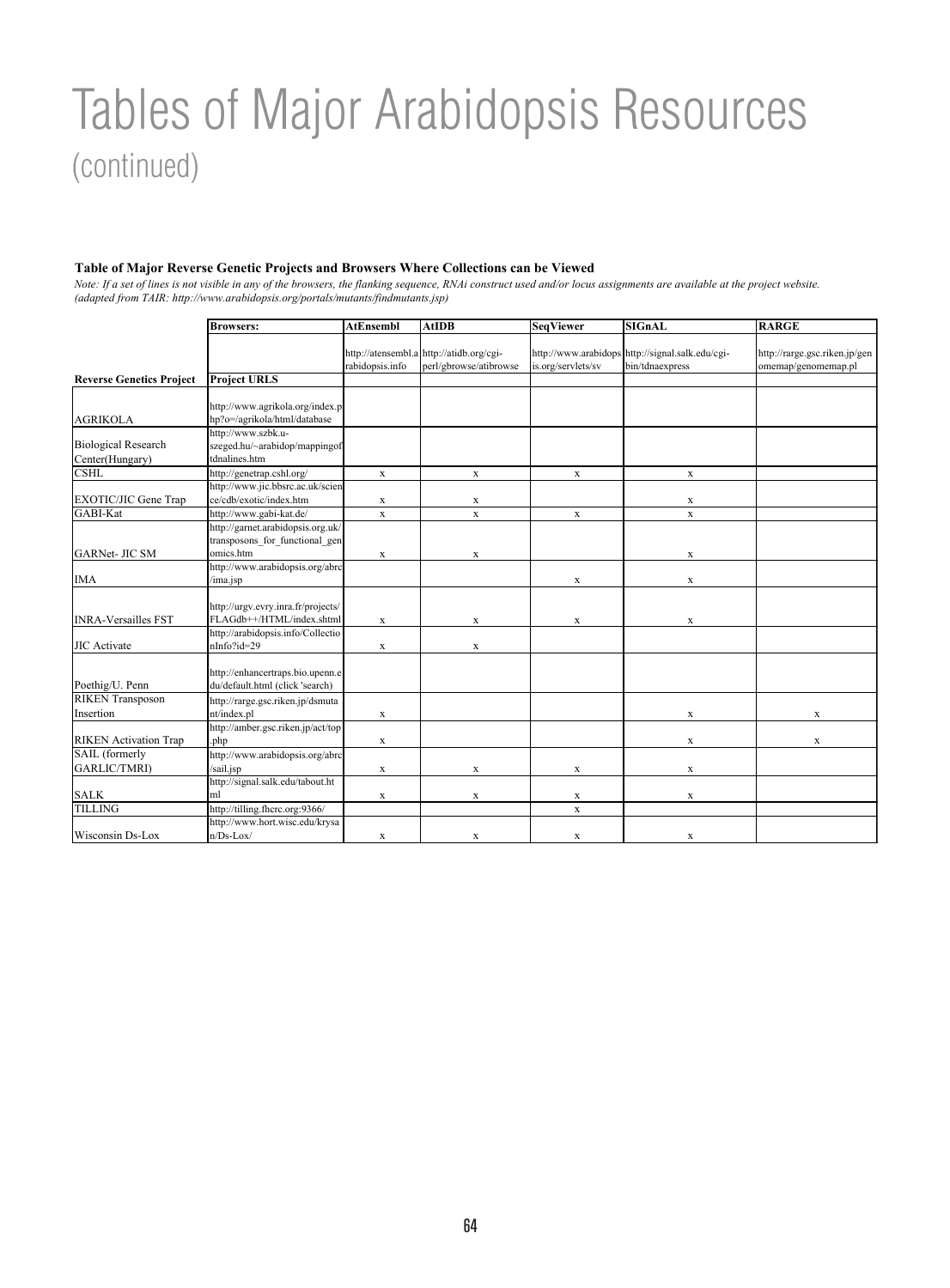### **Table of Full-Length cDNA and ORF Clone Large Collections**

*(adapted from TAIR: http://www.arabidopsis.org/portals/clones\_DNA/clones.jsp)*

| <b>Source</b>                           | <b>Source URL</b>                                                                            | Type                  | Vector(s)                                                 | <b>Summary</b>                                                                                                                                                                                     |
|-----------------------------------------|----------------------------------------------------------------------------------------------|-----------------------|-----------------------------------------------------------|----------------------------------------------------------------------------------------------------------------------------------------------------------------------------------------------------|
| Gabi Expression Clones                  | http://gabi.rzpd.de/materials/expressionClonesArabidopsis.s<br>html                          | cDNA                  | pQE-30NAST-attB                                           | About 4,500 cDNA expression clones, comprising a<br>Unigene set of about 1500 clones. Coding sequences are<br>predicted to be in frame with the N-terminal His-tag.                                |
| Gabi Full Length ORF Clones             | http://gabi.rzpd.de/materials/fullORFArabidopsis.shtml                                       | cDNA (full<br>length) | pDONR201,<br>pENTR3c                                      | About 1000 full-length ORF clones encoding<br>transcription factors. For more information see Paz-Ares:<br>The REGIA Consortium (2002).                                                            |
| Genoscope/LifeTechnologies<br>(GSLT)    | http://www.genome.org/cgi/content/full/14/3/406                                              | cDNA                  | pCMV-Sport6                                               | Single pass sequenced cDNAs available from Genoscope.<br>Gateway™ compatible vector.                                                                                                               |
| orfeOME) 1                              | ATOME (Arabidopsis thaliana http://www.evry.inra.fr/public/projects/orfeome/orfeome.ht<br>ml | ORF                   | pDONR221                                                  | PCR amplified, sequence verified ORFs from GSLT full<br>length cDNA clones in a Gateway ™ compatible vector.                                                                                       |
| ATOME2                                  | http://www.evry.inra.fr/public/projects/orfeome/orfeome.ht<br>ml                             | ORF                   | pDONR207                                                  | PCR amplified, sequence verified ORFs from SSP ORF<br>collection lacking short (10-50 bp) 3' UTR sequences.<br>Cloned into Gateway ™ compatible vector. Clones<br>available from ABRC              |
| Peking/Yale Consortium<br>Transcriptome | http://www.pubmedcentral.gov/articlerender.fcgi?tool=pub<br>med&pubmedid=15208423            | ORF                   | pENTR/DTOPO                                               | 1282 transcription factor ORFs cloned into Gateway ™<br>vectors. Nomenclature is PY+locus name<br>(e.g.PYAT1G03790).Clones available from ABRC.                                                    |
|                                         | Riken FlcDNA (RAFL) clones http://www.brc.riken.jp/lab/epd/Eng/QA/RAFL.shtml                 | cDNA (full<br>length) | RAFL 2-3; RAFL4-<br>6; RAFL 7-11,26;<br><b>RAFL 12-25</b> | cDNA clones derived from a variety of phagemid<br>libraries. All clones subjected to single pass sequence.<br>NOTE: These clones are only available from Riken.                                    |
| <b>SSP</b> Consortium                   | http://signal.salk.edu/SSP/                                                                  | ORF/fl-cDNA           | pUNI (most) some<br>pENTR                                 | PCR-amplified, sequence verified ORF (U) and fl-cDNA<br>(S) clones derived from FlcDNA (Riken clones), EST and<br>GSLT clones. Includes over 10,000 full length ORF<br>clones available from ABRC. |
| <b>TIGR Hypothetical Gene</b><br>Clones | http://www.tigr.org/tdb/hypos/                                                               | <b>ORF</b>            | pENTR221                                                  | PCR generated ORF clones amplified from genomic DNA<br>representing a subset of predicted genes of unknown<br>function which lacked cDNA/EST support.Clones<br>available from ABRC.                |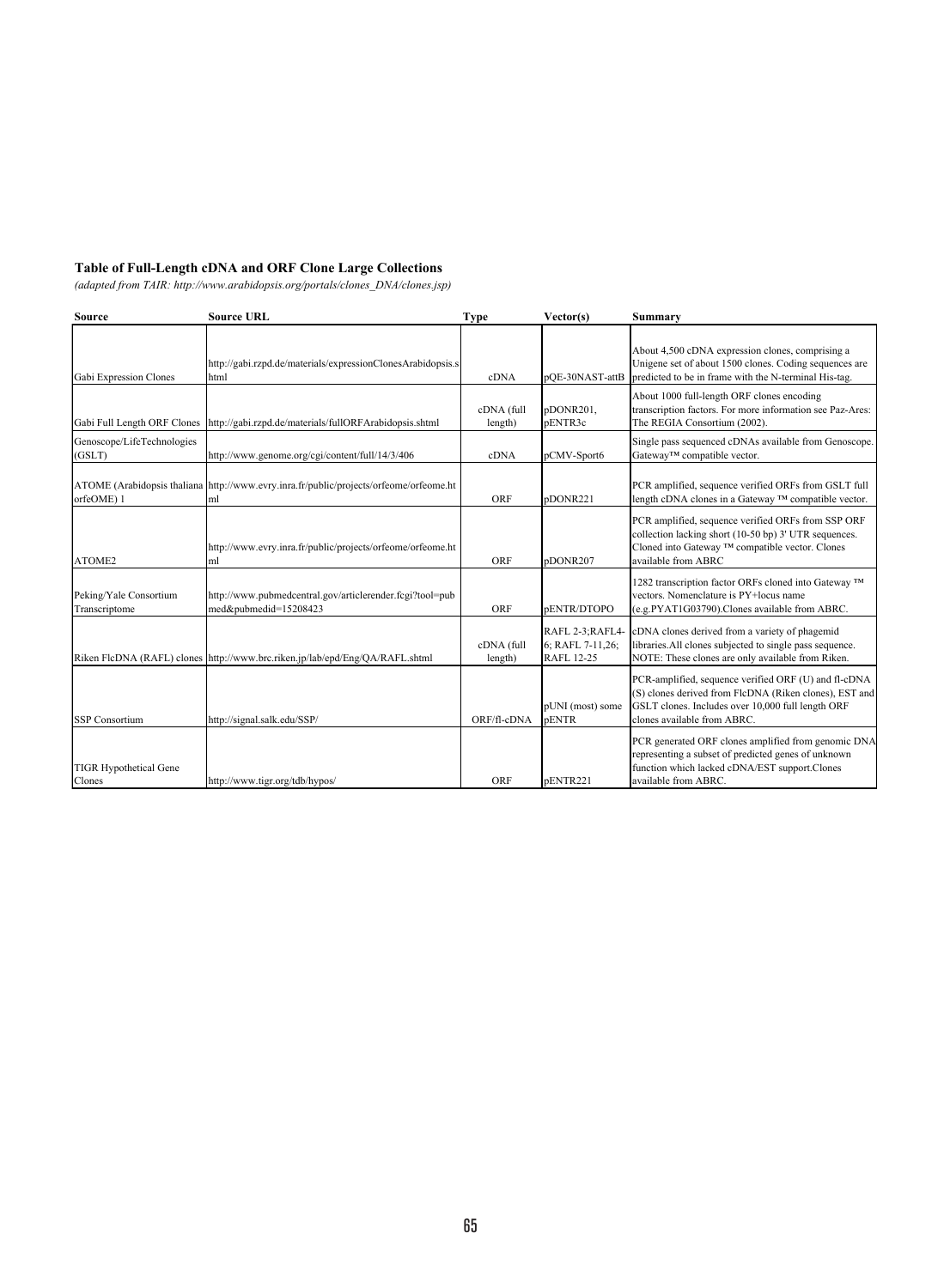# Members of the Multinational *Arabidopsis* Steering Committee

## Ian Small, Chair

Representing Australia iansmall@cyllene.uwa.edu.au University of Western Australia Perth, Australia

#### Xing Wang Deng, Co-chair

Representing the United States of America Xingwang.deng@yale.edu Yale University New Haven, Connecticut, USA

#### Thomas Altmann

Representing Germany Altmann@mpimp-golm.mpg.de Universitaet Potsdam Golm, Germany

#### Ruth Bastow

Representing the United Kingdom/ GARNet ruth@arabidopsis.info University of Bristol Bristol, United Kingdom

#### Philip Benfey

Representing the United States of America philip.benfey@duke.edu Duke University Durham, NC, USA

#### David Bouchez

Representing France bouchez@versailles.inra.fr INRA Centre de Versailles Versailles, Cedex, France

#### Jorge Casal

Representing Argentina casal@ifeva.edu.ar University of Buenos Aires Buenos Aires, Argentina

### Danny Chamovitz

Representing Israel dannyc@ex.tau.ac.il Tel Aviv University Tel Aviv, Israel

### Bill Crosby

Representing Canada bcrosby@uwindsor.ca University of Windsor Ontario, Canada

### Klaus Harter

Representing Germany klaus.harter@zmbp.uni-tuebingen. de University of Tübingen Tübingen, Germany

### Marie-Theres Hauser

Representing Austria marie-theres.hauser@boku.ac.at Univ. of Natural Resources & Applied Life Sciences Vienna, Austria

#### Pierre Hilson

Representing Belgium Pierre.hilson@psb.UGent.be Ghent University Ghent, Belgium

## Jaakko Kangasjärvi

Representing the Nordic *Arabidopsis* Network jaakko.kangasjarvi@helsinki.fi University of Helsinki Helsinki, Finland

#### Sean May

Representing the United Kingdom/ NASC sean@arabidopsis.info Nottingham *Arabidopsis* Stock Center Loughborough, U.K.

#### Peter McCourt

Representing Canada mccourt@botany.utoronto.ca University of Toronto Toronto, Ontario, Canada

#### Ortrun Mittelsten-Scheid

Weicai Yang Representing China wcyang@genetics.ac.cn Chinese Academy of Sciences

Beiing, China

**Secretary** 

Joanna Friesner Coordinator and Executive

Davis, CA, USA

jdfriesner@ucdavis.edu University of California, Davis

Representing Austria ortrun.mittelsten\_scheid@gmi. oeaw.ac.at GMI, Austrian Academy of Sciences Vienna, Austria

#### Javier Paz-Ares

Representing Spain jpazares@cnb.uam.es Centro National de Biotechnoligia Madrid, Spain

## Barry Pogson

Representing Australia and New Zealand barry.pogson@anu.edu.au Australian National University Canberra, Australia

### Ben Scheres

Representing the Netherlands b.scheres@uu.nl University of Utrecht The Netherlands

## Randy Scholl

Representing the United States of America/ABRC *Ex officio* Scholl.1@osu.edu ABRC Columbus, OH, USA

#### Kazuo Shinozaki

Representing Japan sinozaki@rtc.riken.go.jp RIKEN Genomic Sciences Center Tsukuba, Ibaraki, Japan

#### Willem Stiekema

Representing The Netherlands Center for BioSystems Genomics willem.stiekema@cbsg.nl Wageningen, The Netherlands

### Paola Vittorioso

Representing Italy paola.vittorioso@uniroma1.it University of Rome Rome, Italy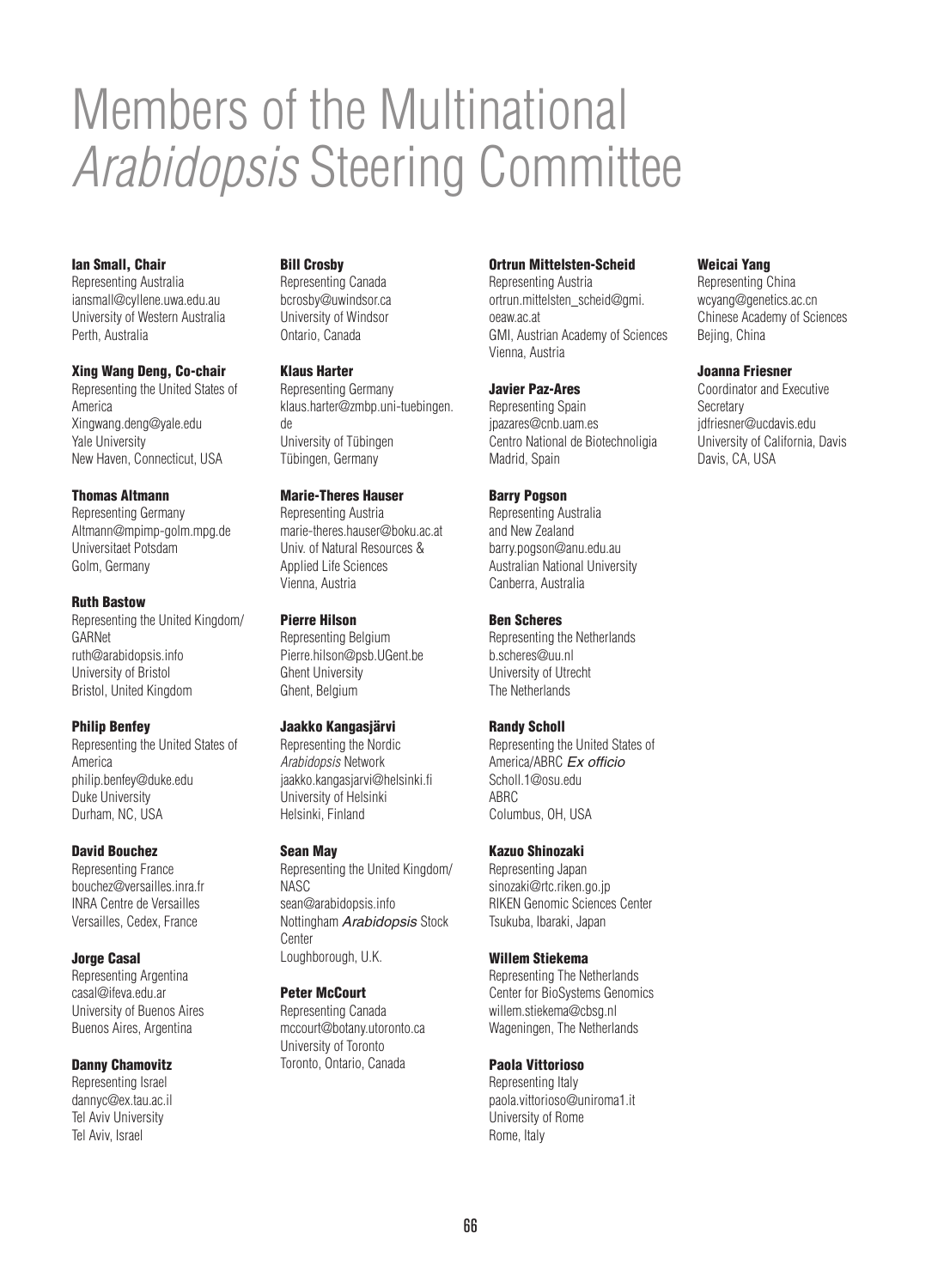# Members of the MASC Subcommittees

# **Bioinformatics**

Chris Town (co-chair) cdtown@tigr.org

Heiko Schoof (co-chair) schoof@mpiz-koeln.mpg.de

Fabrice Legeai flegeai@infobiogen.fr

Sean May sean@arabidopsis.info

Klaus Mayer Kmayer@gsf.de

Yasukazu Nakamura yn@kazusa.or.jp

Yves van de Peer yvdp@psb.UGent.be

Clone-Based Functional Genomics Resources (ORFeomics)

Pierre Hilson (chair) pierre.hilson@psb.ugent.be

Kazuo Shinozaki sinozaki@rtc.riken.go.jp

Ian Small iansmall@cyllene.uwa.edu.au

Chris Town cdtown@tigr.org

## **Metabolomics**

Ian Graham (co-chair) iag1@york.ac.uk

Basil Nikolau (co-chair) dimmas@iastate.edu

Mike Beale mike.beale@bbsrc.ac.uk

Oliver Fiehn ofeihn@ucdavis.edu

Alisdair Firnie Fernie@mpimp-golm.mpg.de

Tony Larson trl1@york.ac.uk

Rob Last lastr@msu.edu

Kazuki Saito ksaito@faculty.chiba-u.jp

Steven Smith ssmith@cyllene.uwa.edu.au

Wolfram Weckwerth weckwerth@mpimp-golm.mpg.de Natural Variation and Comparative Genomics

*Natural Variation*

Tom Mitchell-Olds (chair) tmo1@duke.edu

Carlos Alonso-Blanco calonso@cnb.uam.es

Thomas Altmann altmann@mpimp-golm.mpg.de

Ian Bancroft ian.bancroft@bbsrc.ac.uk

Joy Bergelson jbergels@uchicago.edu

Justin Borevitz borevitz@uchicago.edu

Kathleen Donohue kdonohue@fas.harvard.edu

Matthias Hoffmann matthias.hoffmann@botanik.unihalle.de

Olivier Loudet loudet@versailles.inra.fr

Julin Maloof jnmaloof@ucdavis.edu

Annie Schmitt Johanna\_Schmitt@brown.edu